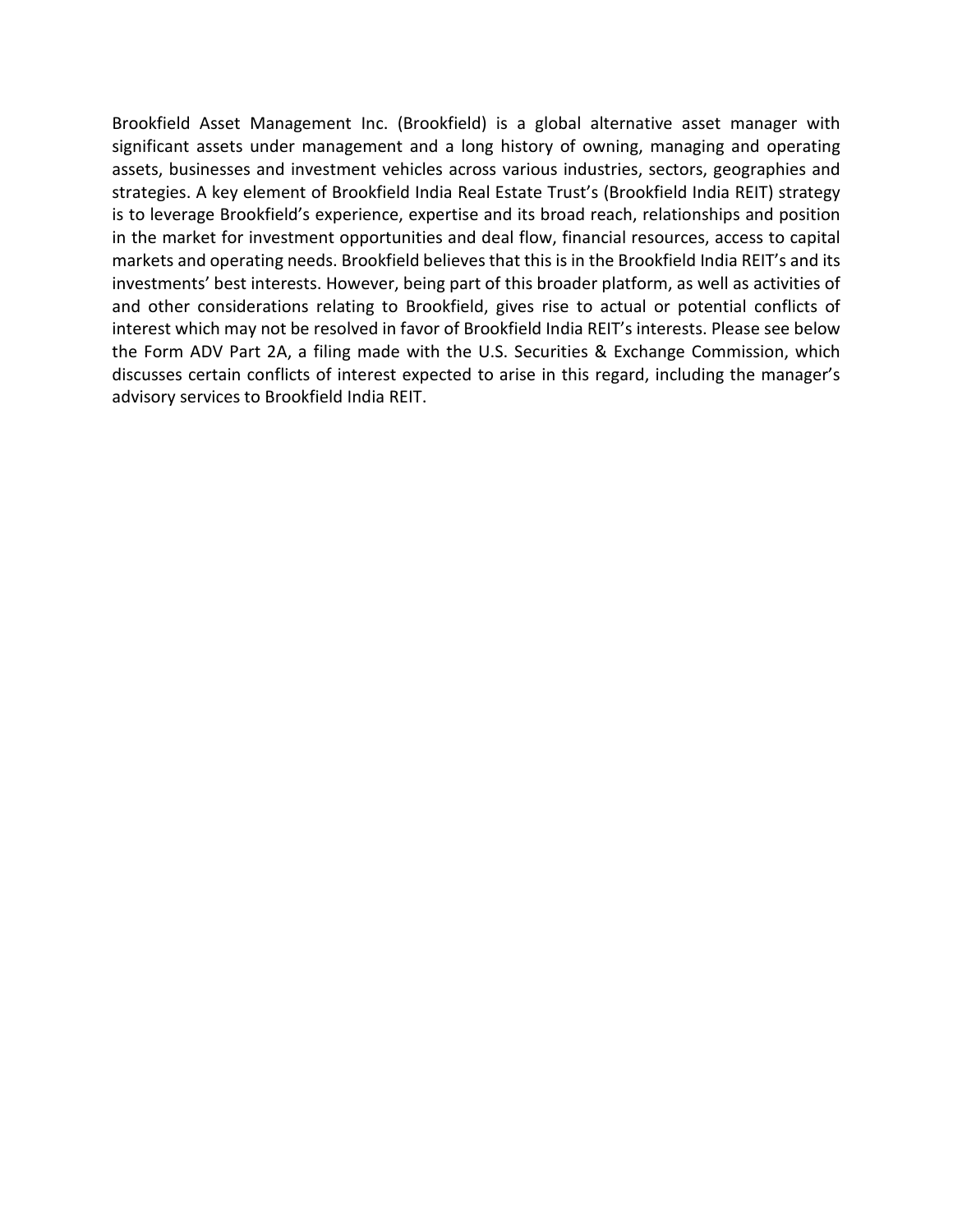## FORM ADV PART 2A BROCHURE

## BROOKFIELD ASSET MANAGEMENT PRIVATE INSTITUTIONAL CAPITAL ADVISER US, LLC

Brookfield Place 250 Vesey Street, 15th Floor New York, New York 10281-1023 212.417.7000 www.brookfield.com

March 2022

This brochure (the "Brochure") provides information about the qualifications and business practices of Brookfield Asset Management Private Institutional Capital Adviser US, LLC ("BAM PIC US"). If you have any questions about the contents of this Brochure, please contact us at 212-417-7000 or [ronald.fisher](mailto:ronald.fisher-dayn@brookfield.com.)[dayn@brookfield.com.](mailto:ronald.fisher-dayn@brookfield.com.) The information in this Brochure has not been approved or verified by the United States Securities and Exchange Commission ("SEC") or by any state securities authority.

Additional information about BAM PIC US also is available on the SEC's website at [www.adviserinfo.sec.gov.](http://www.adviserinfo.sec.gov/)

BAM PIC US is a registered investment adviser. Registration of an investment adviser does not imply any level of skill or training.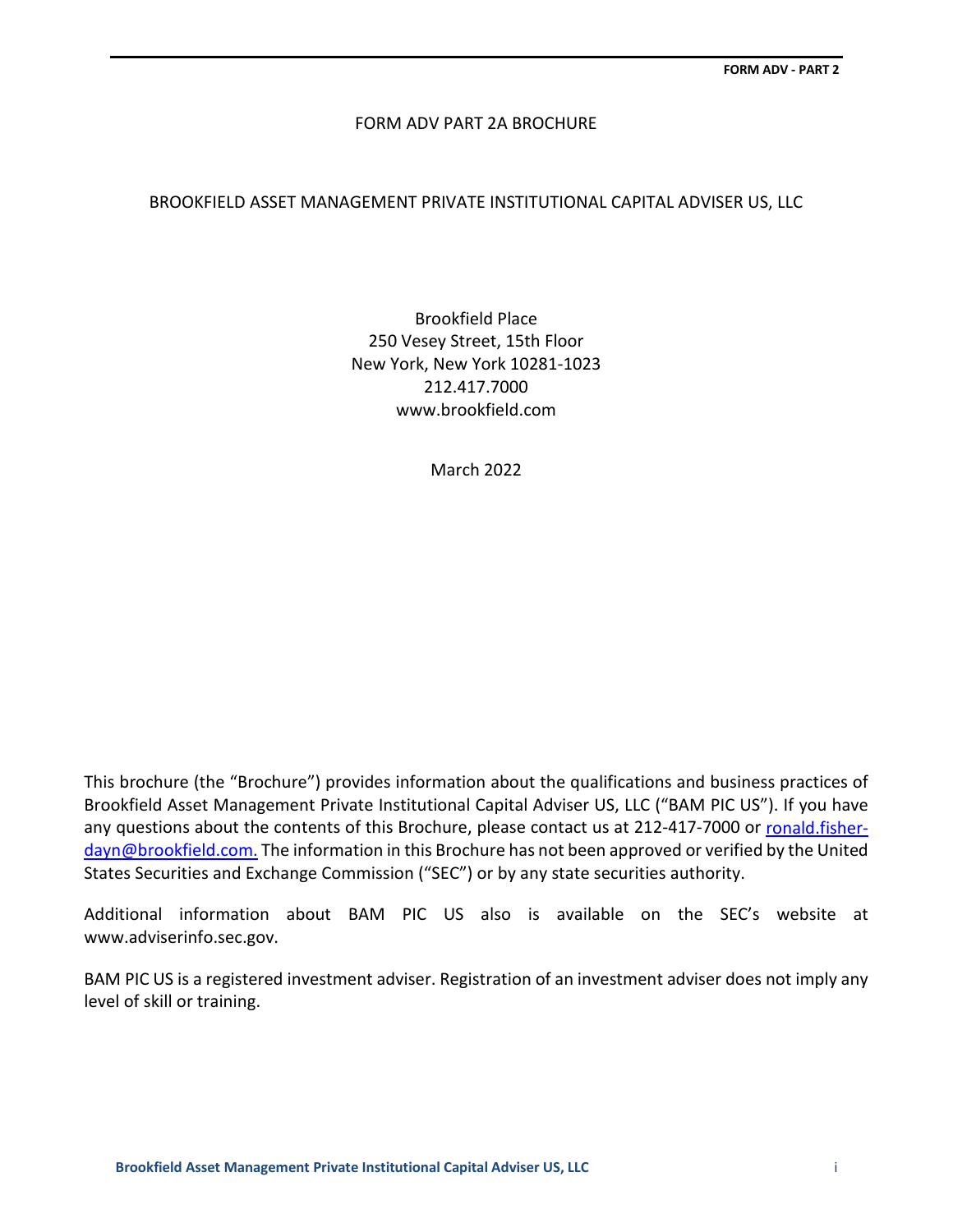### **ITEM 2 – MATERIAL CHANGES**

This Brochure, dated March 2022, serves as an annual update to BAM PIC US's last brochure, dated March 2021. This Brochure reflects the following material changes:

• Item 4 has been updated to reflect BAM PIC US's regulatory assets under management as of December 31, 2021.

Other changes to this Brochure dated March 2022, which are not material, include additional updates to and clarifications of certain risk and conflicts disclosures.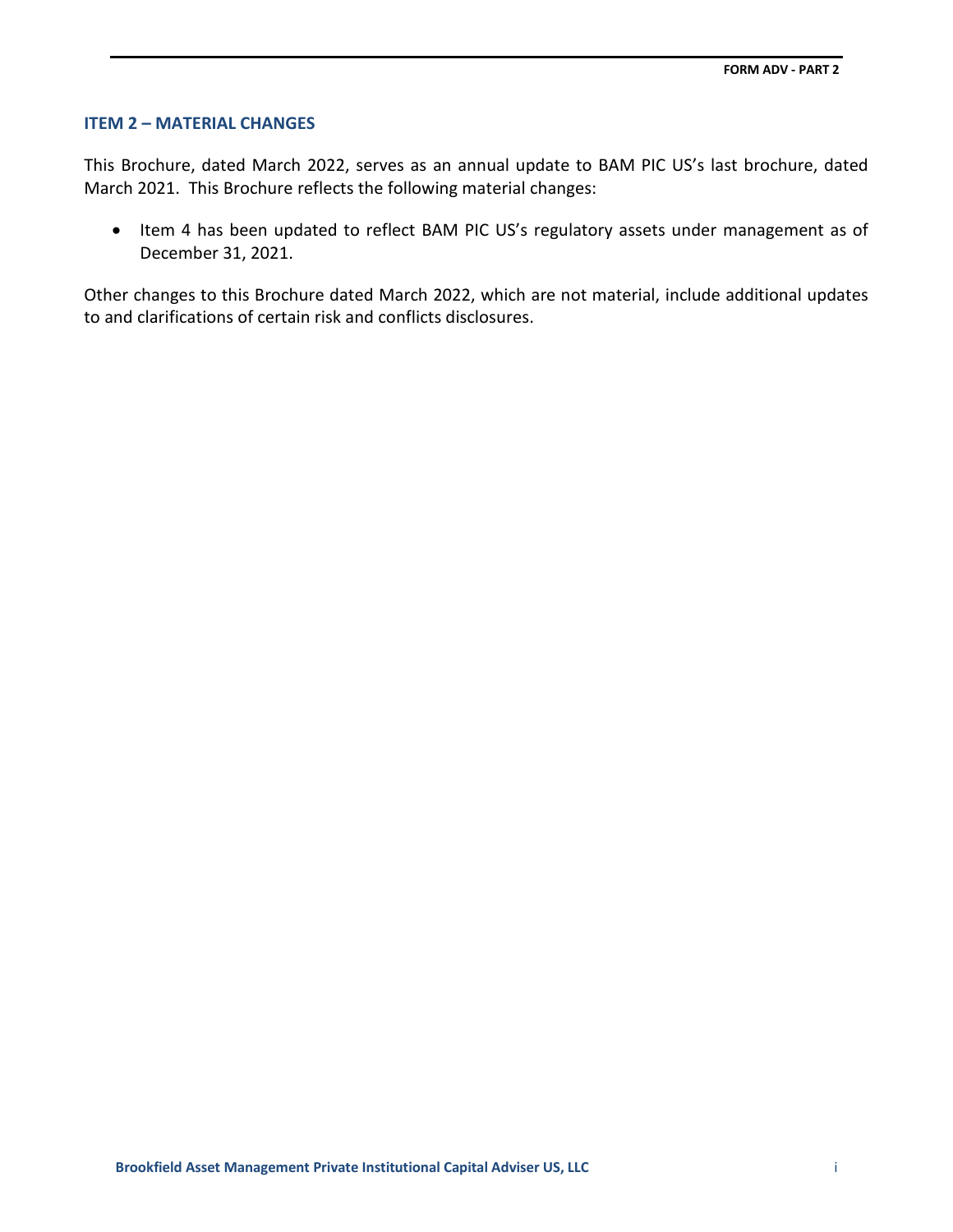# **ITEM 3 – TABLE OF CONTENTS**

| ITEM 8 - METHODS OF ANALYSIS, INVESTMENT STRATEGIES AND RISK OF LOSS 15        |  |
|--------------------------------------------------------------------------------|--|
|                                                                                |  |
|                                                                                |  |
| ITEM 11 - CODE OF ETHICS, PARTICIPATION OR INTEREST IN CLIENT TRANSACTIONS AND |  |
|                                                                                |  |
|                                                                                |  |
|                                                                                |  |
|                                                                                |  |
|                                                                                |  |
|                                                                                |  |
|                                                                                |  |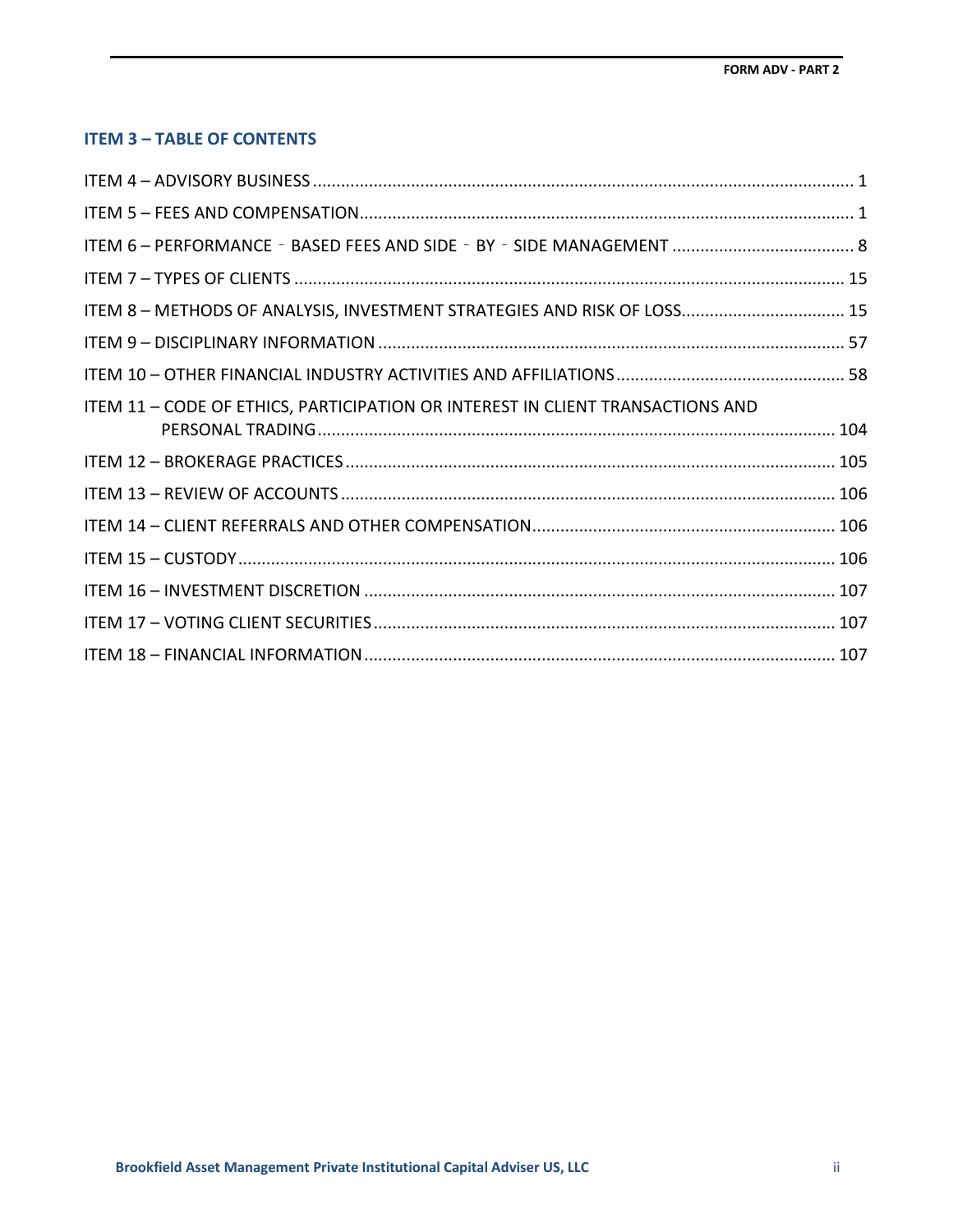## <span id="page-4-0"></span>**ITEM 4 – ADVISORY BUSINESS**

Brookfield Asset Management Private Institutional Capital Adviser US, LLC, a Delaware limited liability company, provides investment advisory services to certain private investment funds generally structured as limited partnerships (and alternative investment vehicles and parallel or co-investment vehicles formed for investments made outside or alongside the limited partnerships), publicly listed operating partnerships and joint-ventures (together with other vehicles, consortiums and/or partnerships (including private funds, joint-ventures and similar arrangements) sponsored by Brookfield (as defined herein), "Brookfield Accounts"), sponsored by Brookfield Asset Management Inc., a publicly traded Canadian corporation ("BAM" and, together with its affiliates, "Brookfield"). BAM PIC US is an indirect wholly-owned subsidiary of BAM. Brookfield is a global alternative asset manager that owns and operates assets and offers investment strategies (including through its Brookfield Accounts), with a focus on real estate, infrastructure and sustainable resources, renewable power, and private equity mainly to institutional investors. BAM PIC US has been serving as an investment adviser to Brookfield Accounts since 2010.

Among other things, Brookfield identifies investment opportunities for Brookfield Accounts and participates in the acquisition, management, monitoring and disposition of such investments using an operations-oriented approach, as described in more detail under "*Methods of Analysis, Investment Strategies and Risk of Loss*" in Item 8 below. Investment advice is provided directly to Brookfield Accounts and not individually to the investors in Brookfield Accounts (the "Investors").

Brookfield tailors the investment advisory services provided to each Brookfield Account based on the Brookfield Account's investment objectives, as set out in the investment management agreements, limited partnership agreements, private placement memoranda and/or other governing documents for each such Brookfield Account (collectively, the "Governing Documents"). The terms of the Governing Documents may differ from Brookfield Account to Brookfield Account and Investors could impose restrictions on certain types of investments by a Brookfield Account for tax, regulatory, or other reasons.

Brookfield does not participate in any wrap fee programs.

As of December 31, 2021, BAM PIC US had \$ 137,115,518,821 in regulatory assets under management.

## <span id="page-4-1"></span>**ITEM 5 – FEES AND COMPENSATION**

As compensation for the services it provides to Brookfield Accounts, Brookfield is generally entitled to an annual management fee that is typically calculated and paid quarterly in advance, subject to the terms of the applicable Governing Documents. In addition, Brookfield is generally entitled to performancebased compensation, which typically is equal to a portion of the distributions of investment proceeds attributable to each Investor in a Brookfield Account (other than affiliates of BAM PIC US), subject to the terms of the applicable Governing Documents. Overall fees may vary by Brookfield Account and are determined in accordance with the applicable Governing Documents. Brookfield reserves the right to apply different fee and expense arrangements to Investors on an individual basis.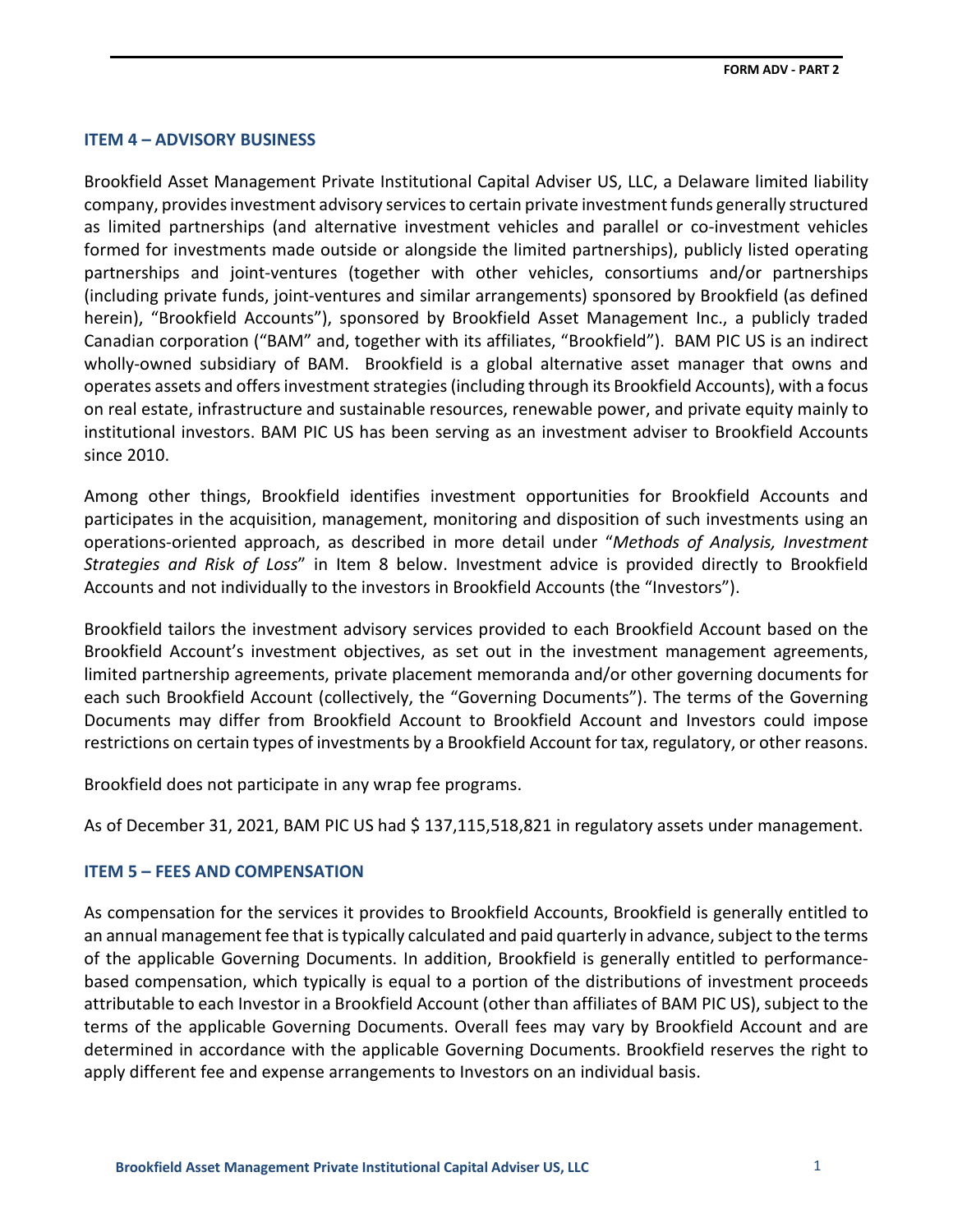Brookfield charges additional fees in connection with an investment for a Brookfield Account and earns break-up fees in connection with investments that are not consummated as outlined in the applicable Governing Documents. In addition, representatives of Brookfield from time to time serve on the board of directors of one or more portfolio investments that a Brookfield Account is invested in and receive directors' fees in connection with such appointment. As set out in the Governing Documents for each Brookfield Account, up to 100% of the Investors' portion of the Brookfield Account's allocable share of any transaction, monitoring, consulting, advisory, directors', break-up or similar fees received by Brookfield and its employees (or, in the case of directors' fees, representatives of Brookfield) are generally applied, net of the Investor's allocable share of applicable expenses, to reduce the annual management fee (provided that any of these fees that would reduce the annual management fee in excess of the management fee for the applicable period may be applied to the management fee for subsequent periods).

In certain circumstances, in order to create efficiencies and optimize performance, Brookfield employees are hired by, seconded to, or retained by one or more portfolio investments of a Brookfield Account or by Brookfield on behalf of a portfolio investment on a permanent or temporary basis, in whole or in part, in order to fill positions that may otherwise be filled by third parties hired or retained by such portfolio investments. To the extent any Brookfield employees are hired or retained by, or seconded to, a portfolio investment, the portfolio investment is expected to compensate Brookfield. See "*Transfers and Secondment of Employees*" in Item 10 below. These arrangements will not require the consent of Investors or the advisory committee of a Brookfield Account, and such amounts will not be considered fees received by Brookfield that offset or otherwise reduce the management fee.

In addition, from time to time Brookfield personnel receive certain intangible and/or other benefits and/or perquisites arising or resulting from their activities on behalf of Brookfield Accounts, which will not reduce management fees or otherwise be shared with Brookfield Accounts, their Investors and/or the portfolio investments. In addition, Brookfield may, and often will, make available certain discount programs to its employees as a result of Brookfield's relationship with an investment (e.g., "friends and family" discounts from hotels in which a Brookfield Account has made an investment), and which discounts are not available to the Investors. *See* "*Affiliated and Related-Party Services and Transactions*" in Item 10 below.

Brookfield has and will be retained to perform services for a Brookfield Account or a portfolio investment of a Brookfield Account that would otherwise be provided by third parties, such as lending, consulting, the arrangement and provision of insurance, development oversight, real estate and property management, leasing, construction and design, operational, legal, financial, advisory, investment banking, acting as alternative investment fund manager, fund administration, brokerage, corporate secretarial, accounting, bank account management, loan special servicing, currency and interest rate hedging, and other services that would otherwise be performed by independent third parties. In any such situation, such person will be compensated for such services. These arrangements and the conflicts of interest that are created by such arrangements are set out in detail in Governing Documents and, accordingly, Investors should expect that Brookfield will be retained for such services. Brookfield believes that the access to its services, including its expertise for providing non-advisory services, provides benefits to Brookfield Accounts overall. Brookfield generally will not obtain consent from the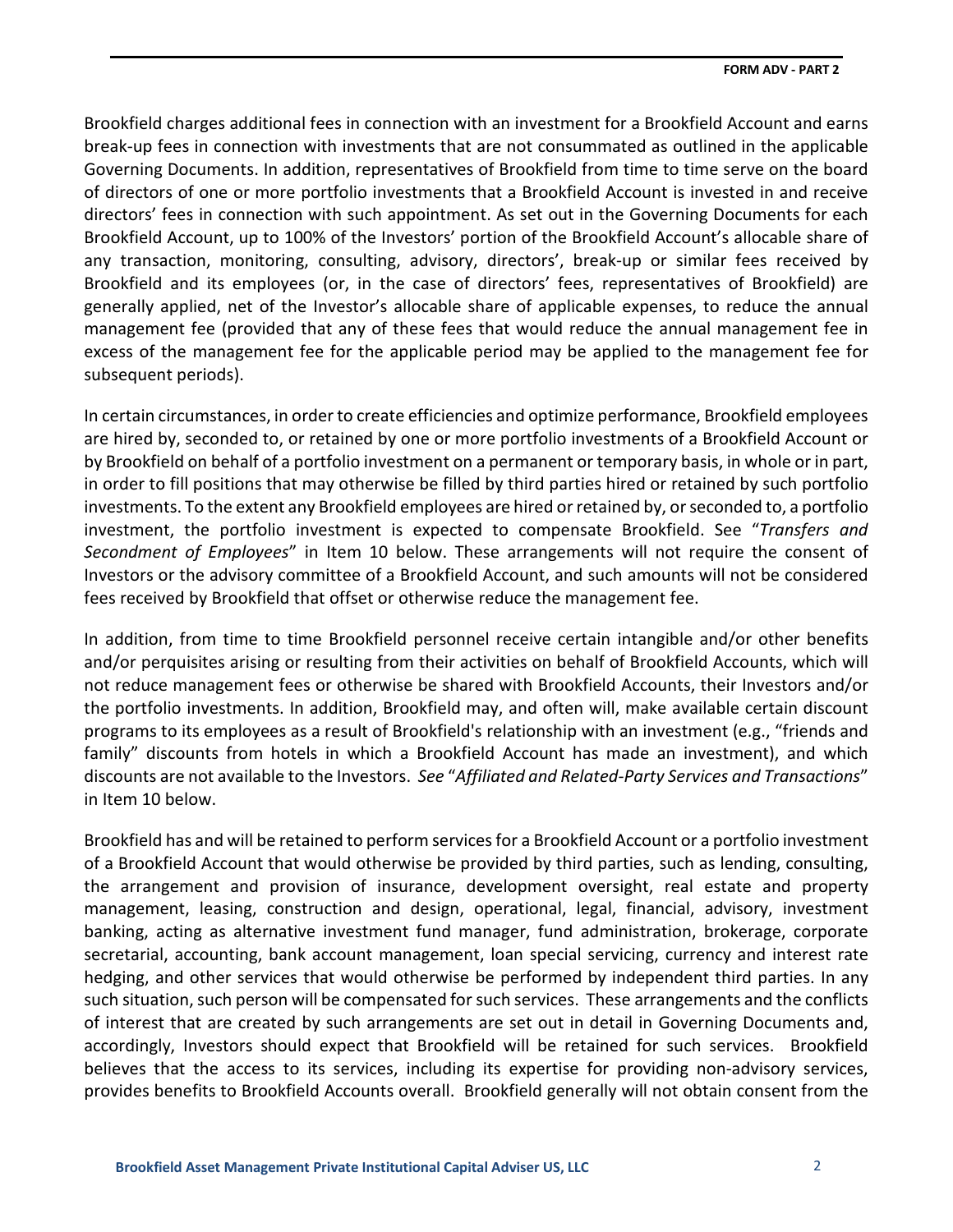applicable Brookfield Account's Limited Partner Advisory Committee ("LPAC") with respect to the compensation for any specific engagement for such services. Any compensation received in connection with these services generally is not required to be shared with Brookfield Accounts or Investors. In determining the rates to be charged to a Brookfield Account, Brookfield will seek to determine what comparable service providers who are engaged in the same or substantially similar activities as Brookfield charge in the ordinary course for similar services at the time of determination, when such information regarding comparable service providers is available. While Brookfield will determine in good faith what rates it believes an independent third party would charge for such services at such time, there will likely be variances in the marketplace based on an array of factors that affect service providers and the prices of their services, including loss leader pricing strategies or other marketing practices, integration efficiencies, geographic market differences and the quality of the services provided. In addition, Brookfield may not be able to determine what comparable service providers who are engaged in the same or substantially similar activities as Brookfield charge in the ordinary course for similar services, whether due to a lack of information, an inability to identify comparable service providers who are engaged in the same or substantially similar activities (including where such services have not previously been sought out by or provided in the industry), or otherwise. Brookfield will make a good faith determination as to what it believes to be the appropriate rate at such time, and has discretion to base its determination on several factors, including but not limited to: market knowledge, prices charged by competitors, prices charged by a Brookfield affiliate to a third party, consultation with one or more third-party valuation agents or consultants, commodity or other price forecasting, prices required in order to meet certain regulatory requirements or qualify for particular governmental programs or other subjective and objective metrics. However, there can be no assurances that the rates charged by Brookfield will not be greater than those charged by certain similarly situated service providers in any given circumstance. The fee potential, both current and future, inherent in a particular transaction creates an incentive for Brookfield to seek to refer or recommend a particular transaction to a Brookfield Account.

Brookfield will from time to time determine that it is advisable to invest additional capital in or with respect to an investment and (a) this additional investment must be made within a timeframe that would preclude the issuance of a funding notice in respect thereof or (b) unfunded capital commitments are unavailable for this purpose, then Brookfield may loan additional capital to such investment in accordance with a Brookfield Account's Governing Documents. Any such loan is expected to be repaid by such investment in priority to any distributions to a Brookfield Account by such investment, or be converted into an equity interest in such investment on a dollar-for-dollar basis using an appraisal or arm's length valuation, in Brookfield's sole discretion.

In the ordinary course of business, certain portfolio investments of Brookfield Accounts will provide services to, receive services from, or participate in transactions or other arrangements with, Brookfield and its affiliates (including other portfolio investments owned by Brookfield, Brookfield Accounts or noncontrolled affiliates). Compensation for such services or consideration for such transactions or arrangements will be determined by such portfolio investments, Brookfield or such Brookfield affiliate and such non-controlled affiliate, as applicable. Such arrangements are expected to be generally done on an arm's length basis and will generally be done without obtaining advisory committee or other consent, unless otherwise noted in the Governing Documents. Additionally, while such transactions or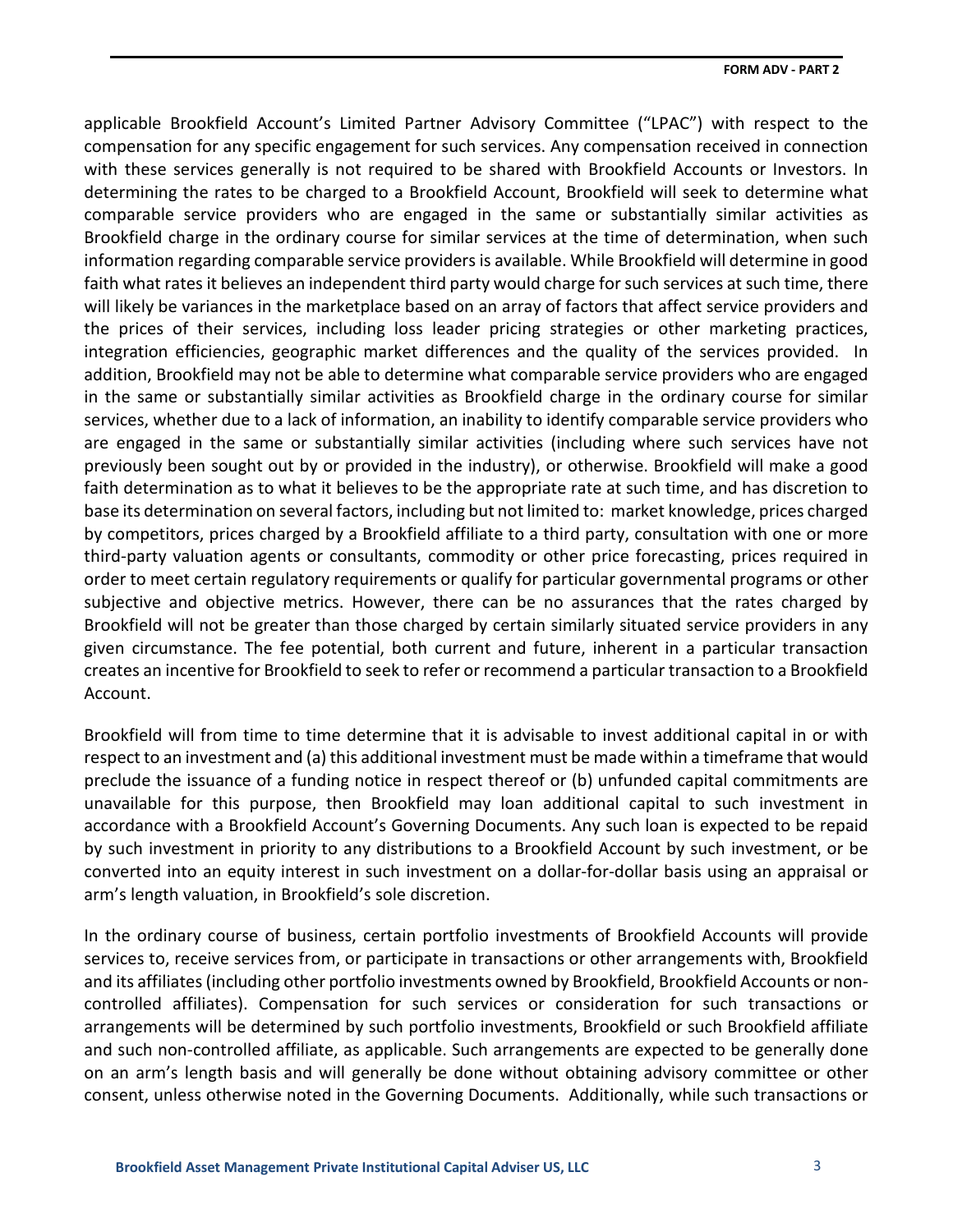arrangements will be consistent with any requirements of the applicable Governing Documents, they may not have otherwise been entered into but for the affiliation or relationship with Brookfield. While such transactions and the fees paid to such related parties have the potential for inherent conflicts of interest, Brookfield believes that the access to Brookfield and its affiliates enhances Brookfield Accounts' capabilities and is an integral part of its Brookfield Accounts' operations, as discussed more fully under "*Affiliated and Related-Party Services and Transactions*" in Item 10.

Furthermore, Brookfield (or other Brookfield Accounts or businesses) will from time to time make equity or other investments in companies or businesses that provide services to or otherwise contract with a Brookfield Account and/or its portfolio investments. In particular, Brookfield has in the past entered into, and expects to continue to enter into, relationships with companies in the technology, real assets services and other sectors and industries in which Brookfield has broad expertise and knowledge, whereby Brookfield acquires an equity or other interest in such companies that will from time to time, transact with a Brookfield Account or its portfolio investments. For example, Brookfield (through an investment program referred to as "Brookfield Ventures") invests in emerging technology companies that develop and offer technology products that are expected to be of relevance to some or all Brookfield Accounts and/or their respective portfolio investments (as well as third-party companies operating in similar sectors and industries). In connection with such relationships, Brookfield may, and often will, refer, introduce or otherwise facilitate transactions between such companies and Brookfield Accounts and/or its portfolio investments, which may, and often will, result in benefits to Brookfield, including via increased profitability of the relevant company, as well as financial incentives and/or milestones which benefit Brookfield (including through increased equity allotments), which may be significant. Such financial incentives that inure to or benefit Brookfield pose an incentive for Brookfield to cause a Brookfield Account and/or its portfolio investments to enter into such transactions that may or may not have otherwise been entered into in the absence of any such affiliation. Financial incentives derived from such transactions will generally not be shared with Brookfield Accounts. Furthermore, such transactions are likely to contribute to the development of expertise, reputational benefits and/or the development of new products or services by Brookfield and/or the companies or businesses that Brookfield is invested in, which Brookfield will seek to capitalize on to generate additional benefits that are likely to inure solely to Brookfield and not to Brookfield Accounts or Investors. Any of the arrangements and/or benefits described in this paragraph will generally not require notice to, or the consent of, a Brookfield Account's Investors or its advisory committee, will not offset or otherwise reduce the management fee and will not be subject to the limits on compensation discussed above. Further, for certain investments, Brookfield may engage an operating affiliate to provide services to investments. In connection with any such engagement, Brookfield may implement a management promote, an incentive fee and/or other performance-based compensation ("Operating Performance Compensation") for certain management members of the applicable operating affiliate. The cost of such Operating Performance Compensation and any other related fees and expenses in connection with services provided by such operating affiliate will be borne entirely by Brookfield Accounts or their investments, as appropriate, and no portion will be applied to reduce the management fee. For the avoidance of doubt, Brookfield or the operating affiliate may subcontract with third parties for the provision of services that may otherwise be provided by an operating affiliate. In addition, Brookfield Accounts may acquire an investment that is externally or internally managed and replace such management with an affiliate of Brookfield, a team of professionals (from within or outside of Brookfield)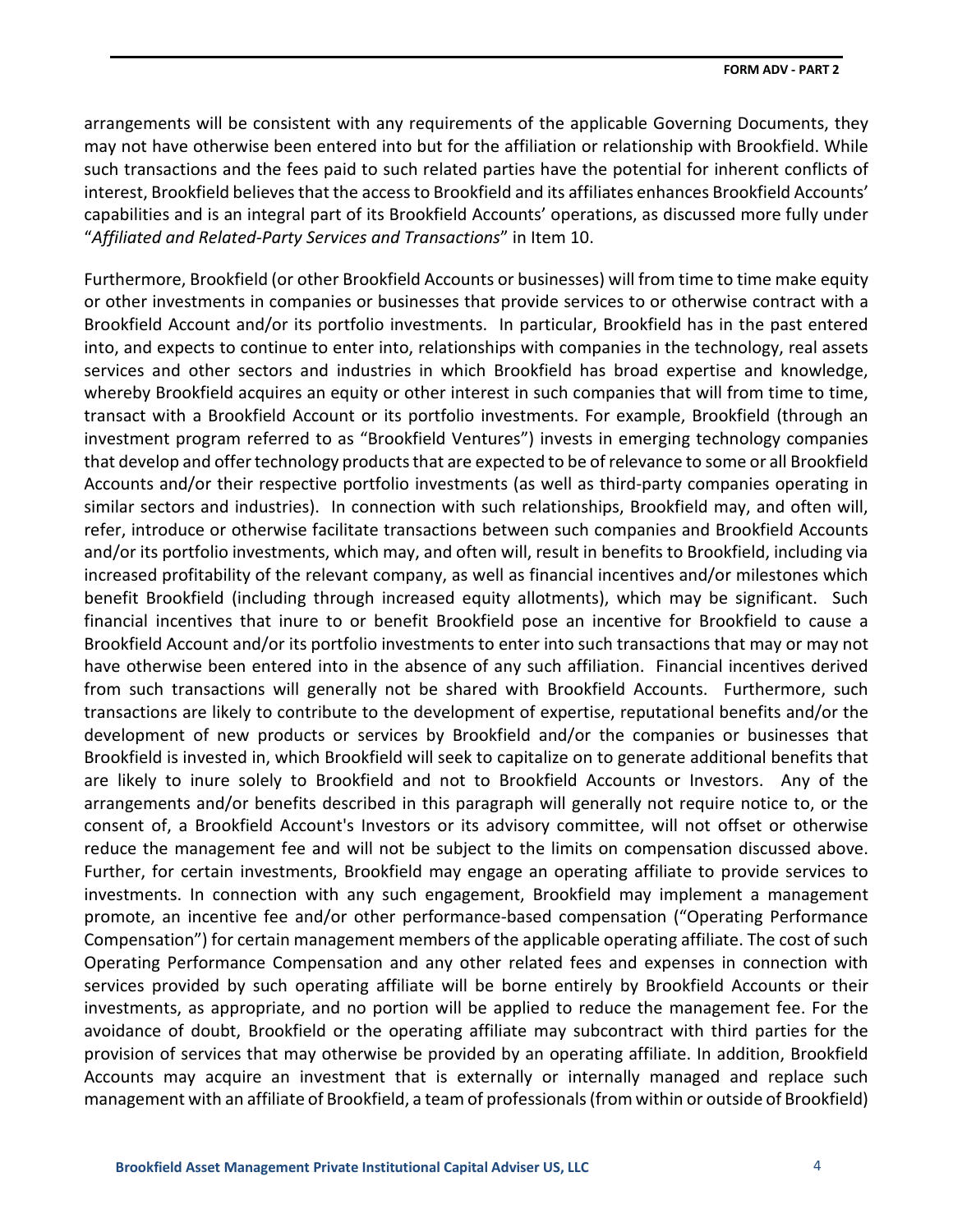or a combination of the foregoing, in which case, for the avoidance of doubt, the compensation for such services or professionals will be borne by the Investment without any offset to the management fee.

In addition to the fees above, each Brookfield Account generally bears all of its operating expenses, including legal, organizational, offering expenses and other expenses, and each Investor bears its pro rata portion of these expenses. Organizational expenses of a Brookfield Account may include the out-ofpocket expenses of Brookfield incurred in the formation and offering of the Brookfield Account, certain feeder funds of the Brookfield Account, Brookfield, and any legal and accounting fees and expenses, travel expenses, filing fees and similar fees and expenses related thereto, which are often subject to a cap. Ongoing operating expenses of a Brookfield Account generally include, among other items:

- legal, auditing, consulting (including those engaged to evaluate the reasonableness of the Affiliate Service Rates (as defined below) or whether Brookfield's fee and expense practices are in compliance with the provisions of the Governing Documents) and accounting, those related to the administration, including, but not limited to, fees, expenses and costs incurred in connection with information technology utilized by a Brookfield Account, the preparation and circulation of funding notices and distribution notices (including fees, expenses and costs of service providers), the maintenance of a Brookfield Account's books of account and other reports and the preparation of audited or unaudited financial statements required to implement the provisions of the applicable Governing Documents or by any governmental authority with jurisdiction over a Brookfield Account (including those of independent auditors, accountants and counsel, the costs and expenses of preparing and circulating the reports (including Schedules K-1s or other similar schedule) and any fees or imposts of a governmental authority imposed in connection with such books and records and statements) and other routine administrative fees, expenses and costs of a Brookfield Account or its subsidiaries, including those relating to the preparation of returns, cash management expenses (including treasury and hedging services);
- meetings of the LPAC (including travel and legal counsel (if any) retained and incurred by the LPAC);
- meetings with Investors (including annual meetings and accommodation, meal, event and similar expenses and costs related thereto);
- fees paid to, and expenses of, any independent agent for a Brookfield Account who, per the Governing Documents, the General Partner appoints and consults with and/or seeks approval from on matters that would otherwise require LPAC approval;
- defaulting Investors;
- indemnification and insurance, including those incurred in connection with any litigation, investigation, settlements or reviews or other extraordinary events, D&O liability, professional liability and other insurance and indemnity expenses, including the amount of any judgments or settlements paid in connection therewith;
- those incurred in connection with the identification, structuring, negotiation, acquisition, sourcing (including any retainers, success and finder's fees and other compensation paid to contractors, consultants, experts, senior advisors and sourcing and operating partners), researching, holding, operating, sale, proposed sale, restructuring, other disposition or valuation of its proposed or actual investments (including due diligence in connection therewith, including, but not limited to, legal, accounting, audit, consulting, appraisal, travel, lodging, transportation,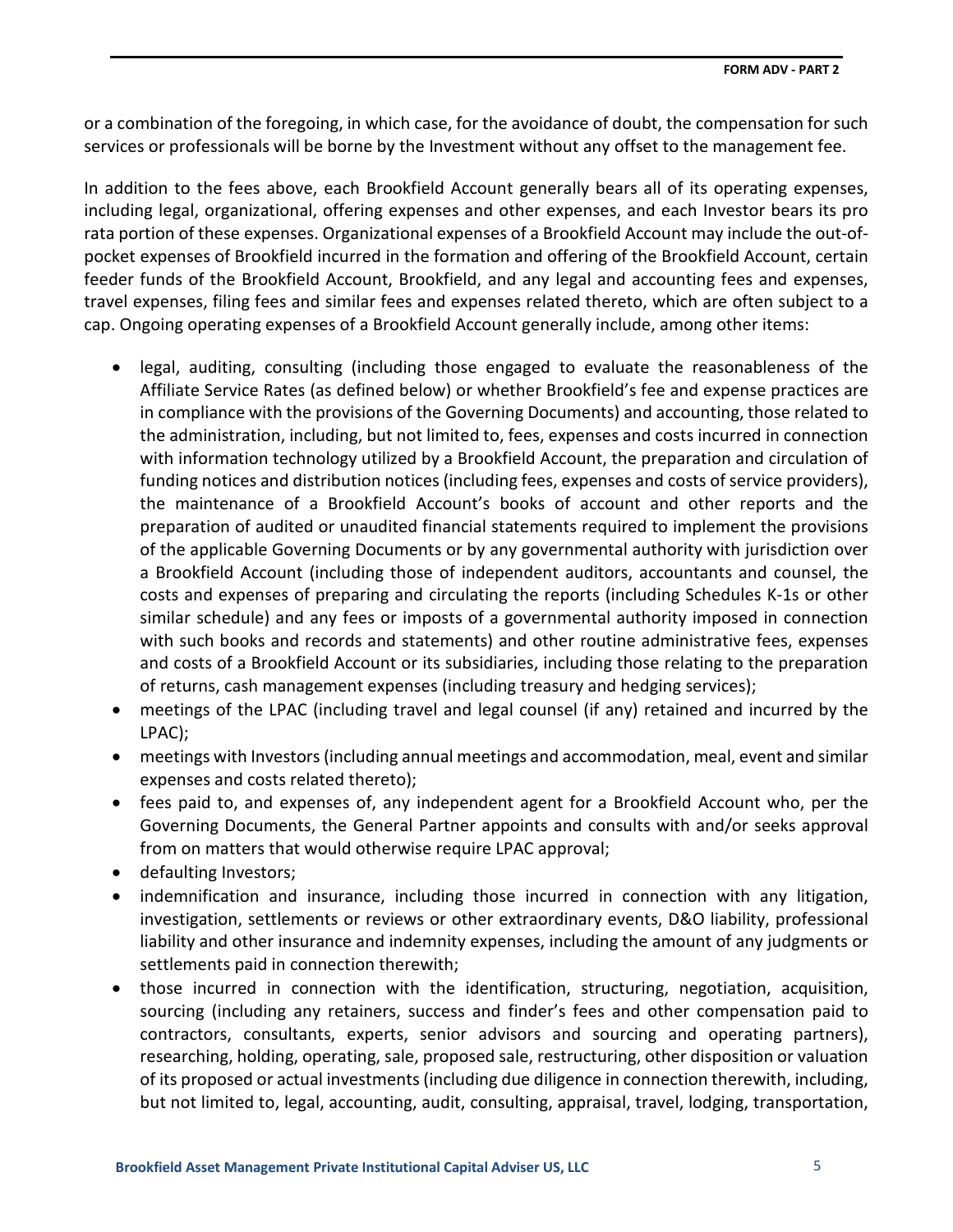meals and other expenses to the extent not subject to reimbursement), and the attendance at conferences in connection with the evaluation of future investments or specific sectors or industries solely to the extent that such conferences are in furtherance of a Brookfield Account's business;

- expenses and costs related to direct or indirect real property interests acquired as a result of a default (including any capital expenses necessary to cover any operating shortfall related thereto);
- those arising out of all permitted borrowings made by a Brookfield Account or any subsidiary thereof including, without limitation, a real estate investment trust ("REIT"), any investment entity of a Brookfield Account or related to an investment or any alternative structures (including interest thereon), and those incurred in negotiating, entering into, effecting, maintaining, varying and terminating any borrowing, guarantee or other credit arrangement permitted to be incurred under the applicable Governing Documents;
- brokerage commissions, custodial expenses, appraisal fees and other costs incurred in connection with actual or proposed investments and temporary investments, including those related to, or losses incurred in respect of, transactions in derivative instruments and costs resulting from the conversion of any Investment Proceeds to the currency of distribution;
- hedging transactions;
- proposed transactions or investments by a Brookfield Account that are not consummated, to the extent not reimbursed by a third party, including those that would have been allocable to co-investors had such proposed transaction or investment been consummated, if the amount allocable to such co-investors is not paid by such parties;
- those incurred in connection with all subsidiaries of a Brookfield Account or Brookfield, and other vehicles and special purpose entities through which investments are held or managed, including the costs associated with establishing, administering, managing, winding up and dissolving such entities and maintaining a permanent residence in certain jurisdictions (in each case, such as rent for office space, related overhead, board of directors' expenses and employee salaries and benefits);
- business development;
- communications (including any software or online data portal used in connection with reporting and any expenses incurred in connection with webcasts, video conferencing or similar technology services);
- those incurred in connection with restructuring, amendments to the constituent documents of Brookfield Accounts and related entities;
- those incurred in connection with administering and compliance with Side Letters (as defined herein) entered into with Investors, including summaries thereof, finance and operations manuals in respect thereof and any revisions or amendments;
- those associated with the notification and election process in connection with any "most favored" nations" provision of any Side Letter (as defined herein), including the preparation of any compendium related thereto;
- those incurred in connection with government and regulatory filings (including Form PF and those relating to the Alternative Investment Fund Managers Directive but excluding Form ADV);
- those related to any depositary, custodian, paying agent, trustee, rating agent or transfer agent;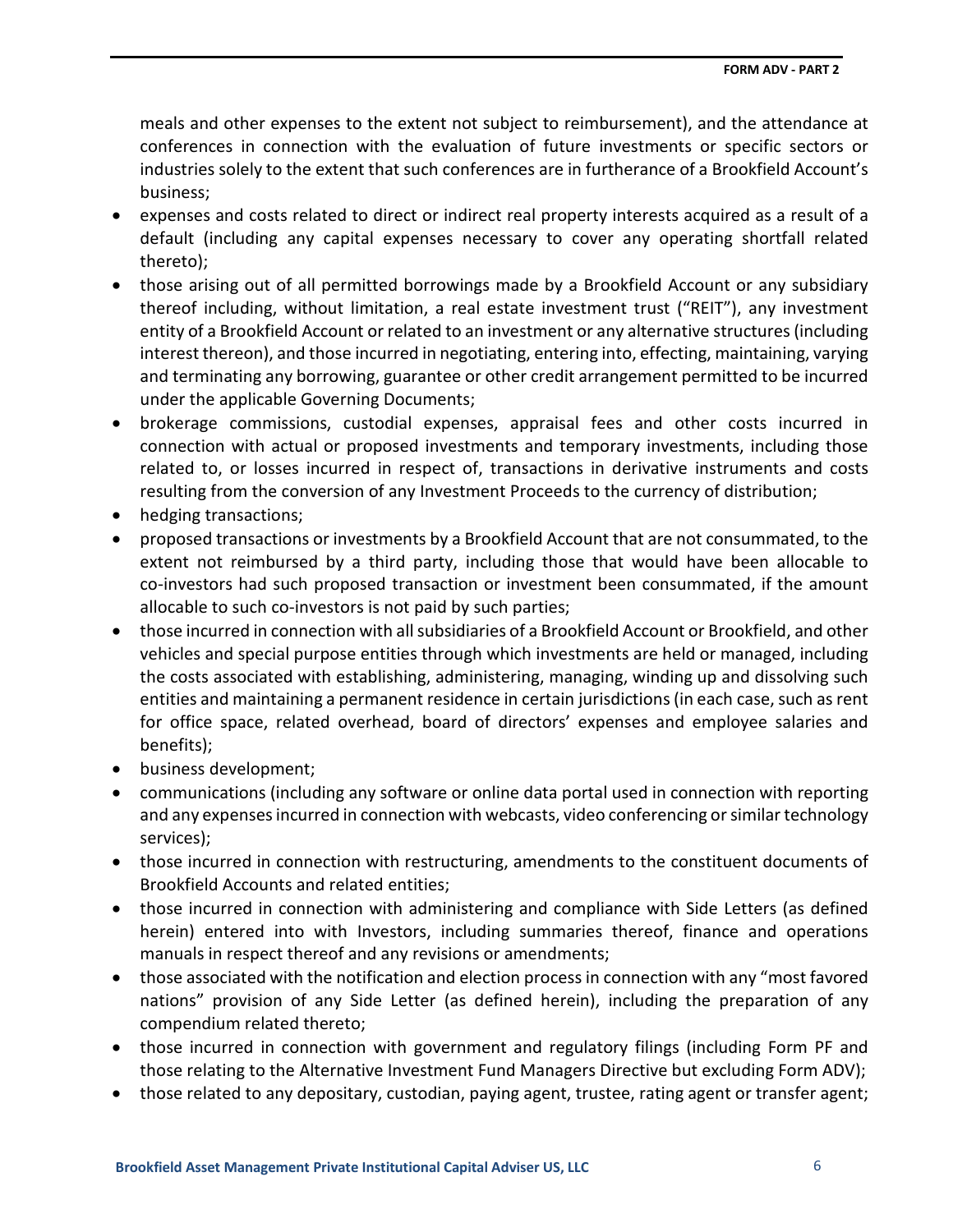- those paid to any management entity outside of North America for management and other services provided to a Brookfield Account or any other partnership or legal entity and/or the General Partner or the general partner of such other partnership or legal entity (including taxes thereon);
- any taxes, fees, interest and other governmental or regulatory charges payable by a Brookfield Account (including taxes and other amounts related thereto), and those incurred in connection with any tax audit, investigation, settlement or review of a Brookfield Account, in each case, except to the extent such amounts are (i) allocable to or payable by an Investor, and (ii) actually borne and paid by such Investor, those incurred in connection with any tax audit, investigation, settlement or review of the Brookfield Account;
- those incurred by Brookfield in its capacity as a Brookfield Account's "partnership representative" or any similar role under applicable state, local or non-U.S. tax law;
- those incurred in connection with a purchase, sale, assignment, pledge or transfer of an Investor'sinterest in a Brookfield Account or the withdrawal or termination of an Investor(except to the extent allocable to or payable by, and actually borne and paid by, the applicable purchaser or Investor, assignee, pledgee or transferee, as the case may be), including prospective transfers that are not consummated;
- those incurred in connection with anti-money laundering or "know your customer" compliance, tax diligence and/or related procedures (including in relation to the initial onboarding and admission of Investors into a Brookfield Account);
- those incurred in connection with the collection of any amounts due to a Brookfield Account from any person;
- and costs and expenses associated with the maintenance and operation of the general partner of a Brookfield Account;
- those related to an Alternative Investment Fund Manager, including, without limitation, those of third-party service providers appointed by such manager, directly incurred on behalf of any Alternative Investment Fund Partnership and/or any Alternative Investment Fund General Partner in accordance with the applicable Governing Documents;
- expenses incurred in connection with any restructuring or amendments to the constituent documents of the Brookfield Account;
- all fees, costs and expenses incurred in connection with the preparation and circulation of capital call notices and distribution notices; and
- those incurred in connection with engaging one or more credit rating agencies.

Additional fees and expenses to be borne by each Brookfield Account are set out in each such Brookfield Account's Governing Documents.

Brookfield Accounts also incur brokerage and other transaction costs, as discussed more fully under "*Brokerage Practices*" in Item 12 below.

As noted above, the asset-based management fee in respect of a Brookfield Account is typically paid quarterly in advance. An Investor in a Brookfield Account that is a closed-end private investment fund is generally only permitted to withdraw from the fund under limited circumstances and will generally not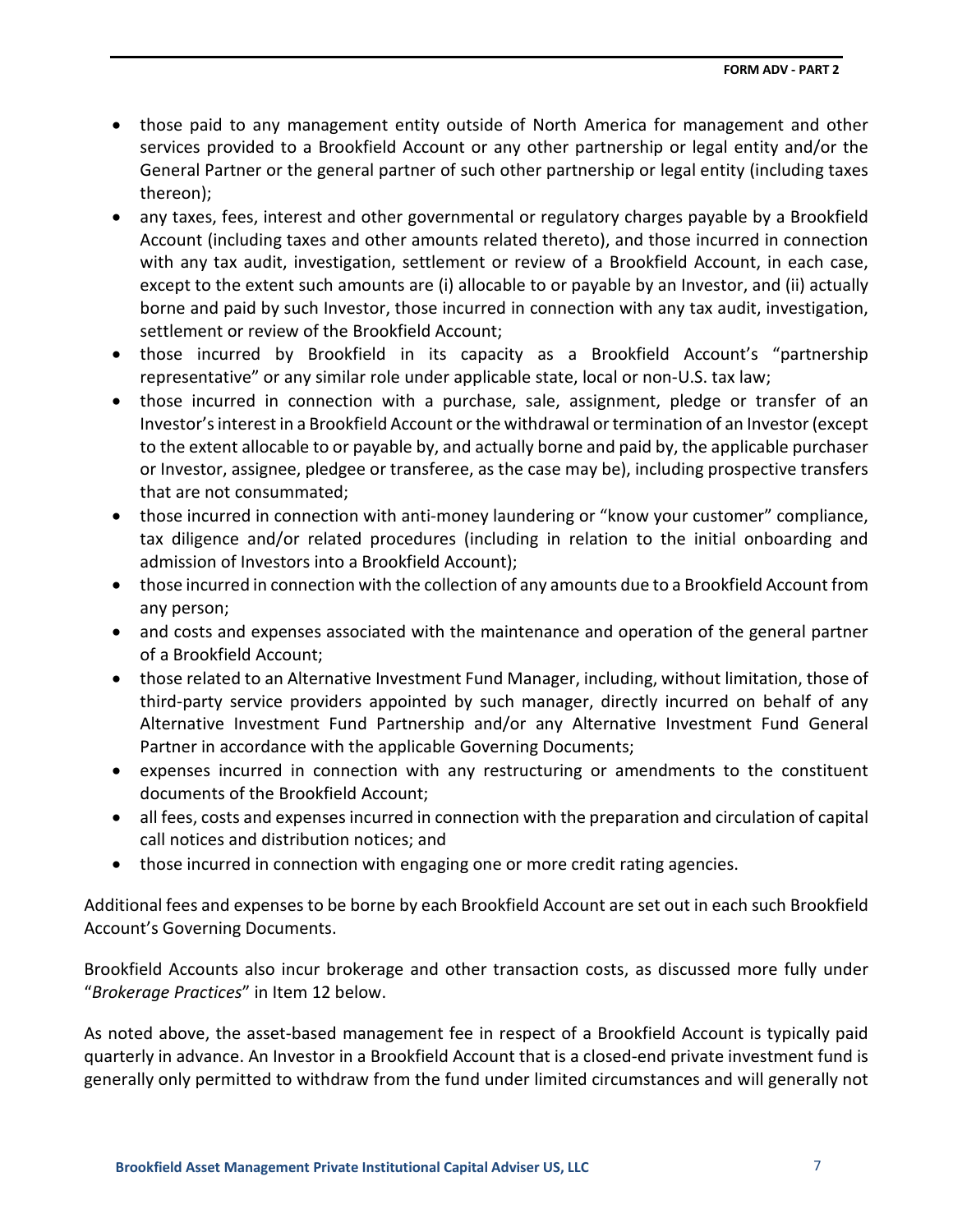be entitled to a refund of fees paid in advance in such circumstances. Certain redemption rights are generally afforded to investors in Brookfield Accounts that are open-ended.

Certain Brookfield subsidiaries, including Brookfield Private Advisors LLC, a limited purpose brokerdealer that is registered with the SEC and is a member of the Financial Industry Regulatory Authority, Inc. ("FINRA"); Brookfield Oaktree Wealth Solutions LLC, a limited purpose broker-dealer that is registered with the SEC and is a member of FINRA; Brookfield Private Capital (UK) Limited, which is authorized and regulated by the United Kingdom's Financial Conduct Authority; Brookfield Singapore Pte. Ltd., which is an exempt Financial Advisor authorized and regulated by the Monetary Authority of Singapore; Brookfield Advisors (Hong Kong) Limited, which is authorized and regulated by the Hong Kong Securities and Futures Commission; and Brookfield Investment Management (Canada) Inc., which is authorized as a dealer under applicable Canadian regulations, solicit prospective investors for the Brookfield Accounts and as a result, their representatives generally receive compensation in connection with the sale of interests in a Brookfield Account.

The compensation paid to such representatives will be from Brookfield and not from Brookfield Accounts or any Investors. The amount of such compensation will vary based on a number of different factors, including the amount of interests in a Brookfield Account that have been sold by such representative. As a result of such arrangements, such representatives have a financial interest in promoting interests in Brookfield Accounts. In addition, the compensation that such representatives receive in respect of the sale of the interests in a Brookfield Account may be higher than the compensation that they would receive in respect of the sale of other (including similar) products or services, which may give such representatives an incentive to promote the interests in a Brookfield Account over other (including similar) products or services. Potential investors should therefore be aware that there are financial and other interests that incentivize such representatives to promote certain Brookfield Accounts and related interests. The considerations set forth above are similar (and in certain instances may be heightened) in the event Brookfield retains a third-party placement agent to market interests in the Brookfield Account.

Brookfield pays its affiliates that solicit prospective investors for the Brookfield Accounts out of its profits, and such payments do not increase the fees paid by the Brookfield Accounts' Investors. BAM PIC US is not a broker-dealer and does not charge commissions or markups in addition to its investment advisory fees.

## <span id="page-11-0"></span>**ITEM 6 – PERFORMANCE‐BASED FEES AND SIDE‐BY‐SIDE MANAGEMENT**

As described in Item 5 above, Brookfield is generally entitled to performance-based compensation from Brookfield Accounts in accordance with their Governing Documents, which such compensation is structured to comply with Rule 205-3 under the Investment Advisers Act of 1940, as amended (the "Advisers Act"), to the extent applicable. Performance-based compensation arrangements may create an incentive for Brookfield to recommend investments which may be riskier or more speculative than those which would be recommended under a different compensation arrangement. Such compensation arrangements may also create an incentive for Brookfield to favor higher fee-paying Brookfield Accounts over lower fee-paying Brookfield Accounts in the allocation of investment opportunities.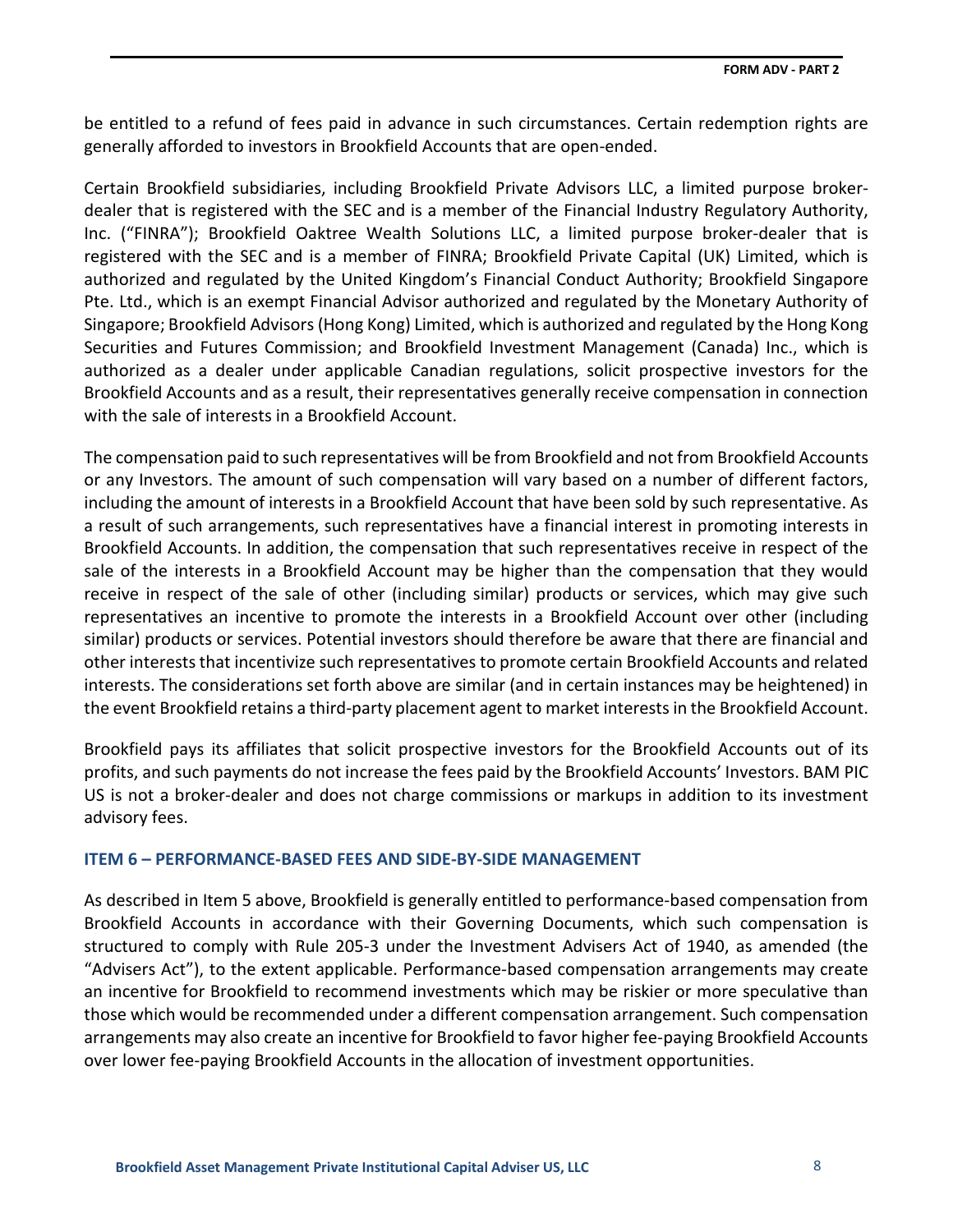Brookfield has adopted allocation policies and procedures (as described below) to help mitigate conflicts of interest relating to the management of multiple Brookfield Accounts with varying fee arrangements.

At all times, Brookfield will act and make decisions on behalf of Brookfield Accounts that it believes are in their best interests, taking into account all facts and circumstances that it deems relevant, including potential participation by Brookfield Client Relationships (as defined herein) in the pursuit or the consummation of certain investments.

See Items 5, 10 and 11 for a description of certain other conflicts (and potential conflicts) of interests relating to the advisory services provided by Brookfield. A more detailed description of applicable conflicts of interest is set forth in the Governing Documents of each Brookfield Account.

**Allocation of Investment Opportunities Among Brookfield Accounts.** Brookfield provides investment advice and performs related services for itself and certain Brookfield Accounts, which are similar to the advice provided and services performed for other Brookfield Accounts. Brookfield and certain Brookfield Accounts have (and future Brookfield Accounts will have) investment mandates that overlap with those of other Brookfield Accounts and compete with and/or or have priority over other Brookfield Accounts for particular investment opportunities. As a result, certain opportunities sourced by Brookfield that would otherwise be suitable for Brookfield Accounts are not expected to be available to them, Brookfield Accounts will receive a smaller allocation of such opportunities than would otherwise have been the case, or Brookfield Accounts will receive an allocation of such opportunities on different terms than Brookfield or other Brookfield Accounts, which may be less favorable to Brookfield Accounts than otherwise would have been the case.

Among others, Brookfield manages and participates in, and will in the future manage and participate in, Brookfield Accounts that invest (via debt, equity and other investments) in real estate, infrastructure, renewable power, private equity and other companies and assets, similar to other Brookfield Accounts, and that follow investment mandates that overlap with, compete with, complement and/or relate to the investment mandates of other Brookfield Accounts. In addition, certain Brookfield Accounts pursue (and future Brookfield Accounts will pursue) investment mandates that are different than those of other Brookfield Accounts.

As a general matter, certain Brookfield Accounts will have priority over others in respect of investment opportunities that are suitable and appropriate for their investment mandates.

Where certain Brookfield Accounts' investment mandates overlap with the investment mandates of one or more other Brookfield Accounts and investment opportunities are to be allocated among two or more such accounts (e.g., because one account does not have priority rights with respect to such opportunities), Brookfield will allocate investment opportunities on a basis that it believes is fair and equitable taking into account all of the facts and circumstances. These will include one or more of the following factors, among others: (i) the size, nature and type of the opportunity (including the risk and return profiles of the investment, expected holding period and other attributes), (ii) the nature of the investment mandates (including investment focus, objectives, strategies, guidelines, limitations, and target rates of return) of the Brookfield Accounts, (iii) the relative amounts of capital available for investment, (iv) principles of diversification of assets, (v) expected future capacity of the accounts, (vi)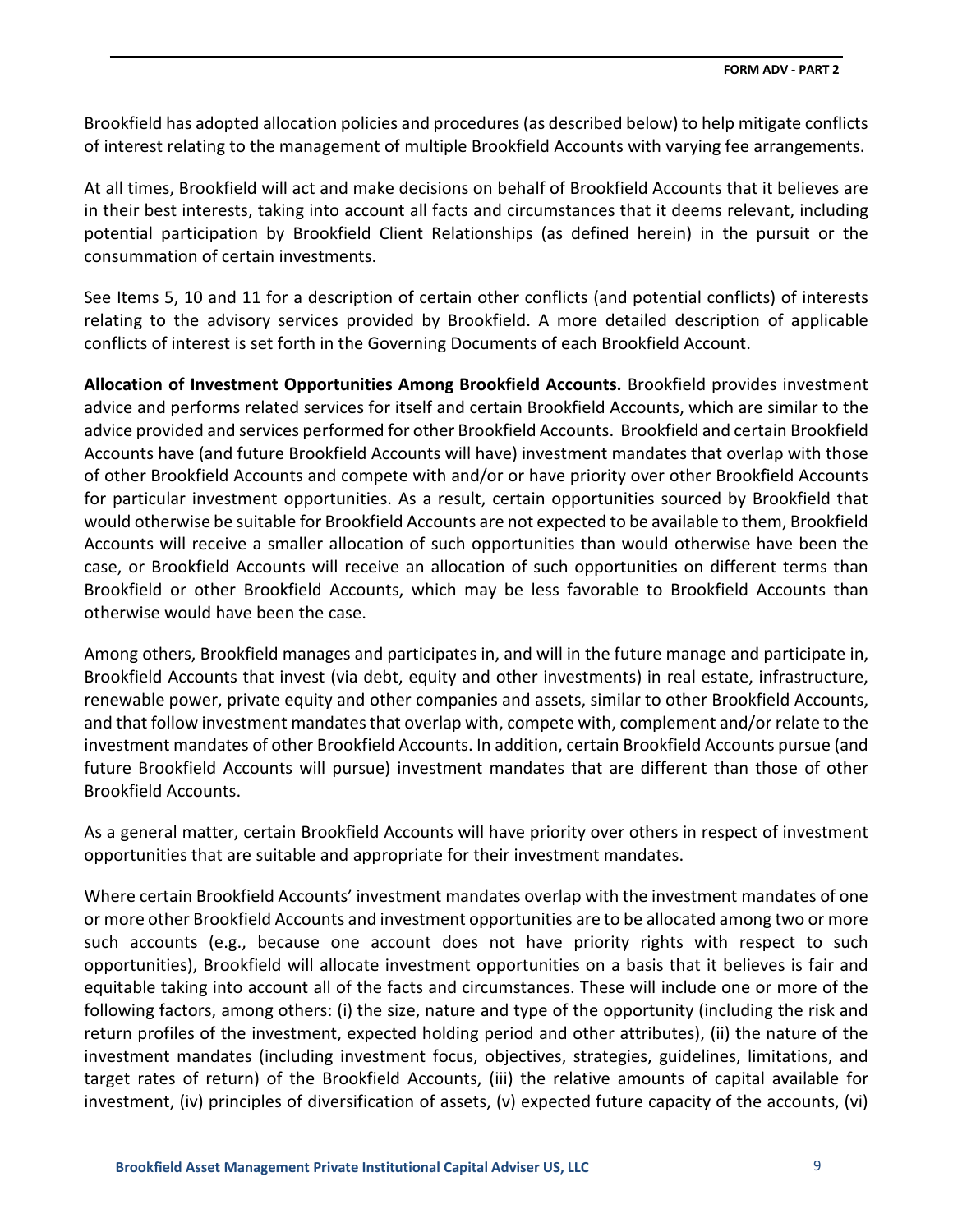cash and liquidity needs (including for pipeline, follow-on and other opportunities), (vii) the availability of other appropriate or similar investment opportunities and (viii) other portfolio management considerations deemed relevant by Brookfield (including, among others, legal, regulatory, tax, structuring, compliance, investment-specific, timing and similar considerations). The factors considered by Brookfield in allocating investments among Brookfield Accounts with overlapping investment mandates may change over time (including to consider new, additional factors) and different factors could be emphasized or be considered less relevant with respect to different investments. In some cases, this will result in certain transactions being shared among two or more Brookfield Accounts, while in other cases it will result in one or more Brookfield Accounts being excluded from an investment entirely.

As a result of the foregoing considerations, certain Brookfield Accounts will receive a smaller allocation of investment opportunities than would otherwise have been the case and may not, in certain circumstances, participate in opportunities that they otherwise would have participated in, in each case for example if a Brookfield Account had pursued its investment activities differently and/or outside of Brookfield's broader investment platform. However, as noted throughout this Brochure, it is a key element of Brookfield's strategy to leverage its experience, expertise, broad reach, relationships and position in the market for investment opportunities, deal flow, financial resources, access to capital markets and operating needs, which it believes is in the best interests of Brookfield Accounts overall.

**Incentive to Allocate Investment Opportunities to Certain Brookfield Accounts Over Other Brookfield Accounts**. In certain circumstances, Brookfield will have an aggregate economic interest in one Brookfield Account, including a co-investment account or other Brookfield Account, that is greater than (or that is expected to be greater than) its aggregate economic interest in another Brookfield Account, which would result in higher economic benefit to Brookfield from allocating investment opportunities to such Brookfield Account relative to other Brookfield Accounts. Brookfield's economic interest in a Brookfield Account will depend on, among others, its right to receive carried interest, other incentivebased compensation, management fees and/or other fees or compensation from the Brookfield Account, as well as its economic investment in such Brookfield Account (if any). For example, Brookfield is not required to offset certain transaction fees, break-up fees and other compensation that it is entitled to from an investment against management fees owed by certain co-investment accounts. In addition, Brookfield expects to enter into formal and/or informal arrangements (including with one or more coinvestors and/or strategic investors) pursuant to which Brookfield will benefit economically, directly or indirectly, from offering investment opportunities to those investors, including by increasing the attractiveness of investing in Brookfield Accounts more broadly. As a result, Brookfield generally is incentivized to allocate a greater number (or portions) of investment opportunities to certain investors and/or Brookfield Accounts over others than would otherwise be the case in the absence of differing economic interests in Brookfield Accounts. In addition, Brookfield's allocation of investment opportunities could benefit Brookfield in other ways, including increased attractiveness of other Brookfield Accounts. See "*Affiliated and Related-party Services and Transactions*" in Item 10 below.

**Allocation of Co-Investments**. From time to time, to the extent Brookfield determines, in its discretion, that an investment opportunity that is to be allocated to a Brookfield Account exceeds the amount that is advisable or appropriate for that Brookfield Account (which will, in some cases, as determined by Brookfield in its sole discretion, be less than the maximum investment amount permitted by the relevant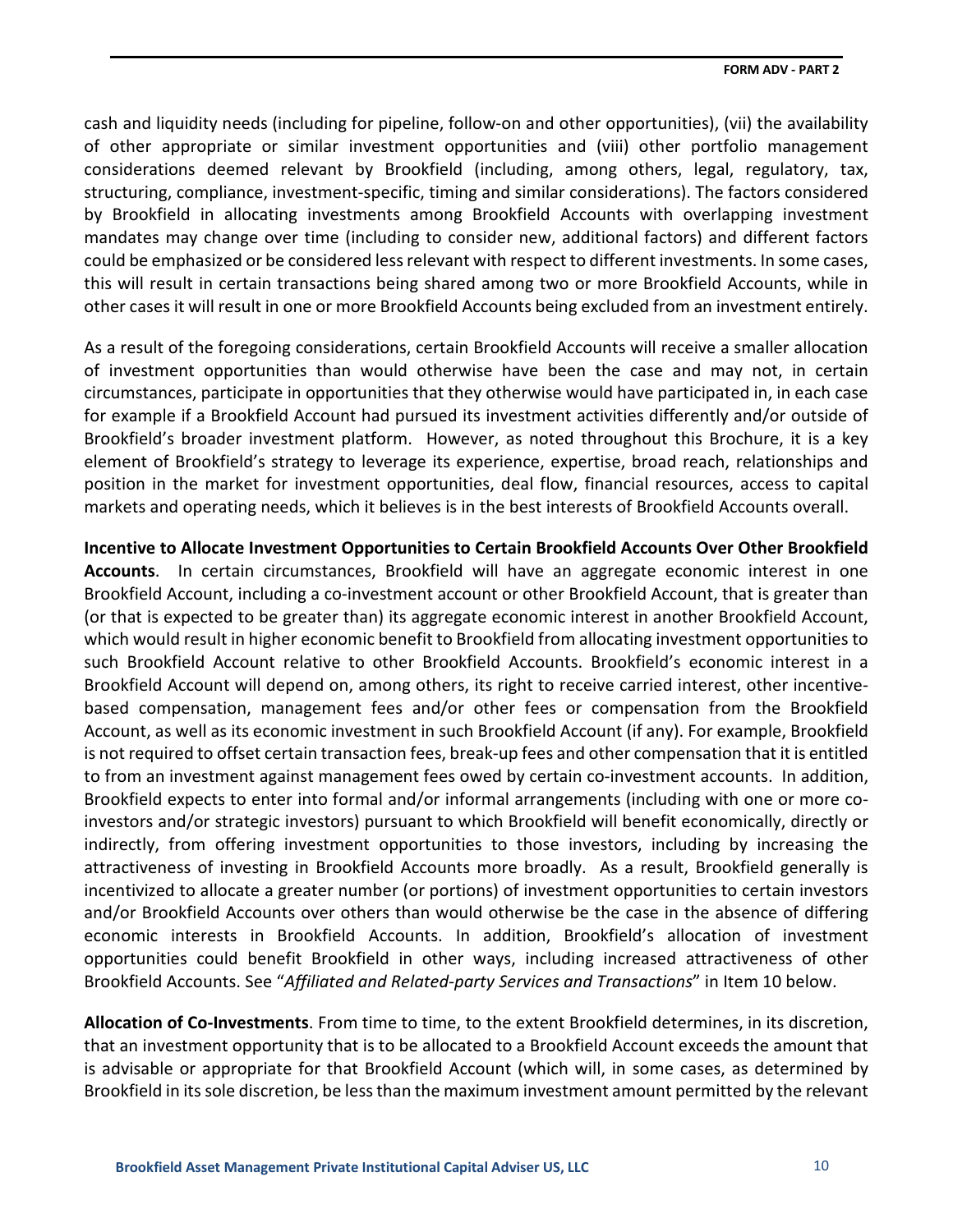Brookfield Account's mandates), Brookfield may, in its sole and absolute discretion, offer to one or more other investors the ability to participate in such opportunity as a co-investor on such terms and conditions as Brookfield determines. Potential co-investors could include, among others, Investors, Brookfield Accounts, Brookfield employees, Brookfield, an entity substantially majority owned by certain Brookfield executives that makes investments for its own account (the "Related-Party Investor"), and/or one or more third parties, and such opportunities may be offered irrespective of whether the available investment opportunity exceeds the amount that would otherwise be appropriate for a Brookfield Account and therefore reduce the amount of the investment opportunity available to a Brookfield Account. In addition, Brookfield may offer potential co-investment opportunities to potential coinvestors that are potentially of strategic benefit to the applicable investment opportunity, Brookfield and/or the relevant Brookfield Account as a whole ("Strategic Co-Investor"). Co-investment opportunities may be offered to Strategic Co-Investors irrespective of whether the available investment opportunity exceeds the amount that would otherwise be appropriate for Brookfield or the relevant Brookfield Account, and therefore, participation of a Strategic Co-Investor will reduce the amount of the investment opportunity available to Brookfield or the relevant Brookfield Account.

Where Brookfield determines to offer a co-investment opportunity to one or more potential co-investors, Brookfield generally has broad discretion in determining to whom and in what relative amounts to allocate the co-investment opportunity. A decision regarding the allocation of a co-investment opportunity will be made based on the then-existing facts and circumstances and then-existing factors deemed relevant by Brookfield in its sole discretion (including factors that require subjective decision-making by Brookfield), and could be different from those used in determining the allocation of any other co-investment opportunity.

Brookfield will determine from time to time, on behalf of a Brookfield Account, that the Brookfield Account will not or cannot participate (either at all or up to its proportionate amount) in a co-investment opportunity. Brookfield may assign that Brookfield Account's right to participate in a co-investment opportunity to any other individual or entity.

In addition, Brookfield will determine from time to time to provide priority rights with respect to all or a select geography, industry, or other subset of future co-investment opportunities of a particular Brookfield Account to certain investors or other persons (but not to another Brookfield Account and other similarly situated investors) pursuant to contracts or other arrangements with such investors or other persons. Brookfield may form and manage one or more investment vehicles or accounts through which investors or other persons would participate in co-investment opportunities. Inclusion in, and the terms of, such a program will be determined by Brookfield in its discretion, which may include some or all of the factors described above.

The allocation of co-investment opportunities raises certain potential conflicts of interest, including that Brookfield is incentivized to allocate such opportunities in a manner that benefits Brookfield economically by virtue of fees and other compensation that will be payable to Brookfield by the co-investors and/or by encouraging co-investors to enter into a relationship, or expand their relationship, with Brookfield. Historical allocation decisions are not necessarily indicative of future allocation decisions and the actual number of co-investment opportunities made available to an Investor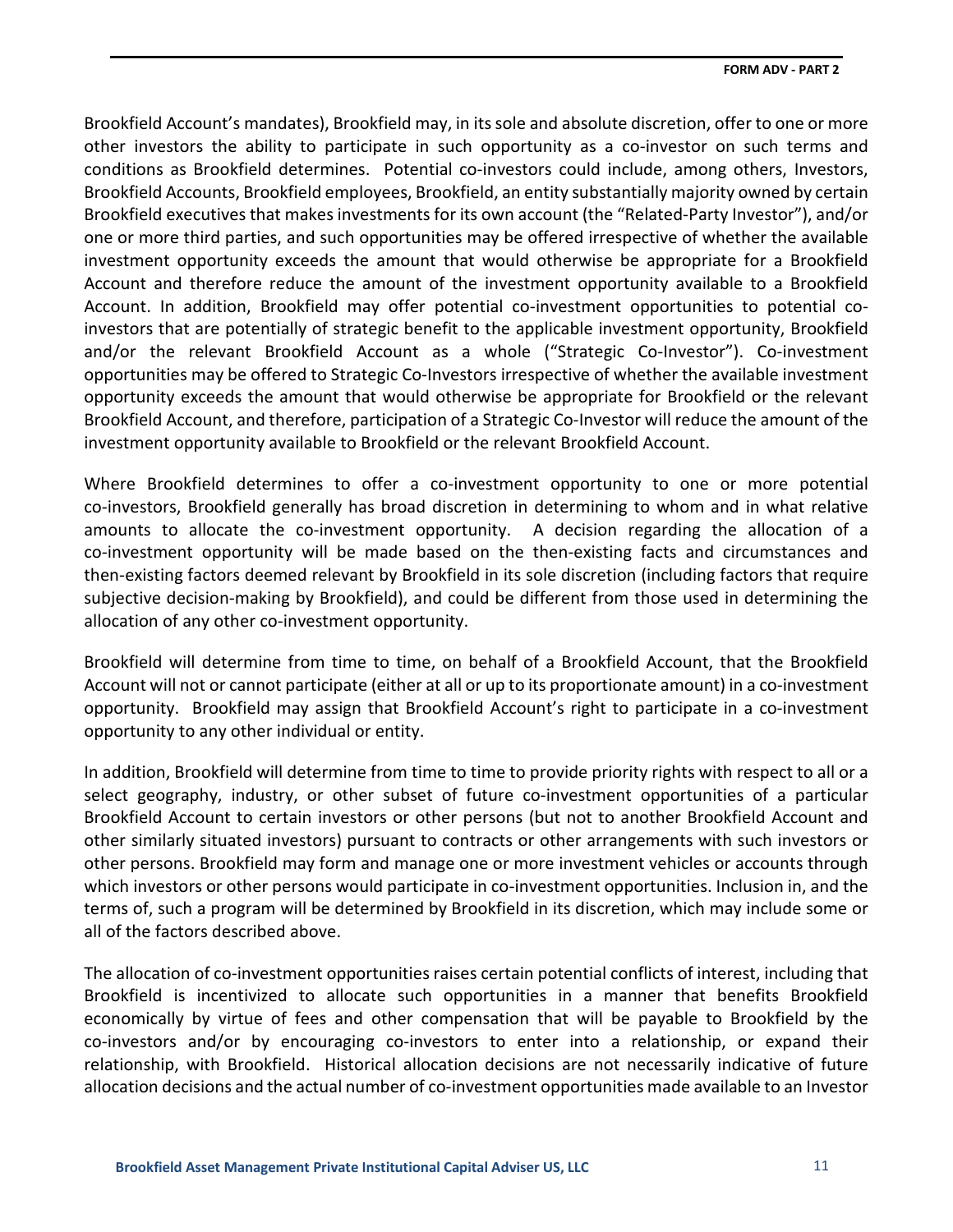may be significantly higher or lower than those made available to other co-investors (including other Brookfield Accounts, Brookfield employees, and Brookfield). Notwithstanding the foregoing incentives, Brookfield endeavors at all times to allocate co-investment opportunities in a fair and equitable manner consistent with its fiduciary duties and disclosures set out in the relevant Brookfield Account's Governing Documents.

In addition, there is no requirement that any co-investment offered by a Brookfield Account be made or disposed of at the same time or on the same terms for each co-investor. For example, investors may participate in co-investment opportunities at a different time than a Brookfield Account, which will also impact returns realized by such co-investors relative to such Brookfield Account.

Where an investor agrees to participate in a co-investment opportunity, it generally will be liable for costs related to the opportunity to the extent it is not consummated. See "*Co-Investment Expenses*" and "*Facilitation of Investments*" below. Co-investors' returns with respect to co-investments made alongside a Brookfield Account may exceed the returns of the relevant Brookfield Account, particularly co-investors that are subject to reduced management fees, carry distributions and/or similar compensation payable to Brookfield with respect to such co-investments.

Certain Investors are expected to have contractual or other rights to participate in co-investments. As a general matter, Investors are not entitled to allocations of co-investment opportunities alongside a Brookfield Account and Investors generally will not have any right to receive co-investment opportunities.

**Co-Investment Expenses**. Co-investors typically bear their *pro rata* share of fees, costs and expenses related to the discovery, investigation, development, acquisition or consummation, ownership, maintenance, monitoring, hedging and disposition of co-investments and, in certain cases, may be required to pay their *pro rata* share of fees, costs and expenses related to potential co-investments that are not consummated, such as broken deal expenses (including "reverse" breakup fees).

In managing a Brookfield Account, Brookfield endeavors to allocate such fees, costs and expenses on a fair and equitable basis. Notwithstanding the foregoing, certain co-investors may not agree to pay or otherwise bear fees, costs and expenses related to unconsummated co-investments. In addition, in certain circumstances, potential co-investors do not bear such fees, costs and expenses because they have not yet been identified (or their anticipated allocation has not yet been identified) as of the time the potential investment ceases to be pursued, are not yet committed to such potential investment or are not contractually required to bear such fees, costs and expenses. In those events, such fees, costs and expenses are considered operating expenses of, and will be borne by, the Brookfield Account (in connection with co-investments offered by the Brookfield Account); *provided that*, in all instances, Brookfield, in its capacity as a co-investor or prospective co-investor alongside a Brookfield Account, intends to bear its pro rata share of such fees, costs and expenses based on the amount it has committed to co-invest as of the time a binding offer is made by the Brookfield Account. In addition, Brookfield Accounts bear the costs and expenses of drafting form agreements used to facilitate investments by coinvestors (in connection with co-investment opportunities that Brookfield offers).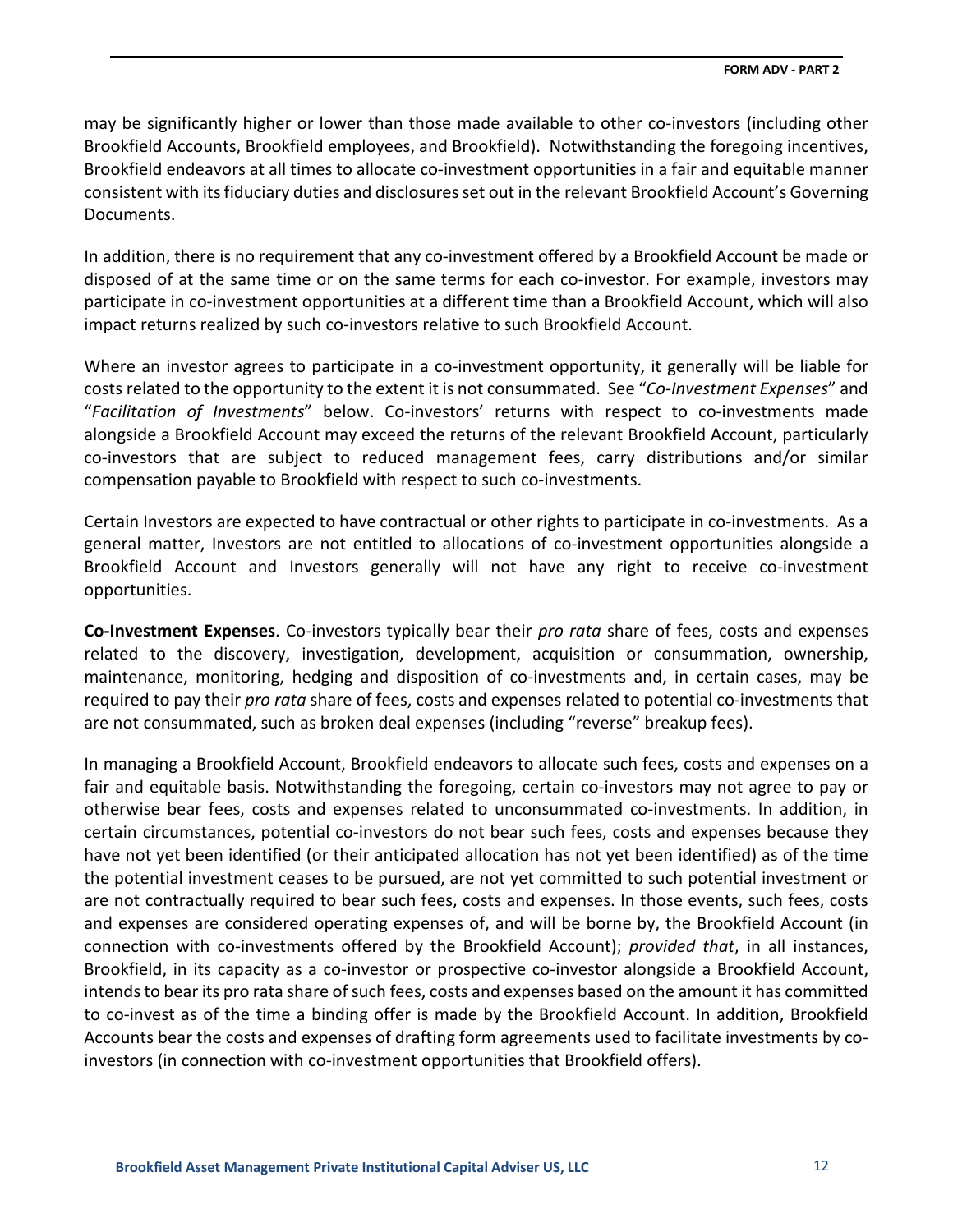**Facilitation of Investments.** From time to time, in order to facilitate investment activities in a timely and efficient manner, Brookfield and Brookfield Accounts fund deposits or incur other costs and expenses (including by use of loan facilities to consummate, support, guarantee or issue letters of credit) in respect of an investment that ultimately are shared with or made entirely by another Brookfield Account or by co-investors. These financing arrangements are provided to facilitate investments that Brookfield has determined to be in Brookfield Accounts' best interests. But for these forms of support, Brookfield Accounts could lose investment opportunities if, for example, a Brookfield Account has not yet closed its fundraising period or if co-investors have not yet been identified. Brookfield believes that facilitating investments in this manner, and by investors that are part of Brookfield's platform or that have demonstrated a consistent and long-term commitment to Brookfield, provides benefits overall to Brookfield Accounts through their ability to rely on Brookfield's expertise, financial resources, access to capital and deep relationships in the market. These arrangements, however, give rise to conflicts considerations.

Under these arrangements, the relevant investor (whether Brookfield, a Brookfield Account, or a co-investor) is expected to reimburse the relevant financing provider (whether Brookfield or another Brookfield Account) for the deposits and other fees, costs and expenses incurred, as well as carrying charges applicable to such funding activity pursuant to the relevant Brookfield Account's Governing Documents. An investor is expected to repay any amounts that come due and payable under loan facilities or letters of credit issued for its benefit, although there can be no assurance that any such investor will bear such fees, costs and expenses or not default on its obligations to repay such amounts, in which case, such amounts may be borne disproportionately by the Brookfield Account that is the financing provider. In certain situations, such as short-term funding durations, these arrangements do not include any interest or other compensation payable to the party funding the investment, as deemed appropriate by Brookfield, in its discretion, under the circumstances.

In addition, from time to time Brookfield Accounts provide interim debt or equity financing (including emergency funding or as part of a follow-on investment) for the purpose of bridging a potential coinvestment or a follow-on investment related to an existing co-investment (including prior to allocating and/or syndicating the co-investment or follow-on investment, as applicable, to co-investors) but only to the extent that a Brookfield Account would have been permitted to make such investment. See "*Follow-on Investments*" in Item 8 below. In connection with any such interim investment, a Brookfield Account may hedge its currency, interest rate or other exposure and, as a result, incur hedging or borrowing costs. There is no guarantee that any co-investor will ultimately bear the costs or expenses associated with any such hedging or borrowing, and a Brookfield Account may be exposed to losses from currency exchange rate fluctuations, hedge gains or losses and/or additional expenses. Even where a Brookfield Account hedges currency or other exposure attributable to co-investors' portion of an investment, such hedges are expected to be imperfect and a Brookfield Account may accordingly be exposed to losses. Fluctuations in exchange rates during the time an interim investment is held by a Brookfield Account prior to acquisition by co-investors may affect the portion of the investment that is acquired by co-investors or the price paid for such co-investment. Brookfield Accounts bear risks associated with the investment, currency exchange rates, interest rates and other factors during the term they hold the investment.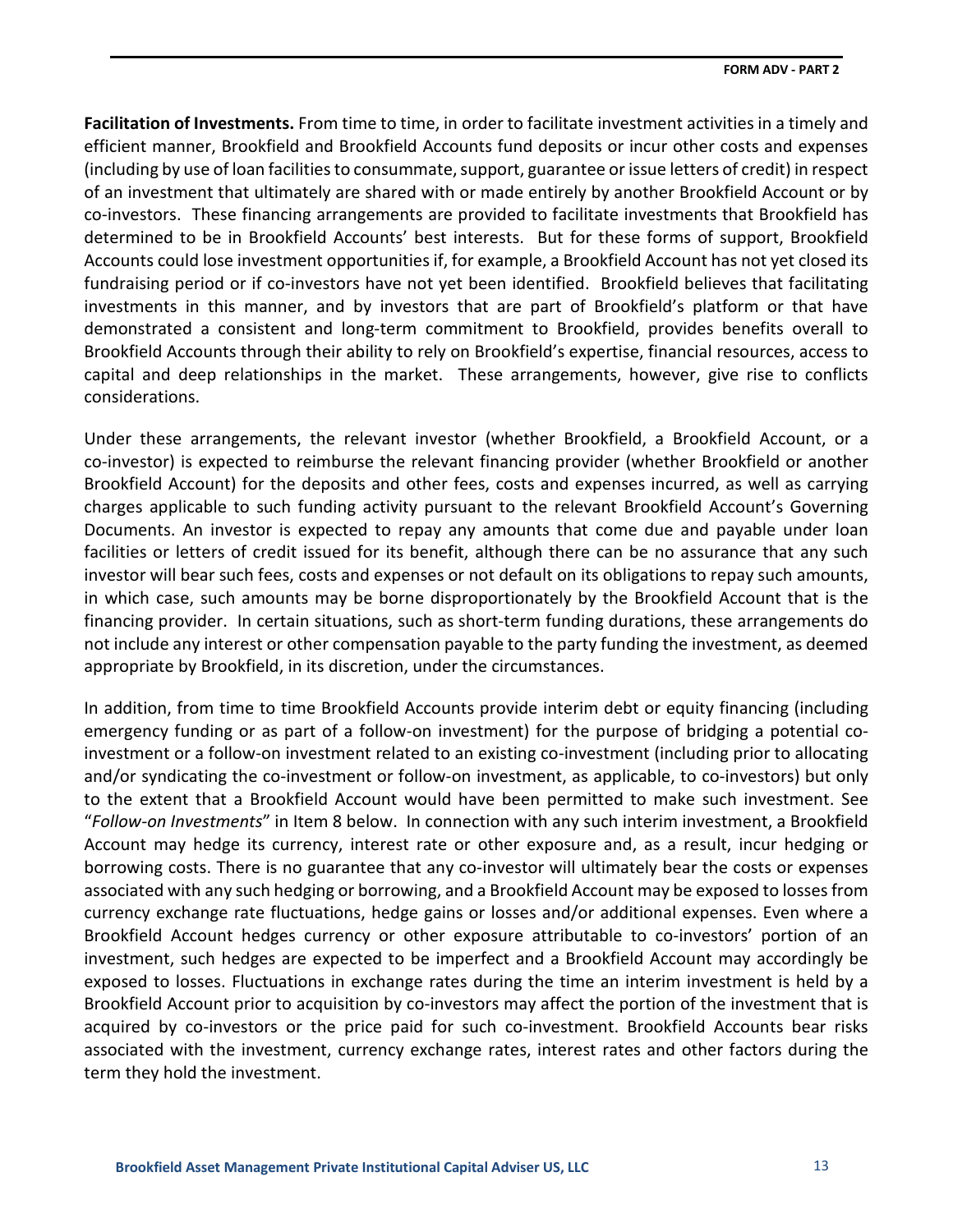Where a Brookfield Account acquires an investment on behalf of co-investors (including a follow-on investment), the terms of the sale of such investment to co-investors may not be favorable to that Brookfield Account and may result in better terms for such co-investors than the relevant Brookfield Account. For example, co-investors may not agree to reimburse a Brookfield Account for expenses incurred in connection with an investment. Similarly, if an investment depreciates during the period when a Brookfield Account holds it, co-investors may negotiate a lower price and that Brookfield Account may take a loss on the portion of an investment it holds on behalf of co-investors. In these types of situations, Brookfield Accounts may nonetheless sell the investment to co-investors on the terms negotiated by such co-investors at the relevant time in the event that Brookfield determines it is in a Brookfield Account's best interest, for example out of a desire to reduce its exposure to such investment or to include other participants in the investment.

**Client and Other Relationships.** Brookfield has long-term relationships with a significant number of institutions, corporations and other market participants (collectively, "Brookfield Client Relationships"). These Brookfield Client Relationships hold and pursue investments similar to the investments that are held and pursued by Brookfield Accounts, but are not required to consult with Brookfield regarding such activities and/or offer Brookfield opportunities to invest with them. As a result, Brookfield Client Relationships compete with other Brookfield Accounts for investment opportunities. In determining whether to pursue a particular opportunity on behalf of a Brookfield Account, Brookfield will consider (among other things) these relationships and their potential impact on the availability or pricing of opportunities, and there may be certain opportunities that are not pursued on behalf of certain Brookfield Accounts in view of such relationships and their impact on the availability and/or pricing of the opportunity. In addition, from time to time Brookfield Accounts invest with or alongside (via joint ventures or similar arrangements) or otherwise jointly pursue investment opportunities with Brookfield Client Relationships, which influences decisions made by Brookfield with respect to such investments, including in connection with governance and control over, and major decisions regarding, the investments. At all times, Brookfield will act and make decisions on behalf of Brookfield Accounts that it believes are in the Brookfield Account's best interests, taking into account all facts and circumstances that it deems relevant, including potential participation by Brookfield Client Relationships in the pursuit or the consummation of certain investments.

**Conflicts with Secondary Funds.** Brookfield sponsors, manages and invests in certain Brookfield Accounts that focus on making secondary investments (such Brookfield Accounts, "Secondary Funds"), including investments in (a) third-party general partner led recapitalizations of closed-end funds, joint ventures, other investment vehicles, and assets where the third-party general partner maintains the dayto-day responsibility for the assets, (b) limited partner interests in commingled investment vehicles at discount to NAV, (c) co-investments in specific assets alongside the general partner or its managed vehicles at preferential rates, and (d) structured solutions and/or preferred equity plays (collectively, "Secondary Investments"). These Secondary Investments may be subject to significant governance, control and/or minority protection rights in favor of the Secondary Funds. Brookfield Accounts and portfolio investments are expected to compete with such third-party general partners and their managed vehicles for investment opportunities and are expected to manage competing assets. For example, in a competitive auction process, the third-party general partner (and/or its managed vehicles), on the one hand, and Brookfield Accounts, on the other hand, could be potential bidders. Similarly, a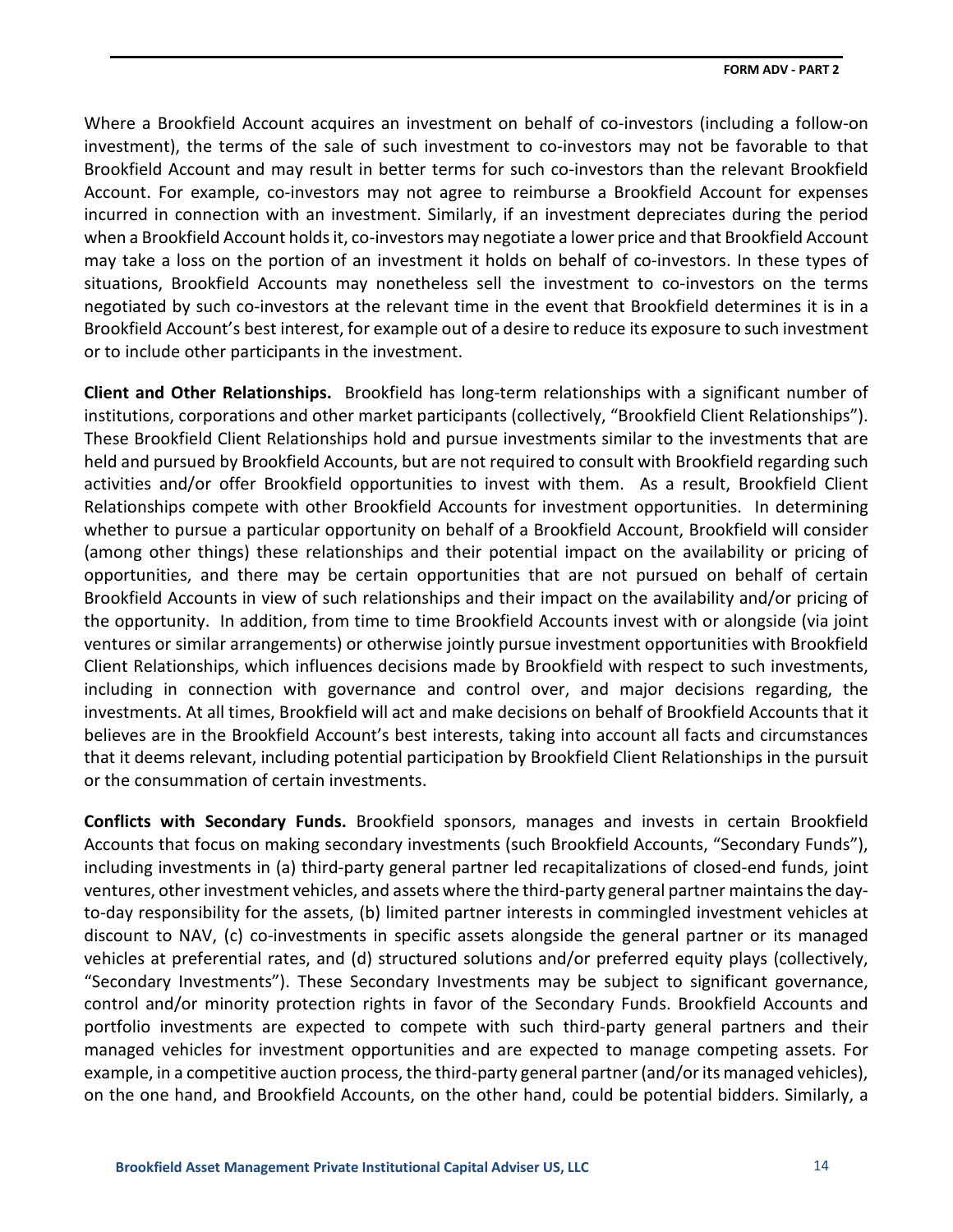third-party general partner (and/or its managed vehicles) could invest in an asset that competes with an asset held by a Brookfield Account for market share or other matters.

In order to mitigate potential conflicts of interest in these situations, Brookfield may but will not be obligated to take one or more of the following actions (as it determines in its sole discretion): (i) causing the Secondary Fund to remain passive in, or recuse itself from, a situation in which it is otherwise entitled to vote, which would mean that the Secondary Fund defers to the decision or judgment of the thirdparty general partner or third-party investor(s) in its managed vehicles with respect to certain decisions; (ii) causing the Secondary Fund to hold only non-controlling interests in an investment without governance rights; (iii) referring the matter to one or more persons that is not affiliated with Brookfield; (iv) consulting with and seeking the consent of independent directors or the advisory committee of the Brookfield Account and/or Secondary Fund (as deemed appropriate by Brookfield) on such matter; or (v) establishing ethical screens or information barriers (which can be temporary and of limited purpose) designed to separate Brookfield investment professionals to act independently on behalf of the Secondary Fund, on the one hand, and Brookfield Accounts, on the other hand, in each case with support of separate legal counsel and other advisers.

**Pursuit of Investment Opportunities by Certain Non-Controlled Affiliates.** Certain companies affiliated with Brookfield (a) are controlled, in whole or in part, by persons other than Brookfield, including, for example, joint ventures or similar arrangements with third parties where Brookfield does not have complete control, and/or (b) do not coordinate or consult with Brookfield with respect to investment decisions (together, "Non-Controlled Affiliates"). Such Non-Controlled Affiliates could have investment objectives which overlap with Brookfield Accounts' and conflicts are likely to arise therefrom. For example, from time to time such Non-Controlled Affiliates or investment vehicles managed by such Non-Controlled Affiliates will pursue investment opportunities which are suitable for Brookfield Accounts but which are not made available to such Brookfield Accounts since such Non-Controlled Affiliates do not consult with and/or are not controlled by Brookfield.

### <span id="page-18-0"></span>**ITEM 7 – TYPES OF CLIENTS**

Brookfield's clients include private investment funds structured as limited partnerships (and alternative investment vehicles and parallel or co-investment vehicles formed for investments made outside or alongside the limited partnerships), publicly listed operating partnerships and joint ventures. Investors in Brookfield Accounts generally include public and corporate pensions, sovereign wealth funds, insurance companies, financial institutions, corporations and high net worth individuals.

### <span id="page-18-1"></span>**ITEM 8 – METHODS OF ANALYSIS, INVESTMENT STRATEGIES AND RISK OF LOSS**

Brookfield pursues the specific investment objectives and strategies of each Brookfield Account as set out in the Brookfield Account's Governing Documents. Brookfield's operations-oriented approach plays an important role in the investment process. This approach leverages Brookfield's business groups in the evaluation and optimization of investments. This approach is generally comprised of the following attributes: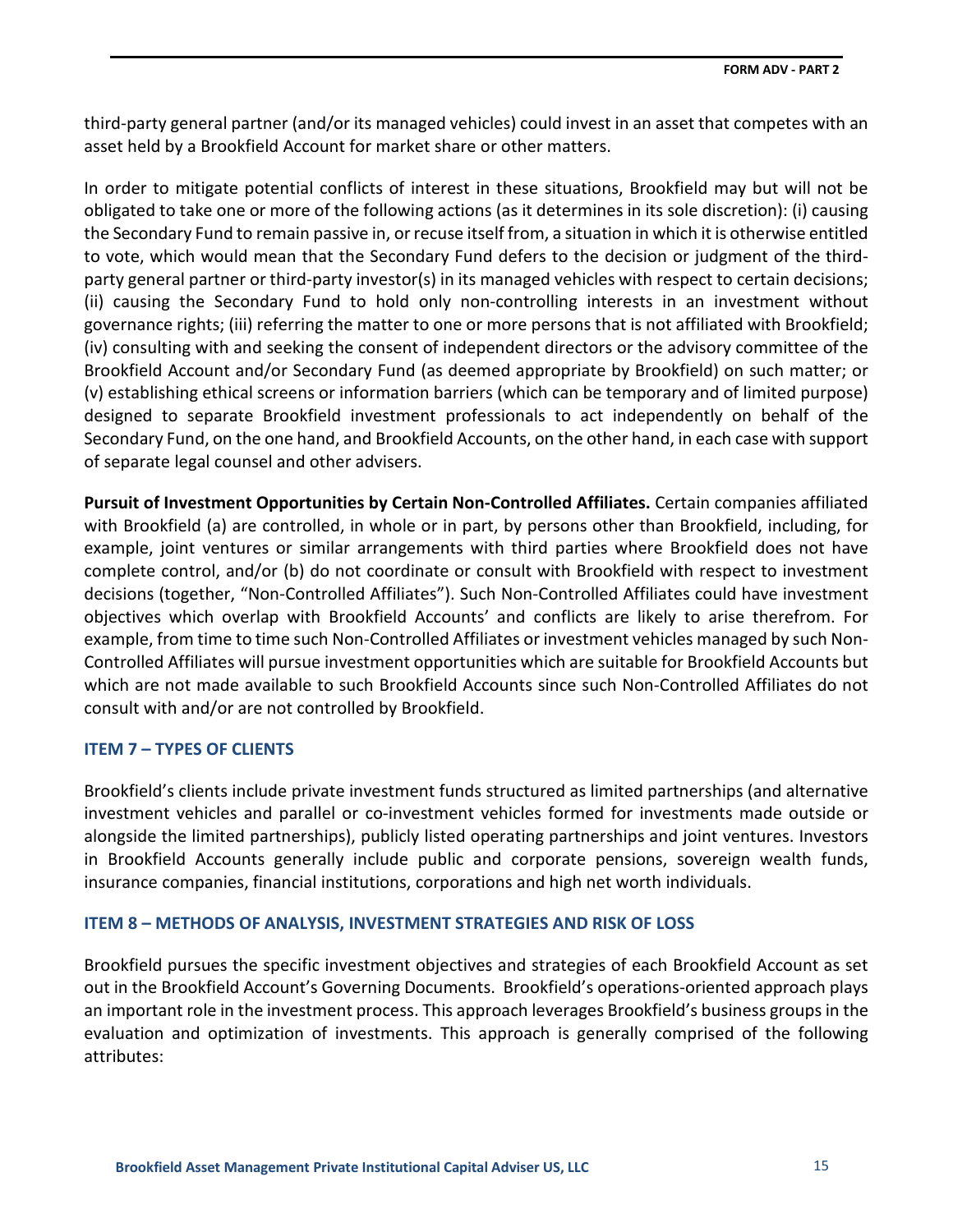- **Operational expertise.** Brookfield's operations-oriented approach is an essential differentiating factor in its ability to generate superior risk-adjusted returns. During its 120-year history as an owner and operator of real assets, Brookfield has built global business groups, primarily in real estate, infrastructure and sustainable resources, renewable power, private equity and timberlands/agrilands. These business groups are backed by the expertise of approximately 100,000 operating employees.
- **Industry knowledge.** Brookfield's business groups enhance its ability to develop fundamental views on the major factors that impact asset values. Brookfield will utilize this knowledge to make acquisition and divestiture decisions, as well as to take advantage of sophisticated financing and operating practices.
- **Active management of investments.** Through Brookfield's representation on boards of directors, leadership on advisory or operating committees, as well as frequent interaction with management, Brookfield will actively manage its investments. A key aspect of this management role is a "hands on approach" to key value drivers such as growth capital investments, development projects, follow-on acquisitions and financings.

The Brookfield Accounts focus on real estate, infrastructure and private equity investment strategies. As noted in Item 4 above, Brookfield is a global alternative asset manager with significant assets under management and a long history of owning, managing and operating assets, businesses and investment vehicles across various industries, sectors, geographies and strategies. The discussion of Brookfield Accounts that appears in this Brochure is not intended to constitute an offer of interests in such Accounts.

**Real Estate** – This strategy focuses on acquiring control positions in real estate assets and real estate companies located around the globe through a variety of structures, including direct property acquisitions, equity positions in real estate companies, distressed debt, recapitalizations, toe-hold positions in debt and equity securities, control-oriented loan originations, and development or redevelopment projects. This strategy involves investing in various real estate platforms, including office, retail, residential, multifamily and development.

**Infrastructure** – Brookfield defines infrastructure assets as long-life, real assets that serve as the backbone for the provision of essential products or services to the global economy. Due to their nature, infrastructure assets are typically critical to support sustainable economic development and are characterized by some or all of the following attributes: (i) sustainable, long-term cash flows; (ii) inflation-correlated revenues; (iii) strong competitive position and high barriers to entry; and (iv) high operating margins. A Brookfield Account will target investments across the infrastructure sector with particular emphasis on opportunities in the utility, energy, renewable power, data and transportation sectors, including oil and gas pipelines, regulated electricity and gas transmission and distribution systems, hydroelectric power generation, water and waste water distribution and treatment systems, storage facilities, toll roads, bridges, tunnels, airports, ports and railroads. Certain Brookfield Accounts may also invest in other infrastructure opportunities such as communication infrastructure, industrial infrastructure and parking garages.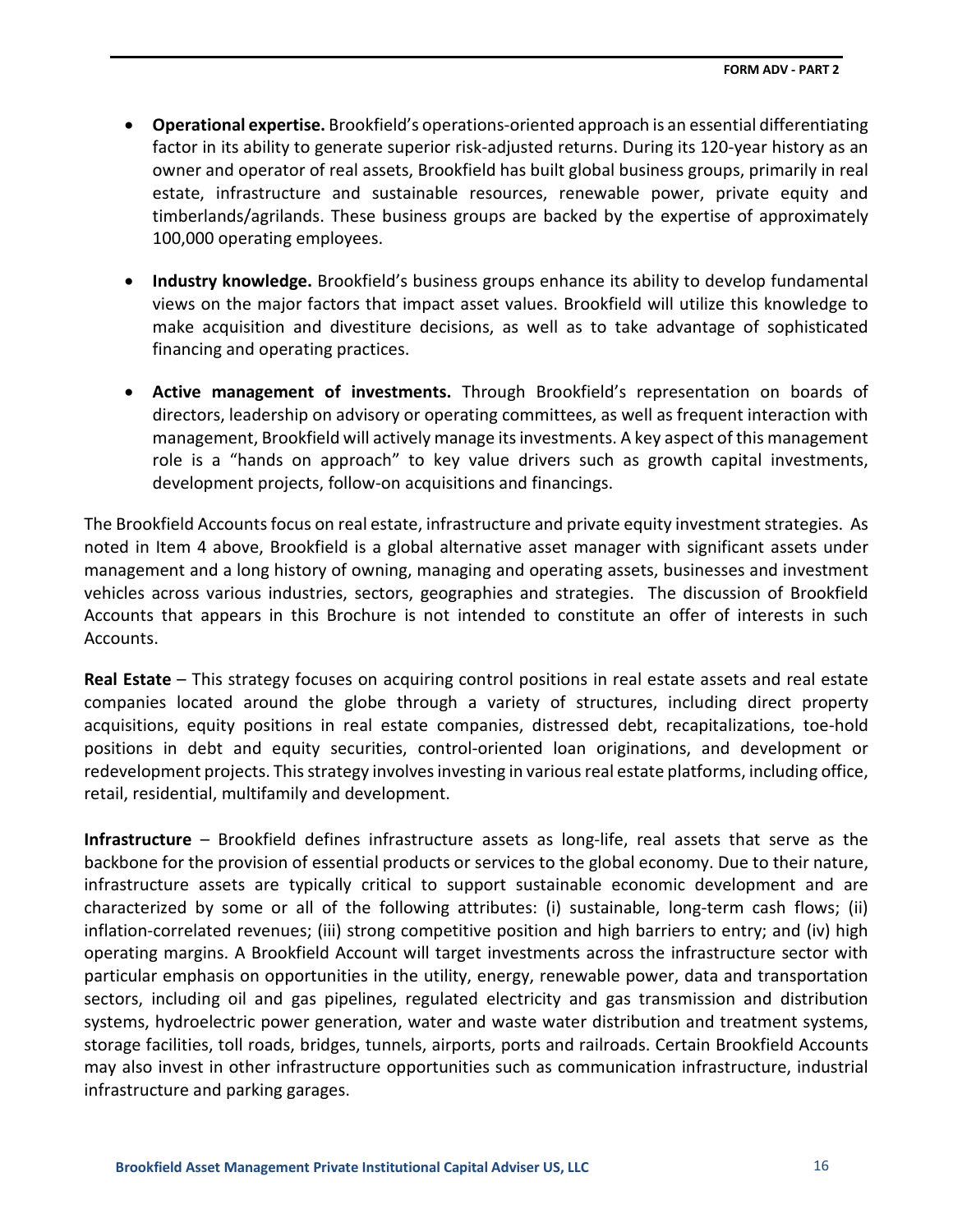**Private Equity** – This strategy focuses on opportunities in industries in which Brookfield has expertise, and in businesses in need of strategic redirection and operational repositioning, employing an operations-oriented approach for value creation. The strategy is to seek control investments in midmarket companies that require a restructuring of their operations and/or capital structure. Brookfield seeks to take a leadership role through the restructuring process of each portfolio investment and add value through ongoing, active participation in management and governance.

**Timberlands** – A Brookfield Account's timberlands investment strategy is to acquire quality timberland assets and actively manage them to achieve strong risk-adjusted total returns over the long term. Timberlands focuses on investments in regions with well-established wood- consuming economies, wellcapitalized domestic converting customers and/or good economic access to export markets, low currency risk and a strongly embedded concept of private property rights generally supported by effective legal and land title systems. Brookfield targets investments located primarily in the U.S., Brazil and Australia and may also pursue opportunities in Canada, Chile, Uruguay and New Zealand. Brookfield aims to achieve a balanced portfolio through both diversification of timber types within and across timberland estates and timber markets served. Brookfield is a vertically integrated timberlands manager, retaining control over all aspects of decision making.

Investing in securities involves risk of loss that clients should be prepared to bear, **INCLUDING THE RISK OF LOSS OF THE ENTIRE INVESTMENT**. The following risks do not purport to be a complete list or explanation of all risks involved in an investment in a Brookfield Account and prospective investors should consult the Brookfield Account's Governing Documents, including the Brookfield Account's private placement memorandum together with any supplements.

## *Material Risks of Key Investment Strategies:*

**Highly Competitive Market for Investment Opportunities***.* The activity of identifying, completing and realizing attractive real estate, infrastructure and private equity investments is highly competitive and involves a high degree of uncertainty. There can be no assurance that Brookfield will be able to locate and complete investments which satisfy the Brookfield Accounts' investment objectives, realize the value of these investments, or fully invest the Investors' committed capital, nor can there be any assurance that Brookfield will be able to make investments on favorable terms and conditions. Competition for such investment opportunities could come from other consortia, financial investors, and other asset managers and owners. These competitors may have financial, geographic, or strategic advantages that may reduce Brookfield's competitiveness and potentially materially and adversely affect its ability to successfully conclude transactions. Further, failures in identifying or consummating investments on satisfactory or favorable terms could reduce the number of investments that are completed, reduce returns, and slow growth.

**General Economic Conditions.** Changes in general global, regional and U.S. economic and geopolitical conditions may affect Brookfield Accounts' activities. Interest rates, general levels of economic activity, the price of securities and participation by other investors in the financial markets may affect the market for debt and credit-related instruments in which Brookfield Accounts make investments or the value and number of investments made by Brookfield Accounts or considered for prospective investment. Material changes and fluctuations in the economic environment, particularly of the type experienced in the years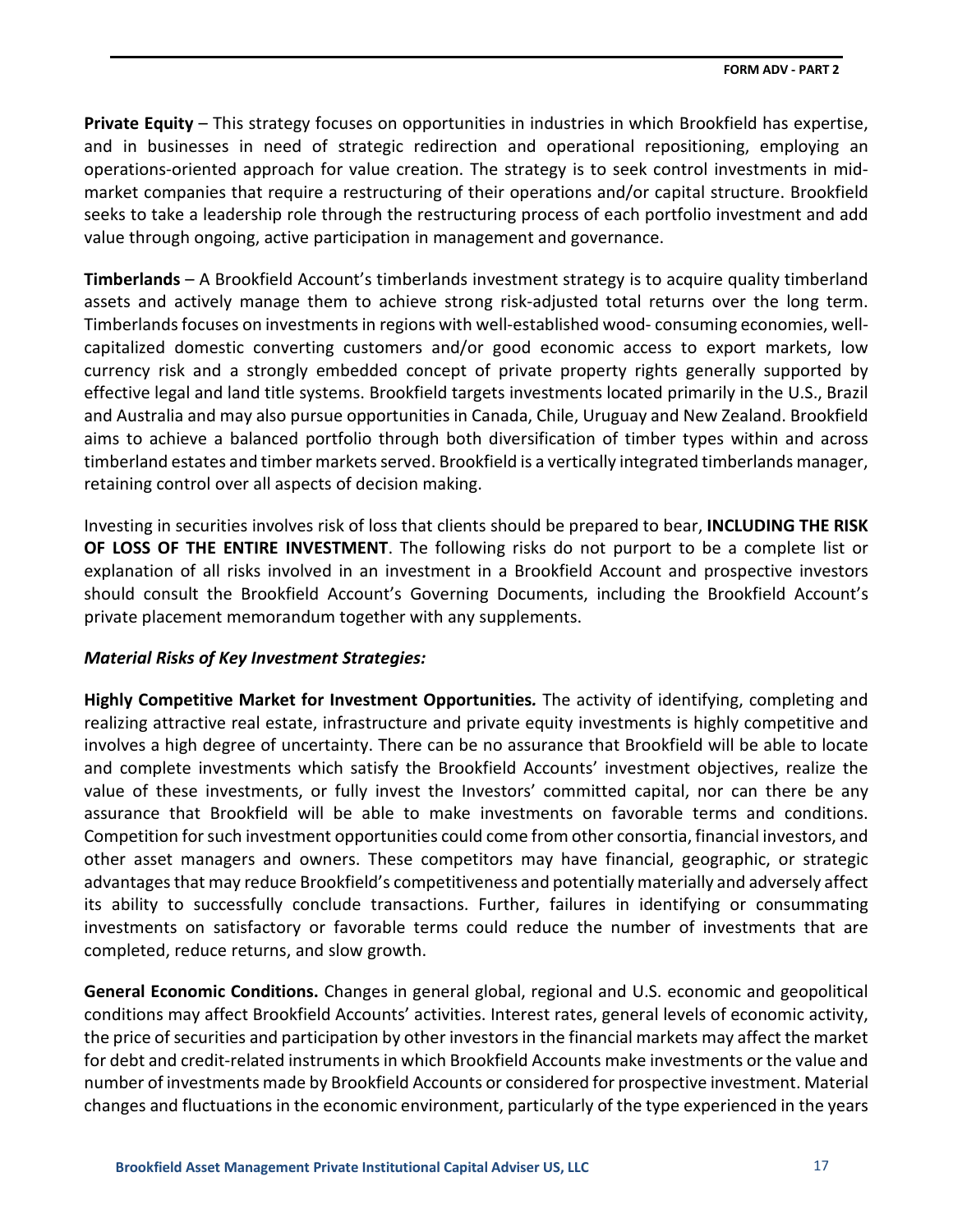following 2008 that caused significant dislocations, illiquidity and volatility in the wider global economy, and the market changes that have resulted and may continue to result from the spread of novel coronavirus ("COVID-19") (see "*Public Health Risk*" below) also may affect the market for such debt and credit-related instruments (including the ability of issuers of such instruments to repay principal and pay interest thereon, increasing the incidence of default for such instruments) or Brookfield Accounts' ability to make investments and the value of investments held by Brookfield Accounts or Brookfield Accounts' ability to dispose of investments. The short-term and the longer-term impact of these events are uncertain, but they could continue to have a material effect on general economic conditions, consumer and business confidence and market liquidity. Any economic downturn resulting from a recurrence of such marketplace events and/or continued volatility in the financial markets could adversely affect the financial resources of the entities (i.e., borrowers or asset holding companies) in which a Brookfield Account will make investments. Additionally, there has been discussion and dialogue regarding potential significant changes to U.S. trade policies, legislation, treaties and tariffs, including trade policies and tariffs affecting China, the European Union and other countries. Tariffs and other trade restrictions imposed by the Trump Administration and any further similar changes in U.S. trade policy have triggered some, and could trigger additional, retaliatory actions by affected countries, possibly resulting in "trade wars." At this time, it is unknown whether and to what extent new legislation in relation to trade policies will be passed into law, pending or new regulatory proposals will be adopted, international trade agreements will be negotiated or trade tariffs or restrictions will be imposed, or the effect that any such action would have, either positively or negatively, on Brookfield Accounts or their investments. Investments can be expected to be sensitive to the performance of the overall economy. Moreover, a serious pandemic, natural disaster, armed conflict, threats of terrorism, terrorist attacks and the impact of military or other action could severely disrupt global, national and/or regional economies. A resulting negative impact on economic fundamentals and consumer and business confidence may negatively impact market value, increase market volatility and reduce liquidity, all of which could have an adverse effect on the performance of investments, Brookfield Accounts' returns and Brookfield Accounts' ability to make and/or dispose of investments. No assurance can be given as to the effect of these events on investments or Brookfield Accounts' investment objectives.

**Operational Risk***.* The long-term profitability of the assets in which a Brookfield Account invests will be dependent upon the efficient operation, maintenance and high availability of such assets. Inefficient operations, maintenance and low availability may reduce returns to Investors. Operations are also subject to the risk of equipment failure due to wear and tear, latent defect, design error, operator error, or early obsolescence, among other things, which could have a material adverse effect on the assets, liabilities, business, financial condition, results of operations and cash flow of investments.

**New Technologies.** A Brookfield Account may invest in portfolio investmentsthat invest in and use newly developed, less proven, technologies. There is no guarantee that such new technologies will perform as anticipated. The failure of a new technology to perform as anticipated or become obsolete may materially and adversely affect the performance of portfolio investments that invest in or use such technologies.

**Investments in New Jurisdictions.** Most Brookfield Accounts are intended to be global in nature and therefore may make portfolio investments in countries, territories and other jurisdictions in which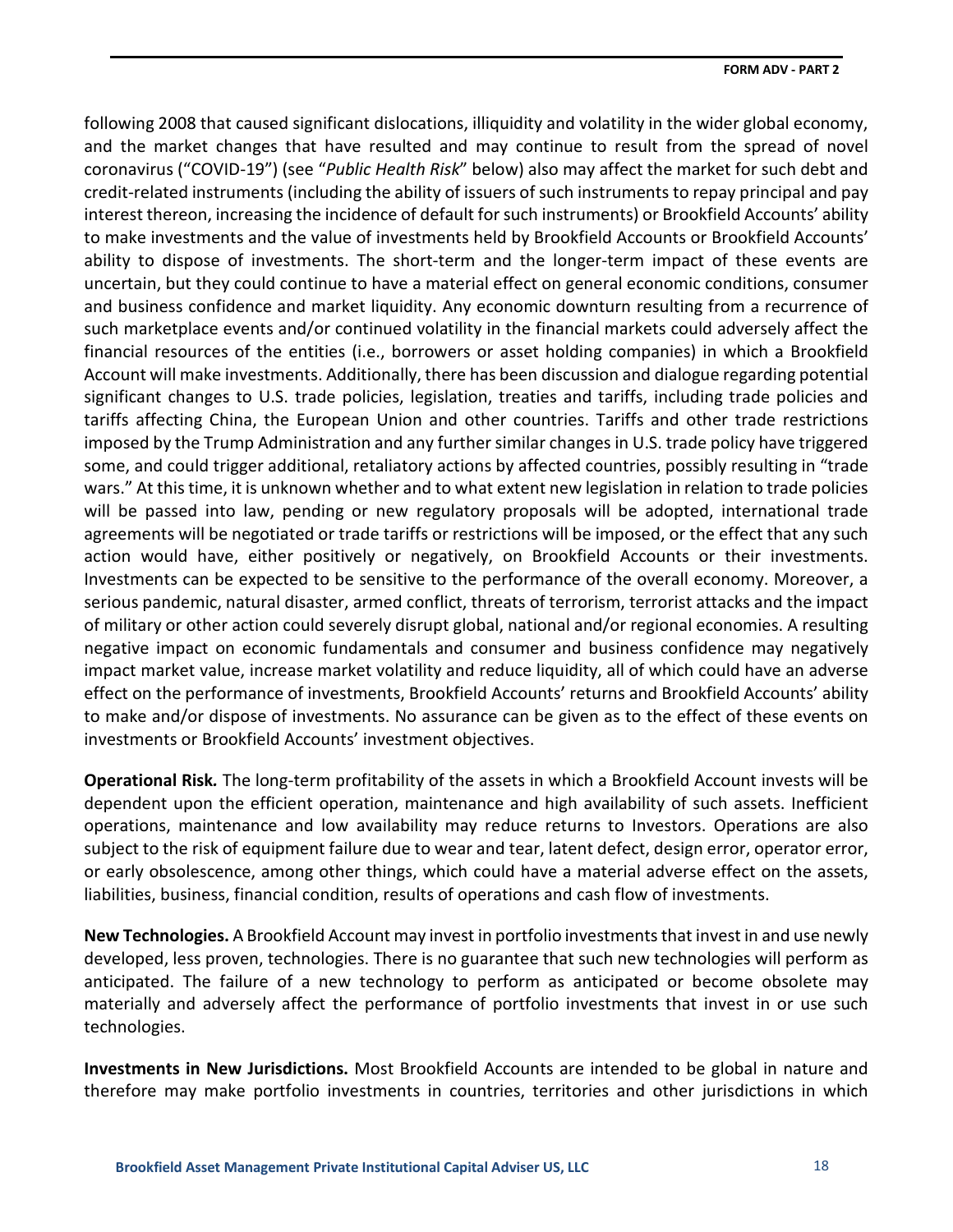Brookfield may not have significant experience or expertise. While Brookfield intends to mitigate this risk by engaging applicable service providers and personnel with the requisite experience and expertise, there is no guarantee that such persons will be adequate in all instances or will protect a Brookfield Account and its investments in all instances.

**Risk of Unsuccessful Exit Strategies***.* A Brookfield Account may opportunistically sell, publicly list, distribute or otherwise dispose of portfolio investments at any time. It is not possible to predict whether an exit strategy will be advantageous or available at the appropriate time. If a Brookfield Account fails to execute an exit strategy successfully prior to liquidation, such Brookfield Account may be forced to liquidate its assets on terms less favorable than anticipated and the proceeds from these portfolio investments and the remaining portfolio investments may be materially and adversely affected.

**Government Intervention**. Since 2008, the global financial markets have undergone disruptions, including as a consequence of the spread of COVID-19, which have led to governmental intervention in certain jurisdictions. Such intervention has in certain cases been implemented on an "emergency" basis, suddenly and substantially eliminating market participants' ability to continue to implement certain strategies or manage the risk of their outstanding positions. In addition, these interventions have typically been unclear in scope and application, resulting in confusion and uncertainty which in itself has been materially detrimental to the efficient functioning of the markets as well as previously successful investment strategies. If governmental intervention programs are unwound, there could likewise be uncertainty and adverse effects on the markets. It is impossible to predict what additional interim or permanent governmental restrictions (or easing of restrictions) may be imposed on the markets or the effect of such restrictions on a Brookfield Account's strategies.

**Currency Risk.** A Brookfield Account's investments may be subject to currency exchange rate volatility, including, without limitation, fluctuations in the rate of exchange between the U.S. dollar and the various non-U.S. currencies in which certain of the Brookfield Account's investments may be denominated and costs associated with conversion of investment principal and income from one currency into another. It is not possible to hedge fully, perfectly or at all against currency fluctuations affecting the value of investments denominated in non-U.S. currencies and it may not be economically feasible to do so. A Brookfield Account may not be obligated to engage in any currency hedging operations and there can be no assurance as to the success of any hedging operations the Brookfield Account may implement. Changes in non-U.S. currency exchange rates may also affect the value of distributions from, and the level of gains and losses realized on the sale of such investments. The rates of exchange between the U.S. dollar and other currencies are affected by many factors, including forces of supply and demand in the non-U.S. currency exchange markets. Exchange rates also are affected by the international balance of payments and other economic and financial conditions, government intervention, speculation and other factors. It is likely that a Brookfield Account will leave unhedged certain investments denominated in or generating cash flow in non-U.S. currencies and in any such case, such Brookfield Account will be exposed to risk that such currency will decline in value against the U.S. dollar during the term of the investments such that the results of such investments will be worse in U.S. dollar terms than the results based upon the local currency.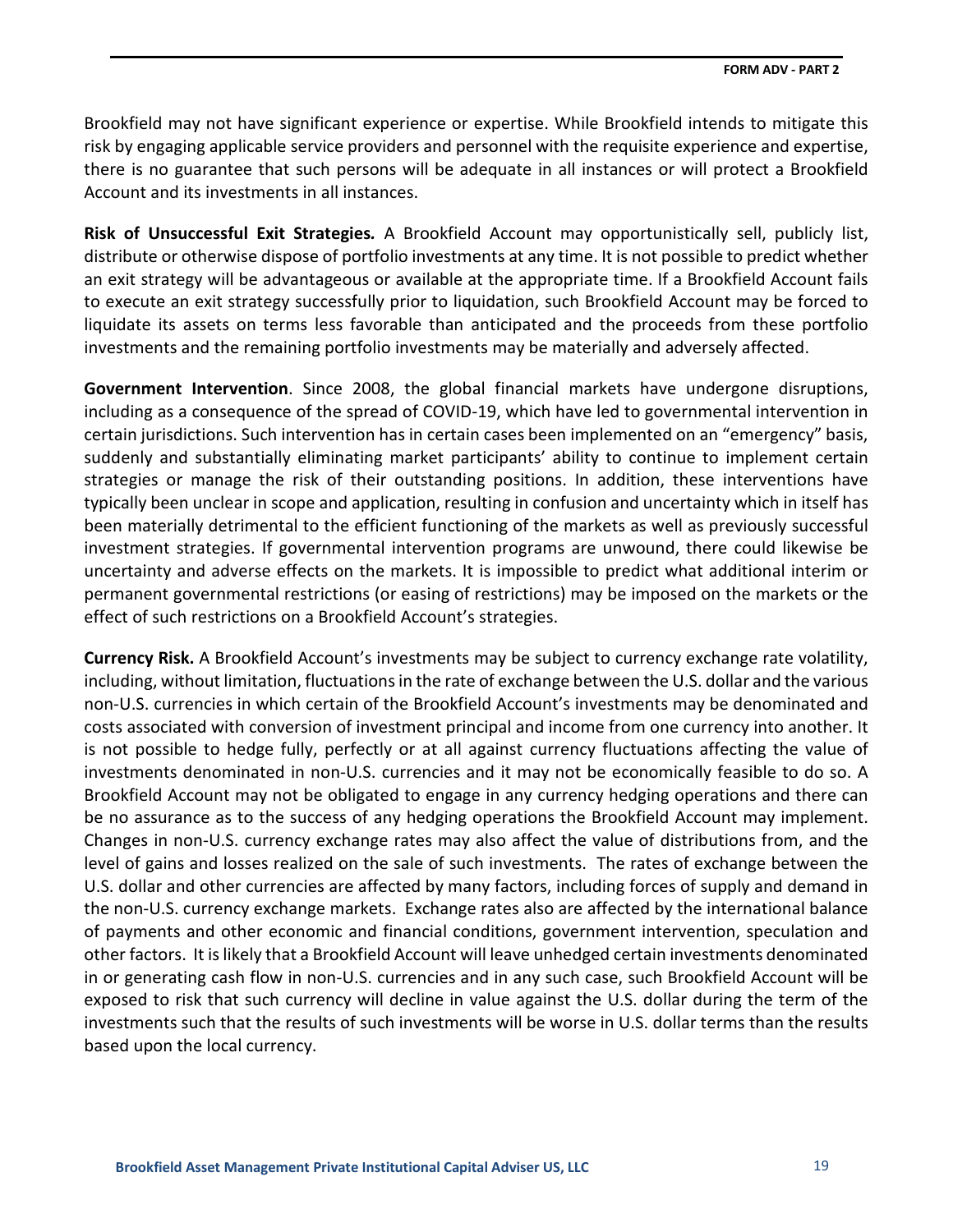**Illiquid and Long‐Term Investments.** Although investments may generate current income, the return of capital and the realization of gains, if any, from an investment will most likely occur only upon the partial or complete disposition of such investment. While an investment may be sold at any time, it is generally expected that the disposition of most investments will not occur for a number of years after such investments are made. A Brookfield Account generally will not be able to sell its securities publicly unless their sale is registered under applicable securities laws or will be able to sell the securities only under Rule 144 or other rules under the Securities Act which permit only limited sales under specified conditions. In addition, in some cases, a Brookfield Account may be prohibited or limited by contract from selling certain securities for a period of time and, as a result, may not be permitted to sell an investment at a time it might otherwise desire to do so. Furthermore, investments may be subject to industry cyclicality, downturns in demand, market disruptions and the lack of available capital for potential purchasers and are therefore often difficult or time consuming to liquidate.

**Hedging Transactions.** A Brookfield Account or its portfolio investment may utilize financial instruments such as forward contracts, options, swaps, caps, collars, floors and other derivatives to seek to hedge against fluctuations in the relative values of their assets as a result of changes in currency exchange rates, market interest rates and public security prices. While these transactions may reduce certain risks, the transactions themselves entail certain other risks. Hedging against a decline in the value of an investment does not eliminate fluctuations in the value of such investment or prevent losses if the value of such investment declines, but instead establishes other positions designed to gain from those same developments, thus offsetting the decline in such investment's value. These types of hedge transactions also limit the opportunity for gain if the value of such investment should increase. The success of hedging transactions will be subject to the ability to correctly predict movements in and the direction of, currency exchange rates, interest rates and public security prices. Therefore, while a Brookfield Account or a portfolio investment may enter into hedging transactions to seek to reduce these risks, unanticipated changes in currency exchange rates, interest rates or public security prices may result in a poorer overall performance for the Brookfield Account than if it had not engaged in any hedging transaction. In addition, the degree of correlation between price movements of the instruments used in a hedging strategy and price movements in the investments being hedged may vary. Moreover, for a variety of reasons, a Brookfield Account or a portfolio investment may not have established a perfect correlation between hedging instruments and the investments being hedged. This imperfect correlation may prevent the Brookfield Account or a portfolio investment, as applicable, from achieving the intended hedge or expose it to risk of loss.

In addition, there is no limit on the exposure that may be incurred to any single counterparty under overthe-counter derivative instruments, exchange listed securities, options, repurchase agreements or other similar transactions and, as a result, if any such counterparty becomes unable to pay amounts due on such instruments or transactions, the financial losses to a Brookfield Account would be greater than if such limits were imposed. Furthermore, the creditworthiness of a counterparty to any hedging transaction entered into by a Brookfield Account may change over time and, while such counterparty may have been creditworthy at the time such transaction was entered into, there is no guarantee such counterparty will remain creditworthy throughout the duration of the Brookfield Account, or that such counterparty will be able to perform its obligations under or pay amounts due on such hedging transactions. This risk is also subject to and heightened by commodity price fluctuations.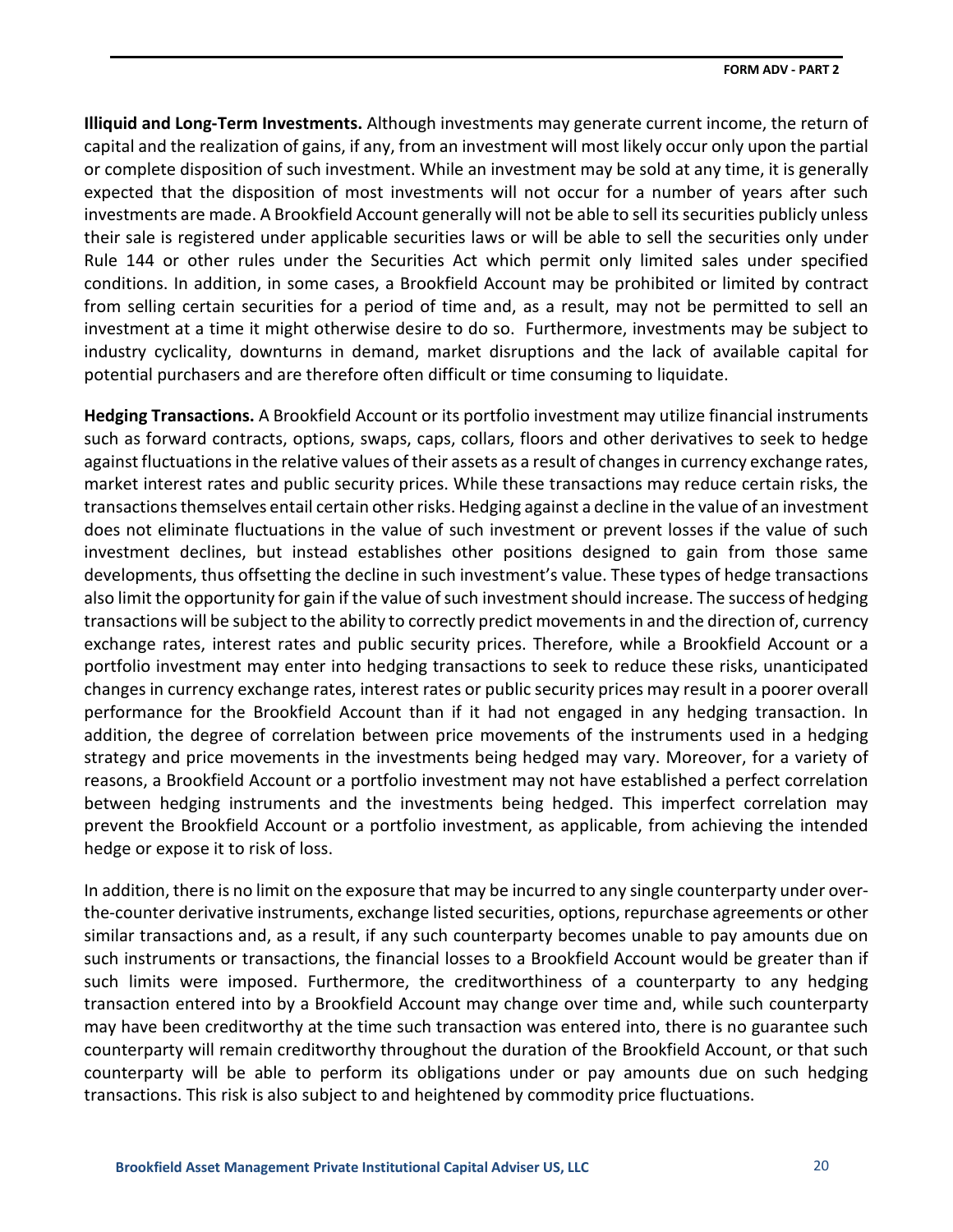Moreover, the U.S. Commodity Futures Trading Commission (the "CFTC") and other federal global financial regulators have adopted margin requirements for uncleared derivatives which may present significant challenges and additional risks for Brookfield Accounts, including increased costs, reduced access to dealer counterparties, potential decreases in market liquidity and other unforeseen consequences. These requirements also may result in a Brookfield Account being unable to adequately hedge its investments, which may have an adverse impact on the performance of such Brookfield Account. It is likely that the Brookfield Accounts will leave unhedged certain currency exchange rates, interest rates and public security prices and in any such case, the Brookfield Accounts will be exposed to risk that such fluctuation of prices thereof will decline during the term of the investments such that the results of such investments will be worse in U.S. dollar terms than the results based upon the local currency.

In addition, if a Brookfield Account relies on the de minimis exemption under the CFTC Rule 4.13(a)(3) or any other exemption from registration under the Commodity Exchange Act applicable to the Brookfield Account at any time, the preceding paragraphs are subject to any limitations imposed thereunder.

It is possible that a Brookfield Account will leave unhedged certain investments denominated in or generating cash flow in non-U.S. currencies and in any such case, the Brookfield Account will be exposed to risk that such currency will decline in value against the U.S. dollar during the term of the portfolio investment such that the results of such portfolio investment will be worse in U.S. dollar terms than the results based upon the local currency.

**Non‐U.S. Investments.** A Brookfield Account may invest globally, including investments in emerging markets. Non-U.S. investments involve certain risks not typically associated with investing in the United States, including risks relating to: (a) currency exchange matters including fluctuations in the rate of exchange between the U.S. dollar and the various non-U.S. currencies in which non-U.S. investments may be denominated, and costs associated with conversion of investment principal and income from one currency into another; (b) differences between the U.S. and non-U.S. markets, including potential price volatility in and relative illiquidity of some non-U.S. markets; (c) the absence of uniform accounting, auditing and financial reporting standards, practices and disclosure requirements and less government supervision and regulation; (d) certain economic and political risks, including potential exchange control regulations and restrictions on non-U.S. investment and repatriation of capital and the risks of political, economic or social instability; (e) obtaining non-U.S. governmental approvals and complying with non U.S. laws; (f) the imposition of non-U.S. taxes on income and gains recognized with respect to such non-U.S. Investments; (g) differing tax structures; (h) rudimentary anti-fraud and anti-insider trading legislation; (i) limited anti-dilution protection; and (j) less developed corporate laws regarding fiduciary duties and the protection of investors. The legal systems in these countries may offer no effective means for a Brookfield Account to seek to enforce contractual or other legal rights or otherwise seek legal redress. Moreover, once a judgment is obtained, enforcement or collection of that judgment may be difficult. In addition, investments are, to a significant degree, subject to business, economic, political and social developments in the countries in which the investment is located. Brookfield has no control over, and cannot predict, these developments or the policies or actions a national or local government may take in the future in response to these developments.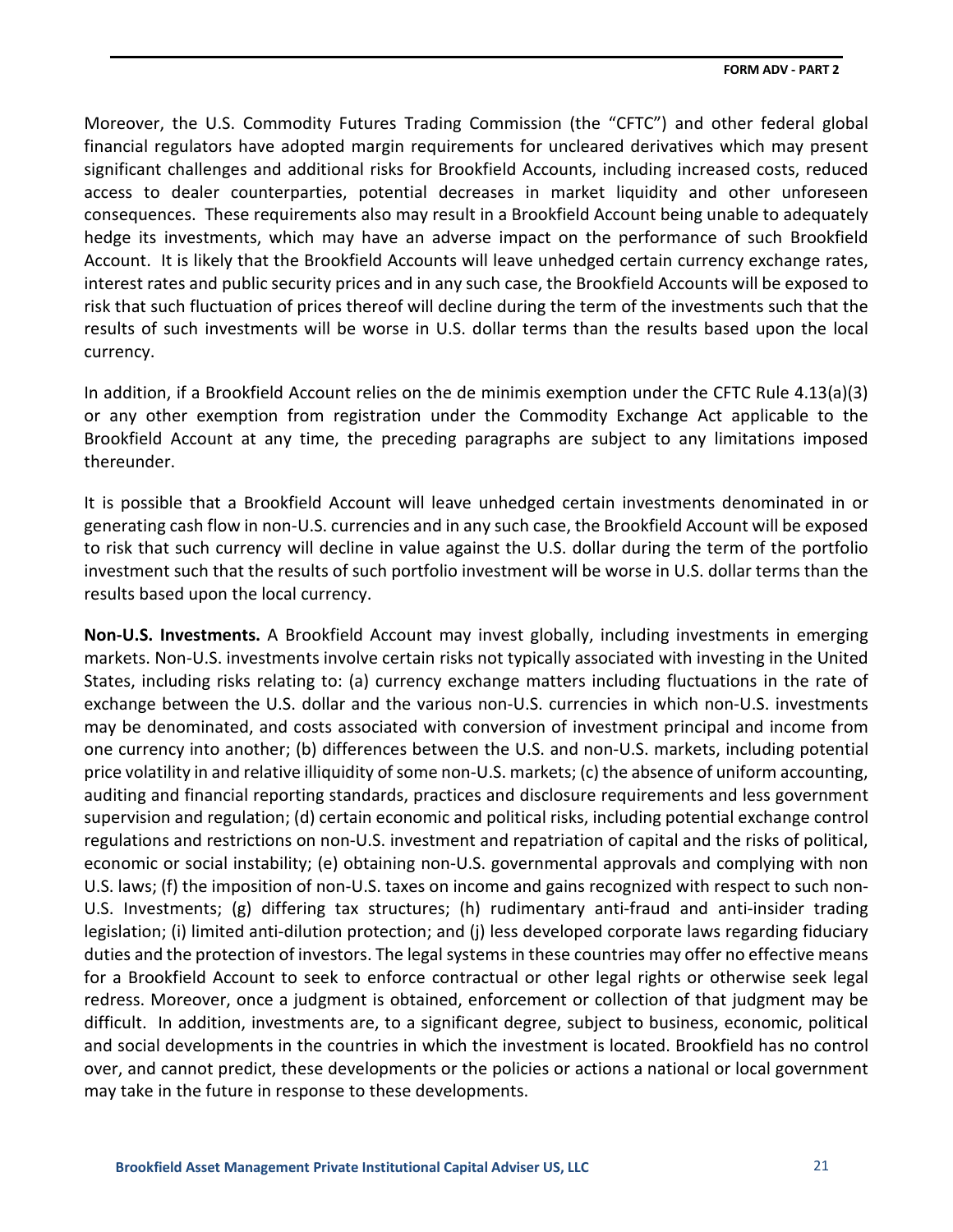Brookfield Accounts may make investments in emerging or developing markets. The risks associated with global investing are magnified in such markets. The depth, liquidity, sales volume and stability of industries in which we primarily invest are significantly lower in emerging and developing markets as compared to the United States, Canada or Western Europe. Furthermore, political and economic structures in countries with emerging or developing economies or stock markets generally lack the social, political and economic stability characteristic of more developed countries. This instability may result from, among other things, the following: (a) authoritarian governments or military involvement in political and economic decision-making, including changes in government through extra-constitutional means and the imposition or strengthening of controls on foreign investment and/or repatriation of capital and income; (b) popular unrest associated with demands for improved political, economic and social condition; (c) internal insurgencies; (d) hostile relations with neighboring countries; (e) ethnic, religious and racial disaffection; (f) higher levels of corruption of government officials and corporate officers; and (g) interference into political and government affairs by powerful economic groups. This social, political and economic instability significantly increases the risk of, and could significantly and adversely affect the value of, investments in emerging or developing markets.

In addition, some emerging and developing market countries have laws and regulations that currently limit or preclude direct foreign investment in the industries in which we primarily invest. Prior government approval for foreign investments may be required under certain circumstances, including under corporate, securities, currency control, foreign investment and other similar laws and may require financing and structuring alternatives that differ significantly from those customarily used in more developed countries. The process of obtaining these approvals may require a significant expenditure of time and resources. In certain countries, such laws and regulations have been subject to unpredicted and frequent changes, potentially exposing Brookfield Accounts to taxes, restrictions and other obligations that were not anticipated at the time of initial investment.

In addition, governments in certain countries participate to a significant degree in their economies through ownership interests and/or regulation. With respect to certain countries, there may also be the possibility of expropriation, confiscatory taxation or other protectionist measures or diplomatic developments that could affect investments in those countries. Repatriation of investment income, capital and the proceeds of sale by foreign investors may require governmental registration and approval in some emerging or developing market countries.

**Portfolio Investment Management Risks.** With respect to management at the portfolio investment level, many portfolio investments rely on the services of a limited number of key individuals, the loss of any one of whom could materially and adversely affect the portfolio investment's performance. Although Brookfield expects to monitor the management of each portfolio investment, management of each portfolio investment will have day-to-day responsibility with respect to the business of such portfolio investment. In addition, certain portfolio investments may operate in highly regulated environments, and the Brookfield Account will likely rely on the management teams to manage their activities in a manner consistent with applicable laws and regulations (including, without limitation, the U.S. Foreign Corrupt Practices Act and other anti-corruption, anti-bribery and anti-boycott laws, regulations and orders) and in a manner which will permit such portfolio investment to maintain a quality reputation. If a portfolio investment acts inconsistently with applicable laws and regulations or takes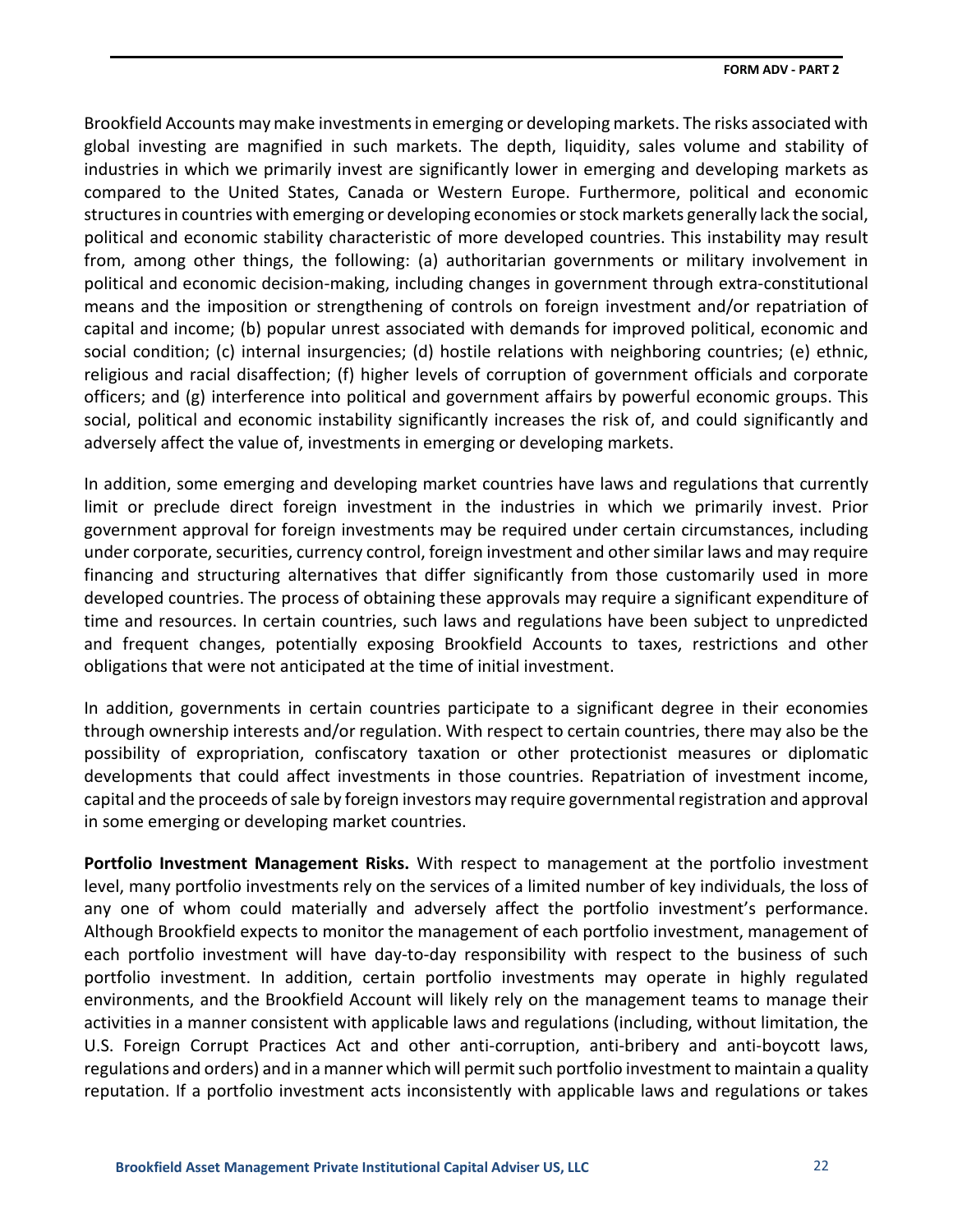actions that cause such portfolio investment disrepute, such actions may adversely affect the Brookfield Account, as an investor in the portfolio investment, and may damage the Brookfield Account's reputation, which may adversely impact the Brookfield Account's ability to complete investments in other portfolio investments and the Brookfield Account's ability to realize its investment objective.

**Investment Performance**. Brookfield Accounts will make investments based upon analyses of thencurrent returns and estimates and projections of internal rates of return developed by Brookfield that may be available with respect to potential investments. Because projections are inherently subject to uncertainty and factors beyond the control of Brookfield, investors have no assurance that the investments will yield the returns expected by the Brookfield Account's management. It is possible that a Brookfield Account will not be able to acquire assets at favorable prices or on favorable terms and conditions, thereby reducing expected returns. Acquisitions and debt investments entail risks that investments may not perform in accordance with expectations and that anticipated costs of improvements to bring an acquired asset up to standards established for the market position intended for that asset may exceed budgeted amounts, as well as general investment risks associated with any new investment. A Brookfield Account may not be successful in identifying suitable assets that meet its investment criteria or in consummating acquisitions or other investments on satisfactory terms. Failures in identifying or consummating investments on satisfactory terms could reduce the number of investments that are completed and slow a Brookfield Account's growth. In addition, subsequent to a Brookfield Account's acquisition of a particular investment, Brookfield may adjust targeted returns to reflect changes in market conditions. There can be no assurance that a Brookfield Account will make a profit on its investments or recover any part of its invested capital during any anticipated period of time.

**Control Position.** Certain Brookfield Accounts will generally seek investment opportunities that allow the Brookfield Account, alone or in combination with Brookfield, to have significant influence on the management, operations and strategic direction of the portfolio investments in which it invests. The exercise of control and/or significant influence over a company imposes additional risks of liability for environmental damage, underfunded pension plans, product defects, failure to supervise management and other types of liability in which the limited liability characteristic of business operations may generally be ignored. The exercise of control and/or significant influence over a portfolio investment could expose the assets of a Brookfield Account to claims by such portfolio investment, its security holders and its creditors. While Brookfield intends to manage each Brookfield Account in a way that will minimize exposure to these risks, the possibility of successful claims cannot be precluded.

**Minority Position.** Certain Brookfield Accounts may also make minority equity or debt investments in portfolio investments where it may have limited influence. Such portfolio investments may have economic or business interests or goals that are inconsistent with those of the Brookfield Account and the Brookfield Account may not be in a position to limit or otherwise protect the value of its investment in such portfolio investments. A Brookfield Account's control over the investment policies of such portfolio investments may also be limited. This could result in the Brookfield Account's investments being frozen in minority positions that incur substantial loss. It could also prevent the Brookfield Account from realizing the value of its investments and distributing proceeds in a timely manner. If the Brookfield Account takes a minority position in publicly-traded securities as a "toe-hold" investment, such publicly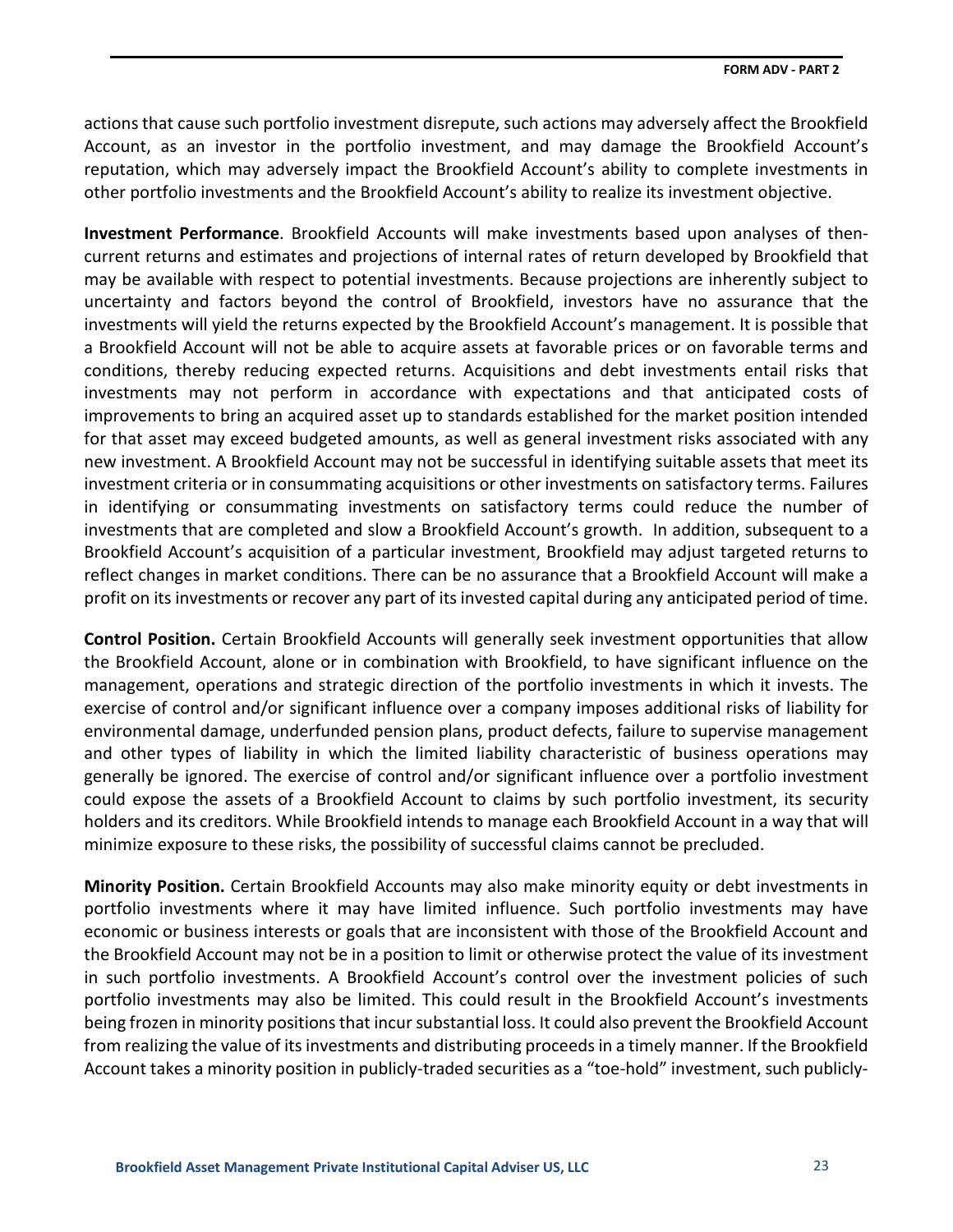traded-securities may fluctuate in value over the limited duration of the Brookfield Account's investment in such publicly-traded-securities, which could potentiality reduce returns to Investors.

**Toehold Investments.** A Brookfield Account may accumulate minority positions in the outstanding debt securities or in voting stock, or securities convertible into the voting stock, of potential portfolio investments. While a Brookfield Account will seek to achieve such accumulation through open market purchases, registered tender offers, negotiated transactions, or private placements, the Brookfield Account may be unable to accumulate a sufficiently large position in a portfolio investment to execute its strategy. In such circumstances, the Brookfield Account may dispose of its position in the portfolio investment within a short time of acquiring it or not hold its position in the portfolio investment as long as originally intended; there can be no assurance that the price at which the Brookfield Account can sell such securities will not have declined since the time of acquisition. Moreover, this may be exacerbated by the fact that securities of the companies that the Brookfield Account may target may be thinly traded and that the Brookfield Account's position may nevertheless be substantial, although not controlling, and its disposal may depress the market price for such securities.

**Public Company Securities**. Certain Brookfield Accounts may hold securities traded on public markets as part of its investment strategy. Investments in such securities may involve different risks than those associated with investments in securities that are not traded on public markets. Among those risks are (a) increased disclosure requirements, (b) greater volatility, (c) increased likelihood of shareholder litigation, (d) restrictions on timing of disposition and (e) increased compliance costs.

In the event that a Brookfield Account invests in distressed public securities, among the problems involved in such investments is the fact that it may be difficult to obtain timely and sufficient information as to the conditions of such troubled issuers. The market prices of such securities are also subject to abrupt and erratic market movements and above average price volatility, and the spread between the bid and asked prices of such securities may be greater than normally expected. It may take a number of years for the market price of such securities to reflect their intrinsic value and therefore may impact the valuation of a portfolio investment.

**Fund Level and Portfolio Investment Level Borrowing.** From time to time, a Brookfield Account will borrow money to facilitate investments. It is expected that this indebtedness, if incurred, will be secured primarily by the commitments of the Investors and other assets of the Brookfield Account. In addition, Brookfield intends to evaluate whether it is prudent and appropriate to incur this leverage and there can be no assurance that leverage will be incurred given that adverse economic factors, such as a significant rise in interest rates, may cause Brookfield, in its discretion, to elect not to incur such leverage.

The extent to which the Brookfield Account uses leverage may have important consequences to the Investors, including, but not limited to, the following: (a) greater fluctuations in the net assets of the Brookfield Account; (b) use of cash flow (including capital contributions) for debt service and related costs and expenses, rather than for additional portfolio investments, distributions or other purposes; (c) increased interest expense if interest rate levels were to increase; (d) in certain circumstances, prematurely disposing of portfolio investments to service a Brookfield Account's debt obligations; and (e) limitation on the flexibility of the Brookfield Account to make distributions to its Partners or sell assets that are pledged to secure the indebtedness. There can be no assurance that a Brookfield Account will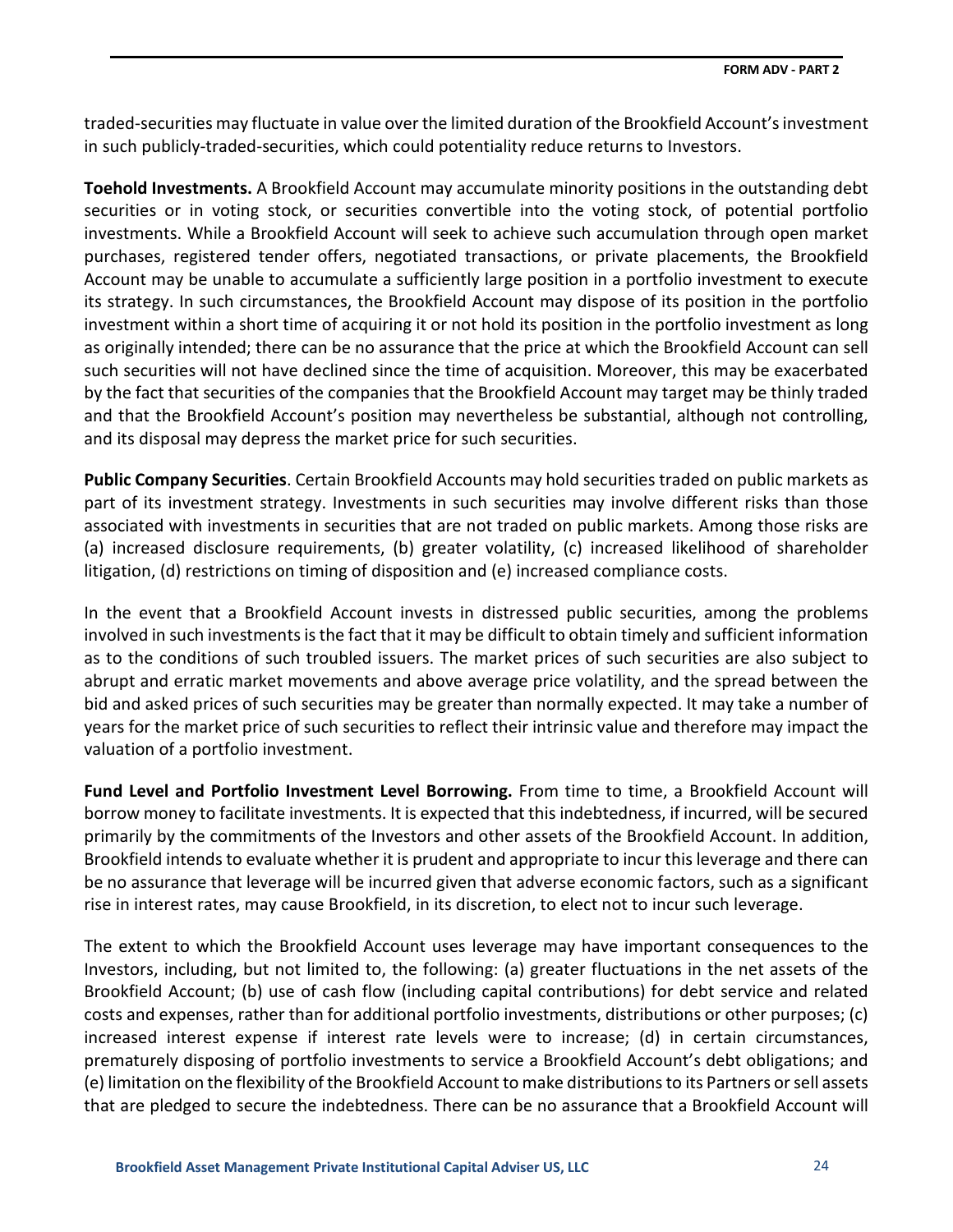have sufficient cash flow to meet its debt service obligations. As a result, a Brookfield Account's exposure to losses may be increased due to the illiquidity of its portfolio investments generally. Finally, Investors whose commitments have been pledged may be called upon to fund their entire commitments to repay indebtedness and the failure of other Investors to honor their commitments may result in an Investor's payments exceeding its pro rata share of the indebtedness that has been obtained by a Brookfield Account.

Brookfield may fund certain capital needs of a Brookfield Account with the proceeds of borrowings in lieu of drawing down commitments, which would result in the net internal rate of return of a Brookfield Account being higher than it otherwise would have been without Brookfield Account-level borrowing, particularly during the early years of a Brookfield Account's life. Subject to a Brookfield Account's Governing Documents, in the event a Brookfield Account incurs such indebtedness, the preferred return in respect of investors will generally be less than otherwise would have been the case in the absence of such indebtedness. As a result, Brookfield may be entitled to receive carried interest distributions earlier than it otherwise would have and/or to receive more carried interest distributions than it otherwise would have, in each case had the Brookfield Account not incurred such indebtedness and, instead, had required investors to make capital contributions.

**Investments in Highly Leveraged Companies.** Brookfield Accounts' investments are expected to include portfolio investments the capital structure of which may have significant leverage. While investments in leveraged companies offer the opportunity for capital appreciation, such investments also involve a high degree of risk. Although Brookfield will seek to use leverage in a manner it believes is appropriate under the circumstances, the leveraged capital structure of a portfolio investment will increase the exposure of such portfolio investment to material and adverse economic factors such as rising interest rates, downturns in the economy or deteriorations in the condition of such portfolio investment or its industry and which may impair such portfolio investment's ability to finance its future operations and capital needs and result in restrictive financial and operating covenants. As a result, such portfolio investment's flexibility to respond to changing business and economic conditions may be limited. If, for any of these reasons, a portfolio investment is unable to generate sufficient cash flow to meet principal and/or interest payments on its indebtedness or make regular dividend payments, the value of a Brookfield Account's investment in such portfolio investment could be significantly reduced or even eliminated. In addition, it may be the intention of a portfolio investment to refinance existing indebtedness at its maturity date but such portfolio investment may not be able to do so (a) at the rate assumed based on current market conditions, in which case such refinancing may be more costly or (b) at all, in which case such portfolio investment may not have sufficient funds on hand to pay its existing lenders.

**Loans.** Loans and interests in loans have significant liquidity and market value risks since they are not generally traded in organized exchange markets but are traded by banks and other institutional investors engaged in loan syndications. Because loans are privately syndicated and loan agreements are privately negotiated and customized, loans are not purchased or sold as easily as publicly traded securities. In addition, historically the trading volume in the loan market has been small relative to the high-yield debt securities market. A non-investment grade loan obligation or an interest in a non-investment grade loan is generally considered speculative in nature and may become a defaulted obligation for a variety of reasons. A defaulted obligation may become subject to either substantial workout negotiations or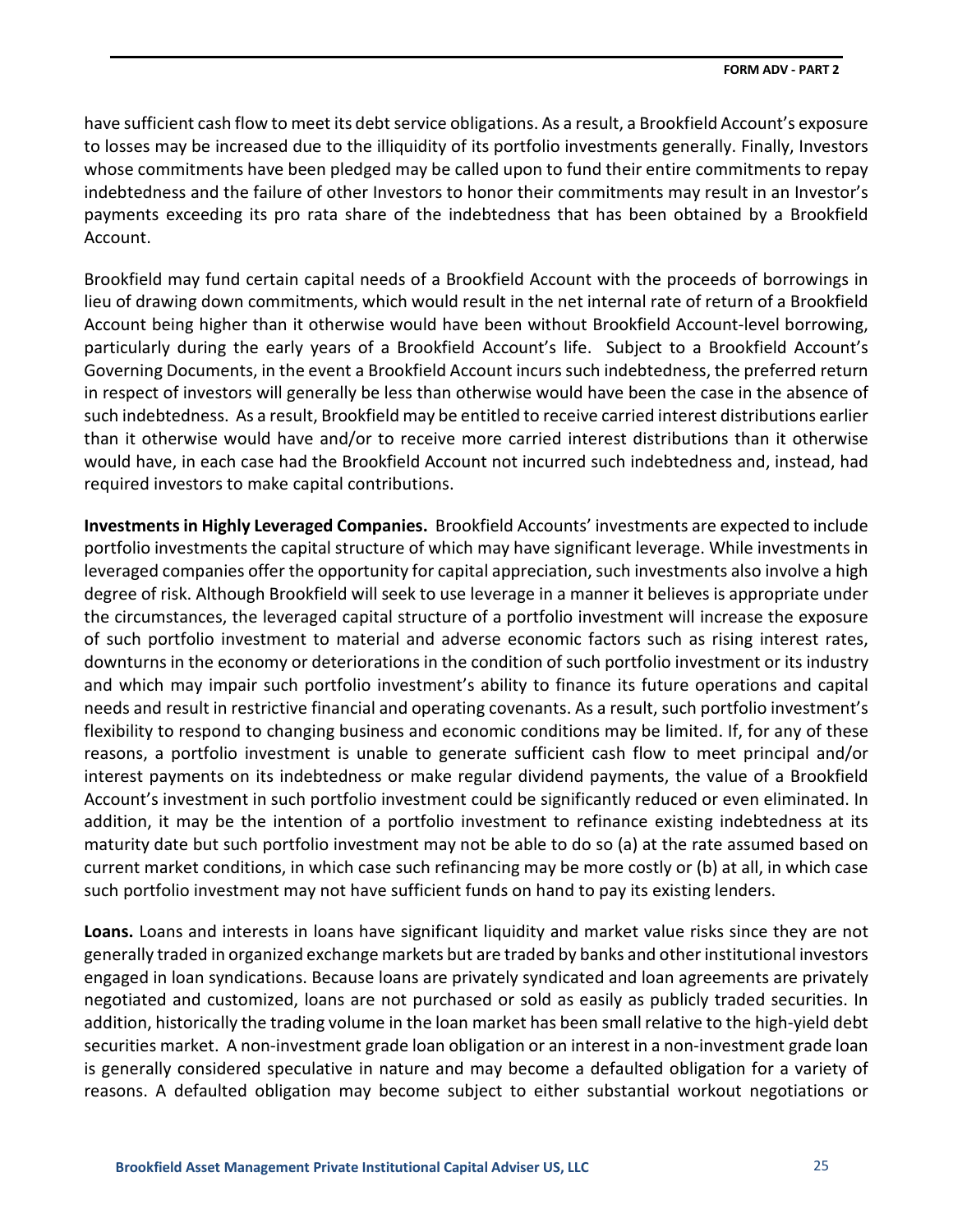restructuring, which may entail, among other things, a substantial reduction in the interest rate, a substantial write-down of principal, and a substantial change in the terms, conditions and covenants with respect to such defaulted obligation. In addition, such negotiations or restructuring may be quite extensive and protracted over time, and therefore may result in substantial uncertainty with respect to the ultimate recovery on such defaulted obligation. The liquidity for defaulted obligations may be limited, and to the extent that defaulted obligations are sold, it is highly unlikely that the proceeds from such sale will be equal to the amount of unpaid principal and interest thereon.

**Mezzanine Investments.** Certain Brookfield Accounts' investments will likely consist of mezzanine debt interests in portfolio investments whose capital structures have significant leverage ranking ahead of such Brookfield Accounts. While Brookfield anticipates that the investments will usually benefit from the same or similar financial and other covenants as those enjoyed by the leverage ranking ahead of the Investments and will usually benefit from cross-default provisions, some or all of such terms may not apply to particular investments. Brookfield anticipates that Brookfield Accounts' usual security for investments will be pledges of ownership interests, directly and/or indirectly, in a portfolio investments, and in many cases a Brookfield Account may not have a direct security interest in the underlying assets. Moreover, it is likely that a Brookfield Account will be restricted in the exercise of its rights in respect of its investments by the terms of subordination agreements between a Brookfield Account and the debt ranking ahead of the mezzanine capital. As a result, mezzanine investments generally involve greater credit and liquidity risks than those associated with senior secured loans. Accordingly, Brookfield Accounts may not be able to take the steps necessary to protect their investments in a timely manner or at all and there can be no assurance that the rate of return objectives of such Brookfield Account or any particular investment will be achieved. To protect its original investment and to gain greater control over the underlying assets, a Brookfield Account may need to elect to purchase the interest of a senior creditor or take an equity interest in the underlying assets, which may require additional investment by such Brookfield Account.

**Subordinated Loans.** Brookfield Accounts are expected to invest in loans, including unsecured loans, that are subordinate to other debt of the borrower. Such loans generally are subject to similar risks as those associated with investments in loans described above. Because such loans are subordinated or unsecured and thus lower in priority of payment to senior loans, they are subject to the additional risk that the cash flow of the borrower and property securing the loan or debt, if any, may be insufficient to meet scheduled payments after giving effect to the senior secured obligations of the borrower. If a borrower defaults on a Brookfield Account's loan or on debt senior to such Brookfield Account's loan, or in the event of a borrower bankruptcy, the Brookfield Account's loan will be satisfied only after the senior debt is paid in full. Where debt senior to a Brookfield Account's loan exists, the presence of intercreditor arrangements may limit such Brookfield Account's ability to amend its loan documents, assign its loans, accept prepayments, exercise its remedies (through "standstill periods") and control decisions made in bankruptcy proceedings relating to borrowers. Subordinated loans are also expected to be more illiquid than senior secured first-lien loans.

**Risk of Borrower Default.** Brookfield intends to monitor on an ongoing basis the creditworthiness of portfolio investments. A portfolio investment's failure to satisfy financial or operating covenants imposed by Brookfield Accounts or other lenders could lead to defaults and, potentially, acceleration of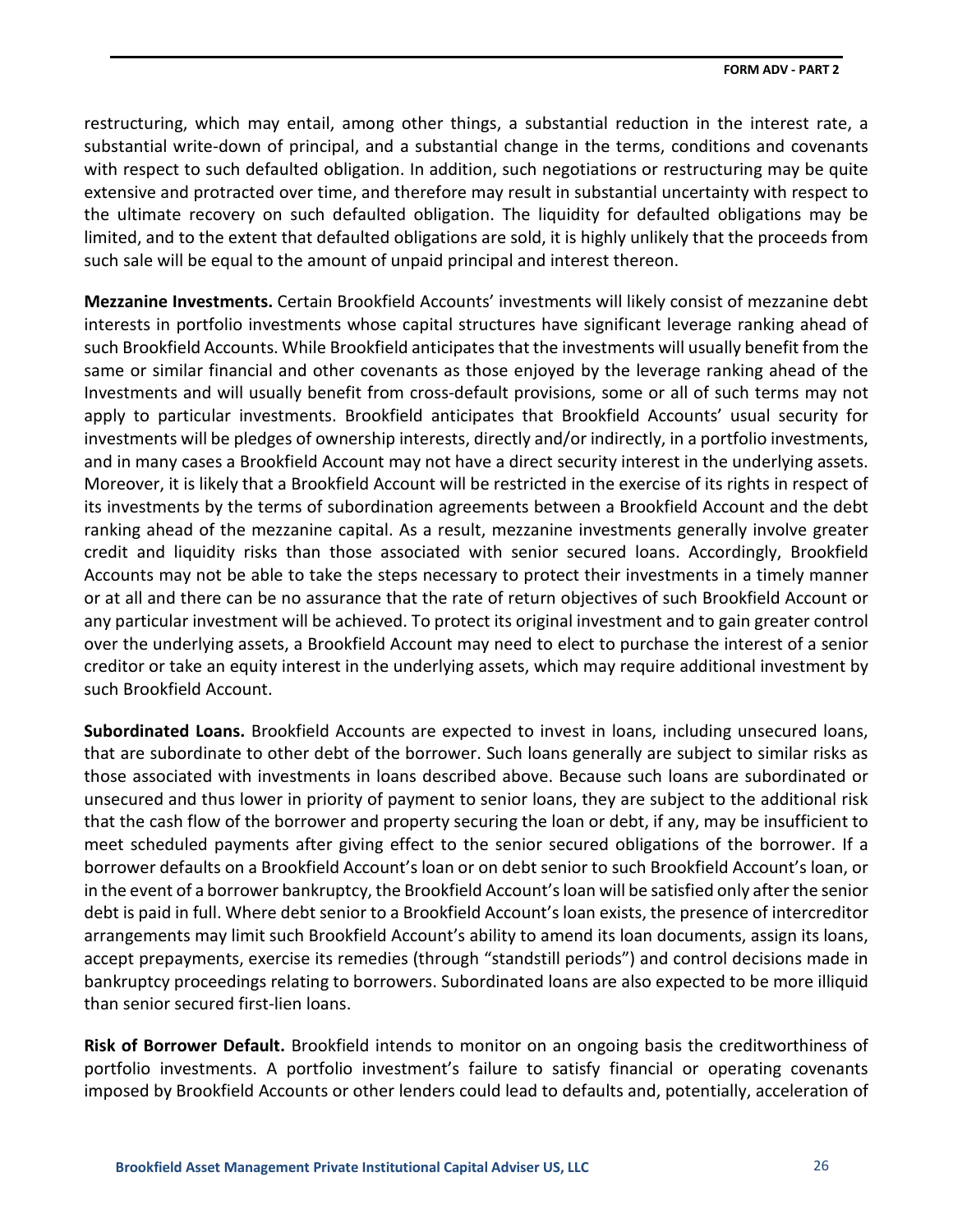the time when the loans are due. Foreclosure on its assets representing collateral for its obligations, which could trigger cross defaults under other agreements and result in prepayment of the loans or jeopardize a portfolio investment's ability to meet its obligations under the debt that a Brookfield Account holds and the value of any equity securities it owns. A Brookfield Account may also incur substantial litigation and other expenses to the extent necessary to seek recovery upon default or to negotiate new terms. Additionally, if there is a default by a portfolio investment under any of a Brookfield Account's loans, the Brookfield Account exercising contractual rights pursuant to the loan agreement may involve delays or costs and any available collateral may prove to be unsalable or saleable only at a price less than the loan amount, which could result in a loss to such Brookfield Account. Furthermore, a default by a portfolio investment under any of a Brookfield Account's loans may result in such Brookfield Account being unable to liquidate such loans prior to the termination of such Brookfield Account; such loans may end up being restructured on terms that might result in the Brookfield Account being unable to liquidate such loans prior to the termination of the Brookfield Account. As a result, upon the termination of the Brookfield Account, Investors may receive in-kind distributions in respect of such loans.

**Guarantees of Investments and/or Affiliates**. A Brookfield Account may guarantee the obligations or other liabilities of investments and/or affiliates of the Brookfield Account. As a result, if any such investment or affiliate defaults on its obligations, the Brookfield Account will be required to satisfy such obligation. In order to do so, a Brookfield Account may call capital, recall distributions or liquidate some or all of the investments prematurely at potentially significant discounts to fair value.

**Cross-Collateralization.** Indebtedness incurred by a Brookfield Account and its respective fund entities is expected to be structured in a way that certain fund entities, such as parallel investment vehicles or any alternative investment vehicles, are jointly responsible on a cross-collateralized basis for the repayment of indebtedness, and the commitments of Investors of one of such fund entity are pledged to secure the indebtedness obtained for the benefit of the other fund entities. If the indebtedness is structured in this manner, the failure of Investors in one fund entity to fund a capital call in order to repay indebtedness may result in other Investors being required to fund more than their pro rata share of the indebtedness and, in certain circumstances, the Investors may be called to fund their entire commitment to repay indebtedness. Investors in one or more such fund entities may benefit from the incurrence of indebtedness even though their commitments may not be pledged to secure such Indebtedness. In addition, certain guarantees or hedging arrangements may be cross-collateralized among fund entities and such guarantees or hedging arrangements would be subject to the same risks as cross-collateralized indebtedness. In certain cases, for regulatory or other reasons, Brookfield may structure indebtedness, guarantees or hedging arrangements in a manner that Brookfield believes generally benefits a Brookfield Account as a whole, which may affect one or more of the fund entities differently from others. For example, Brookfield may cause certain fund entities to provide a guarantee for a hedging arrangement while allowing other fund entities to benefit from such hedging arrangement without providing such a guarantee, following Brookfield's determination that the basis for such arrangement is fair and reasonable to each fund entity (which may include Brookfield requiring a fund entity not providing such a guarantee to provide other means of credit support in respect of such arrangement).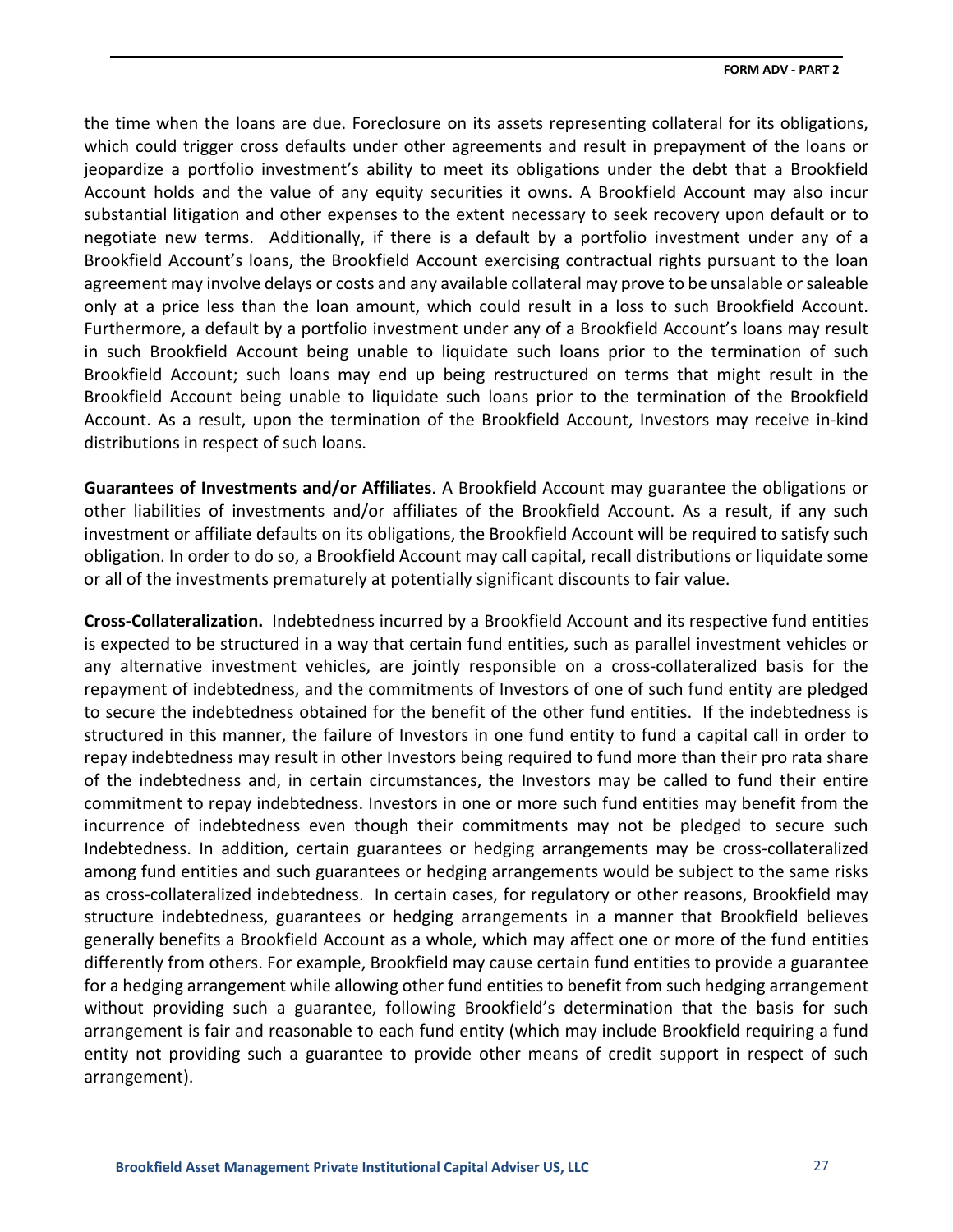**Fraud**. Of paramount concern in originating debt investments is the possibility of material misrepresentation or omission on the part of a borrower. Such inaccuracy or incompleteness may adversely affect the valuation of the collateral underlying the investments, or may adversely affect the likelihood that a lien on the collateral securing the investments has been properly created and perfected. Brookfield will rely upon the accuracy and completeness of representations made by borrowers, but cannot guarantee such accuracy or completeness. Under certain circumstances, payments to a Brookfield Account may be reclaimed if any such payment or distribution is later determined to have been made with intent to defraud or prefer creditors.

**Leverage.** Certain of the investments of a Brookfield Account utilize a leveraged capital structure in which case a third party would be entitled to cash flow generated by such investments prior to the Brookfield Account receiving a return. While such leverage may increase returns or the funds available for investment by the Brookfield Account, it will also increase the risk of loss on a leveraged investment due to adverse economic factors such as rising interest rates, downturns in the economy or deteriorations in the conditions of the investment. If a Brookfield Account defaults on secured indebtedness, the lender may foreclose and the Brookfield Account could lose its entire investment in the security for such loan. Because a Brookfield Account may engage in portfolio financings where several investments are cross-collateralized, multiple investments may be subject to the risk of loss. As a result, a Brookfield Account could lose its interests in performing investments in the event such investments are cross-collateralized with poorly performing or non-performing investments. In addition, recourse debt, which certain Brookfield Accounts reserve the right to obtain, may subject other assets of the Brookfield Account and the Investor's capital commitments to risk of loss.

**Board Participation.** A Brookfield Account, either alone or in combination with Brookfield, may seek to be the sole or largest investor in portfolio investments and will generally be represented on the boards of directors of most of its portfolio investments as well as positions on advisory, operating or similar committees of such portfolio investments. Such positions may have the effect of impairing Brookfield's ability to sell the related securities when and upon the terms, it may otherwise desire and may subject Brookfield and the Brookfield Account to claims they would not otherwise be subject to as an investor, including claims of breach of duty of loyalty, securities claims and other director related claims. In general, a Brookfield Account will indemnify Brookfield from such claims.

**Risk of Limited Number of Investments.** Since each Brookfield Account generally may make only a limited number of investments and since a Brookfield Account's investments generally will involve a high degree of risk, poor performance by a few of the investments could severely affect the total returns to Investors. In the event a portfolio investment fails to meet projections, the Brookfield Account may suffer a partial or total loss of capital invested in that company.

**Litigation.** Litigation can and does occur in the ordinary course of the management of an investment portfolio. A Brookfield Account may be engaged in litigation both as a plaintiff and as a defendant. This risk is somewhat greater where a Brookfield Account exercises control or significant influence over a portfolio investment's direction, including as a result of board participation. Such litigation can arise as a result of issuer default, issuer bankruptcies and/or other reasons. In certain cases, such issuers may bring claims and/or counterclaims against Brookfield or the Brookfield Account and/or their respective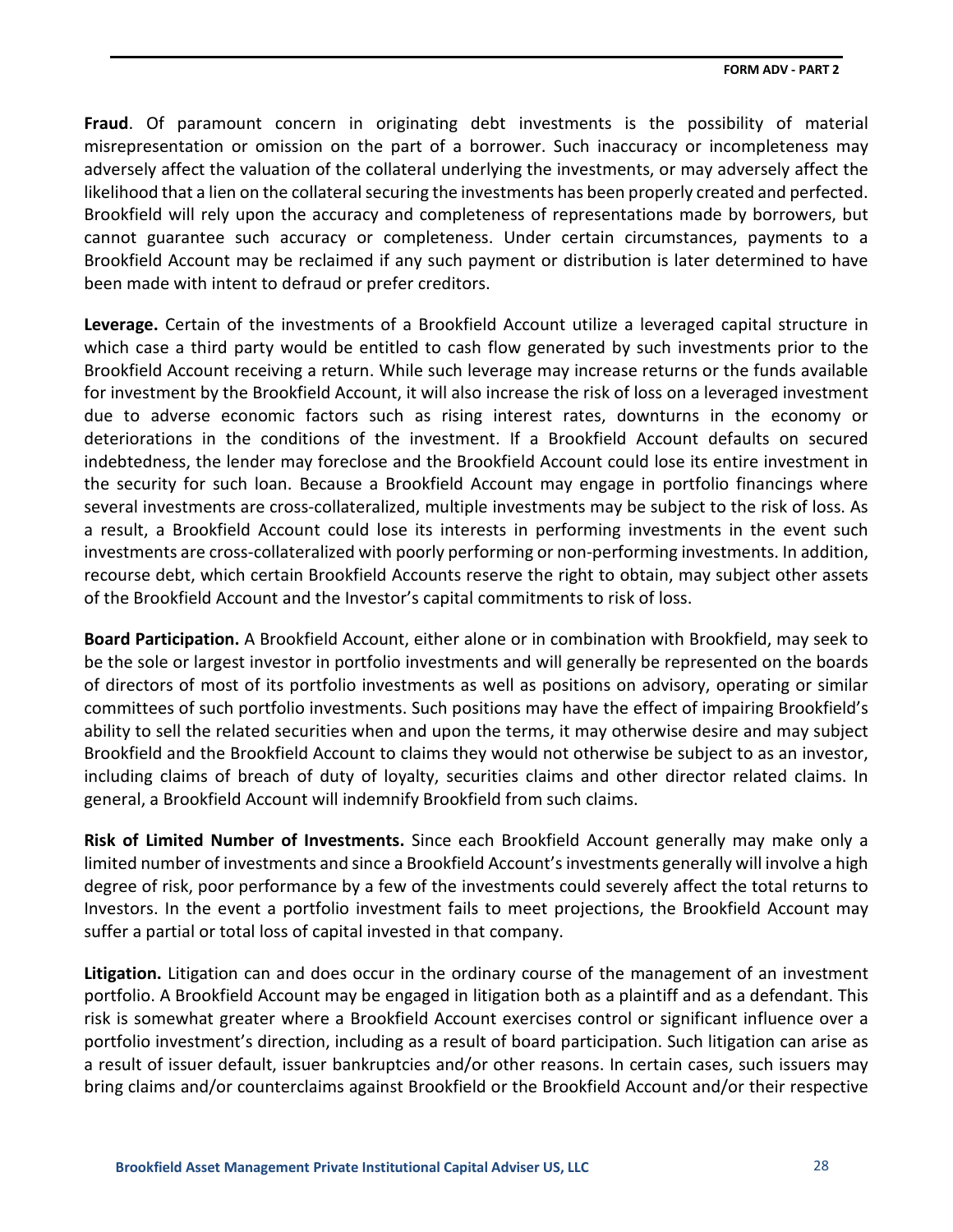principals alleging violations of securities laws and other typical issuer claims and counterclaims seeking significant damages. The expense of defending against claims made against a Brookfield Account by third-parties and paying any amounts pursuant to settlements or judgments would be borne by the Brookfield Account to the extent that (a) the Brookfield Account has not been able to protect itself through indemnification or other rights against the portfolio investment, (b) the Brookfield Account is not entitled to such protections or (c) the portfolio investment is not solvent. Brookfield and others may be indemnified by a Brookfield Account in connection with such litigation in accordance with the applicable Governing Documents.

**Adverse Publicity.** Brookfield and Brookfield Accounts face the risk of negative publicity, including in matters such as labor disputes and adverse environmental attention, as well as matters arising out of municipal and federal government scrutiny both in the United States and globally. Additionally, employees of Brookfield or Brookfield Accounts could pursue claims against Brookfield or Brookfield Accounts, which may draw negative publicity, as well as negative news media attention. Such adverse publicity may have a material effect on Brookfield and/or Brookfield Accounts.

**Reliance on Service Providers**. Brookfield and Brookfield Accounts utilize the services of third-party providers, including but not limited to, attorneys, accountants, fund administrators and other consultants in their operations. Brookfield and Brookfield Accounts generally rely upon such service providers for their professional judgment with respect to legal, tax, accounting, operational and other regulatory matters. Nevertheless, there exists a risk that such service providers may provide incorrect advice from time to time or may otherwise make errors when providing services. None of the Brookfield Accounts or Brookfield will generally have any liability to investors for any reliance upon such advice. Service Providers will be selected by Brookfield on behalf of the Brookfield Account with due care and consistent with its obligations under applicable law. Notwithstanding the foregoing, the Brookfield Account may bear the risk of any errors or omissions by such service providers. Additionally, subject to certain limitations, the Brookfield Account is expected to exculpate and indemnify such service providers for any losses incurred.

**Regulatory Risks.** A Brookfield Account may be subject to certain restrictions when considering investments in companies in regulated industries because of the impact of these investments on Brookfield. As a result, Brookfield may choose to restrict or limit transactions or exercise of rights for a Brookfield Account or limit the amount of voting securities purchased by the Brookfield Account or restrict the type of governance rights it acquires or exercises in connection with its investments in regulated industries. There can be no assurance that a portfolio investment targeted by a Brookfield Account will be able to obtain all required regulatory approvals that it does not yet have or that it may require in the future; obtain any necessary modifications to existing regulatory approvals; or maintain required regulatory approvals. Delay in obtaining or failure to obtain and maintain any regulatory approvals or amendments or to satisfy any regulatory conditions or other applicable requirements could result in additional costs to a portfolio investment and adversely affect the financial performance of a Brookfield Account. In addition, regulatory changes in applicable laws or regulations, or in the interpretations of these laws and regulations, could occur during the term of the applicable Brookfield Account that may materially and adversely affect the Brookfield Account, for example, by resulting in increased compliance costs or the need for additional capital expenditures. Failure to comply with these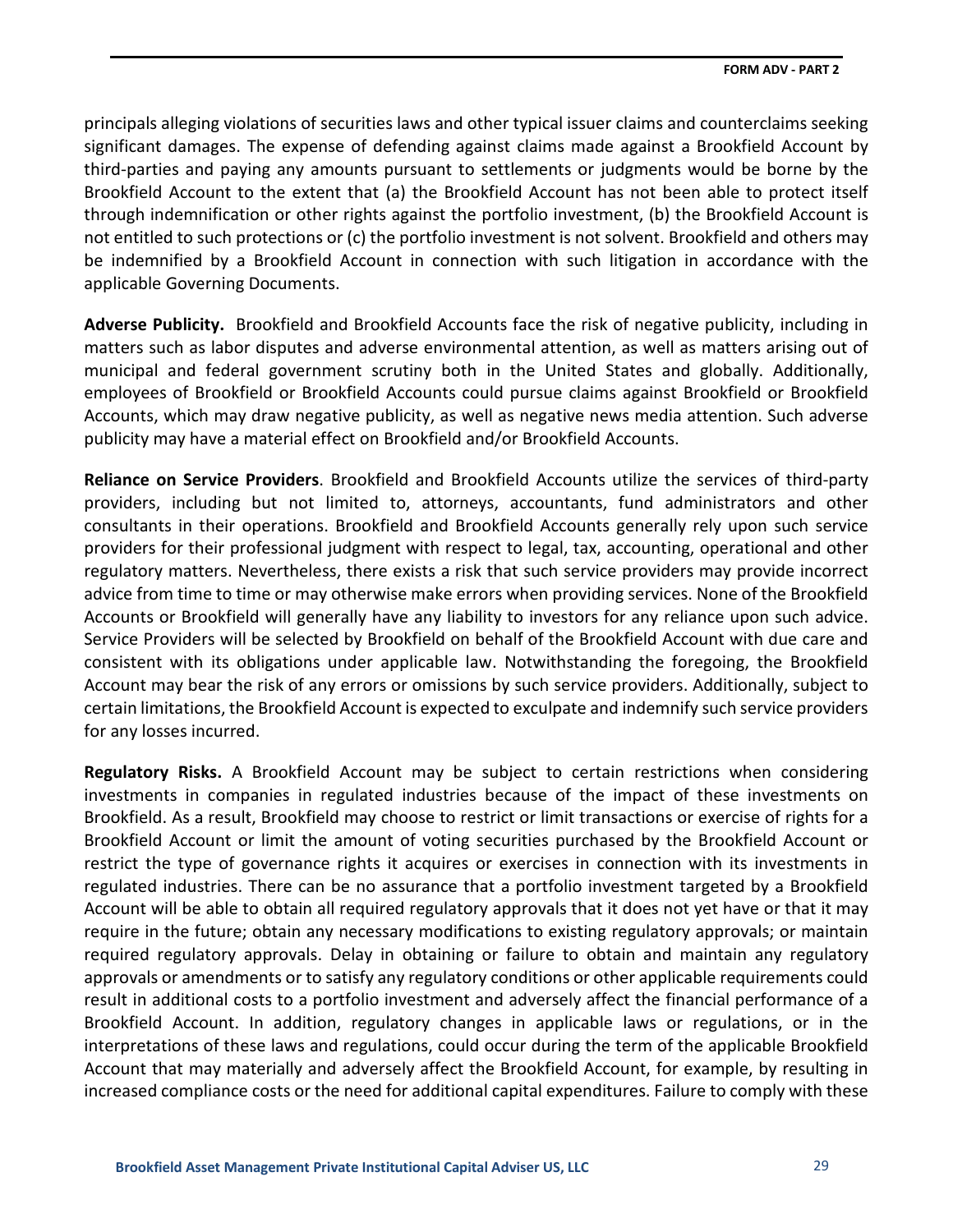requirements could subject a portfolio investment to civil or criminal liability and the imposition of fines. In addition, new sustainability requirements imposed by jurisdictions in which Brookfield does business, such as the Regulation (EU) 2019/2088 on sustainability-related disclosures in the financial services sector, may result in additional compliance costs, disclosure obligations or other implications or restrictions on Brookfield or a Brookfield Account. These changes could result in increased costs to Brookfield's or a Brookfield Account's operations.

**Prevention of Money Laundering**. As part of Brookfield's responsibility for the prevention of money laundering under the Uniting and Strengthening America by Providing Appropriate Tools Required to Interrupt and Obstruct Terrorism Act of 2001 (the "PATRIOT Act") and similar laws in effect in non-U.S. countries, a Brookfield Account requires a detailed verification of a prospective investor's identity and the source of such prospective investor's capital contributions. In the event of delay or failure by a prospective investor to produce any such information required for verification purposes, the Brookfield Account will generally refuse to accept the subscription and any monies relating thereto. In addition, each prospective investor will be required to make certain representations and warranties to the Brookfield Account. Each Investor will be required to promptly notify Brookfield if any of the representations or warranties it makes to the applicable Brookfield Account will cease to be true with respect to such investor.

As a result of the above-described money laundering regulations, Brookfield may from time to time request (outside of the subscription process) and the investors may be obligated to provide to Brookfield upon such request, additional information as from time to time may be required for it and the Brookfield Account to satisfy their respective obligations under these and other laws that may be adopted in the future. Also, Brookfield may from time to time be obligated to file reports with various jurisdictions with regard to, among other things, the identity of the Brookfield Account's investors and suspicious activities involving the interests in the Brookfield Account.

In the event it is determined that any investor or any direct or indirect owner of any investor, is a person identified in any of these laws as a prohibited person or is otherwise engaged in activities of the type prohibited under these laws, Brookfield would be obligated, among other actions to be taken, to withhold distributions of any funds otherwise owing to such investor or to cause such investor's interests in the Brookfield Account to be cancelled or otherwise redeemed (without the payment of any consideration in respect of those interests in the Brookfield Account).

**Disclosure of Information**. As a result of increased regulations in the private funds and related industries, including with respect to the sources of funds used in investments and other Brookfield Account activities, Brookfield may request additional documentation or information from investors in order to verify, among other things, such investor's and its beneficial owners' identity and the source of funds used to purchase the interests in the Brookfield Account. Brookfield may decline to accept a subscription on the basis of the information that is provided or if this information is not provided. Notwithstanding any confidentiality protections in a Brookfield Account's Governing Documents, in order to comply with applicable laws, rules, regulations and policies, Brookfield may request additional information from the investors at any time. Such information would be provided to governmental and regulatory agencies or law enforcement without notification to the investors. The failure of an investor to comply with such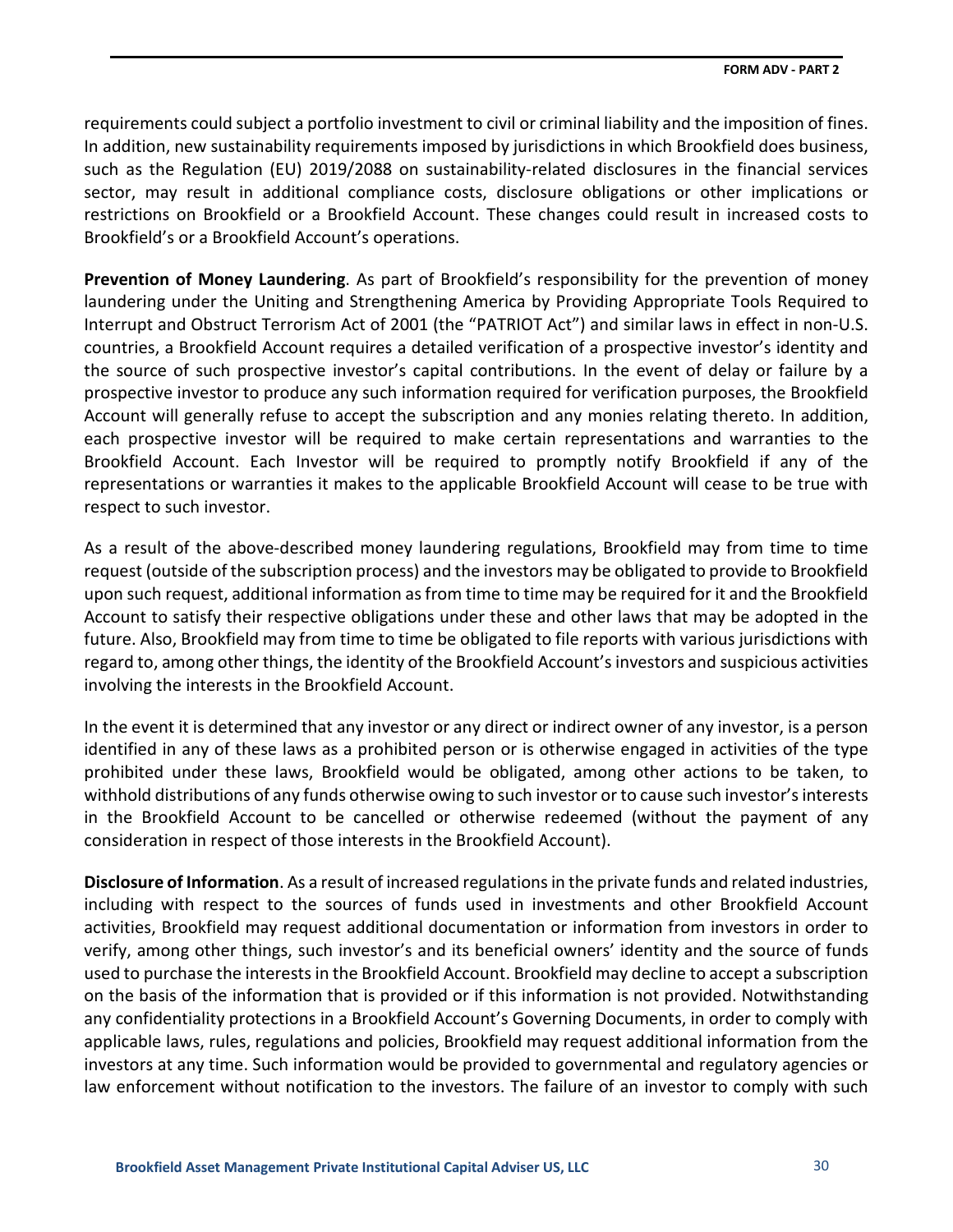request may result in adverse consequences applying to such investor pursuant to the Brookfield Account's Governing Documents, including its required withdrawal from the Brookfield Account. Further, Brookfield will take such steps as it determines in its sole discretion are necessary or appropriate to comply with applicable law, regulations, orders, directives or special measures.

**Cybersecurity**. Brookfield and a Brookfield Account's service providers and other market participants increasingly depend on complex information technology and communications systems to conduct business functions. For example, Brookfield Accounts may provide investors with statements, reports, notices, updates, requests and any other communications required under a Brookfield Account's Governing Documents in electronic form, such as e-mail or posting on Brookfield's web-based reporting site or other Internet service, in lieu of or in addition to sending such communications as hard copies via fax or mail. These systems are subject to a number of different threats or risks that could adversely affect a Brookfield Account and its investors, despite the efforts of Brookfield, the Brookfield Account's portfolio investments, and service providers to adopt technologies, processes and practices intended to mitigate these risks and protect the security of their computer systems, software, networks, e-mail and other technology assets, as well as the confidentiality, integrity and availability of information belonging to the Brookfield Account and its investors. Cyber incidents refer to both intentional attacks and unintentional events including: processing errors, human errors, technical errors including computer glitches and system malfunctions, inadequate or failed internal or external processes, market-wide technical-related disruptions, unauthorized access to digital systems (through "hacking" or malicious software coding), computer viruses, and cyber-attacks which shut down, disable, slow or otherwise disrupt operations, business processes or website access or functionality (including denial of service attacks). For example, unauthorized third parties may attempt to improperly access, modify, disrupt the operations of, or prevent access to these systems of Brookfield, the Brookfield Account's portfolio investments, and any of their service providers, counterparties or data within these systems without the knowledge of system users. Third parties may also attempt to fraudulently induce employees, customers, third-party service providers or other users of Brookfield, the Brookfield Account's portfolio investments, and any of their service providers' systems to disclose sensitive information in order to gain access to their data or that of the Brookfield Account's investors. A successful penetration or circumvention of the security of Brookfield, the Brookfield Account's portfolio investments, and any of their service providers' systems could result in the loss or theft of an investor's data or funds, the inability to access electronic systems, disruption of its business, loss or theft of proprietary information or corporate data, physical damage to a computer or network system or costs associated with system repairs. Such incidents could cause the Brookfield, a Brookfield Account, portfolio investments or any of their service providers to incur regulatory penalties, reputational damage, additional compliance costs associated with corrective measures, liability to Brookfield Accounts or third parties, regulatory intervention or financial loss. Brookfield makes no assurances, representations or warranties in relation to these matters, and have not obtained representations or warranties in relation to these matters from all of their service providers. In addition, Brookfield, a Brookfield Account's subsidiaries and each of their respective affiliates reserve the right to intercept, monitor and retain e-mail messages to and from its systems as permitted by applicable law. Substantial costs may be incurred in order to prevent any cyber incidents in the future. While a Brookfield Account's service providers have established business continuity plans in the event of, and risk management systems to prevent, such cyber incidents, there are inherent limitations in such plans and systems including the possibility that certain risks have not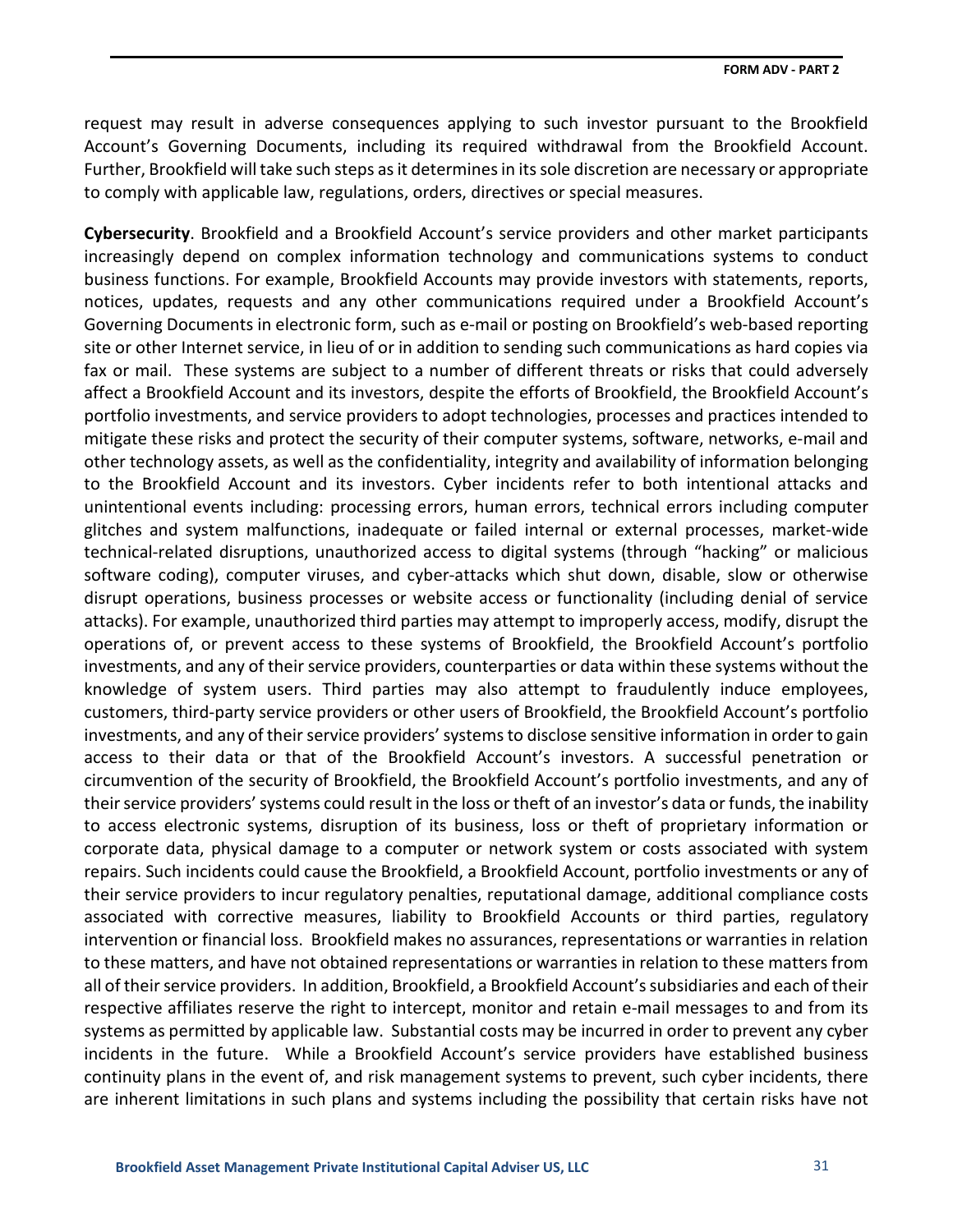been identified. Furthermore, a Brookfield Account cannot control the cybersecurity plans and systems put in place by its service providers or any other third parties whose operations may affect a Brookfield Account. In addition, jurisdictions in which Brookfield operates have recently adopted or are considering adopting laws that include stringent operational requirements for entities processing personal information and significant penalties for non-compliance, such as the European General Data Protection Regulation, California Privacy Act and the New York SHIELD Act, and a range of proposed additional laws at the U.S. federal and state level.

Similar types of operational and technology risks are also present for portfolio investments, which could have material adverse consequences for such portfolio investments and may cause a Brookfield Account's portfolio investments to lose value.

**Public Health Risk**. Brookfield Accounts may be adversely affected by the effects of a widespread outbreak of contagious disease, such as the recent outbreak of COVID-19. Public health crises develop rapidly and unpredictably, which prevent governments, companies or others (including Brookfield and Brookfield Accounts) taking timely or effective steps to mitigate or reduce any adverse impacts. Any outbreak of contagious diseases and other adverse public health developments, together with any resulting disruptions or restrictions on travel or quarantines imposed, could have a material and adverse effect on Brookfield Accounts and their Investments, including by disrupting or otherwise adversely affecting the human capital, business operations or financial resources of the Brookfield, Brookfield Accounts, or Brookfield Accounts' administrators or other service providers (which could, in turn, adversely impact the ability of such providers to fully support the administration and operation of Brookfield Accounts). In addition, a significant outbreak of contagious diseases in the human population, and any containment or other remedial measures imposed, could result in a widespread health crisis that could severely disrupt global, national and/or regional economies, resulting in an economic downturn that could adversely affect the performance of Brookfield Accounts and their Investments. For example, the risk of further spreading of COVID-19 has led to significant uncertainty and extreme volatility in the financial markets, including those leading to the automatic suspension of trading on U.S. stock exchanges. The performance of the Brookfield Accounts may also be affected by issues affecting companies, regions or sectors of their Investments. The extent of any such impacts will depend on future developments, which are highly uncertain and cannot be predicted at this time, including new information which may emerge concerning the severity of COVID-19 and containment efforts, among others, by U.S. or other governments.

Disrupted global, national and/or regional economies and financial markets may also result in increased competition to acquire perceived "safe haven" assets (e.g., assets with government supported revenues). Increased competition may inflate the acquisition cost of such assets and/or lead to increased competition for such assets, which may result in the delay or inability of a Brookfield Account to deploy capital commitments in a timely manner. In addition, a wide-spread health crisis may result in a greater number of people facing economic uncertainty through job losses. More widely, a widespread health crisis may lead to governments being required to take unprecedented steps to ensure public health and/or economic stability which may make it more likely that there could be government regulation and/or intervention in respect of real property assets.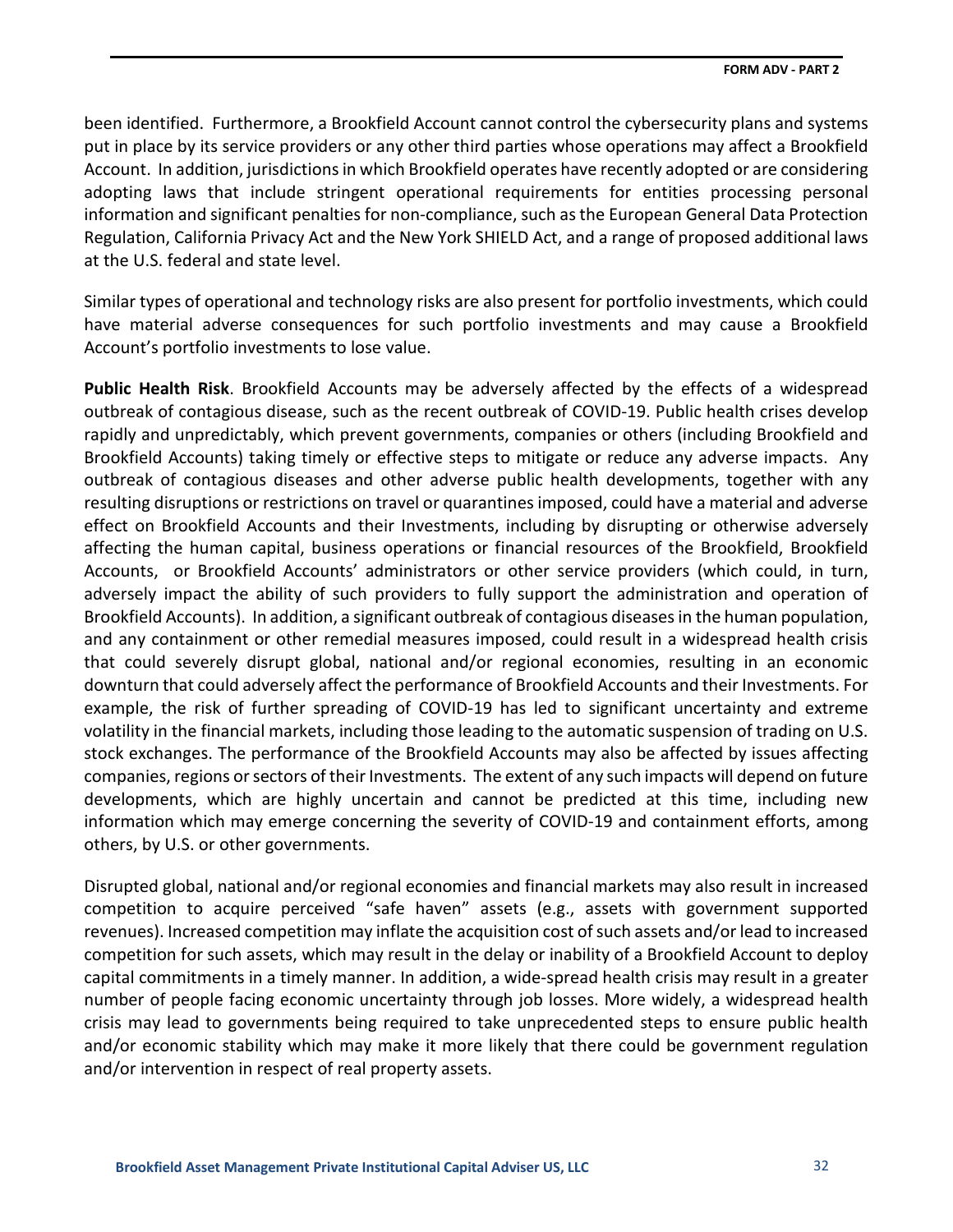The performance of a Brookfield Account may also be affected by particular issues affecting companies, regions or sectors and sub-sectors of its investments and while the impact of this on the proposed investment strategy for a Brookfield Account is uncertain it will continue to be monitored by Brookfield as the situation in relation to COVID-19 develops. Many of the industries and geographies in which Brookfield Accounts operate are facing financial and operational hardships due to COVID-19 and responses to it. Adverse impacts on a Brookfield Account's business may include:

- a complete or partial closure of, or other operational issues at, one or more of its businesses resulting from government or tenant action;
- a slowdown in business activity may severely impact its counterparts' businesses, financial condition and liquidity and may cause one or more of its counterparts to be unable to fund their business operations, meet their obligations to us in full, or at all, or to otherwise seek modifications of such obligations;
- an increase in re-leasing timelines, potential delays in lease-up of vacant space and the market rates at which such lease will be executed;
- reduced economic activity could result in a prolonged recession, which could negatively impact consumer discretionary spending and demand; and
- expected completion dates for its development and redevelopment projects may be subject to delay as a result of local economic conditions that may continue to be disrupted as a result of the COVID-19 pandemic

If these and potential other disruptions caused by COVID-19 continue, a Brookfield Account's business could be materially adversely affected.

In addition, the risks associated with a widespread outbreak of COVID-9, may make it more likely that an investor fails to fund its subscription obligation or make required capital contributions or other payments when due, in which case a Brookfield Account's ability to complete its investment strategy, satisfy credit facility borrowing covenants or obligations or otherwise continue operations may be impaired. A default by an Investor could leave a Brookfield Account with insufficient capital to meet its funding obligations, and would limit opportunities for investment diversification and likely reduce returns to such Brookfield Account.

Any information provided regarding the most recent valuations of any investments, including Brookfield's historical investments and assets under management, was determined and relates to periods shortly after the widespread outbreak of COVID-19. Given the significant levels of uncertainty and the economic and financial market disruptions and volatility continuing to occur in connection with the outbreak, it is expected that valuations of potential investments, especially distressed assets or assets impacted by dislocation, will continue to be adversely impacted and meaningfully uncertain for current and future periods (at least in the short term). Risks associated with valuations are magnified during this period of uncertainty, disruption and volatility. See "*Determinations of Value*" below.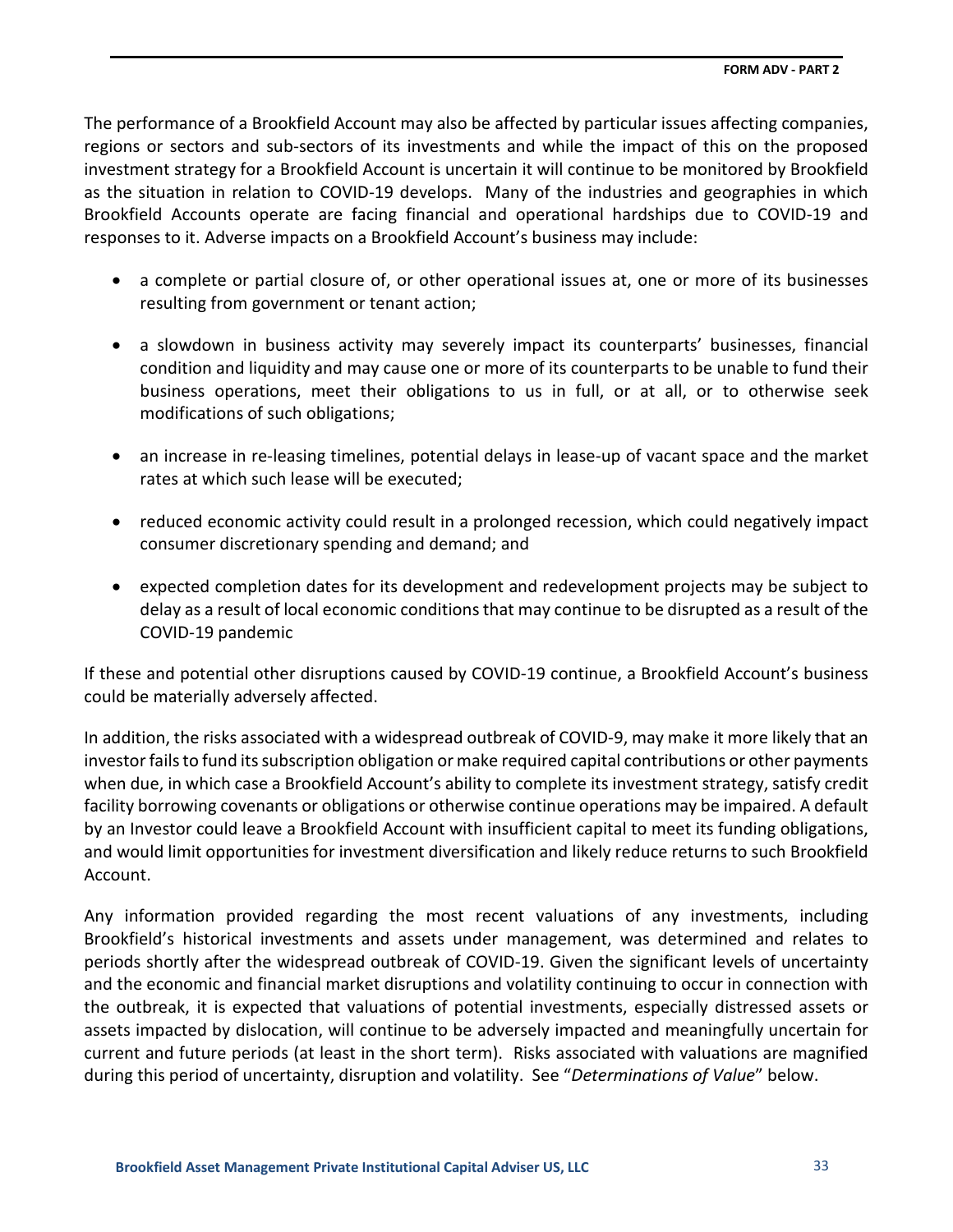**LIBOR Discontinuation.** Interest payments due on certain investments made by Brookfield Accounts will be calculated based on variable rates that use LIBOR or Euro LIBOR as a benchmark for establishing the interest rate. LIBOR is the subject of recent reforms. On March 5, 2021, the Financial Conduct Authority announced that all U.S. dollar and British pounds sterling LIBOR tenors will cease to be published or will no longer be representative after December 31, 2021 or, in the case of certain USD LIBOR tenors, June 30, 2023. This change to the administration of LIBOR, and any other reforms to benchmark interest rates, could have an adverse impact on the market value for or value of LIBOR-linked securities, loans, and other assets held by Brookfield Accounts. Changes in market interest rates could materially and adversely affect the liquidity and value of a Brookfield Account's investments. For example, the elimination of LIBOR rates may have an impact on over-the-counter derivative transactions including potential contract repricing. In addition, the discontinuance of, or changes to, benchmark interest rates will require adjustments to agreements to which Brookfield Accounts and other market participants are parties, as well as to related systems and processes. This has resulted in market uncertainty while benchmark rates are established and may potentially increase costs under such agreements. As of the date of this Form ADV, it is expected that Secured Overnight Financing Rate will replace U.S. dollar LIBOR, Sterling Overnight Index Average will replace British pounds sterling LIBOR, and the Euro Short-term Rate will replace Euro LIBOR.

**Climate Change**. Ongoing changes to the climatic conditions in which the Brookfield Accounts operate and invest may have an adverse impact on Brookfield Accounts and their investments. While the precise future effects of climate change are unknown, it is possible that changes in weather patterns or extreme weather (such as floods, hurricanes and other storms) would, among other adverse impacts, damage Brookfield Account investments or their assets. These changes, in addition to changes affecting precipitation levels, hydrology, annual sunshine, and/or wind levels, could influence power generation levels. Reductions in precipitation levels, wind or sunlight could cause material and adverse impacts on Brookfield Accounts, for example, by affecting the revenues and cash flows of Brookfield Account investments. If such reductions are significant, certain investments could be rendered inoperable. Significant increases in precipitation levels or wind could cause damage to Brookfield Account investments or also create periods in which Brookfield Account investments are inoperable. Further, rising sea levels could, in the future, affect the value of Brookfield Account investments in low-lying coastal real assets or result in the imposition of new property taxes or increase property-related insurance rates. Climate change may also give rise to changes in regulations and consumer sentiment that could have a negative impact on the operations of the Brookfield Accounts by increasing operating costs of certain investments or restricting or decreasing demand for the activities of certain investments, among other effects. The adverse effects of climate change and related regulation at provincial or state, federal and international levels could have a material adverse effect on the business, financial position, results of operations or cash flows of Brookfield Accounts.

**Risk of Terrorism or Acts of War**. It is possible that a major event (such as a terrorist attack) or other circumstance could provoke immediate dramatic changes in general market psychology and could motivate widespread variation in the absolute and relative pricing of assets and the availability of financing for such assets. Such an attack could have a variety of adverse consequences for a Brookfield Account, including risks and costs related to the destruction of assets, inability to use one or more assets for their intended uses for an extended period, decline in income achievable or asset value, and injury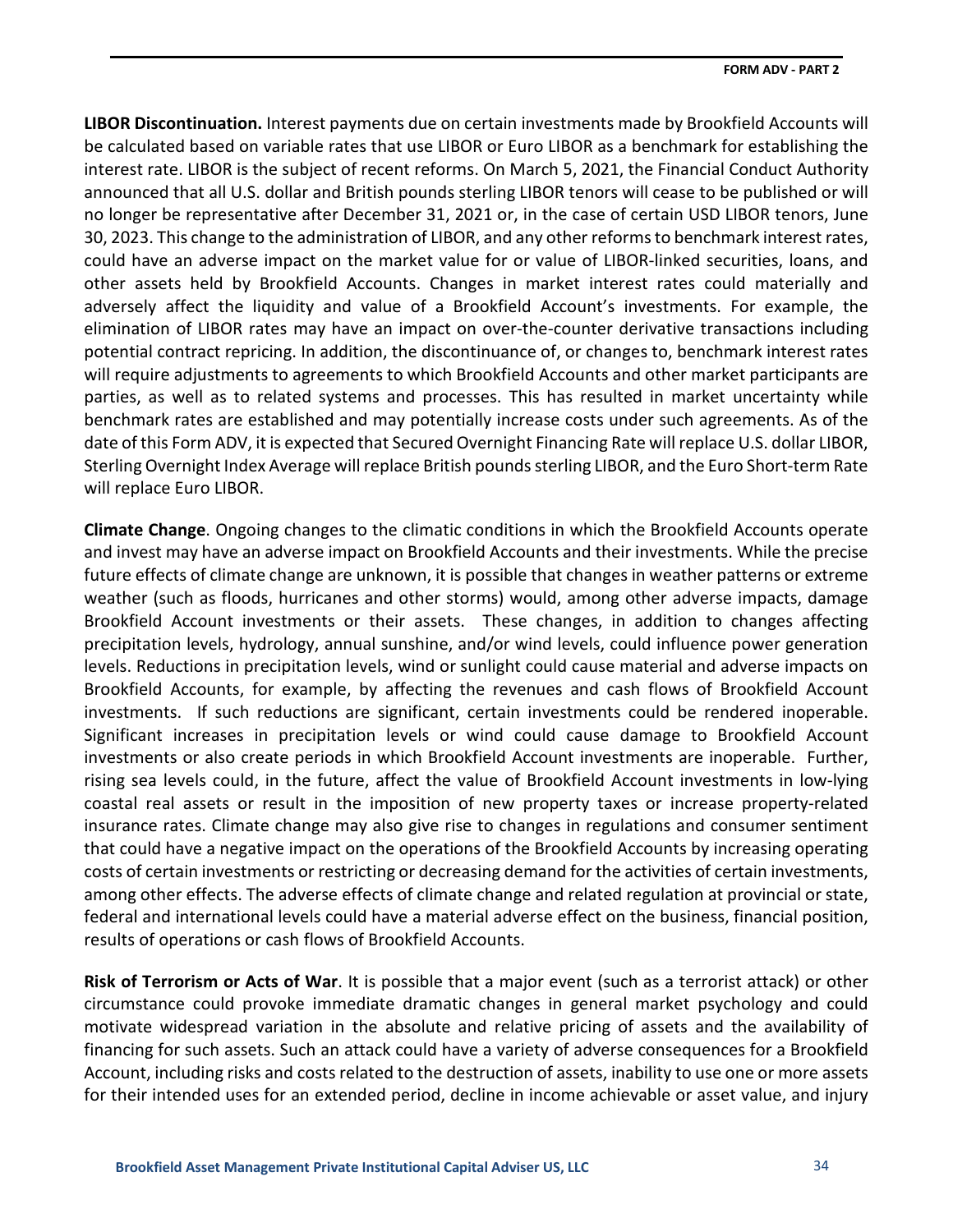or loss of life, as well as litigation related thereto. Availability and the terms of insurance for such events vary across countries. For U.S. assets, with the enactment of the Terrorism Risk Insurance Program Reauthorization Act of 2015 ("TRIPRA"), through the end of 2020, insurers must make terrorism insurance available under their property and casualty insurance policies. Furthermore, insurers providing terrorism insurance must meet certain standards to be eligible for relief under TRIPRA, which may result in such insurers charging higher rates for terrorism insurance than is customary for other types of insurance. While the Brookfield Accounts intend to maintain terrorism insurance where appropriate, including, in some cases, terrorism insurance provided by Brookfield, such risks may or may not be insurable at rates that Brookfield deems economical or customary at all times. Additionally, if the Terrorism Risk Insurance Program Reauthorization Act of 2015 is discontinued after 2020, terrorism insurance may no longer be available, or may be offered by fewer providers at increased cost. So long as the Brookfield Account's service providers have followed typical industry practices in protecting a Brookfield Account's properties, recourse to them in the event of losses may be limited and such losses may be borne by the Brookfield Account.

**Expedited Transactions.** Although Brookfield dedicates substantial time and resources to conduct appropriate due diligence prior to making an investment, the due diligence process is subjective at times and Brookfield will, at times, undertaken investment analyses and decisions on an expedited basis and/or on the basis of imperfect information to take advantage of investment opportunities. While these opportunities are expected to provide benefits to Brookfield Accounts and Investors, in such cases, the information available to Brookfield at the time an investment decision is made may be limited and Brookfield's investment analysis may not consider all relevant facts that are necessary or helpful to evaluate the investment. Therefore, no assurance can be made that Brookfield will have knowledge of all circumstances that may materially and adversely affect an investment.

**Follow‐On Investments.** Following the initial investment in a portfolio investment, a Brookfield Account may be called upon to provide additional funds or have the opportunity to increase its investment in such company or to fund additional investments through such company. These follow-on investments may be required for a portfolio investment to satisfy working capital requirements or acquisition strategies, or to take advantage of opportunities to increase its market share or reach other corporate milestones. There is no assurance that the Brookfield Account will make follow-on investments or that the Brookfield Account will have sufficient funds to make all such investments. Any decision not to make follow- on investments or a Brookfield Account's inability to make them may have substantial negative impact on the portfolio investment in need of such investment and may result in missed opportunities for the Brookfield Account or may result in dilution of portfolio investments (in the event alternative capital is used to satisfy such additional funding needs). If the Brookfield Account has insufficient capital available to make any particular follow-on investment, an additional Brookfield Account may make such investment. Additionally, if the Brookfield Account makes a follow-on investment, there is no assurance that such follow-on investment will be successful.

**Projections**. A Brookfield Account may rely upon projections developed by Brookfield concerning an investment's future performance, outcome and cash flow. Projections are inherently subject to uncertainty and factors beyond the control of Brookfield. The inaccuracy of certain assumptions, the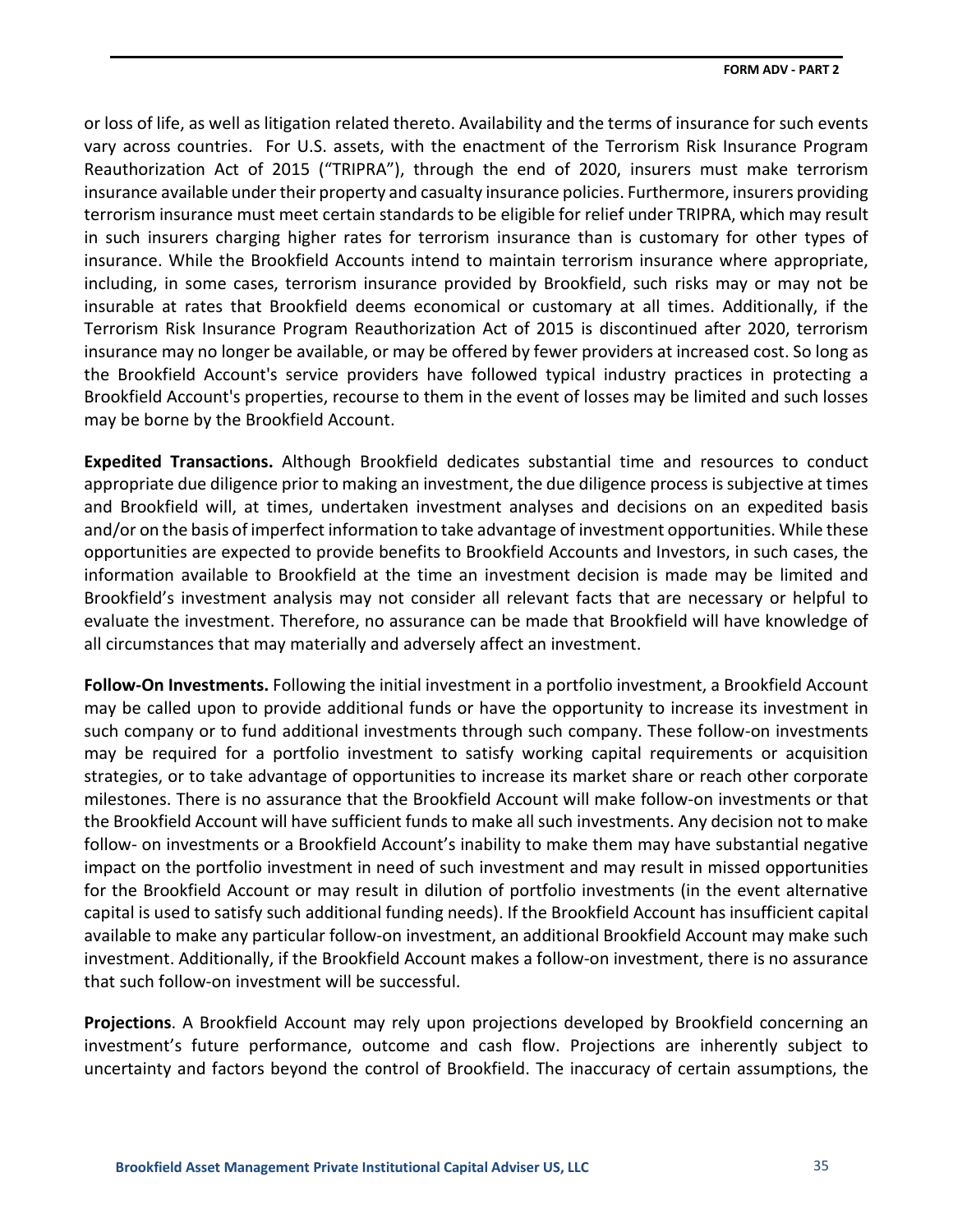failure to satisfy certain requirements and the occurrence of other unforeseen events could impair the ability of an Investment to realize projected values, outcomes and cash flow.

**Potential Restrictive Covenants.** Some Brookfield Accounts may enter into a subscription credit facility with one or more lenders in order to finance the acquisition of portfolio investments. It is anticipated that any such subscription credit facility will contain a number of covenants that, among other things, restrict the ability of a Brookfield Account and a subsidiary, if applicable, to: (i) acquire or dispose of assets or businesses; (ii) incur additional indebtedness; (iii) make capital expenditures; (iv) make cash distributions; (v) create liens on assets; (vi) enter into leases, investments or acquisitions; (vii) engage in mergers or consolidations; (viii) make capital calls to the Investors; (ix) amend certain documents, such as the Governing Documents and a subsidiary's organizational documents, if applicable; or (x) engage in certain transactions with affiliates, and otherwise restrict activities of the Brookfield Account (including its ability to acquire additional investments, businesses or assets, or effect certain changes of control or asset sale transactions) without the consent of the lenders. In addition, such a subscription credit facility is expected to require the Brookfield Account to maintain specified financial ratios and comply with tests, including minimum interest coverage ratios, maximum leverage ratios, minimum net worth and minimum equity capitalization requirements. The Brookfield Account may incur indebtedness under such subscription credit facility that bears interest at a variable rate. Economic conditions could result in higher interest rates, which could increase debt service requirements on variable rate debt and could reduce the amount of financing available to Brookfield Accounts and make it more expensive to finance investments by Brookfield Accounts and more difficult to compete for new investments with other potential buyers that have a lower cost of capital.

**Risks of Multi‐Step Acquisitions.** In the event a transaction is to be effected by means of a multi-step acquisition, there can be no assurance that the remainder can be successfully acquired. This is expected to result in a Brookfield Account having only partial control over the investment or partial access to its cash flow to service debt incurred in connection with the acquisition.

**Bridge Financing.** A Brookfield Account may make an investment with the intent of selling, refinancing or otherwise reducing it, including through co-investment by one or more investors or third parties, after the closing of such investment. Any such investment may include assets that Brookfield may not have caused such Brookfield Account to acquire on a stand-alone basis (including, without limitation, because the risk/return profile or other characteristics of such assets may not be desirable or appropriate for a Brookfield Account), and Brookfield may seek to reduce such Brookfield Account's exposure to such assets through disposition, refinancing, co-investment, another transaction. In these situations, the Brookfield Account's strategy may depend, in part, upon its ability to sell, refinance or otherwise reduce its exposure to such investments after initially agreeing to consummate them. There can be no assurance in such instances that the Brookfield Account will be successful in doing so or that the terms of any such transaction will be attractive, including because there may not be sufficient interest in or for the assets and/or investors and/or third parties may not accept all or a portion of the amount offered for coinvestment. If the Brookfield Account is unable to complete such an anticipated transaction, its investments will be less diversified than they otherwise may have been and the Brookfield Account may have greater exposure to certain investments, regions and sectors than intended or desired, including to assets that Brookfield would not have acquired on a stand-alone basis or to an investment that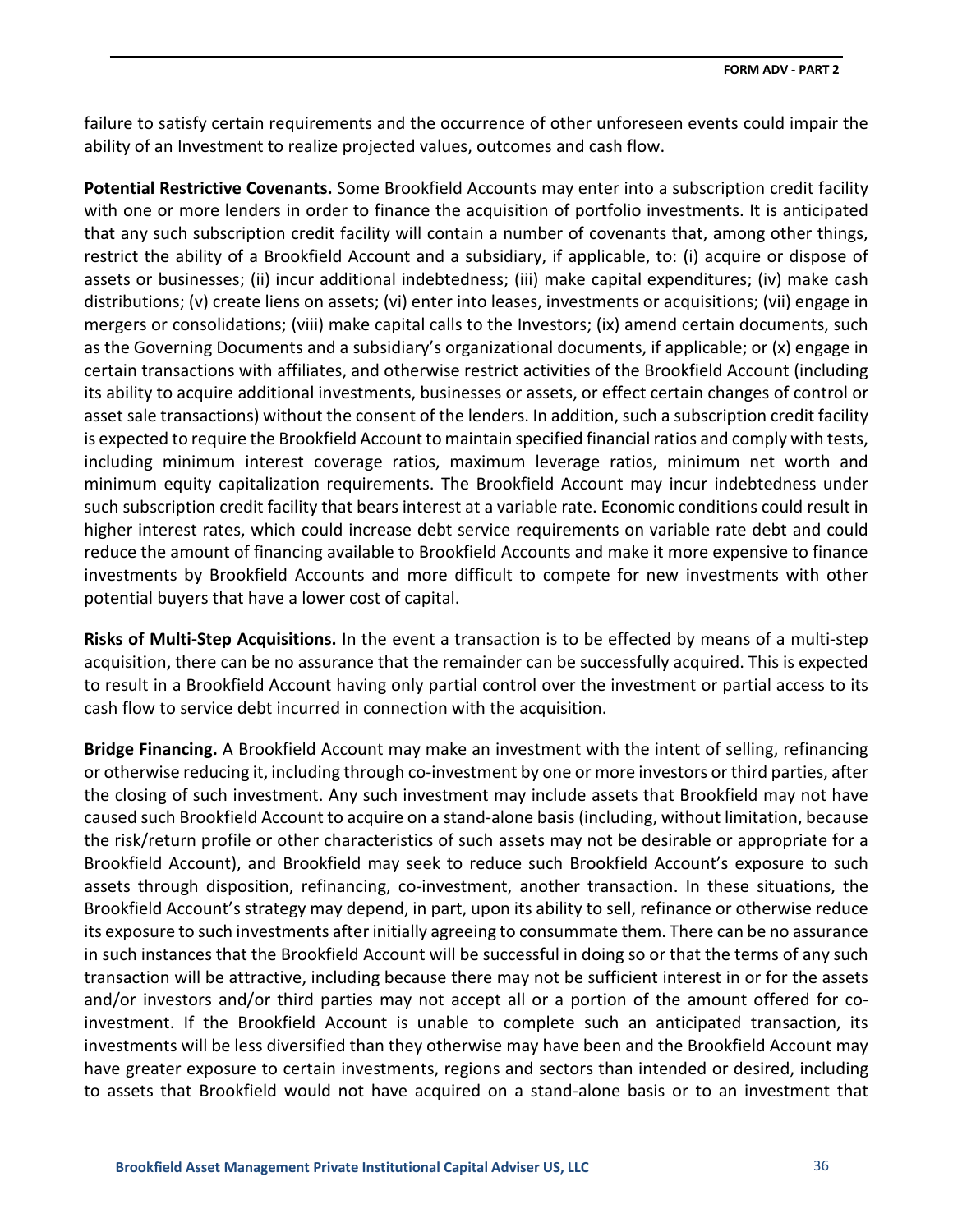exceeds the amount that is permitted to be invested in a single investment that does not involve bridge financing. In addition, to the extent that the Brookfield Account is unable to complete an anticipated transaction, it may incur broken deal and related costs associated with the pursuit of such transaction.

Generally, in the case of a Brookfield Account reducing an investment involving bridge financing (including through disposition or co-investment), such transaction will be completed at a price negotiated by Brookfield and the purchaser taking into account the then-relevant facts and circumstances, which may include a Brookfield Account's cost of such investment (and an allocable portion of costs and expenses) and other market events and forces. There can be no assurance that such transaction price will be equal to or more than the Brookfield Account's cost of such investment or that it necessarily or accurately reflects the then-market value of such investment. In addition, a Brookfield Account may face increased risk of inability to complete the transaction under certain market conditions, including when the investment has decreased in value while held by the Brookfield Account and the Brookfield Account will be required to bear the losses of such investment if such transaction is not consummated or if the Brookfield Account is required to sell the co-investment at a reduced price in order to reduce the Brookfield Account's exposure to such investment.

**Investments with Third Parties.** A Brookfield Account may co-invest with third parties through joint ventures or other entities in so called "club deals". Such portfolio investments may involve risks not present in investments where a third party is not involved, including the possibility that such third-party co-venturer or partner may have investment strategies and objectives (with respect to the particular investment or their fund as a whole) which are inconsistent with those of the Brookfield Account, may have or encounter financial difficulties after the investment is made leading to a change in investment strategies and objectives, or may be in a position to take action in a manner contrary to the Brookfield Account's investment objectives. In the event a third-party co-venturer defaults on its funding obligations to a portfolio investment, the Brookfield Account may be required to make additional capital contributions to such company to replace the shortfall caused by such third-party co-venturer. In addition, a Brookfield Account may in certain circumstances be liable for the actions of its third-party coventurers or partners. It may also be more difficult for the Brookfield Account to sell its interest in any joint venture, partnership or entity with other owners than to sell its interest in other types of investments. Co-venturers or partners may possess joint approval rights with the Brookfield Account with respect to major decisions concerning the management and disposition of a portfolio investment, which would increase the risk of deadlocks. A deadlock could delay the execution of the business plan for the investment or require the Brookfield Account to engage in a buy-sell of the portfolio investment with the co-venturer or partner or conduct the forced sale of such investment. As a result of these risks, a Brookfield Account may be unable to fully realize its expected return on any such investment.

# **Material Risks of Specific Types of Investments:**

# *Real Estate Specific Risks*

**General Real Estate Risks**. All real estate investments, ranging from equity investments to debt investments, are subject to some degree of risk. For example, real estate investments are relatively illiquid and, therefore, will tend to limit Brookfield's ability to vary a Brookfield Account's portfolio promptly in response to changes in economic or other conditions. Because real estate, like many other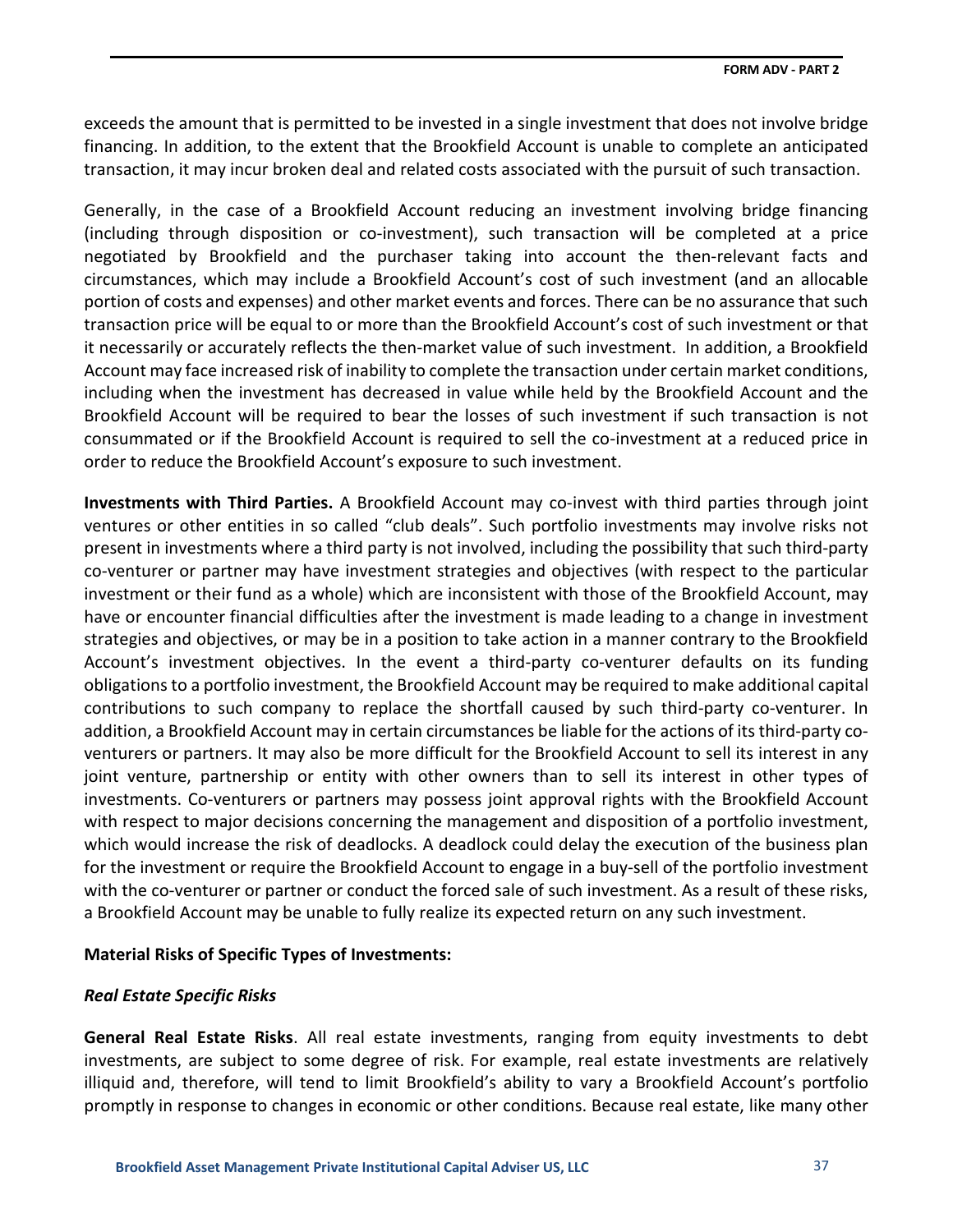types of long-term investments, historically has experienced significant fluctuation and cycles in value, specific market conditions may result in occasional or permanent reductions in the value of investments. In addition, the ability of a Brookfield Account to realize anticipated rental and interest income on its equity and debt investments will depend on many factors which may be beyond the control of the Brookfield, including on the financial reliability of an investments' tenants and borrowers, the location and attractiveness of properties in which it invests, the supply of comparable space in the areas in which its properties are located (affected, for instance, by over-building) and general economic conditions. There is no assurance that any investment will be profitable or that cash flow will be available for distribution to Investors. Other risks include (a) changes in general economic or local conditions; (b) changes in supply of or demand for competing properties in an area (as a result, for instance, of overbuilding); (c) changes in or promulgation and enforcement of zoning, land use, building, environmental protection, occupational safety and other governmental laws and regulations; (d) changes in operating expenses; (e) changes in real estate tax rates; (f) changes in interest rates; (g) changes in costs and terms of mortgage loans; (h) unavailability of mortgage funds which may render the construction, leasing, sale or refinancing of a property difficult; (i) fluctuations in energy prices and energy and supply shortages; (j) changes in the relative popularity of properties; (k) changes in the number of buyers and sellers of properties; (l) the financial condition of borrowers and of tenants, buyers and sellers of property; (m) the imposition of rent controls; (n) the ongoing need for capital improvements; (o) cash-flow risks; (p) construction risks; (q) natural catastrophes; (r) acts of war, terrorism or civil unrest; (s) various uninsured or uninsurable risks and uninsurable losses; and (t) other factors beyond the control of Brookfield or the Brookfield Accounts. As investments in real estate generally are not liquid, there is no assurance that there will be a ready market for any investments.

Additionally, a Brookfield Account could, in certain instances, be responsible for structural repairs, improvements and general maintenance of real property. Expenditure of any sums in connection therewith beyond those budgeted for by any Brookfield Account will reduce the cash available for distribution and may require the Brookfield Account to fund deficits resulting from the operation of a property. No assurance can be given that the Brookfield Account will have funds available to make such repairs or improvements. These factors and any others that would impede the Brookfield Account's ability to respond to adverse changes in the performance of its assets could significantly affect a Brookfield Account's financial condition and operating results.

**Risks Associated with Certain Types of Real Estate**. Brookfield Accounts invest in various types of real estate assets, each of which is subject to the general risks associated with owning and operating real estate described herein. In addition, other factors that may adversely affect the value and successful operation of, and income generated from, real estate investments include: the physical attributes of a building used to generate income, such as its age, condition, design, appearance, access to transportation and construction quality; location of the property, for example, a change in neighborhoods over time or desirability of the area to the target tenant population; ability of management to provide adequate maintenance and insurance; the types of services or amenities that the property provides; the property's reputation; competition from other real estate investors, which may affect the number of similar properties available; the level of mortgage interest rates, which may encourage tenants to purchase rather than lease property; presence or construction of competing properties; the quality of tenants and tenant mix, such as the tenant population being heavily dependent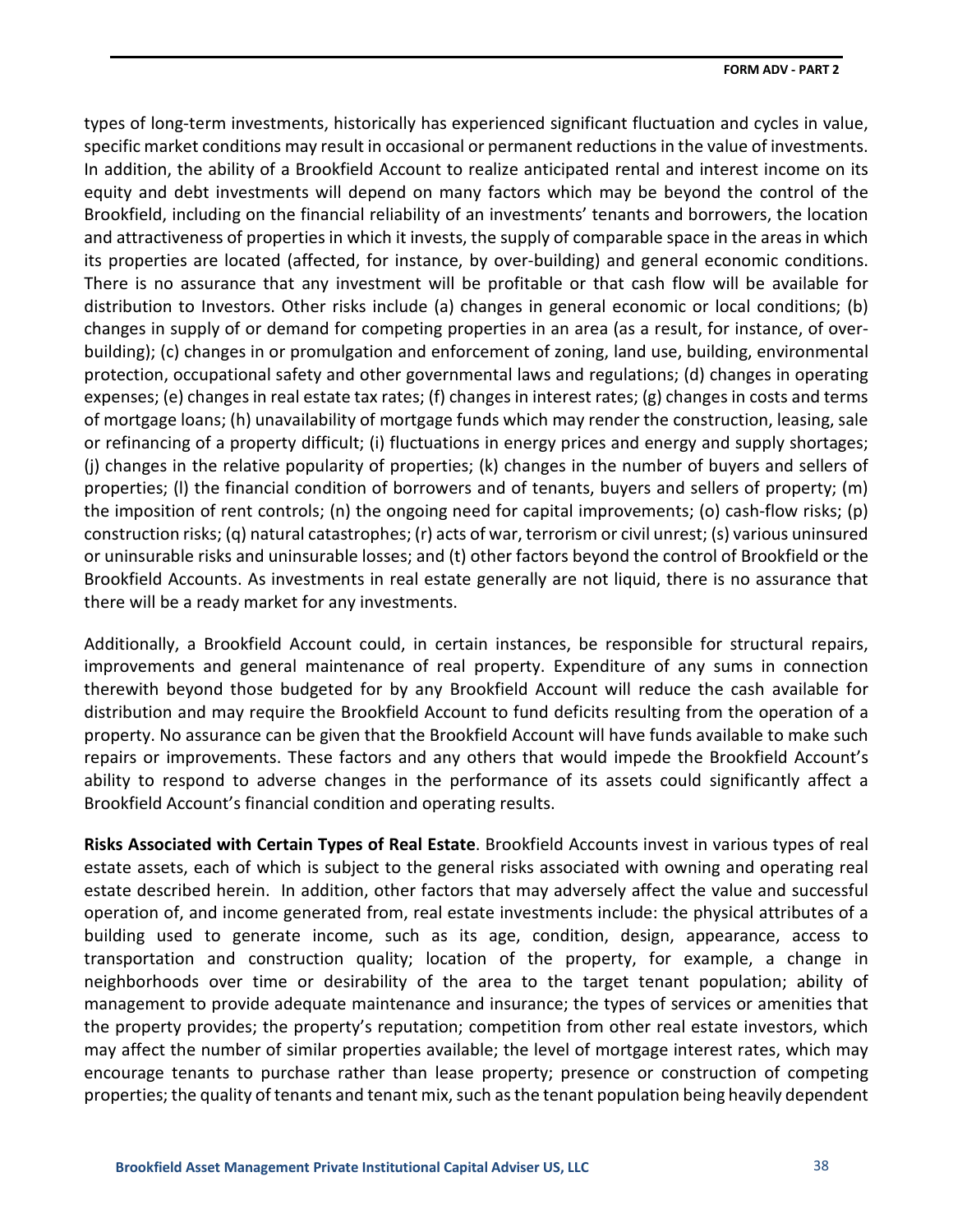on specific industries or businesses or, particularly with respect to residential real estate properties, being predominantly students; adverse local, regional or national economic conditions, which may limit the amount of rent that may be charged and may result in a reduction of timely rent payments or a reduction in occupancy levels; and federal, state, and local regulations, which may affect the building owner's ability to increase rent to market rent for an equivalent property. Any of the foregoing could have a material adverse effect on the performance of an Investment.

In addition, Investments in these sectors may also be adversely affected by the following particular risks:

- Multifamily Residential Real Estate. Certain jurisdictions regulate the relationship of an owner and its tenants. Commonly, these laws require a written lease, good cause for eviction, disclosure of fees and notification to residents of changed land use, while prohibiting unreasonable rules, retaliatory evictions and restrictions on a resident's choice of unit vendors. Apartment building owners have been the subject of lawsuits under various "Landlord and Tenant Acts" and other general consumer protection statutes for coercive, abusive or unconscionable leasing and sales practices. There may be provisions that limit the bases on which a landlord may terminate a tenancy or increase its rent or prohibit a landlord from terminating a tenancy solely by reason of the sale of the owner's building. In addition to state regulation of the landlord-tenant relationship, numerous towns and municipalities impose rent control on apartment buildings. These ordinances may limit rent increases to certain set percentages, to increases set or approved by a governmental agency, or to increases determined through mediation or binding arbitration. Similarly, governmental assistance programs that provide rent subsidies to tenants pursuant to tenant voucher programs may influence tenant mobility and the amount of rent a tenant can pay.
- Commercial Properties. Commercial properties may be especially affected by: an economic decline in the business operated by the tenants; the physical attributes of the property and the adaptability of the property with respect to the technological needs of the tenants; the strength and nature of the local economy, including labor costs and quality, tax environment and quality of life for employees; and patterns of telecommuting or sharing of office space, and employment growth (which creates demand for office space). The risks of such an adverse effect are increased if the property revenue is dependent on a single tenant or anchor tenant or if there is a significant concentration of tenants in a particular business or industry. With respect to office properties in particular, such properties generally require their owners to expend significant amounts for general capital improvements, tenant improvements and costs of re-letting space. In addition, office properties that are not equipped to accommodate the needs of modern businesses may become functionally obsolete and thus non-competitive, or may require substantial capital investment to upgrade facilities in order to be competitive.
- Retail Properties. In many cases, the tenants of retail properties may negotiate leases containing certain exclusive rights to sell particular types of merchandise or services within a particular retail center. When leasing other space after vacancy by another tenant, these provisions may limit the number and types of prospective tenants for the vacant space. In addition, certain retail properties may be anchored by department stores and other large nationally recognized tenants.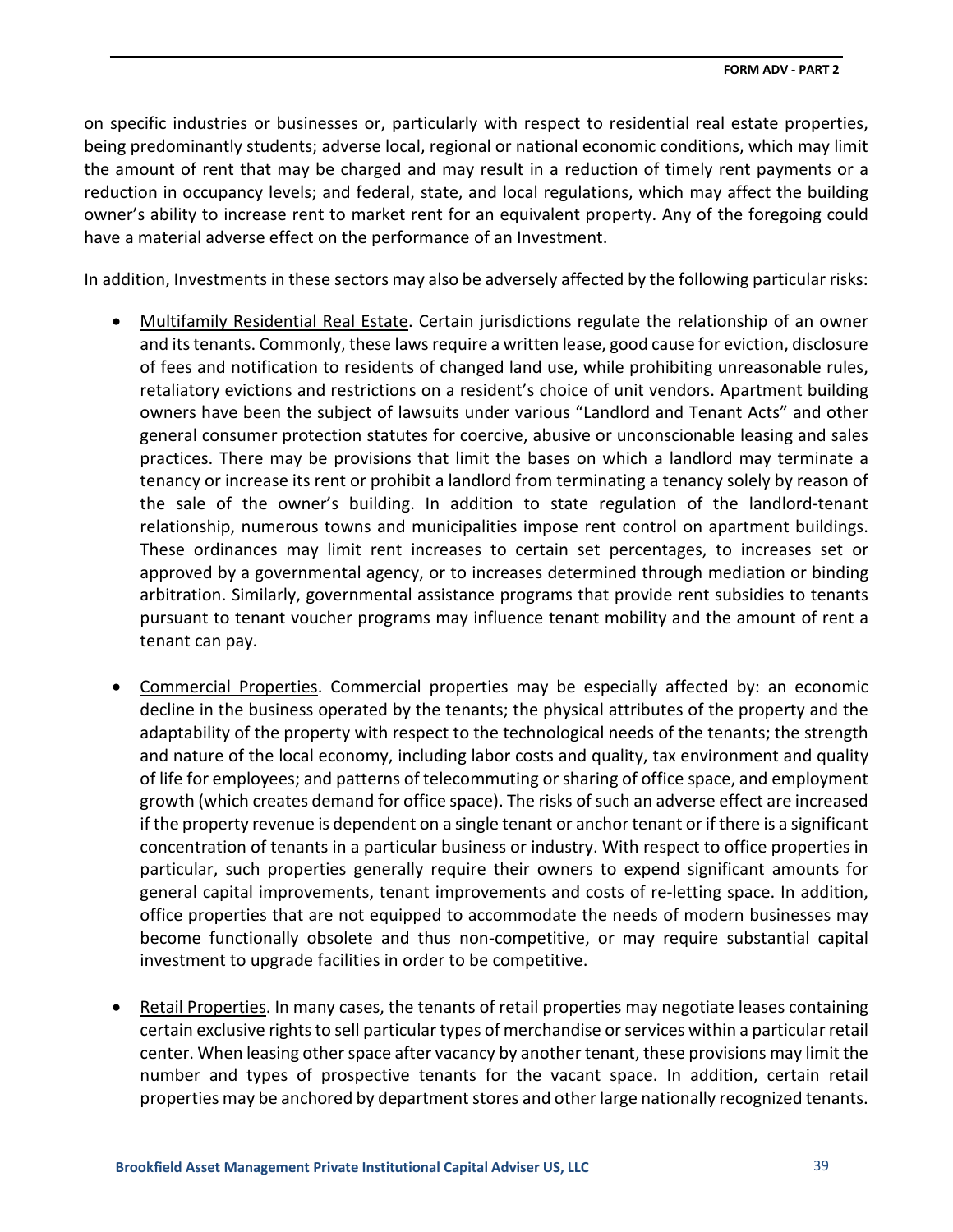The value of Investments could be materially and adversely affected if these "anchor" tenants fail to comply with their contractual obligations or cease their operations. In particular, certain department stores and other national retailers have experienced, and may continue to experience for the foreseeable future, considerable decreases in customer traffic in their retail stores due to, among other factors, increased competition from alternative retail options such as those accessible via the Internet. As pressure on these department stores and national retailers increases, their ability to meet their obligations as a tenant may be impaired and result in closures of their stores or their seeking of lease modifications. Any lease modification could be unfavorable and could decrease rents or expense recovery charges. Other tenants in turn may be entitled to modify the economic or other terms of, or terminate, their existing leases in the event of closures by such "anchor" tenants. Furthermore, an Investment may be required to decline entering into a lease with a potential tenant if such lease would result in adverse consequences to a REIT directly or indirectly holding such Investment, including because of related-party rent issues arising from Brookfield or another Brookfield Account owning, in whole or in part, an equity interest in such potential tenant.

- Hospitality Properties. Because hotel rooms generally are rented for very short periods of time, hospitality properties tend to be affected more quickly by adverse economic conditions and competition than other commercial properties. Hospitality properties are also affected by other particularized factors, including: franchise affiliation (or lack thereof); continuing expenditures for modernizing, refurbishing and maintaining existing facilities prior to the expiration of their anticipated useful lives; a deterioration in the financial strength or managerial capabilities of the owner and operator of a hotel or motel; and changes in travel patterns caused by changes in access, energy prices, strikes, relocation of highways, the construction of additional highways or other factors. The performance of a hotel property affiliated with a franchise or hotel management company depends in part on: the continued existence and financial strength of the franchisor or hotel management company; the public perception of the franchise or hotel chain service mark; and the duration of the franchise licensing or management agreements. Furthermore, the ability of a hotel to attract customers, and some of such hotel's revenues, may depend in large part on its having a liquor license. Liquor licenses may not be transferable (for example, in connection with a foreclosure). Moreover, the hotel and lodging industry is generally seasonal in nature; different seasons affect different hotels depending on type and location. This seasonality can be expected to cause periodic fluctuations in a hospitality property's room and restaurant revenues, occupancy levels, room rates and operating expenses. In addition, acts of war, terrorist activities, natural disasters and environmental disasters and pandemics can have a material adverse impact on the tourism and convention industries, which directly affects the revenues generated by hospitality properties. Finally, hospitality properties are facing new and increased competition from non-traditional market players, including those focused on the sharing economy, which may disrupt the hospitality industry and reduce demand for traditional hotels.
- Industrial, Distribution or Logistics Properties. Significant factors determining the value of logistics properties are: (i) the location of the property (including proximity to supply sources and customers and accessibility to rail lines, major roadways and other distribution channels and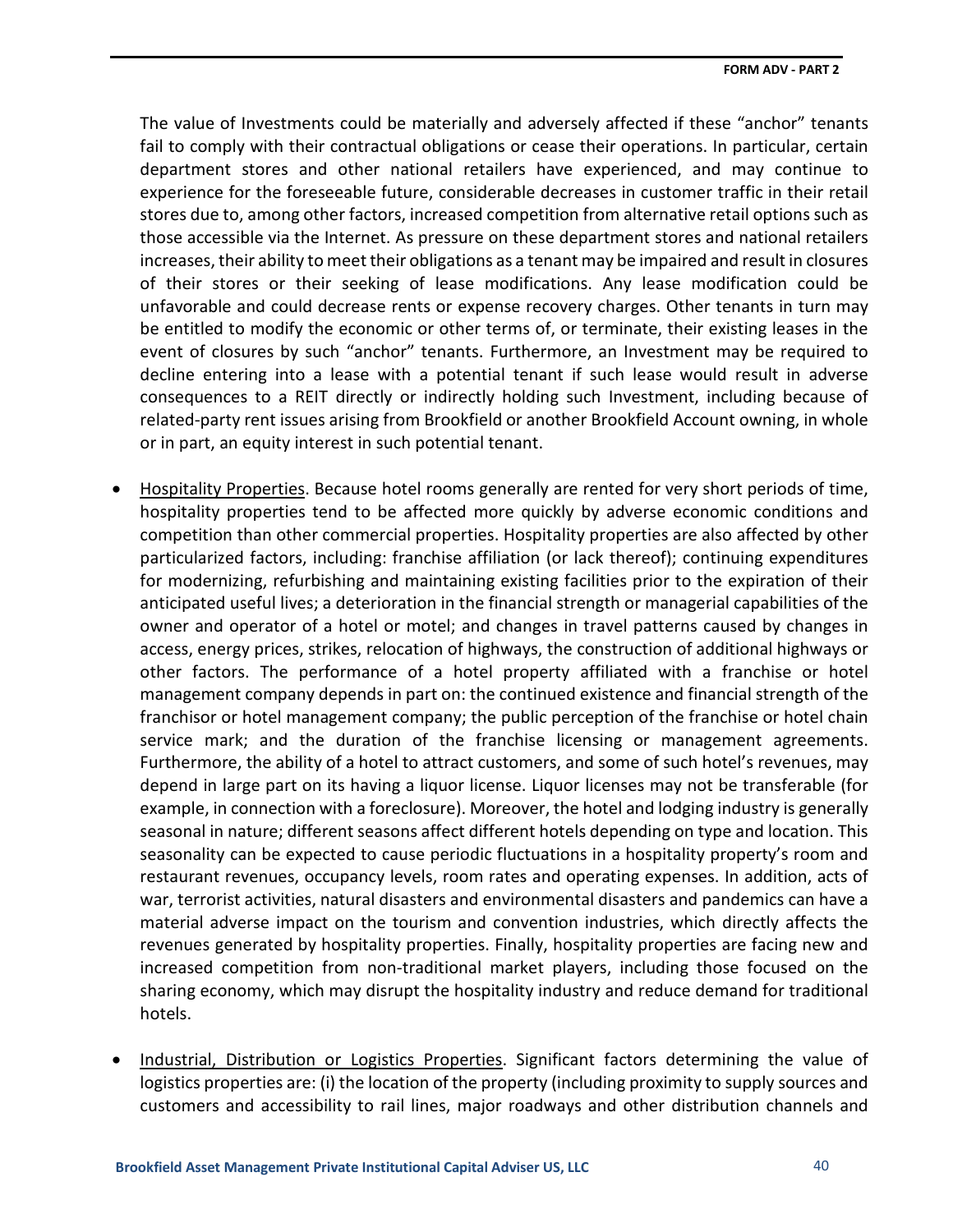transportation routes); (ii) changes in proximity of supply sources; (iii) the quality of tenants; (iv) a reduced demand for industrial space because of a decline in a particular industry segment, property becoming functionally obsolete, building design and adaptability, scarcity of labor sources, changes in access, energy prices, strikes, relocation of highways, the construction of additional highways or other factors; and (v) the expenses of converting a previously adapted space to general use. Concerns about the quality of tenants, particularly major tenants, are similar in both office properties and logistics properties, although logistics properties may more frequently be dependent on a single or a few tenants. If the property is a single tenant building, risks associated with that tenant's financial means and potential default will be more pronounced than in a multi-tenant building. Moreover, because of unique construction requirements of many logistics properties, a particular industrial or warehouse property that suited the needs of its original tenant may be difficult to re-let to another tenant or may become functionally obsolete relative to newer properties. Thus, if the operation of an industrial property becomes unprofitable due to competition, age of the improvements or other factors, the liquidation value of that industrial property may be substantially less than would be the case if the property were readily adaptable to other uses, and a Brookfield Account's investments in such property may accordingly incur losses. In addition, properties used for many industrial purposes are more prone to environmental concerns than other property types. Properties historically used for industrial, manufacturing and commercial purposes are more likely to contain, or may have contained, underground storage tanks for the storage of petroleum products and other hazardous or toxic substances. Investing in logistics properties that conduct industrial, manufacturing and commercial activities will cause a Brookfield Account to be subject to increased risk of liabilities under environmental laws and regulations. The presence of hazardous or toxic substances, or the failure to properly remediate these substances, may adversely affect a Brookfield Account's ability to sell or rent an industrial property.

**Volatility of Property Income**. The volatility of net operating income for a property may be influenced by matters such as the length of tenant leases, the creditworthiness of tenants, the level of tenant defaults, the ability to convert an unsuccessful property to an alternative use, new construction in the same market as the mortgaged property, rent control laws or other laws impacting operating costs, the number and diversity of tenants, the availability of trained labor necessary for tenant operations, the rate at which new rentals occur, the property's operating leverage (which is the percentage of total property expenses in relation to revenue), the ratio of fixed operating expenses to those that vary with revenues, and the level of capital expenditures required to maintain the property and to retain or replace tenants. A decline in the real estate market or in the financial condition of a major tenant will tend to have a more immediate effect on the net operating income of properties with short-term revenue sources (such as short-term or month-to-month leases) and may lead to higher rates of delinquency or defaults under mortgage loans secured by such properties.

**Due Diligence and Analytic Risks.** There is generally limited publicly available information about real properties, and Brookfield Accounts must therefore rely on due diligence conducted by Brookfield and/or its affiliates. If Brookfield's and/or its affiliates' pre-acquisition evaluation of an investment fail to detect certain defects, required repairs or other similar deficiencies, the total investment costs could be significantly higher than expected. Furthermore, should Brookfield's estimates of costs of improving,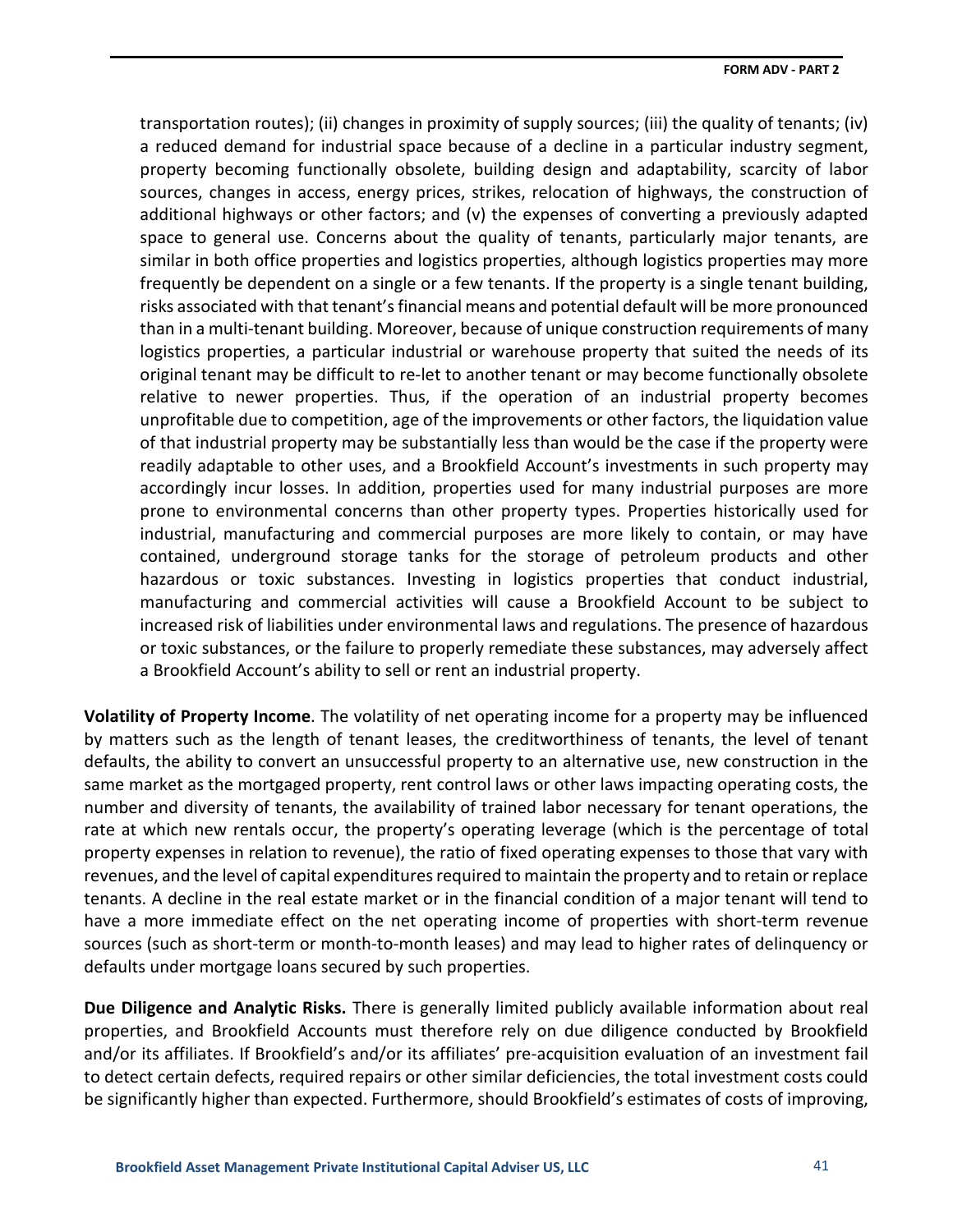repositioning or redeveloping an acquired property prove too low, or its estimates of time required to correct such deficiencies, investment returns may be adversely affected.

**Fixed and Variable Costs.** Many costs associated with a real estate investment, such as debt service and real estate taxes, are not reduced even when a property is not fully occupied, or other circumstances cause a reduction in income from the investment. These fixed costs intensify the risk to a Brookfield Account of a tenant default or an unanticipated delay in achieving occupancy of a new or redeveloped property or reletting a property upon lease expiration. Some costs associated with a real estate investment, such as maintenance and repairs, may be subject to cost increases beyond the control of a Brookfield Account. Variable rate debt in a time of rising interest rates could also result in unanticipated cost increases.

**Ground Lease Investments.** Brookfield Accounts may invest from time to time in real estate properties that are subject to ground leases. As a lessee under a ground lease, a Brookfield Account may be exposed to the possibility of losing the property upon termination or an earlier breach by that Brookfield Account of the ground lease, which may adversely impact the Brookfield Account's investment performance. Furthermore, ground leases generally provide for certain provisions that limit the ability to sell certain properties subject to the lease. In order to assign or transfer rights and obligations under certain ground leases, the Brookfield Account will generally need to obtain consent of the landlord of such property, which, in turn, could adversely impact the price realized from any such sale.

**Real Estate Environmental Risks and Potential Environmental Liability on Real Estate**. Real estate assets are subject to numerous statutes, rules and regulations relating to environmental protection. Under various federal, state and local environmental laws, ordinances and regulations, a current or previous owner or operator of real estate (which may include a lender in some instances) may be liable for noncompliance with applicable environmental and health and safety requirements and may be required to investigate and clean up any hazardous or toxic substances or petroleum product releases at such property. An owner or operator may also be liable to a governmental entity or to third parties for noncompliance with applicable environmental and health and safety requirements and for property damage and for investigation, monitoring, removal, remediation and clean-up costs incurred by such parties in connection with contamination. These laws typically impose clean up responsibility and liability without regard to whether the owner or operator knew of, was responsible for or caused the presence of the contaminants, and the liability under such laws has been interpreted to be joint and several unless the harm is divisible and there is a reasonable basis for allocation of responsibility. The cost of investigation, remediation or removal of such substances may be substantial, and the presence of such substances or the failure to properly remedy the contamination on such property may adversely affect the owner's ability to sell or rent such property or to borrow using such property as collateral. The presence of hazardous materials on a property could also result in personal injury, property damage or similar claims by private parties. Persons who arrange for the disposal or treatment of hazardous or toxic substances or petroleum products at a disposal or treatment facility may also be liable for the costs of removal or remediation of a release of hazardous or toxic substances or petroleum products at such disposal or treatment facility, whether or not the facility is owned or operated by such person. In certain circumstances, third-party lenders which have directed or had an active involvement in the environmental compliance activities or the day-to-day management of a borrower's facilities or which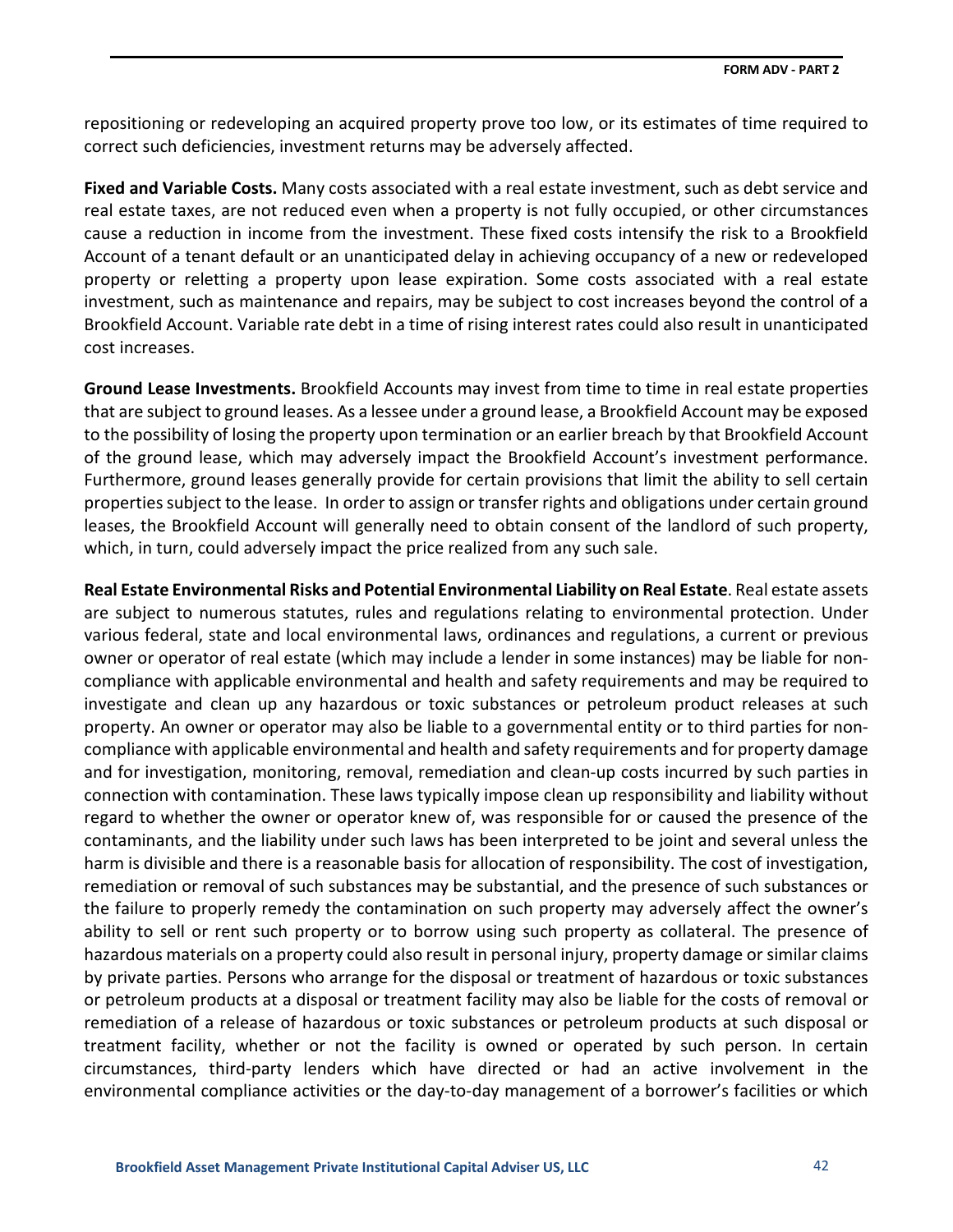have taken possession of or title to such borrower's collateral may be liable for the costs of removal or remediation of a release of hazardous or toxic substances or petroleum products at the facility. In addition, some environmental laws create a lien on the contaminated site in favor of the government for damages and costs it incurs in connection with contamination. The owner of a site may also be subject to common law claims by third parties based on damages and costs resulting from environmental contamination emanating from a site. Certain federal, state and local laws, regulations and ordinances govern the removal, encapsulation or disturbance of asbestos-containing materials ("ACMs") when such materials are in poor condition or in the event of construction, remodeling, renovation or demolition of a building. These laws may impose liability for release of ACMs and may provide for third parties to seek recovery from owners or operators of real property for personal injury associated with ACMs.

The ongoing presence of environmental contamination, pollutants or other hazardous materials on a property (whether known at the time of acquisition or not) could also result in personal injury (and associated liability) to persons on the property and persons removing such materials, future or continuing property damage (which may adversely affect property value) or claims by third parties, including as a result of exposure to such materials through the spread of contaminants. In addition, a Brookfield Account's operating costs and performance may be adversely affected by compliance obligations under environmental protection statutes, rules and regulations relating to Investments of a Brookfield Account, including additional compliance obligations arising from any change to such statutes, rules and regulations. Statutes, rules and regulations may also restrict development of, and use of, property. Certain clean-up actions brought by governmental agencies and private parties may also impose obligations in relation to Investments and result in additional costs to a Brookfield Account. Further, even in cases where a Brookfield Account is indemnified by the seller with respect to an investment against liabilities arising out of violations of environmental laws and regulations, there can be no assurance as to the financial viability of the seller to satisfy such indemnities or the ability of a Brookfield Account to achieve enforcement of such indemnities.

There is the possibility of existing or future environmental contamination, including soil and groundwater contamination, as a result of the spillage of hazardous materials or other pollutants. The presence of hazardous or toxic substances, or the failure to properly remediate contamination, may adversely affect a Brookfield Account's ability to sell real estate it acquires, either as an equity investment or through foreclosure on a loan investment, or to borrow using such property as collateral. In connection with its direct or indirect ownership and operation of real estate, a Brookfield Account may incur liability for such environmental costs, and in connection with a Brookfield Account's debt Investments, a Brookfield Account, to the extent it has an active involvement in the environmental compliance activities of a borrower's facilities or takes possession of a borrower's collateral, may incur liability for environmental costs. Also in connection with a Brookfield Account's debt Investments, the ability of the owner to make payments to a Brookfield Account may be reduced, which in turn may also adversely affect the value of the relevant asset held by the Brookfield Account. Additionally, changes in environmental laws or in the environmental condition of an asset may create liabilities that did not exist at the time of acquisition and that could not have been foreseen.

Environmental statutes, rules and regulations can also change or a condition of a real estate asset can change and lead to liabilities or obligations that did not exist or were not foreseen at the time of the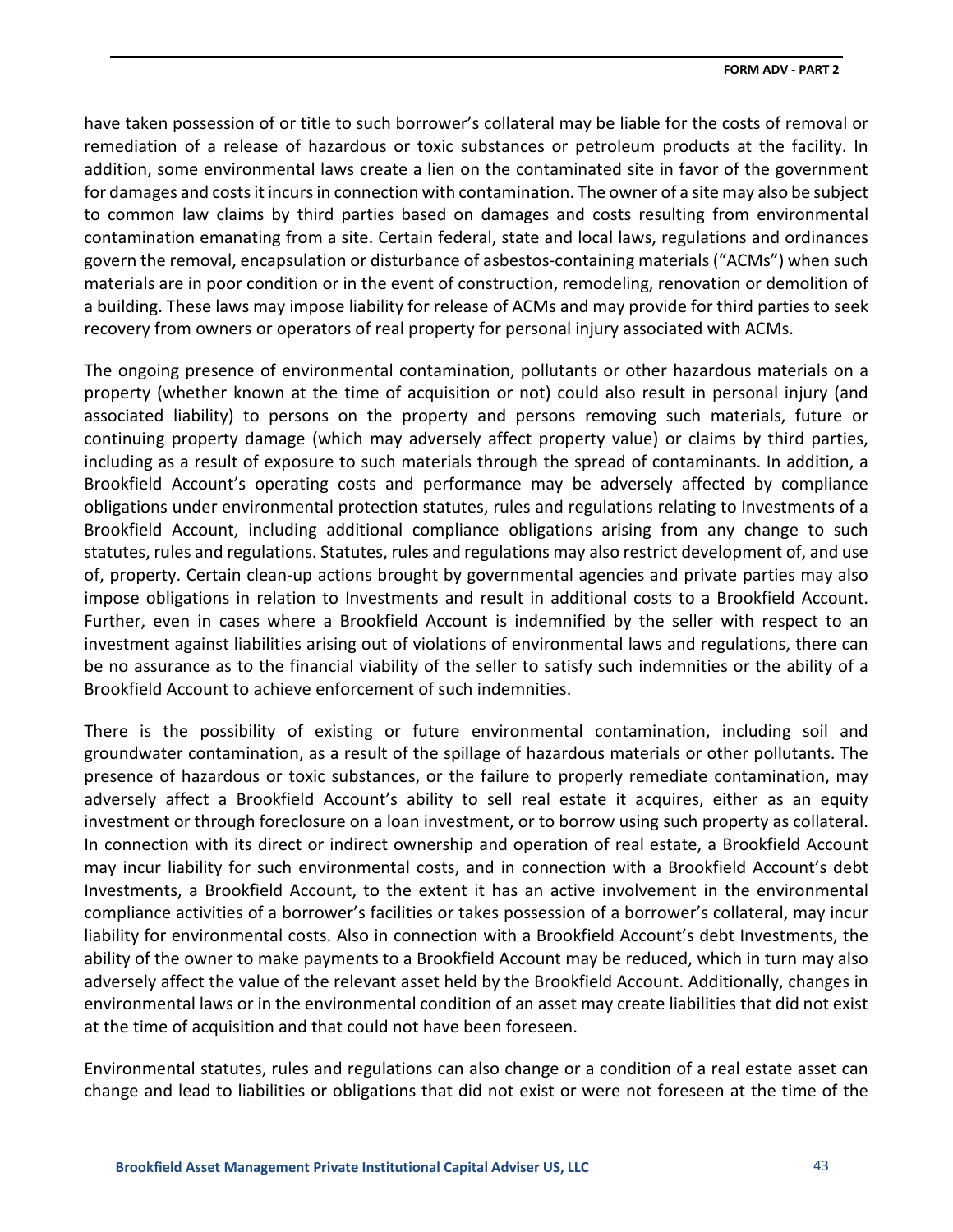Investment. The cost of any required remediation and a Brookfield Account's liability therefor as to any such real estate asset is generally not limited under such enactments and could exceed the value of the property and/or the aggregate assets of the Brookfield Account.

Certain of the countries in which a Brookfield Account may invest have not imposed effective environmental controls, which has led to perceived widespread pollution of the air, the ground and water resources. The environmental standards and their enforcement are not as stringent as those of certain more developed countries which may lead to substantial environmental liabilities that may not be measurable or known at the time of an investment by a Brookfield Account. Contaminations which were unknown or undetected at the time of purchase may subject a Brookfield Account to material delays or raise the price of construction and renovation and may have an adverse effect on a Brookfield Account's results, operations and financial condition.

**Construction Risk**. To the extent that a Brookfield Account invests in projects that involve significant construction, such as greenfield development, there is a risk that such projects will not be completed within budget, within the agreed timeframe or to the agreed specification, which may result in significant delays, increased costs or delays in the commencement of cash flow generation. Such unexpected delays or costs may result in increased debt service costs and the inability of project owners to meet the higher interest and principal repayments arising from the additional debt requirement. In addition, there could be insufficient funds to complete construction. Delays in project completion may also affect the scheduled cash flow necessary to cover the debt service costs and operation and maintenance expenses. These risks may be mitigated by provisions in construction contracts for payment of liquidated damages by the construction contractors. However, a Brookfield Account may not benefit from such provisions and may be exposed to any losses not covered by such provisions or to the financial failure of the contractors.

**Eminent Domain, Expropriation, Resumption and other Land Acquisition Risks.** Local, regional or national governments may, in certain circumstances, seek to acquire certain assets of a Brookfield Account through eminent domain, expropriation, resumption or other land acquisition proceedings. While a Brookfield Account may seek to contest these proceedings which may be costly and may divert the attention of management from the operation of a Brookfield Account, there can be no assurance that governmental entity will not succeed in acquiring assets of such Brookfield Account. In such event, there is a risk that the Brookfield Account will not receive adequate compensation for the assets acquired, or that the Brookfield Account will not be able to recover all charges associated with divesting these assets.

**Real Estate Litigation**. As noted above, in the ordinary course of its business, a Brookfield Account may be subject to litigation from time to time both as a plaintiff and as a defendant. Litigation may also be commenced with respect to a property acquired by a Brookfield Account or its subsidiaries in relation to activities that took place prior to the Brookfield Account's acquisition of such property. In addition, at the time of disposition of an individual property, a potential buyer may claim that it should have been afforded the opportunity to purchase the asset or alternatively that such buyer should be awarded due diligence expenses incurred or statutory damages for misrepresentation relating to disclosures made, if such buyer is passed over in favor of another as part of the Brookfield Account's efforts to maximize sale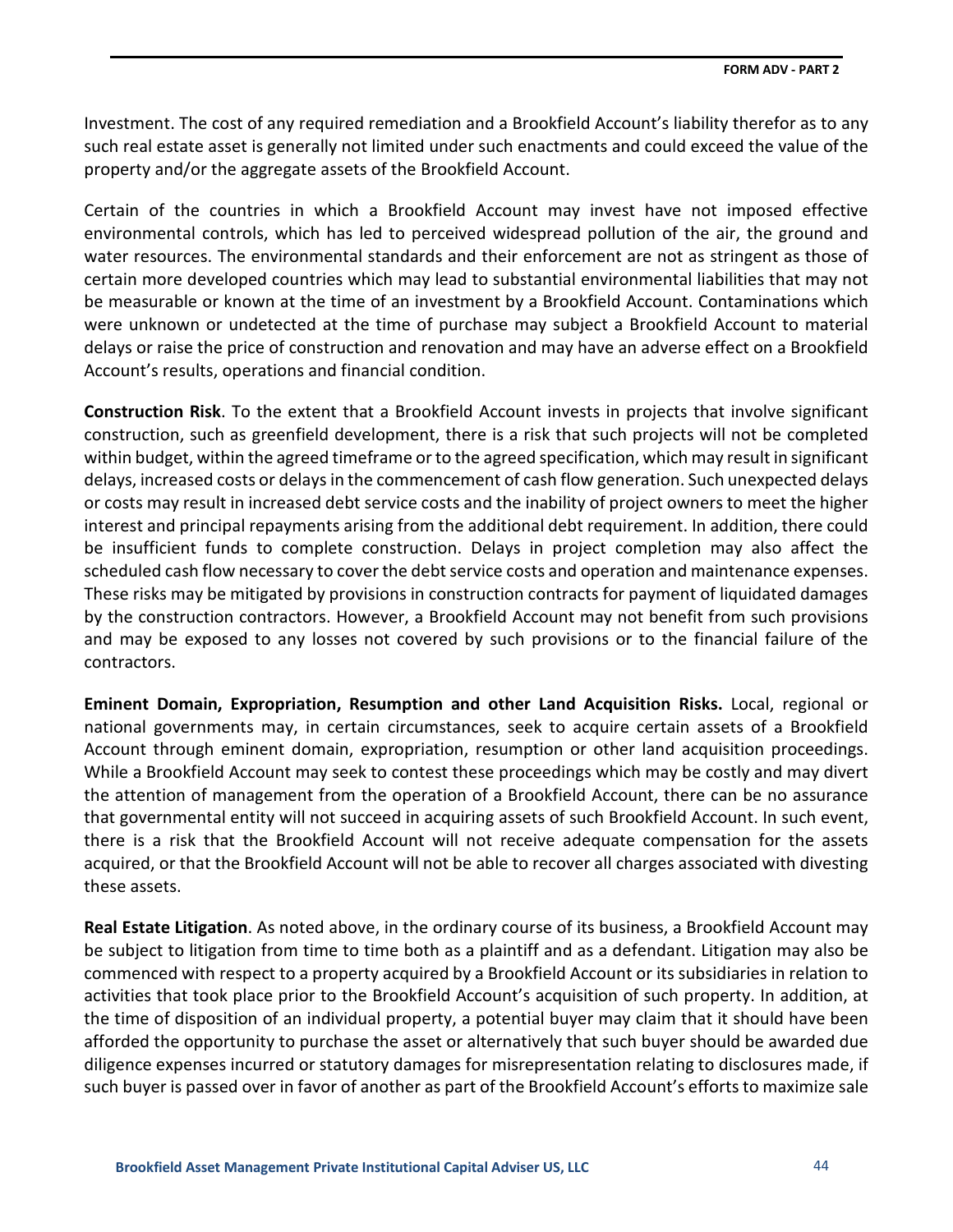proceeds. Similarly, successful buyers may later sue the Brookfield Account under various damage theories, including those sounding in tort, for losses associated with latent defects or other problems not uncovered in due diligence. The Brookfield Account may also be exposed to litigation resulting from the activities of tenants or their customers.

The outcome of any proceedings involving a Brookfield Account or its investments may materially adversely affect the Brookfield Account and may continue without resolution for long periods of time. Any litigation may consume substantial amounts of the Brookfield's time and attention, and that time and the devotion of these resources to litigation may, at times, be disproportionate to the amounts at stake in the litigation.

### *Infrastructure Specific Risks*

**Risks Associated with Investments in Infrastructure Assets.** Brookfield Account investments will be subject to the risks incidental to the ownership and operation of infrastructure projects, including risks associated with the general economic climate, geographic or market concentration, the ability of the Brookfield Accounts to manage the investment, government regulations and fluctuations in interest rates. Since investments in infrastructure and similar assets, like many other types of long-term investments, have historically experienced significant fluctuations and cycles in value, specific market conditions may result in occasional or permanent reductions in the value of the portfolio investments.

**Investments in Nonperforming or Troubled Assets**. A Brookfield Account may make portfolio investments in nonperforming or troubled assets or businesses that involve a degree of financial risk and there can be no assurance that the Brookfield Account's internal rate of return objectives will be realized or that there will be any return of capital. Furthermore, investments in certain infrastructure assets operating in workout modes or under Chapter 11 of the Bankruptcy Code may, in certain circumstances, be subject to additional potential liabilities that could exceed the value of the Brookfield Account's original investment, including equitable subordination and/or disallowance of claims or lender liability. In addition, under certain circumstances, payments to a Brookfield Account and distributions by the Brookfield Account to the investors may be reclaimed if any such payment or distribution is later determined to have been a fraudulent conveyance or a preferential payment under applicable law.

**Infrastructure Environmental Risks.** The operation of infrastructure assets is subject to numerous statutes, rules and regulations relating to environmental protection. There is the possibility of existing or future environmental contamination, including soil and groundwater contamination, as a result of the spillage of hazardous materials or other pollutants. Under various environmental statutes, rules and regulations of the appropriate jurisdiction, a current or previous owner or operator of real property may be liable for non-compliance with applicable environmental and health and safety requirements and for the costs of investigation, monitoring, removal or remediation of hazardous materials. Environmental statutes, rules and regulations can also change or a condition at a portfolio investment can change and lead to liabilities or obligations that did not exist or were not foreseen at the time of the investment. These laws often impose liability whether or not the owner or the operator knew of or was responsible for, the presence of hazardous materials. The presence of these hazardous materials on a property could also result in personal injury, property damage or similar claims by private parties.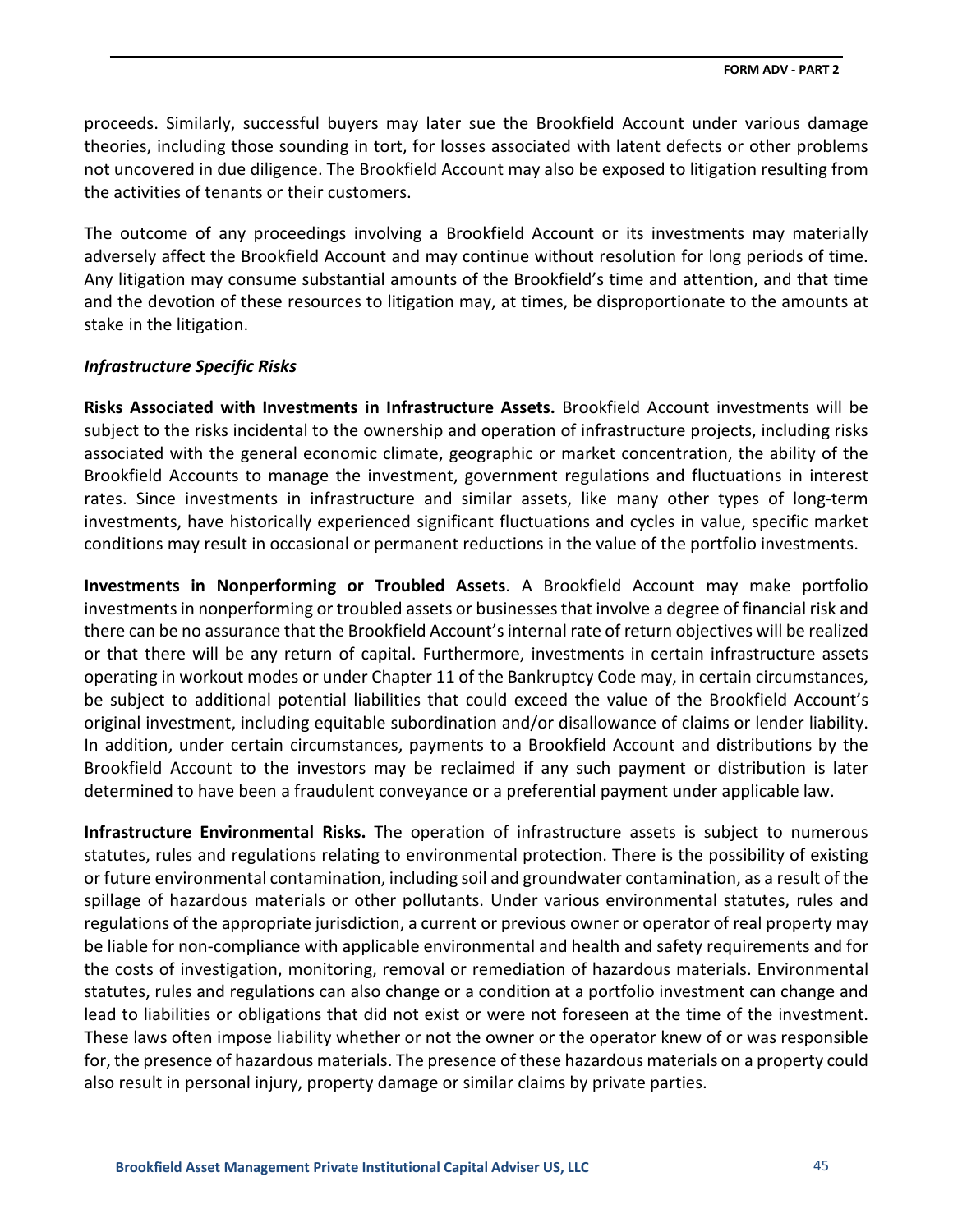Persons who arrange for the disposal or treatment of hazardous materials may also be liable for the costs of removal or remediation of those materials at the disposal or treatment facility, whether or not that facility is or ever was owned or operated by that person. Any liability of portfolio investments resulting from non-compliance or other claims relating to environmental matters or any costs related to coming into compliance could have a material adverse effect on the value of a Brookfield Account's investments in such portfolio investments.

**Unforeseen Events Risk.** The use of infrastructure assets may be interrupted or otherwise affected by a variety of events outside the control of a Brookfield Account, including serious traffic accidents, natural disasters (such as fire, floods, earthquakes and typhoons), man-made disasters (including terrorism), defective design and construction, slope failure, bridge and tunnel collapse, road subsidence, toll rates, fuel prices, environmental legislation or regulation, general economic conditions, labor disputes and other unforeseen circumstances and incidents. Certain of these events have affected toll roads, bridges, tunnels and other infrastructure assets in the past and if the use of the infrastructure assets operated by portfolio investments is interrupted in whole or in part for any period as a result of any such events, the revenues of such portfolio investments could be reduced, the costs of maintenance or restoration could be increased and the overall public confidence in such infrastructure assets could be reduced. There can be no assurance that such portfolio investments' insurance would cover liabilities resulting from claims relating to the design, construction, maintenance or operation of the toll roads, bridges, tunnels, dams or other infrastructure assets, lost toll revenues or increased expenses resulting from such damage.

**Infrastructure Regulatory and Legal Risks.** Many portfolio investments of a Brookfield Account will be in entities that are subject to substantial regulation by governmental agencies. In addition, their operations may often rely on governmental licenses, concessions, leases or contracts that are generally very complex and may result in disputes over interpretation or enforceability. If any portfolio investments fail to comply with these regulations or contractual obligations, they could be subject to monetary penalties or they may lose their rights to operate the underlying infrastructure assets or both. Where their ability to operate an infrastructure asset is subject to a concession or lease from the government, the concession or lease may restrict their ability to operate the asset in a way that maximizes cash flows and profitability. The lease or concession may also contain clauses more favorable to the government counterparty than a typical commercial contract. For instance, the lease or concession may enable the government to terminate the lease or concession in certain circumstances (such as a default by the portfolio investment) without requiring it to pay adequate compensation. In addition, government counterparties also may have the discretion to change (including, without limitation, by reducing rates or allowed rates of return) or increase regulation of the operations of the portfolio investments or to implement laws, regulations or policies affecting their operations, separate from any contractual rights that the government counterparties may have. Such new laws, regulations or policies may require the Brookfield Account to restructure a portfolio investment or obtain additional licenses or approvals, which such restructuring, licenses or approvals may be costly and cause delays in acquiring, disposing of or implementing change at such portfolio investment. Governments have considerable discretion in implementing regulations and policies that could impact these portfolio investments and may be influenced by political considerations and make decisions that materially and adversely affect such portfolio investments and their operations.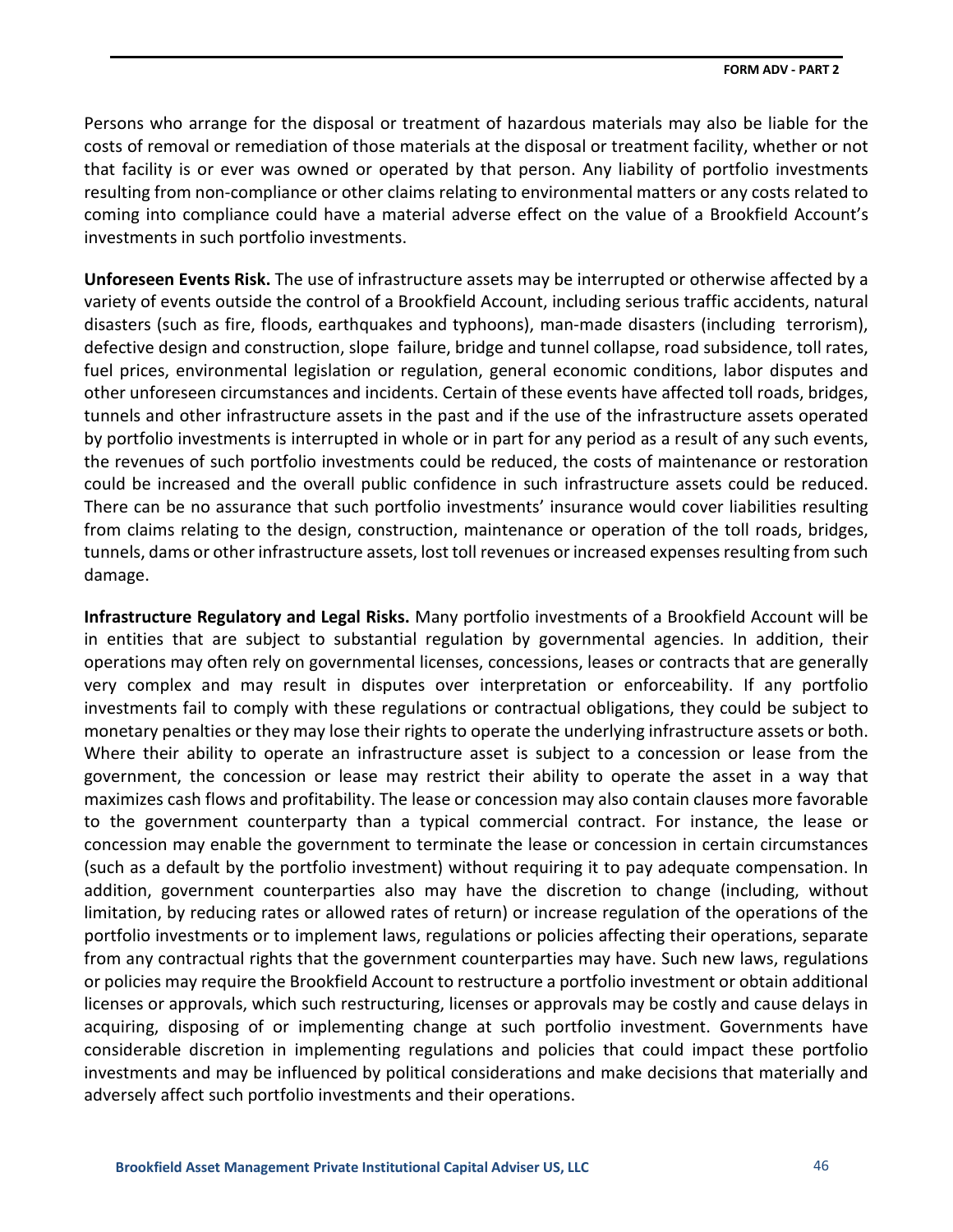**Potential Risks Arising from Foreign Acquisition of Infrastructure.** There are several U.S. and non-U.S. rules and regulations concerning foreign investment in infrastructure that could impact the business of infrastructure investments. For example, certain investments may be subject to review under the Exon-Florio Amendment to the U.S. Defense Production Act of 1950. The Exon-Florio Amendment authorized the Committee on Foreign Investment in the United States ("CFIUS") and the President of the United States to determine whether a particular transaction poses a risk to national security.

**Transportation.** The success of transportation companies are subject to a number of factors such as exposure to contracted assets, risks in connection with re-contracting, and merchant exposure where a portion of revenues are not contracted and may otherwise be subject to fluctuation. Moreover, transportation companies are subject to a number of additional risks, including increased competition in the transportation sector, increased costs, and changes to existing concessions agreements.

**Toll Rates Risk.** The Brookfield Accounts may invest in portfolio investments that derive substantially all of their revenues from collecting tolls from users of roads, tunnels, bridges, rail networks, airports, ferries or seaports. Users of the toll roads, tunnels, bridges, rail networks, airports, ferries or seaports operated by portfolio investments may react negatively to any adjustments to the applicable toll rates or public pressure may cause relevant government authorities to challenge the toll rates. Users may react adversely to toll rates, for example, by avoiding tolls or refusing to pay tolls, resulting in lower traffic volumes and reduced toll revenues. In addition, adverse public opinion or lobbying efforts by specific interest groups, could result in governmental pressure on portfolio investments to reduce their toll rates or to forego planned rate increases. Brookfield cannot guarantee that government bodies with which portfolio investments have concession agreements will not try to exempt certain vehicle types from tolls or negotiate lower toll rates. If public pressure or government action forces portfolio investments to restrict their toll rate increases or reduce their toll rates and they are not able to secure adequate compensation to restore the economic balance of the relevant concession agreement, a Brookfield Account's business, financial condition and results of operations could be materially and adversely affected.

**Renewable Power Risk.** Renewable power companies are dependent upon factors such as available water flows, wind conditions, weather conditions and technological primacy generally that may significantly impact the performance of such companies. Hydrology, wind and weather conditions generally have natural variations from season to season and from year to year and may also change permanently because of climate change or other factors. A natural disaster could impact water flows and water rights are generally owned or controlled by governments that reserve the right to control water levels or may impose water-use requirements as a condition of license renewal. Wind energy is highly dependent on weather conditions and, in particular, on wind conditions. Moreover, technology use generally by renewable power companies is accompanied by attendant costs of maintaining such technology while in use and subject to increased risks of obsolescence associated with emerging and disruptive new technologies.

**Utility and Energy Risk.** Risks that are intrinsic to the utility and energy infrastructure industries include difficulty in obtaining an adequate return on invested capital, difficulty in financing large construction programs, restrictions on operations and increased cost and delays attributable to environmental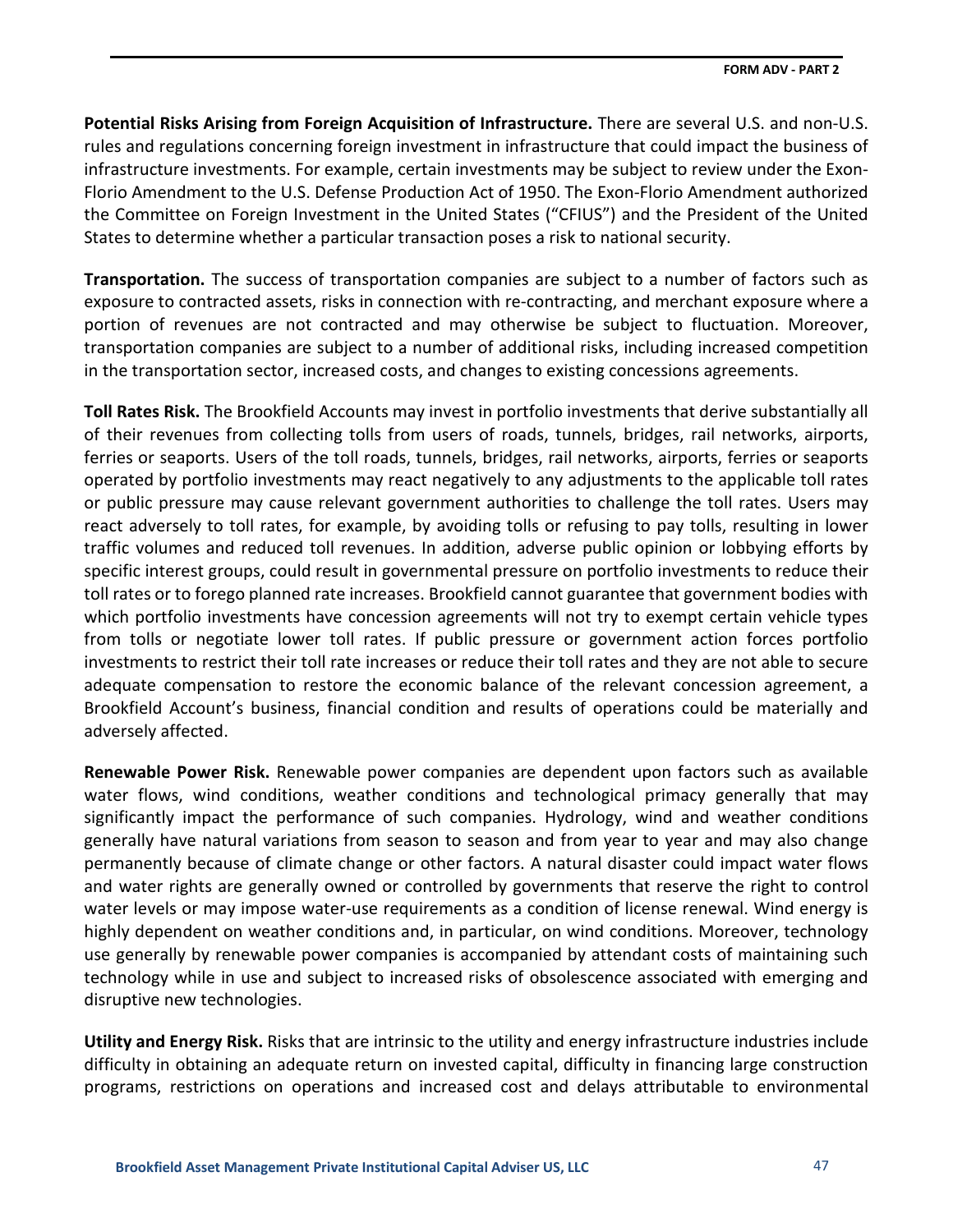considerations and regulation, difficulty in raising capital in adequate amounts on reasonable terms in periods of high inflation and unsettled capital markets, technological innovations that may render existing plants, equipment or products obsolete, the potential impact of natural or man-made disasters, exposure generation to health, safety and security risks, increased costs and reduced availability of certain types of fuel, occasionally reduced availability and high costs of natural gas for resale, the effects of energy conservation, the effects of a national energy policy and lengthy delays and greatly increased costs and other problems associated with the design, construction, licensing, regulation and operation of utility and power generation facilities and nuclear facilities for electric, including, among other considerations, the problems associated with the use of radioactive materials and the disposal of radioactive wastes. There are substantial differences among the regulatory practices and policies of various jurisdictions and any given regulatory agency may make major shifts in policy from time to time. There is no assurance that regulatory authorities will, in the future, grant rate increases or that such increases will be adequate to permit the payment of dividends on common stocks issued by a utility or energy infrastructure company. Additionally, existing and possible future regulatory legislation may make it even more difficult for utilities or energy infrastructure enterprises to obtain adequate relief.

Governmental authorities may from time to time review existing policies and impose additional requirements governing the licensing, construction and operation of power plants. Prolonged changes in climatic conditions can also have a significant impact on both the revenues of an electric and gas utility as well as the expenses of a utility, particularly a hydro-based electric utility. Changes in environmental conditions, such as hydrology and wind, could materially adversely affect the volume of electricity generated at electric generating stations, which could materially impact revenue and cash flow. Environmental conditions have natural variations from season to season and from year to year and may also change permanently because of climate change or other factors outside of Brookfield's control.

The ownership, construction and operation of utility and energy infrastructure companies carry an inherent risk of liability related to health, safety, security and the environment, including the risk of potential civil liability or of government imposed orders to remedy unsafe conditions and/or to remediate or otherwise address environmental contamination or damage. Investments could also be exposed to potential penalties for contravention of health, safety, security and environmental laws. In the ordinary course of business, owners of utility and energy infrastructure companies incur capital and operating expenditures to comply with health, safety, security and environmental laws to obtain licenses, permits and other approvals and to assess and manage related risks. The cost of compliance with these laws (and any future laws or amendments enacted) may increase over time and result in additional material expenditures. Investments may become subject to government orders, investigations, inquires and other proceedings (including civil claims) relating to health, safety, security and environmental matters as a result of which such portfolio investment's operations may be limited or suspended. The occurrence of any of these events and any changes, additions to or more rigorous enforcement of health, safety, security and environmental laws could have a material and adverse impact on an investment's operations and result in additional material expenditures. Additional environmental, health and safety issues relating to presently known or unknown matters may require unanticipated expenditures, or result in fines, penalties or other consequences (including changes to operations) that may be material and adverse to the Brookfield Account's portfolio investments. Furthermore, in the ordinary course of business utility and energy infrastructure companies are involved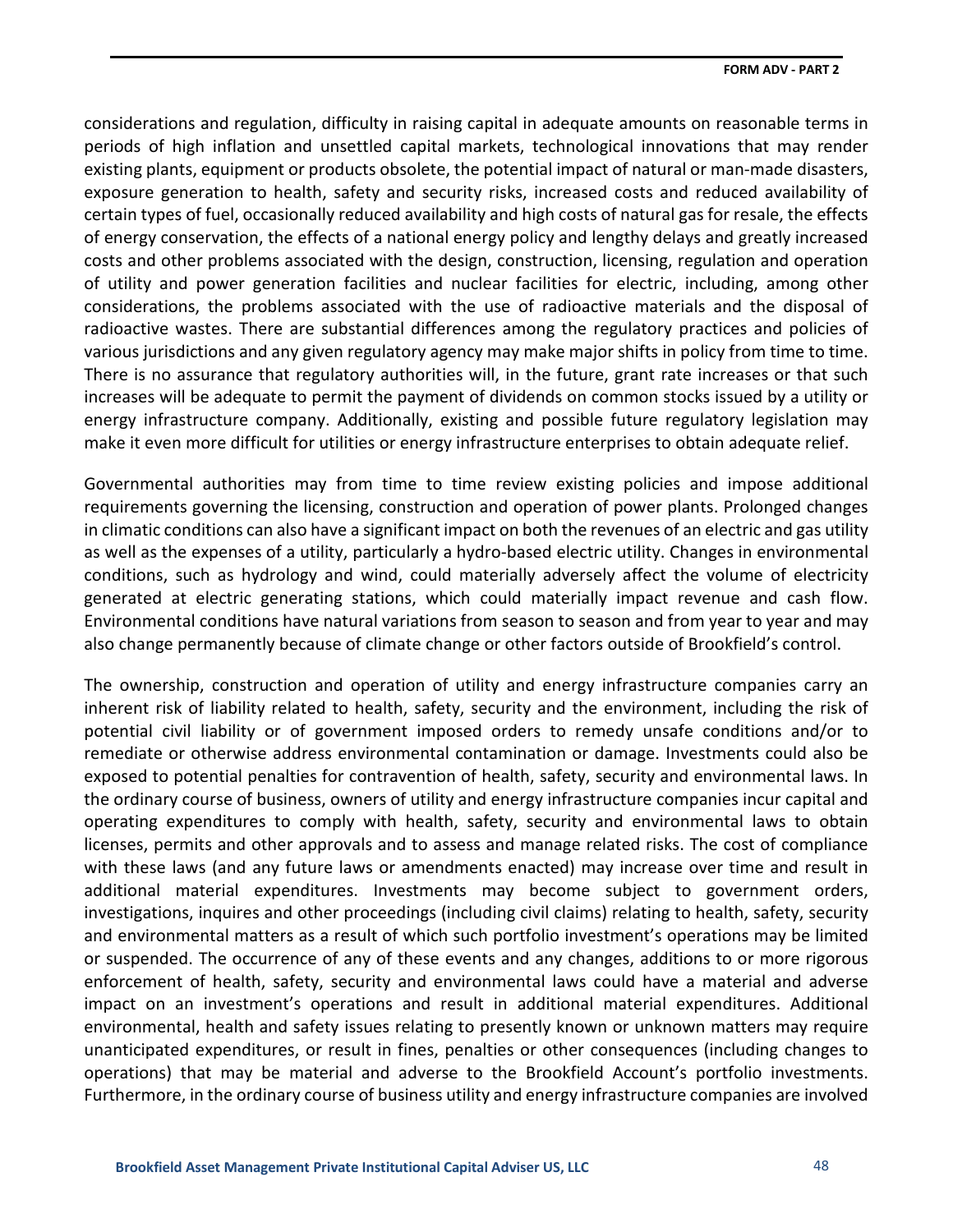in various legal actions that could expose such companies to liability for damages. The outcome with respect to outstanding, pending or future actions cannot be predicted with certainty and may be adverse to the Brookfield Account's portfolio investments and, as a result, could have a material adverse effect on such investment's assets, liabilities, business, financial condition, results of operations and cash flow. Such investments are subject to governmental or regulatory investigations from time to time. Governmental and regulatory investigations, regardless of their outcome, are generally costly, divert management attention and have the potential to damage the Brookfield Account and Brookfield's reputation.

**Electric.** The electric utility industry consists of companies that are engaged principally in the generation, transmission and sale of electric energy, although many also provide other energy- related services. In the past, electric utility companies, in general, have been favorably affected by lower fuel and financing costs and the full or near completion of major construction programs. In addition, many of these companies have generated cash flows in excess of current operating expenses and construction expenditures, permitting some degree of diversification into unregulated businesses. Some electric utilities have also taken advantage of the right to sell power outside of their traditional geographic areas. Electric utility companies have historically been subject to the risks associated with increases in fuel and other operating costs, high interest costs on borrowings needed for capital construction programs, costs associated with compliance with environmental and safety regulations and changes in the regulatory climate. As interest rates declined, many utilities refinanced high-cost debt and in doing so improved their fixed charges coverage. Regulators, however, lowered allowed rates of return as interest rates declined and thereby caused the benefits of the rate declines to be shared wholly or in part with customers. In a period of rising interest rates, the allowed rates of return may not keep pace with the utilities' increased costs.

A number of U.S. states are considering or have enacted deregulation proposals. The introduction of competition into the industry as a result of such deregulation has at times resulted in lower revenue, lower credit ratings, increased default risk and lower electric utility security prices. Such increased competition may also cause long-term contracts, which electric utilities previously entered into to buy power, to become "stranded assets" which have no economic value. Any loss associated with such contracts must be absorbed by ratepayers and investors. In addition, some electric utilities have acquired electric utilities overseas to diversify, enhance earnings and gain experience in operating in a deregulated environment. In some instances, such acquisitions have involved significant borrowings, which have burdened the acquirer's balance sheet. There is no assurance that current deregulation proposals will be adopted. However, deregulation in any form could significantly impact the electric utilities industry.

**Gas.** Gas transmission companies and gas distribution companies are undergoing significant changes. Many companies have diversified into oil and gas exploration and development, making returns more sensitive to energy prices. Gas utility companies have been adversely affected by disruptions in the oil industry and have also been affected by increased concentration and competition. In certain jurisdictions, acquisitions and dispositions in this sector might require regulatory approvals and be subject to significant regulatory requirements. Obtaining any such approvals and complying with any such regulatory requirements may be costly and/or time-consuming to obtain. For example, in the United States, interstate transmission companies are regulated by the Federal Energy Regulatory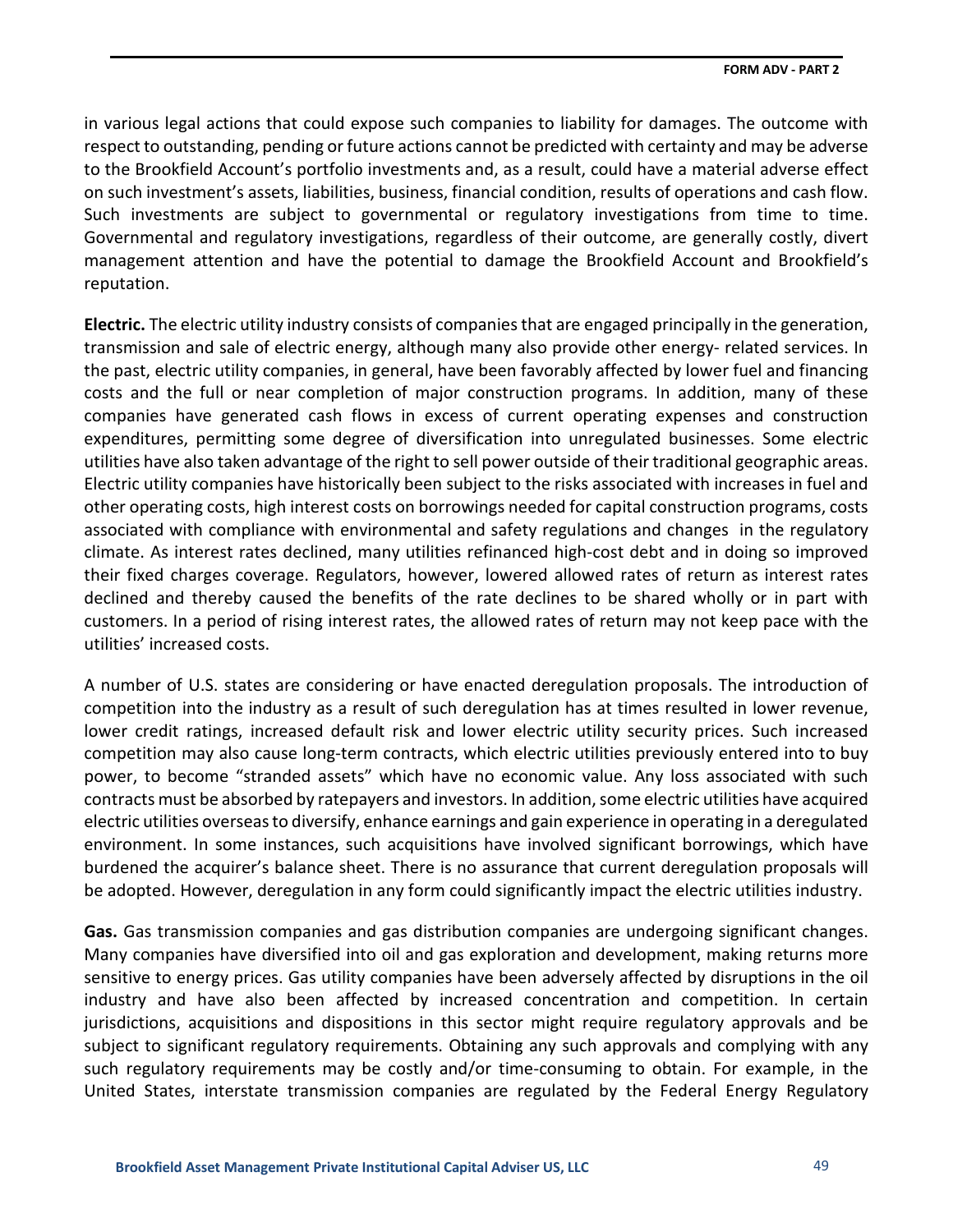Commission ("FERC"), so certain of the Brookfield Account's acquisitions and dispositions may be subject to FERC approval under the U.S. Federal Power Act, as amended.

**Water.** Water supply utilities are companies that collect, purify, distribute and sell water. In the United States and around the world the industry is highly fragmented because most of the supplies are owned by local authorities. Companies in this industry are generally mature and are experiencing little or no per capita volume growth. Water supply utilities are subject to the risk of existing or future environmental contamination, including soil and groundwater contamination as well as the delivery of contaminated water, as a result of the spillage of hazardous materials or other pollutants. Water supply utilities are also subject to the risk of increases costs, which may result from a number of factors, including fluctuations in water availability or costs associated with desalination.

**Data Risk.** There are a number of risks that are intrinsic to the data sector. For example, as there is a limited number of potential customers in this sector, the loss of one customer could materially decrease revenues and have an adverse impact on growth opportunities. In this regard, consolidation among technology customers may result in decreased need for multiple networks or data centers or a customer may decide to no longer outsource certain types of data infrastructure or otherwise change its business model, in each case, which would have a material and adverse effect on growth and revenues of companies in the data sector. Also, the emergence of new or improved technologies could result in the demand for existing tower space, data centers and/or fibers and thus reduce demand for new tower, data centers and/or fiber leasing. In addition, increased competition in the data sector may result in fewer opportunities and higher prices for acquisitions as well as put pressure on leasing rates for new and renewing customer tower, data center and/or fiber leases. There can be no assurance that leases with current customers will not be terminated or that they will be renewed or re-let on a timely basis or at favorable net effective leasing rates. The data sector is generally subject to U.S. federal, state, local and non-U.S. regulation. Local zoning authorities and community organizations are often opposed to construction in their communities and these regulations can delay, prevent or increase the cost of new tower, data center and/or system distribution construction and modifications. Existing regulatory policies may materially and adversely affect the associated timing or cost of such projects and additional regulations may be adopted which increase delays or result in additional costs, or that prevent proposed projects in certain locations. Furthermore, if radio frequency emissions from wireless handsets or equipment on towers are demonstrated to cause negative health effects, potential future claims could adversely affect operations, costs and revenues.

**Construction Risk.** To the extent that a Brookfield Account invests in projects that involve significant construction, such as greenfield development, there is a risk that such projects will not be completed within budget, within the agreed timeframe or to the agreed specification, which may result in significant delays, increased costs or delays in the commencement of cash flow generation. Such unexpected delays or costs may result in increased debt service costs and the inability of project owners to meet the higher interest and principal repayments arising from the additional debt requirement. In addition, there could be insufficient funds to complete construction. Delays in project completion may also affect the scheduled cash flow necessary to cover the debt service costs and operation and maintenance expenses. This risk may be mitigated by provisions in the construction contract for payment of liquidated damages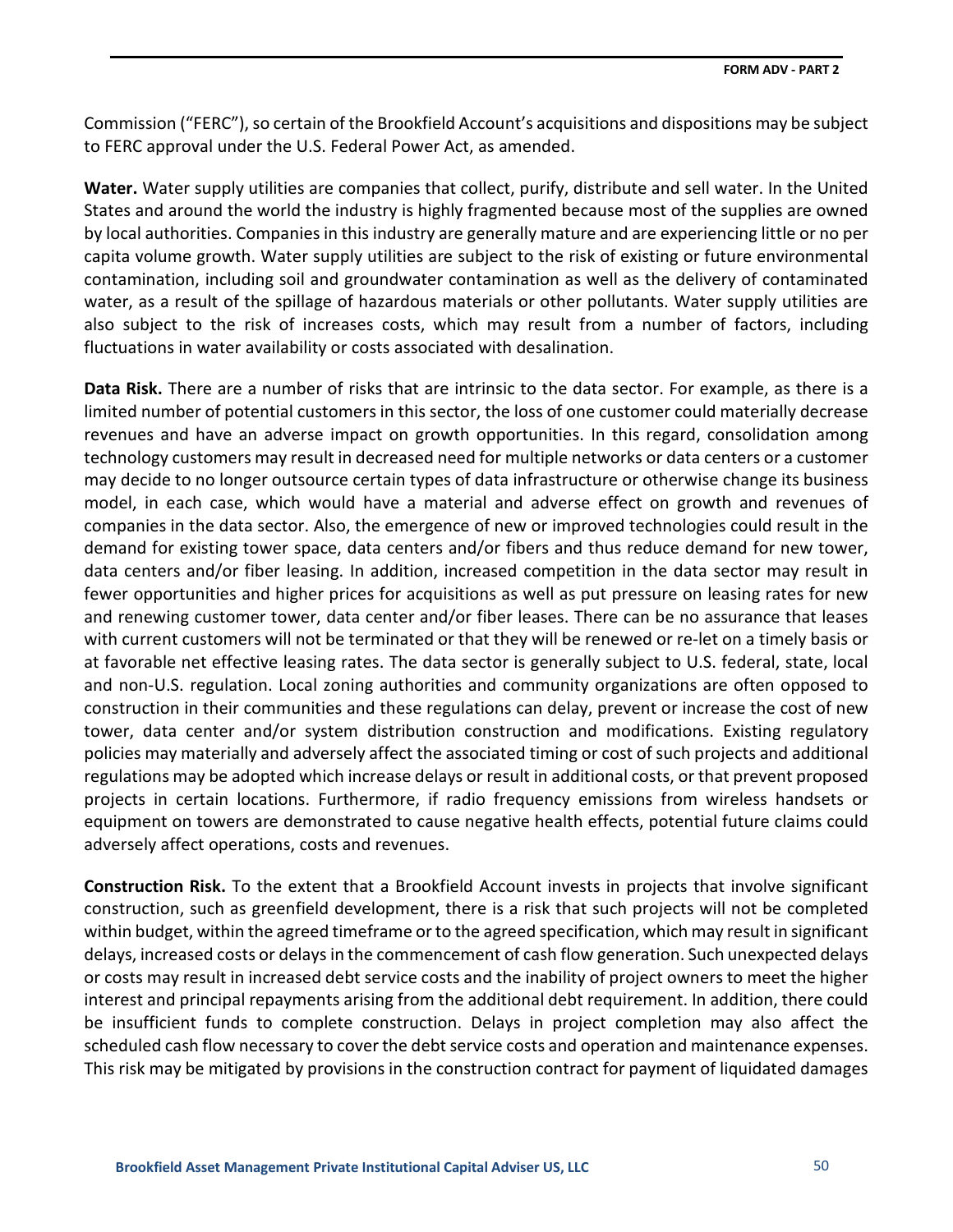by the construction contractor. However, a Brookfield Account may be exposed to any losses not covered by such provisions or to the financial failure of the contractor.

**Demand and Usage Risk.** Although a Brookfield Account will target assets with low demand, usage and throughput risk, residual demand, usage and throughput risk can affect the performance of portfolio investments. To the extent that underlying assumptions regarding the demand, usage and throughput of assets prove incorrect, returns to the Brookfield Account could be materially and adversely affected.

**Commodity Price Risk.** Infrastructure assets may be subject to commodity price risk, including, without limitation, the price of electricity and the price of fuel. The operation and cash flows of infrastructure assets may depend, in some cases to a significant extent, upon prevailing market prices for energy commodities. Historically, the markets for oil, gas, coal and power have been volatile. This volatility is likely to continue in the future. Market prices of these energy commodities may fluctuate materially depending on a variety of factors beyond the control of the Brookfield Account, including, without limitation, weather conditions and foreign and domestic supply.

## *Private Equity Specific Risks*

**Nature of Distressed Investments.** A Brookfield Account may to invest in securities of portfolio investments that are in weak financial condition, experiencing poor operating results, having substantial financial needs or negative net worth, facing special competitive or product obsolescence problems, or that are involved in bankruptcy or reorganization proceedings. Investments of this type involve substantial financial business risks that can result in substantial or total losses.

Portfolio investments may become involved in bankruptcy proceedings. Bankruptcy or other insolvency proceedings are highly complex and may result in unpredictable outcomes. The bankruptcy courts have extensive power and, under some circumstances, may alter contractual obligations of a bankrupt company. Shareholders, creditors and other interested parties are all entitled to participate in bankruptcy proceedings to attempt to influence the outcome for their own benefit. A variety of factors may affect the bargaining position of holders of distressed investments and may accordingly affect the outcome. The time required to conclude a bankruptcy case is unpredictable and may have a material impact on the value of a distressed investment. It also frequently is a critical variable in determining the rate of return on a distressed investment.

Distressed investments require active monitoring and may, at times, require participation in business strategy or reorganization proceedings by Brookfield. To the extent that the Brookfield Account becomes involved in such proceedings, the Brookfield Account may have a more active participation in the affairs of the issuer than that assumed generally by an investor. In addition, involvement by the Brookfield Account in an issuer's reorganization proceedings (or by having representatives on a creditor's committee or on its board of directors) could result in the imposition of restrictions limiting the Brookfield Account's ability to liquidate its position in the issuer.

The level of analytical sophistication, both financial and legal, necessary for successful investment in companies experiencing significant business and financial difficulties is unusually high. There is no assurance that Brookfield will correctly evaluate the value of a portfolio investment's assets or the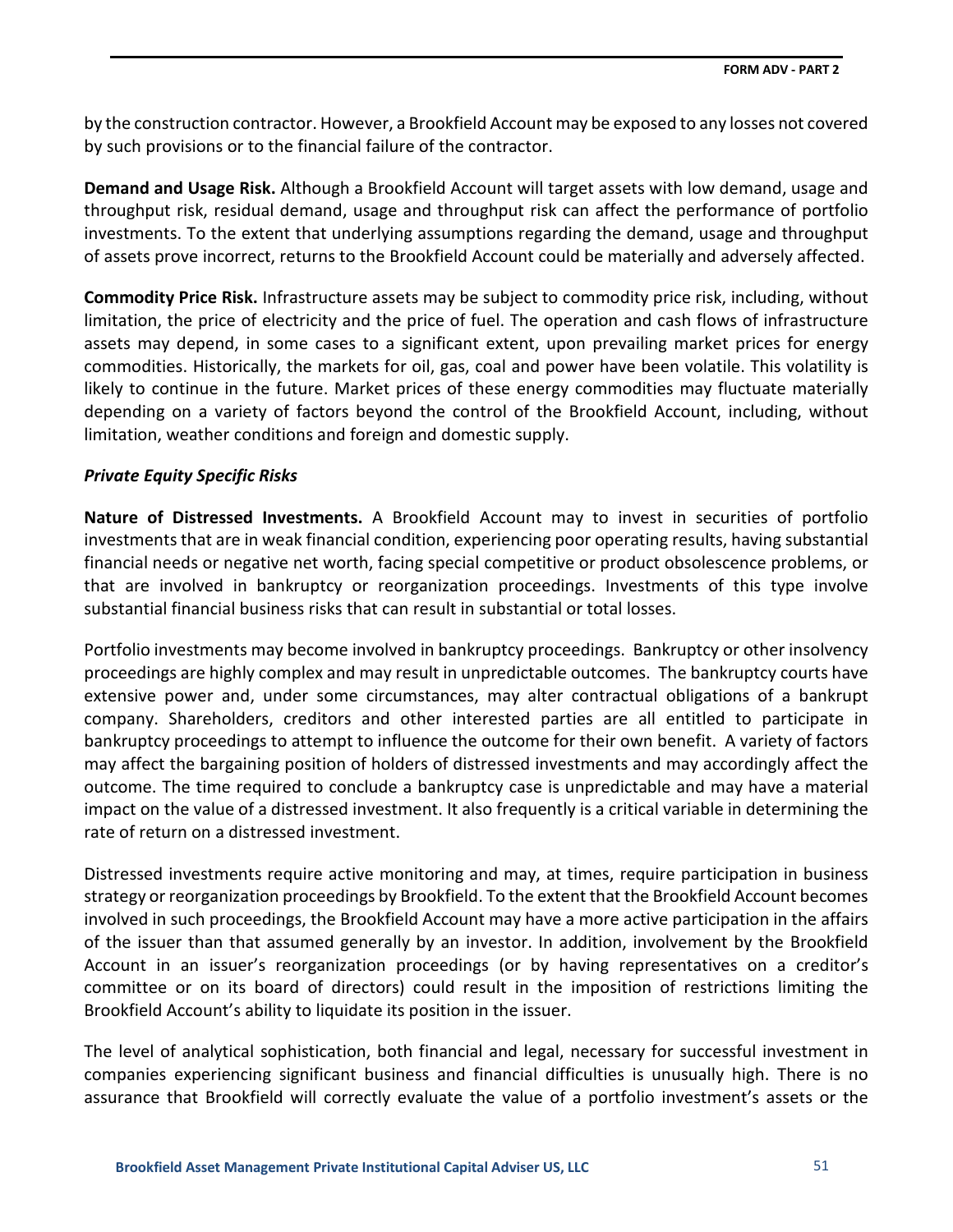prospects for a successful reorganization or similar action. In any reorganization or liquidation proceeding relating to a portfolio investment in which the Brookfield Account invests, the Brookfield Account may lose its entire investment, may be required to accept cash or securities with a value less than the Brookfield Account's original investment, and/or may be required to accept payment over an extended period of time.

**Junior, Unsecured Securities.** Any debt securities in which a Brookfield Account will invest may be unsecured and subordinated to substantial amounts of senior indebtedness, all or a significant portion of which may be secured. In the event of the bankruptcy or liquidation of an issuer of such securities, there may not be enough proceeds to repay the holders of such securities following repayment to the holders of senior indebtedness. In addition, such securities may not be protected by financial covenants or limitations upon additional indebtedness, thereby providing less control over the investment, and may have limited liquidity.

**Lender Liability and Equitable Subordination**. In recent years, a number of judicial decisions in the United States have upheld the right of borrowers to sue lending institutions on the basis of various evolving legal theories (collectively termed "Lender Liability"). Generally, Lender Liability is founded upon the premise that an institutional lender has violated a duty (whether implied or contractual) of good faith and fair dealing owed to the borrower or has assumed a degree of control over the borrower resulting in a creation of a fiduciary duty owed to the borrower or its other creditors or shareholders. A Brookfield Account, as a creditor, may be subject to allegations of Lender Liability. Furthermore, a Brookfield Account may be unable to control the conduct of the lenders under a loan syndication agreement requiring less than a unanimous vote, yet a Brookfield Account may be subject to Lender Liability for such conduct.

In addition, under common law principles that in some cases form the basis for Lender Liability claims, if a lender or bondholder (a) intentionally takes an action that results in the undercapitalization of a borrower to the detriment of other creditors of such borrower, (b) engages in other inequitable conduct to the detriment of such other creditors, (c) engages in fraud with respect to, or makes misrepresentations to, such other creditors, or (d) uses its influence as a stockholder to dominate or control a borrower to the detriment of other creditors of such borrower, a court may elect to subordinate the claim of the offending lender or bondholder to the claims of the disadvantaged creditor or creditors, a remedy called "equitable subordination." Brookfield Accounts do not intend to engage in conduct that would form the basis for a successful cause of action based upon the equitable subordination doctrine. However, because of the nature of certain Brookfield Accounts' Investments, a Brookfield Account may be subject to claims from creditors of an obligor that the debt obligations of which are held by such Brookfield Account should be equitably subordinated.

The preceding discussion regarding Lender Liability is based upon principles of U.S. federal and state laws. With respect to any of the Brookfield Account Investments outside of the United States, the laws of certain non-U.S. jurisdictions may also impose liability upon lenders or bondholders under factual circumstances similar to those described above, with consequences that may or may not be analogous to those described above under U.S. federal and state laws.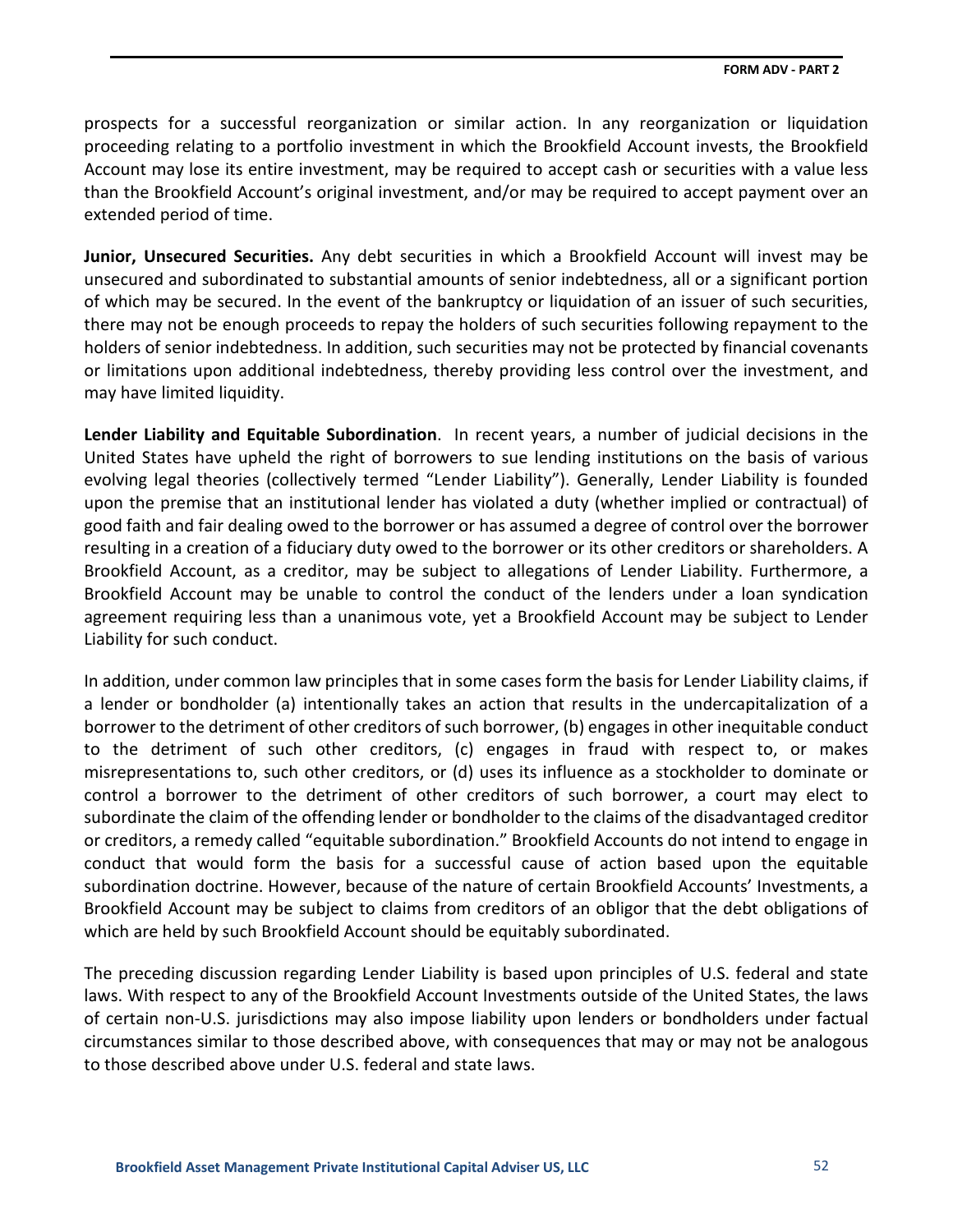**Distributions in Kind.** In certain circumstances, a Brookfield Account will distribute securities and other assets to investors (including, for the avoidance of doubt, investment vehicles in which Brookfield is the largest investor). Brookfield also has the ability, in its sole discretion, to receive carried interest through distributions of a Brookfield Account's securities rather than in cash. While Brookfield will seek to determine the terms and size of any distribution in kind, taking into account the value and liquidity of assets that will be distributed, the risk of loss and delay in liquidating such assets will be borne by the investors, with the result that investors will receive less cash than was reflected in the fair value of such assets as determined by Brookfield. Each Investor (including investment vehicles in which Brookfield may be the largest investor) will generally be able to dispose of securities distributed in kind at any time and over time in its sole discretion. The price and liquidity of any securities distributed to Investors could be adversely affected by a variety of factors, including the number of Investors that seek to liquidity securities received in a distribution and the time at which other Investors seek to do so. In addition, where an investment vehicle in which Brookfield is the largest investor, it will receive the largest number of securities distributed and also be able to sell its position in its sole discretion. Given the size of its position, sales by Brookfield, alone or at the same time as other Investors decide to sell their shares is likely to have a greater adverse impact on price and liquidity than sales by other investors. Brookfield thus may ultimately receive a return on its securities distributed in kind that is higher than the return achieved by other Investors. In addition, when investments are distributed to investors in kind, such investors may then become minority shareholders in, or lenders to, the underlying portfolio investments and may be unable to protect their interests effectively. In addition, in certain circumstances, Brookfield may elect to receive an in-kind distribution in lieu of a cash distribution with respect to carried interest or other amounts distributable to Brookfield, which will result in a conflict of interest.

**Bundling.** From time to time, multiple Brookfield Accounts pool certain investments (an "Asset Pool"), including for the purposes of seeking a full or partial exit from one or more investments. In such circumstances an Asset Pool could be managed or controlled by Brookfield, and securities or other interests in the Asset Pool will be owned by another Brookfield Account. The consummation of any such transaction will not require consent from the applicable Brookfield Account's LPAC or any Investors. This will create conflicts of interest. For example, in determining the proportionate interest of each Brookfield Account in the Asset Pool (or particular classes or tranches of securities or others interests in the Asset Pool), Brookfield will be required to determine the relative value of assets contributed to the Asset Pool, and value of securities or interests (or particular classes or tranches thereof) issued by the Asset Pool. In making this determination, Brookfield could, but is not required to, engage or seek the advice of any third-party independent expert. However, even if such advice was sought, valuing such assets and interests and, therefore, the value of any one Brookfield Account's interest in, or proceeds received from, any Asset Pool, will be subjective.

# *Timberland/Agribusiness Specific Risks*

**General Risk Factors Relating to Timberlands.** Timberland investments are generally subject to varying degrees of risk. These risks include changes in general economic conditions (including market and price factors, currency fluctuations and global economic health), government regulations and trade issues, dealings with unionized employees, laws, rules, regulations and ordinances regarding environmental issues and land claims. Certain significant expenditures, including interest payments, must be made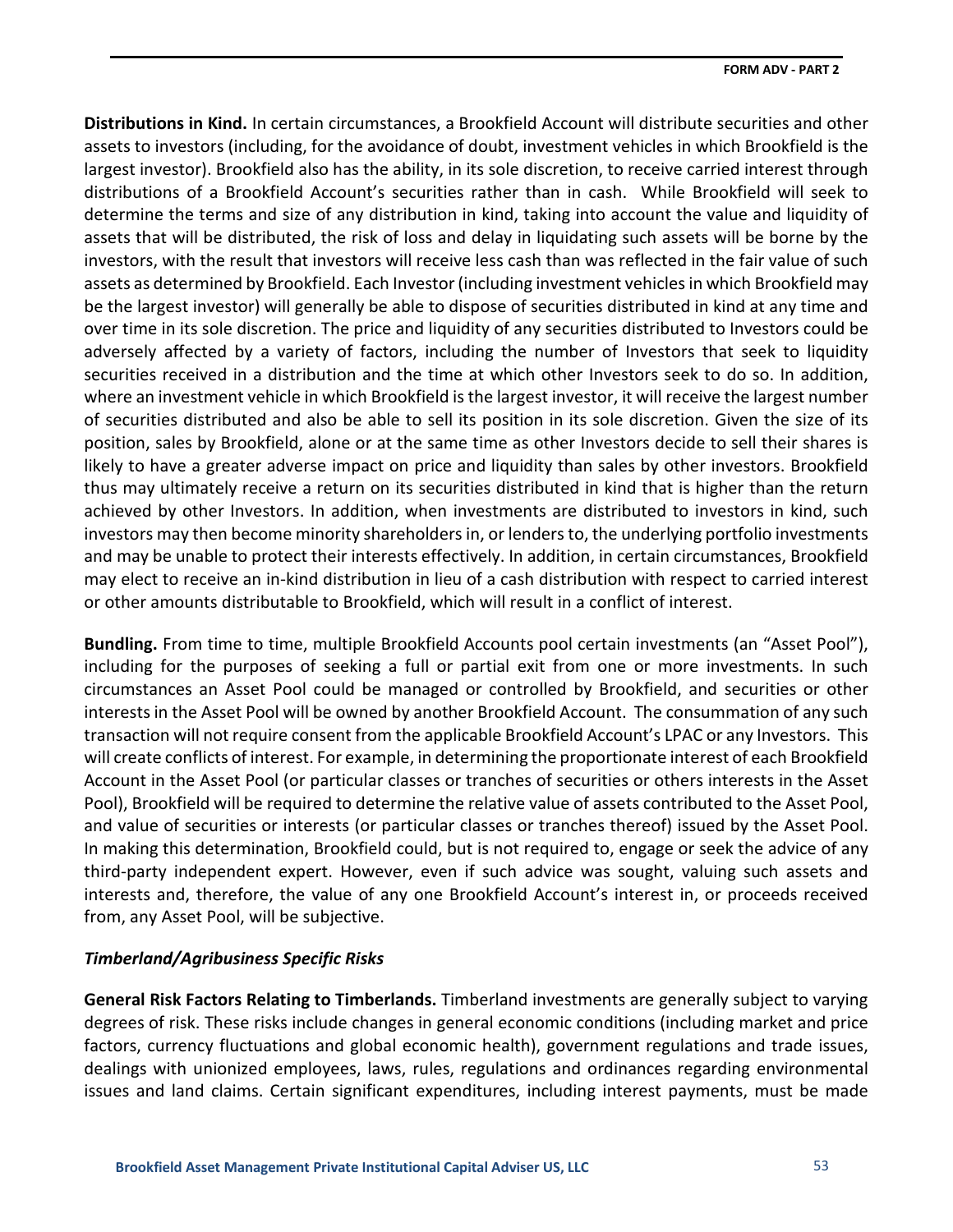whether or not a Brookfield Account's timberlands are producing sufficient income to service these expenses.

**General Risk Factors Relating to Agribusiness.** There can be no assurance that the operations of the Brookfield Accounts will be profitable or that cash from operations will be available for distribution to Investors. The Brookfield Accounts' Investments will be subject to the risks incident to investments in agribusiness-related assets and agricultural-related real estate, including risks associated with the general economic climate, local real estate conditions, geographic or market concentration, competition, the ability of the Brookfield Accounts or third-party borrowers to manage the agricultural properties, government regulations and fluctuations in interest rates. Since agricultural real estate and projects, like many other types of long-term investments, historically have experienced significant fluctuations and cycles in value, specific market conditions may result in occasional or permanent reductions in the value of real property interests. The marketability and value of the agricultural properties and projects will depend on many factors beyond the control of the Brookfield Accounts including, without limitation, (a) changes in general or local economic conditions, (b) changes in supply of or demand for competing properties in an area, (c) changes in interest rates, (d) the promulgation and enforcement of governmental regulations relating to ownership and possession of rural land, use and zoning restrictions, environmental protection and occupational safety, (e) the financial condition of operators, buyers and sellers of farming related properties, (f) changes in real estate tax rates and other operating expenses, (g) energy and supply shortages, (h) various uninsured or uninsurable risks and (i) natural disasters and uninsurable losses. Since investments in agricultural properties and projects generally are illiquid, there is no assurance that there will be a ready market for real property or equity interests in projects held by the Brookfield Account. The possibility of partial or total loss of capital will exist and investors should not subscribe unless they can readily bear the consequences of such loss.

**Timberland Development Risks.** Certain Brookfield Accounts acquire equity interests in development timberlands or timberlands with redevelopment potential. To the extent that a Brookfield Account invests in such development activities, it will be subject to the risks normally associated with such activities. Such risks include, but are not limited to, risks relating to the availability and timely receipt of applicable regulatory approvals, the cost and timely completion of development activities (including risks beyond the control of the Brookfield Account, such as weather or labor conditions or material shortages) and the availability of financing on favorable terms. These risks could result in substantial unanticipated delays or expenses and, under certain circumstances, could prevent completion of development activities once undertaken, any of which could have an adverse effect on the investment and on the amount of funds available for distribution to Investors.

**Timber and Wood Market and Price Volatility.** The financial performance of certain Brookfield Accounts is dependent on the selling prices of timber. The markets for timber are cyclical and are influenced by a variety of factors beyond the Brookfield Account's control. For example, the market prices for timber can be affected by changes in regional and global demand, supply and economic conditions which are affected by: general economic activity; consumption and production levels and prices of lumber, pulp and paper; new housing, repair and remodeling activity; interest and foreign currency exchange rates; change in levels of investment in lumber mills, pulp mills and paper mills; population growth and other demographic factors; consumer preferences; price and availability of substitute wood and non-wood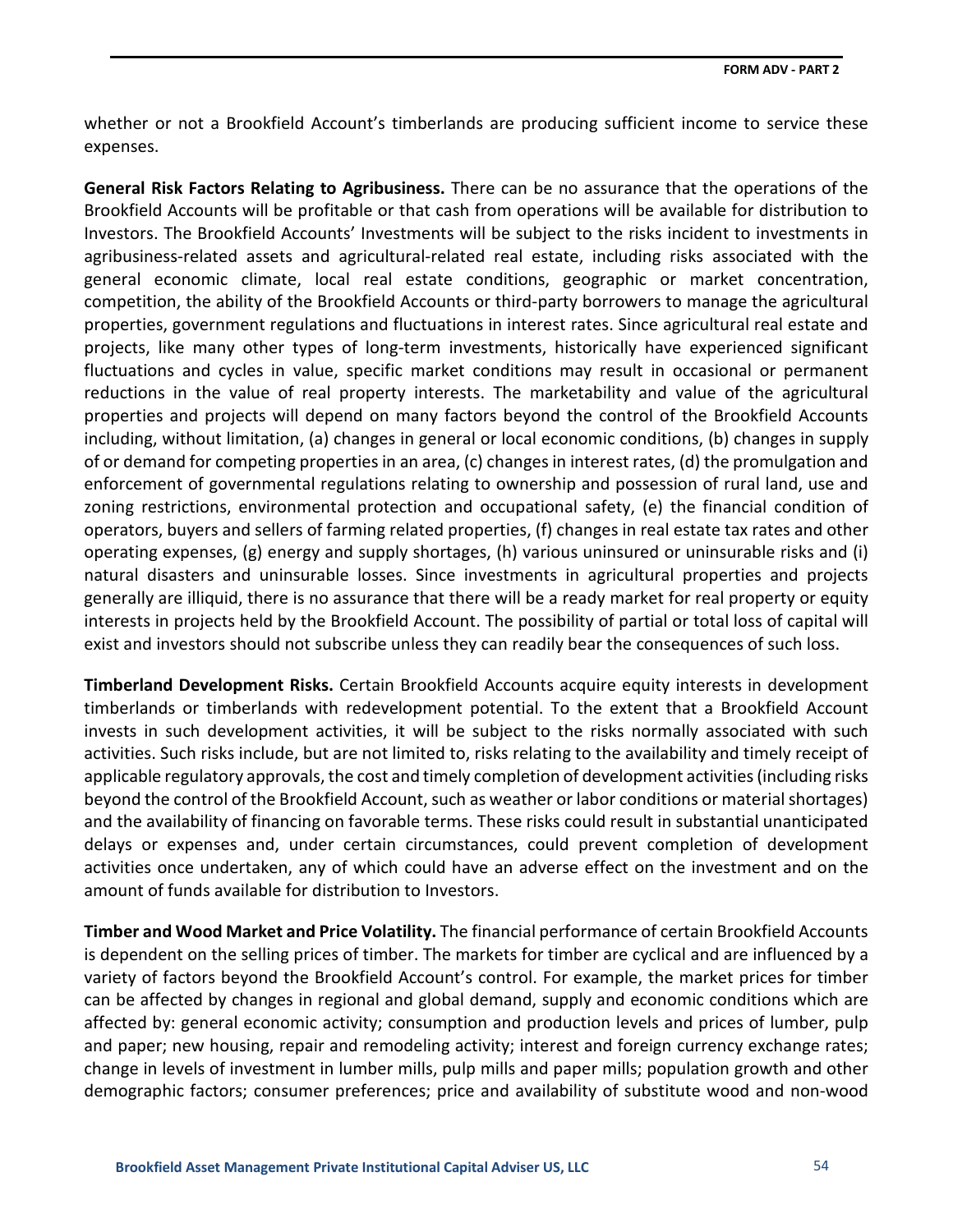products; weather conditions, including wind damage and flooding; fires, disease epidemics and insect infestation of forestlands; regional, domestic and international changes in regulatory, social, political, labor or economic conditions and policies, in a specific country or region; global shipping and transportation costs; trade protection laws, policies and measures and other regulatory requirements affecting trade and investment, including loss or modification of exemptions for taxes and tariffs, and import and export licensing requirements; increases in global timber supply, including global supply shifts to low cost countries; harvesting restrictions in wood- supplying regions that affect supply; the costs of timber production; and technological advances, which improve harvest yield in competing supply regions.

**Weather and other Natural Conditions.** Weather conditions, climate change, timber growth cycles and restrictions on access may reduce the volume and value of timber that can be harvested from a Brookfield Account's timberlands, as may other factors, such as damage by fire, insect infestation, disease, prolonged drought and natural disasters. As is typical in the industry, Brookfield will not insure against losses of timber from any causes, including fire. In addition, Agriculture is a significantly weatherdependent investment sector and climate variability carries multidimensional impacts. Rain-fed farming remains a risky business with natural disasters and fluctuations in weather patterns potentially having a devastating effect on agricultural production. As much as 80% of the variability in agricultural production is due to the variability in weather conditions. Failure of rains and occurrence of natural disasters such as floods and droughts could lead to crop failures, famine, loss of property and life, mass migration and negative national economic growth.

**Environmental Matters.** The Brookfield Account may invest in portfolio investments that are subject to changing and increasingly stringent environmental and health and safety laws, regulations and permit requirements, and there can be no guarantee or assurance that all costs and risks regarding compliance with environmental laws and regulations can be identified. New and more stringent environmental and health and safety laws, regulations and permit requirements or stricter interpretations of current laws or regulations could impose substantial additional costs on portfolio investments or potential investments. Compliance with such current or future environmental requirements does not ensure that the operations of the portfolio investments will not cause injury to the environment or to people under all circumstances or that the portfolio investments will not be required to incur additional unforeseen environmental expenditures. Moreover, failure to comply with any such requirements could have a material adverse effect on portfolio investments, and there can be no assurance that portfolio investments will at all times comply with all applicable environmental laws, regulations and permit requirements. Past practices or future operations of portfolio investments could also result in material personal injury or property damage claims.

It is possible that future environmental laws or new interpretations of existing environmental laws will impose material environmental liabilities on the portfolio investments. The environmental conditions of investment properties could be affected adversely by hazardous substances associated with other nearby properties or the actions of third parties unrelated to a Brookfield Account. The costs of defending any future environmental claims, performing any future environmental remediation, satisfying any such environmental liabilities, or responding to any changed environmental conditions could materially adversely affect the Brookfield Account's financial performance.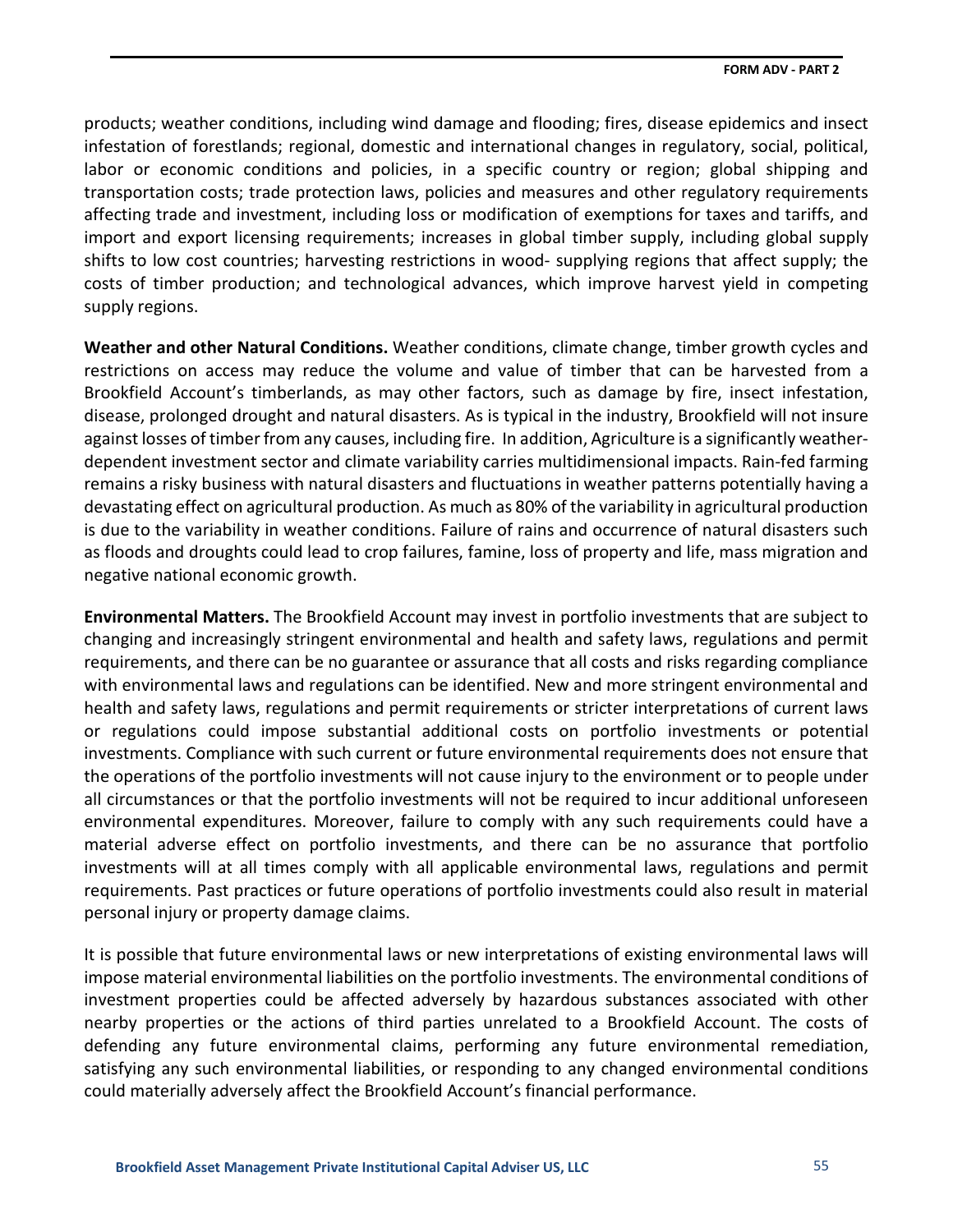**Limitations on Ability to Harvest.** Revenues, earnings and cash flow from the operations of the portfolio investments are dependent to a significant extent on their continued ability to harvest timber and agricultural products at adequate levels. Weather conditions, timber or crop growth cycles, access limitations and regulatory requirements associated with the protection of wildlife and water resources may restrict harvesting of the timberlands, as may other factors, including damage by fire, insect infestation, disease, prolonged drought and other natural and man-made disasters. There can be no assurance that such investments will achieve harvest levels in the future necessary to maintain or increase revenues, earnings and cash flows. Although damage from such natural causes usually is localized and affects only a limited percentage of the harvestable land, there can be no assurance that any damage affecting the Brookfield Accounts' agricultural properties or timberlands projects will in fact be so limited. Further, properties of the Brookfield Accounts' may be exposed to man-caused risks, such as vandalism, theft, environmental degradation (e.g., dumping or radiation exposure) and other deliberate destruction resulting in mortality, partial loss of market value or total loss of market value.

**Land Titles Claims.** While certain Brookfield Accounts intend to have their timberlands registered under land titles systems, where such systems exist, such systems may not be available or, where land titles regimes are in place, there may be a risk of title claims in the future. Furthermore, leasehold opportunities in connection with timber rights are subject to risks not associated with timberlands secured with clear title. These risks include possible cancellation of operating licenses related to nonpayment of land taxes, title disputes or other property- related judicial disputes where the land-owner is responsible for managing conflicts. If a claim to any portion of a Brookfield Account's timberlands is successful, the Brookfield Account could be required to forfeit such lands or pay amounts to the claimant, which could have a material adverse effect on a Brookfield Account's financial performance.

**Cyclicality.** The portfolio investments will depend on the state of the lumber, pulp and paper, and various agricultural products industries. Demand for such products is correlated with global economic conditions. In periods of economic weakness, reduced spending by consumers and businesses results in decreased demand for such products, resulting in lower product prices, which, in turn, may result in lower net sales, profits and cash flows for the portfolio investments. Changes in demand based in economic and market shifts, fluctuations in production capacity and changes in prices of raw materials and energy have created cyclical changes in prices, sales volume and margins for products from the lumber and pulp and paper industries. Prices and demand for lumber and pulp and paper products have fluctuated significantly in the past and may fluctuate significantly in the future. In addition, the Brookfield Account's results may be subject to global economic changes as global supplies of agricultural products shift in response to changing economic conditions. Changes in global economic conditions that could affect a Brookfield Account's results of operations include, but are not limited to, new agricultural product supply sources, changes in currency exchange rates and trade policies. Any prolonged or severe weakness in the market for any of such products could adversely affect a Brookfield Account's financial performance.

Under certain circumstances, environmental authorities and other parties may seek to impose personal liability on the investors of a partnership (such as a Brookfield Account) subject to environmental liability. However, an investor may reduce its risk of such personal liability by avoiding activities with respect to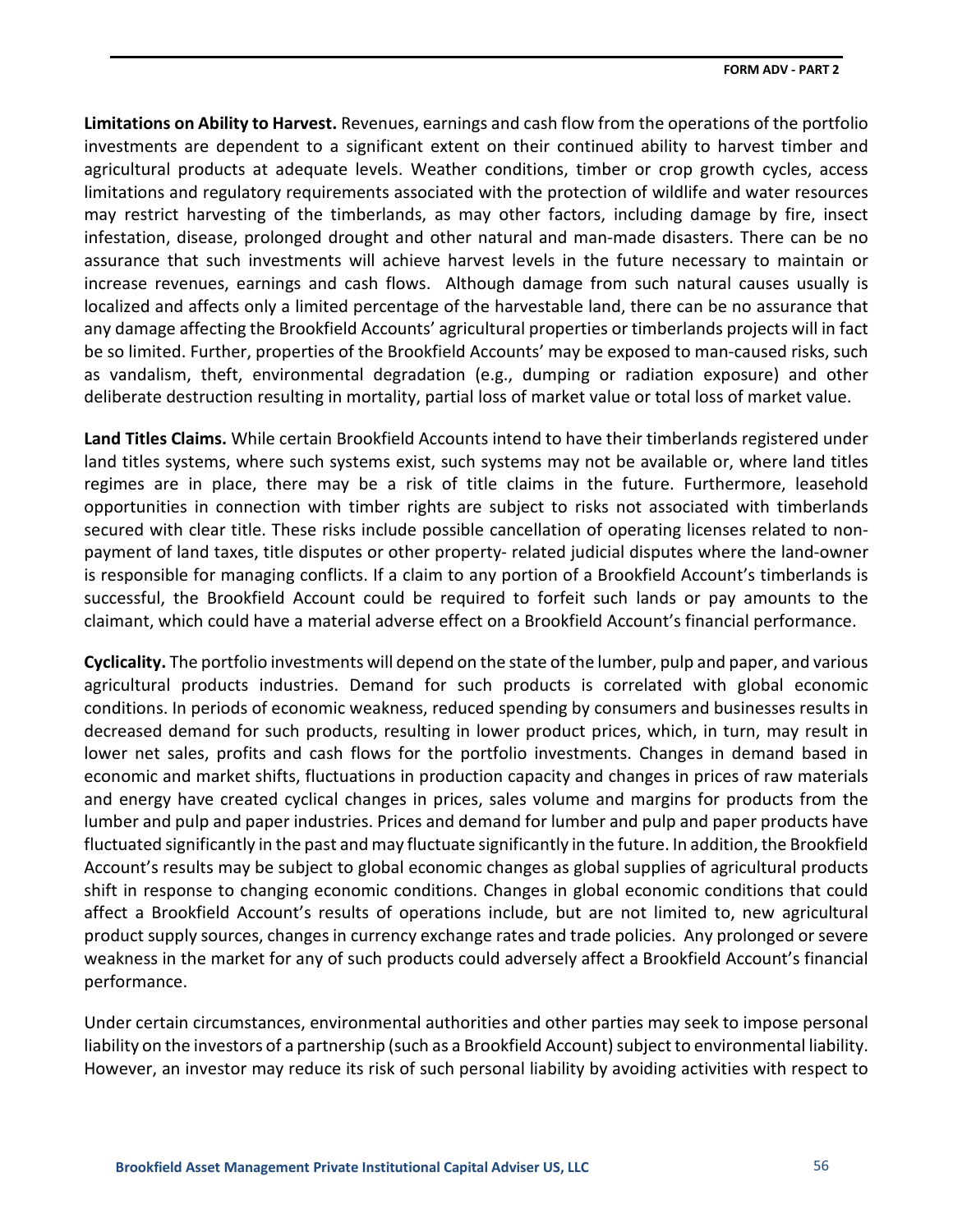the portfolio investments other than as specifically contemplated by the Governing Documents of such Brookfield Account.

All material risks known to Brookfield and associated with investing in a Brookfield Account are described in the Governing Documents of such Brookfield Account, and Investors are urged to consult those documents.

### **ITEM 9 – DISCIPLINARY INFORMATION**

The events disclosed below do not involve a "management person" of BAM PIC US. BAM PIC US is disclosing these events as they may relate to a client's or prospective client's assessment of its advisory business.

Criminal and civil charges have been filed against certain Brazilian employees of a BAM affiliate based in Brazil ("Brazil Affiliate"). These proceedings involve allegations of misconduct regarding certain permits and licenses granted between 2008 and the end of 2009 for expansions and renovations of shopping malls in Brazil. The allegations were made by a former employee of the Brazil Affiliate who was terminated for fraud and against whom there is an ongoing lawsuit and criminal investigation. The allegations were that payments made to municipal planning consultants hired during mall construction to obtain necessary licenses and permits and ensure that projects adhere to municipal codes and regulations, were used by them to bribe municipal officials. The civil action was filed on February 5, 2013 and the criminal action was formally accepted by the judge on February 15, 2013. It is general practice in Brazil to file civil charges in conjunction with criminal charges. The civil and criminal charges are based on the same underlying allegations made by the former employee. The employees of the Brazil affiliate named in the lawsuits deny any wrongdoing. Brookfield brought the allegations to the attention of the Risk Management Committee of its Board of Directors and launched an independent investigation by a major New York based law firm to ascertain if there was any evidence to support the allegations. The investigation lasted eight months and was comprehensive and thorough. The investigation was completed and the information available does not support the payments made by the Brazil Affiliate to consultants were used to pay bribes to municipal officials.

An administrative proceeding filed against (i) PenBrook Capital Advisors Private Limited ("PenBrook"), the investment manager of Peninsula Brookfield India Real Estate Fund (the "Fund"), (ii) PenBrook's current and former directors, and (iii) Peninsula Brookfield Trustee Private Limited, the trustee of the Fund ((i), (ii), and (iii) collectively, the "Noticees"), was settled on January 28, 2022. The proceeding involved allegations brought by the Securities and Exchange Board of India ("SEBI") that the Noticees accepted impermissibly small investments from certain investors in the Fund, failed to maintain sufficiently large investments themselves in the Fund, and extended the tenure of the Fund beyond the permissible period, in violation of the Securities and Exchange Board of India Act of 1922. SEBI further alleged that the annual compliance test report for the Fund did not reflect the non-compliance matters associated with the alleged violations.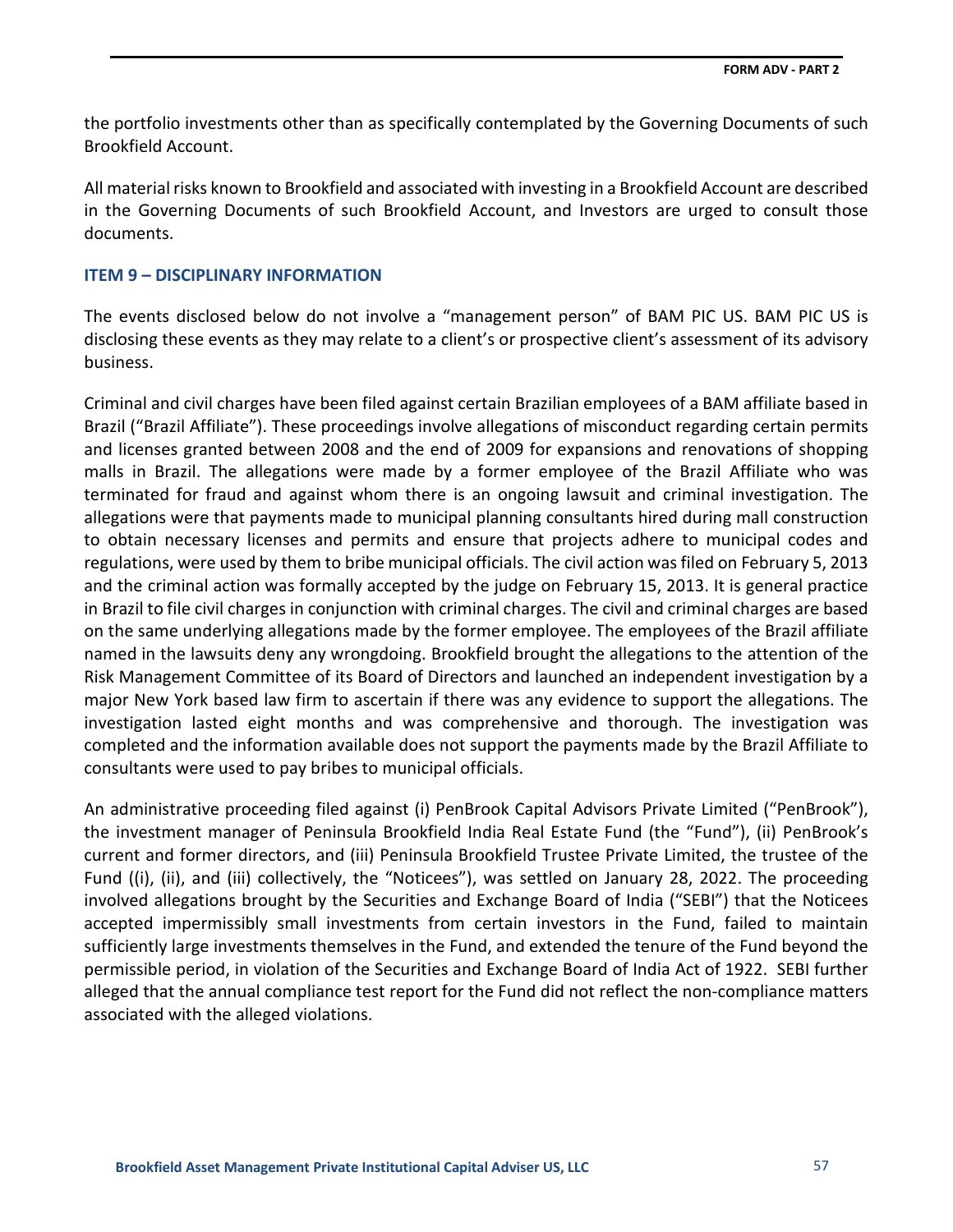### **ITEM 10 – OTHER FINANCIAL INDUSTRY ACTIVITIES AND AFFILIATIONS**

BAM PIC US is an indirect wholly-owned subsidiary of BAM, a publicly owned Canadian corporation. BAM PIC US (together with its relying advisers and participating affiliates) is an affiliate of Brookfield Asset Management Private Institutional Capital Adviser (Canada), L.P. (together with its participating affiliates, "BAM PIC Canada"), Brookfield Asset Management Private Institutional Capital Adviser (Private Equity), L.P. (together with its participating affiliates, "BAM PIC PE"), Brookfield Asset Management Private Institutional Capital Adviser (Credit), LLC ("BAM PIC Credit"), Brookfield Renewable Energy Group LLC ("BREG LLC"), Brookfield Asset Management Private Institutional Capital BMG ("BAM PIC BMG"), and Brookfield Asset Management Reinsurance Advisor LLC (together with BAM PIC US, BAM PIC Canada, BAM PIC PE, BAM PIC Credit, BREG LLC and BAM PIC BMG, the "Brookfield Advisers"). The Brookfield Advisers are registered with the SEC as investment advisers under the Advisers Act, and each serves as investment adviser or sub-adviser to Brookfield Accounts. Any references to Brookfield in this section will be deemed to include its respective affiliates (including the general partners of Brookfield Accounts), partners, members, shareholders, officers, directors and employees.

As noted in Item 4 above, Brookfield is a global alternative asset manager with significant assets under management and a long history of owning, managing and operating assets, businesses and investment vehicles across various industries, sectors, geographies and strategies. As noted throughout this Brochure, a key element of Brookfield's investment strategy on behalf of Brookfield Accounts is to leverage its experience, expertise, broad reach, relationships and position in the market for investment opportunities and deal flow, financial resources, access to capital markets and operating needs. Brookfield believes that this is in the best interests of Brookfield Accounts. However, being part of this broader platform, as well as activities of and other considerations relating to Brookfield Accounts, gives rise to actual and potential conflicts of interest between certain Brookfield Accounts, on the one hand, and Brookfield and/or other Brookfield Accounts, on the other hand, that may not be resolved in the most favorable manner to the interests of any particular Brookfield Account.

Brookfield's activities include, among others: investment and asset management; managing and investing reinsurance capital; sponsoring, offering and managing private and public investment vehicles that invest in the global fixed income, currency, commodity, equities, private and other markets; developing, constructing, owning, managing, operating and servicing real estate, renewable power, infrastructure and other companies and assets, including among others residential, commercial, storage and mixed-use real estate, data centers, transportation facilities, electric utilities, industrial and manufacturing facilities, energy companies, metals and mining companies, timberlands and agrilands, natural gas pipelines, and other assets; providing capital and financing solutions, as well as financial advisory, business development and other financial services; and other activities (collectively, "Brookfield Activities"). It is expected that Brookfield Accounts will benefit from Brookfield's expertise, market positioning and connectivity that arise from Brookfield Activities. At the same time, in the ordinary course of its business, Brookfield's and certain Brookfield Accounts' interests are expected to conflict with the interests of other Brookfield's Accounts, notwithstanding Brookfield's direct or indirect participation in the Brookfield Advisers' investment activities and Brookfield Accounts' investments. While Brookfield expects that its expertise as a global real asset operator will directly impact the ability of Brookfield Accounts to identify, access and assess investment opportunities, and that Brookfield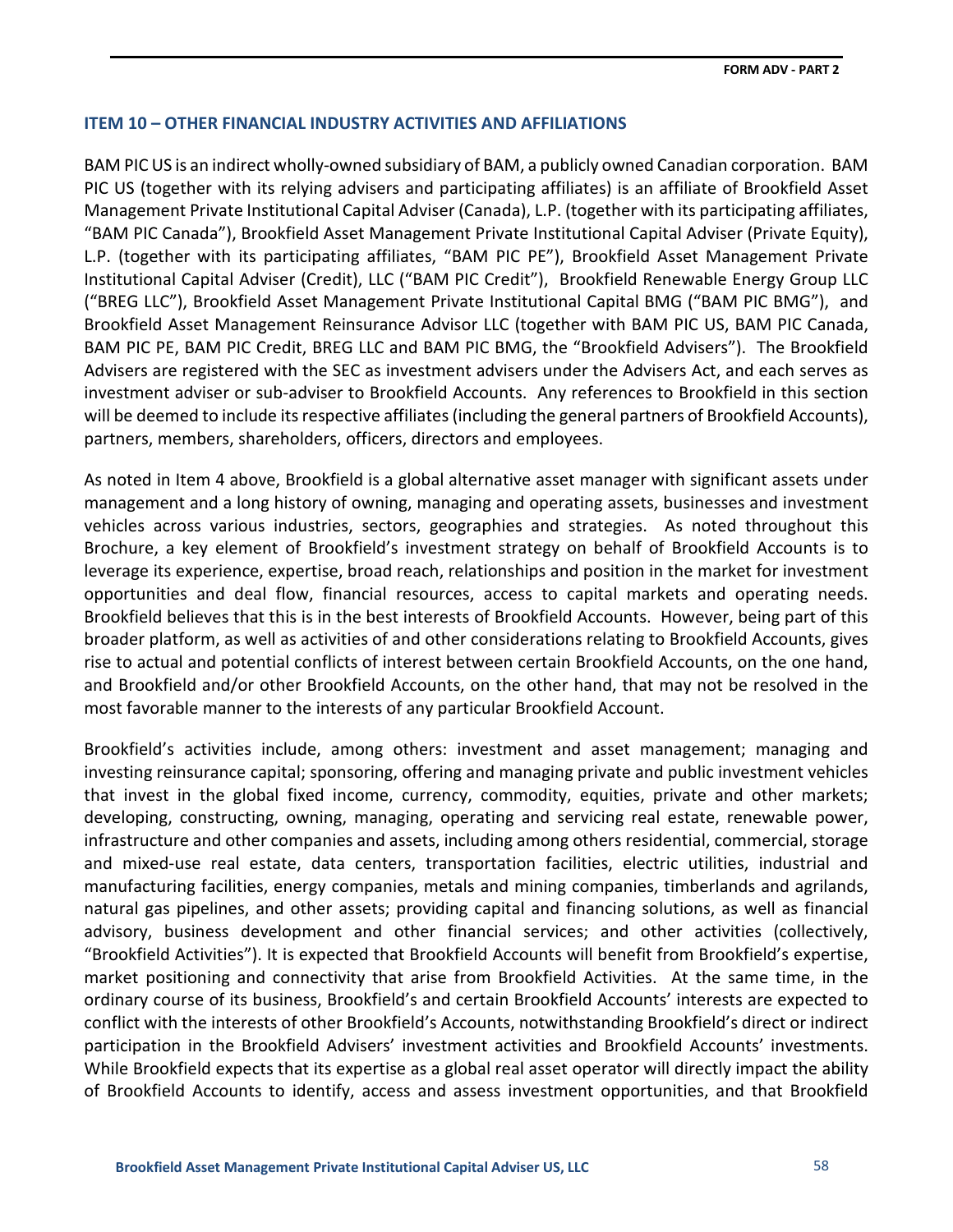Accounts' investments will benefit from the greater Brookfield ecosystem, there can be no assurance of any such successful collaboration or synergies. A lack of successful collaboration or synergies, whether as a result of concerns related to conflicts or otherwise, could impact Brookfield Accounts' ability to successfully implement their strategies or achieve their investment objectives.

Investors should note that the Governing Documents contain provisions that, subject to applicable law, (i) reduce or modify the duties (including fiduciary or other duties owed to Brookfield Accounts and Investors) to which Brookfield would otherwise be subject, (ii) waive duties or consent to conduct of Brookfield that might not otherwise be permitted pursuant to such duties and (iii) limit the remedies of Investors with respect to breaches of such duties. Additionally, the Governing Documents contain exculpation and indemnification provisions that, subject to the specific exceptions therein, provide that Brookfield and its affiliates and its directors will be held harmless and indemnified for matters relating to the operation of its business, including matters that may involve one or more potential or actual conflicts of interest.

The discussion below describes certain of the actual and potential conflicts of interest that are expected to arise between Brookfield Activities, on the one hand, and Brookfield's management of Brookfield Accounts, on the other hand. These conflicts of interest are not a complete list or explanation of all actual and potential conflicts of interest that could arise, and additional conflicts of interest are expected to arise as a result of new activities, transactions or relationships commenced in the future. In addition, certain terms described herein may only be applicable to certain Brookfield Accounts, but not others. Potential investors should review this section and the relevant Brookfield Account's Governing Documents carefully for additional risks and conflicts disclosure before making an investment decision.

While Brookfield acts in good faith to resolve potential conflicts in a manner that is fair and equitable taking into account the facts and circumstances known to it at the time, there can be no assurance that any recommendation or determination made by Brookfield will be most beneficial or favorable to any particular Brookfield Account or Investor, or would not have been different if additional information were available to it. Potential conflicts of interest generally will be resolved in accordance with the principles summarized herein, Brookfield's policies for adequately addressing potential conflicts considerations that arise in managing its business activities, Governing Documents of Brookfield Accounts, and conflicts protocols.

# **CONFLICTS RELATING TO INVESTMENTS BY OTHER BROOKFIELD ACCOUNTS**

As noted throughout this Brochure, Brookfield Accounts are expected to benefit from Brookfield's expertise and resources. Brookfield believes that operating within its integrated investment platform is in the best interests of all of its advisory clients. However, being part of the broader Brookfield platform gives rise to actual and potential conflicts.

**Advice to Certain Brookfield Accounts May Conflict with Other Brookfield Accounts' Interests.** In light of the extensive scope of Brookfield's investment and related business activities: (i) Brookfield and its personnel will give advice, and take actions, with respect to current or future Brookfield Accounts, Brookfield and/or the Related-Party Investor that could compete or conflict with the advice Brookfield gives to other Brookfield Accounts, or that could involve a different timing or nature of action than that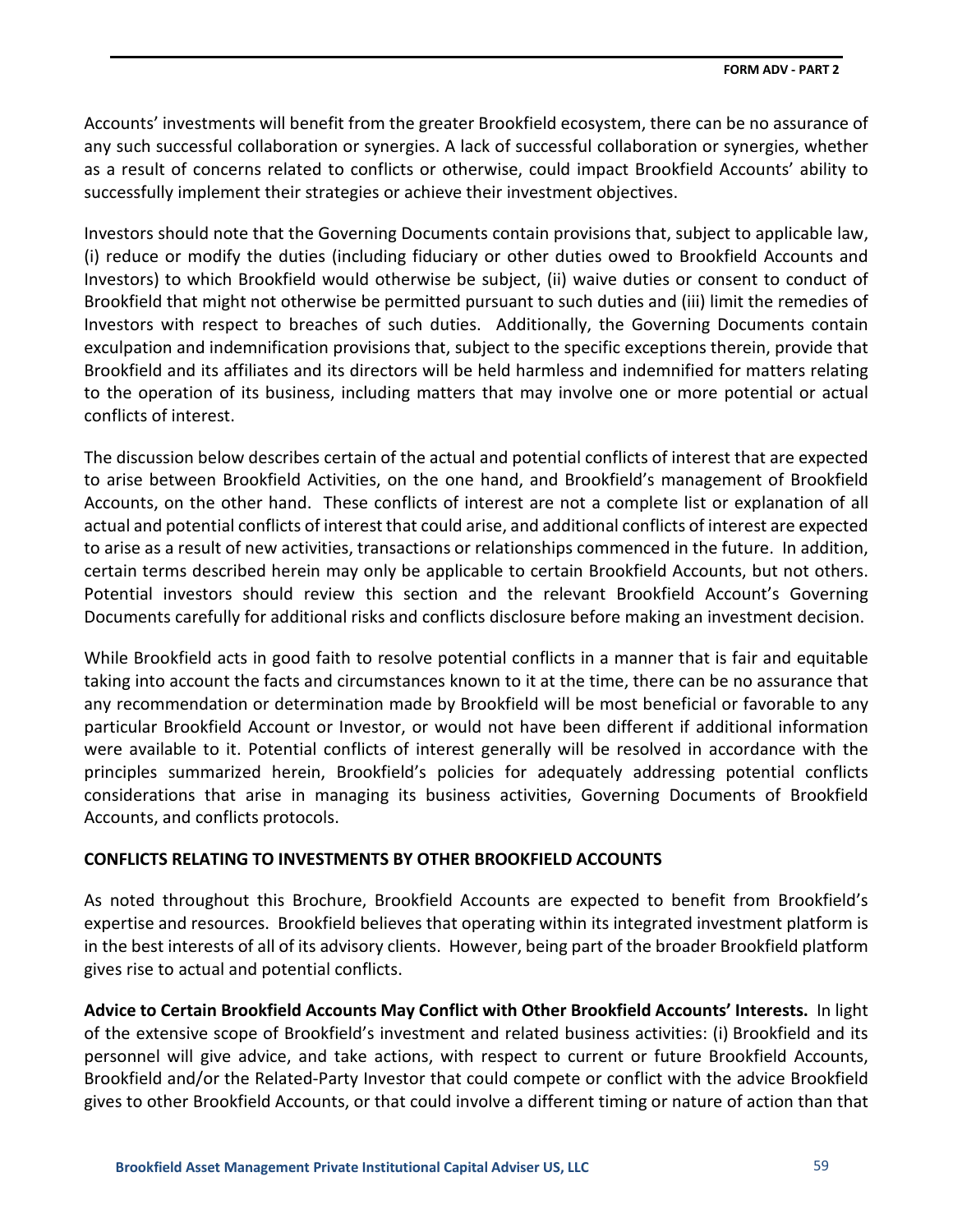taken with respect to other Brookfield Accounts, and (ii) investments by certain Brookfield Accounts, Brookfield and/or the Related-Party Investor could have the effect of diluting or otherwise disadvantaging the values, prices and/or investment strategies of other Brookfield Accounts. For example, when a Brookfield Account either manages or implements a portfolio decision ahead of, or contemporaneously with, portfolio decisions for other Brookfield Accounts, market impact, liquidity constraints and/or other factors could result in the applicable Brookfield Account receiving less favorable results, paying higher transaction costs, or being otherwise disadvantaged.

In making certain decisions with regard to portfolio investments that compete with or differ from the interests of one or more Brookfield Accounts, Brookfield and/or the Related-Party Investor, Brookfield could face certain conflicts of interest between the interests of a Brookfield Account and the interests of such other Brookfield Accounts, Brookfield and/or the Related-Party Investor. These potential conflicts will be exacerbated in situations where Brookfield is entitled to higher fees from some Brookfield Accounts than from others, where portfolio managers making an allocation decision are entitled to higher performance-based compensation from some Brookfield Accounts than from others, where Brookfield (and/or the Related-Party Investor) has larger proprietary investments in some Brookfield Accounts than in others, or where there are capacity constraints with respect to a particular strategy or opportunity as a result of, for example, position limits and/or regulatory reporting obligations applicable to Brookfield. In addition, as an investment changes over time, additional conflicts of interest are expected to arise, including as a result of earlier investment allocation decisions. Investment and divestment decisions made with respect to other Brookfield Accounts, Brookfield and/or the Related-Party Investor may be made without regard to the interests of a Brookfield Account, even where such decisions are informed by that Brookfield Account's investment activities and/or adversely affect that Brookfield Account.

Subject to applicable law and its conflicts policy, Brookfield from time to time will cause a Brookfield Account to invest in securities, bank loans or other obligations of companies or assets affiliated with or advised by Brookfield or in which Brookfield, the Related-Party Investor or another Brookfield Account has an equity, debt or other interest, or to engage in investment transactions that result in Brookfield, the Related-Party Investor or a Brookfield Account getting an economic benefit, being relieved of obligations or divested of investments. For example, from time to time a Brookfield Account makes debt or equity investments in entities which are expected to use the proceeds of such investment to repay loans from Brookfield or another Brookfield Account. Depending on the circumstances, Brookfield or such Brookfield Account would benefit if that Brookfield Account invested more money, thus providing sufficient funds to repay Brookfield or the Brookfield Account, or it would benefit if the loans remained outstanding and Brookfield or such Brookfield Account continued to receive payment under the existing loans, if the loans were on attractive terms (including an attractive interest rate) from the perspective of Brookfield or such Brookfield Account. Alternatively, from time to time Brookfield and/or Brookfield Account(s) are in the position of making an investment that could be used to repay loans from another Brookfield Account, which would present the opposite conflict. In situations where a Brookfield Account pursues a take-private, asset purchase or other material transaction with an issuer in which Brookfield, the Related-Party Investor or another Brookfield Account is invested, it could result in a benefit to Brookfield, the Related-Party Investor or the other Brookfield Account. In situations where Brookfield Accounts' activities enhance the profitability of Brookfield, the Related-Party Investor another Brookfield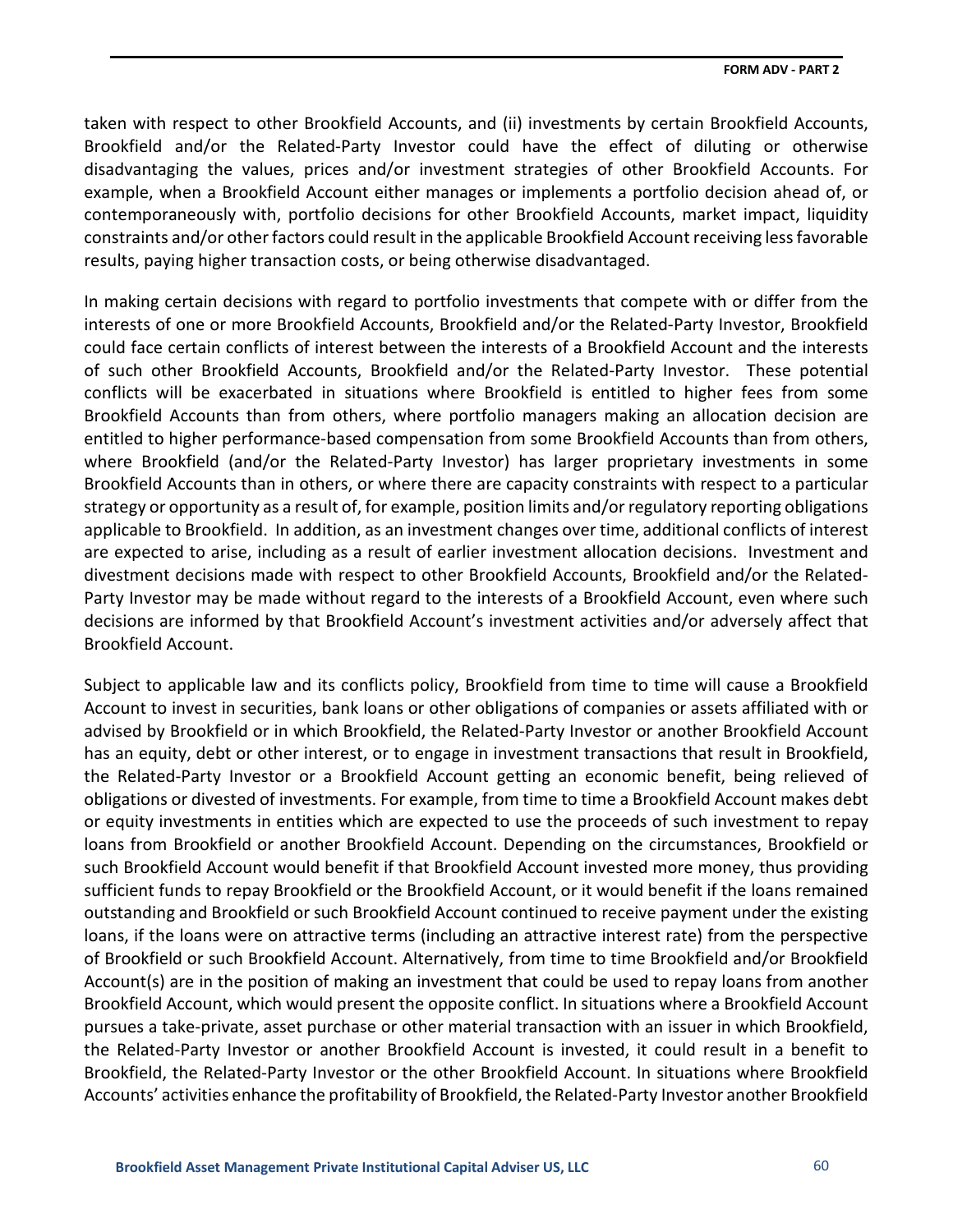Account with respect to their investments and related activities, Brookfield could take its, the Related-Party Investor's or the Brookfield Account's interests into consideration in connection with actions it takes on behalf of such Brookfield Account.

Notwithstanding the foregoing, Brookfield will determine the appropriate investment decision for each Brookfield Account in a manner that it believes is in such account's best interests, taking into account the Brookfield Account's investment mandate, interests and Governing Documents; Brookfield's investment guidelines, protocols and fiduciary duties; and applicable facts and circumstances.

Certain Brookfield Accounts (and/or portfolio investments of such Brookfield Accounts) could, in the normal course of managing their business activities, provide investment banking and other advisory services to (i) third parties with respect to assets that another Brookfield Account has an investment in or is pursuing an investment in and/or (ii) issuers in which another Brookfield Account desires to invest in or transact with. The interests of such Brookfield Accounts (and/or portfolio investments of such Brookfield Accounts) in such circumstances could conflict with those of other Brookfield Accounts, and a Brookfield Account could compete with other Brookfield Accounts (or their clients) in pursuing certain investments. Brookfield has implemented information barrier protocols designed to adequately address these conflicts considerations.

**Allocation of Personnel.** Brookfield will devote such time as it deems necessary to conduct the business affairs of each Brookfield Account in an appropriate manner. However, the various teams and personnel working on one Brookfield Account will also work on matters related to other Brookfield Accounts. Accordingly, conflicts could arise in the allocation of personnel among Brookfield Accounts and such other strategies. For example, certain of the investment professionals who are expected to devote their business time to certain Brookfield Accounts are also contractually required to, and will, devote substantial portions of their business time to the management and operation of other Brookfield Accounts, and such circumstances could result in conflicts of interest for such portfolio managers and/or other personnel who are in a similar position.

**Integrated Investment Platform, Information Sharing and related Trading Restrictions.** As noted elsewhere herein, Brookfield is a global alternative asset manager with significant assets under management and a long history of owning, managing and operating assets, businesses and investment vehicles across various industries, sectors, geographies and strategies. Except as otherwise noted, Brookfield generally manages its investment and business lines in an integrated fashion with no information barriers that other firms may implement to separate certain investment teams so that one team's activities won't restrict or otherwise influence the other's. Brookfield believes that managing its investment and asset management platforms in an integrated fashion is in the best interests of Brookfield Accounts by enabling them to leverage Brookfield's experience, expertise, broad reach, relationships and position in the market for investment opportunities and deal flow, financial resources, access to capital markets and management and operating needs. Among other things, Brookfield will have access to information across its platform relating to business operations, trends, budgets, customers and/or users, assets, funding and other metrics that is used by Brookfield to identify and/or evaluate potential investments for Brookfield Accounts and to facilitate the management of investments, including through operational improvements. Brookfield believes that managing its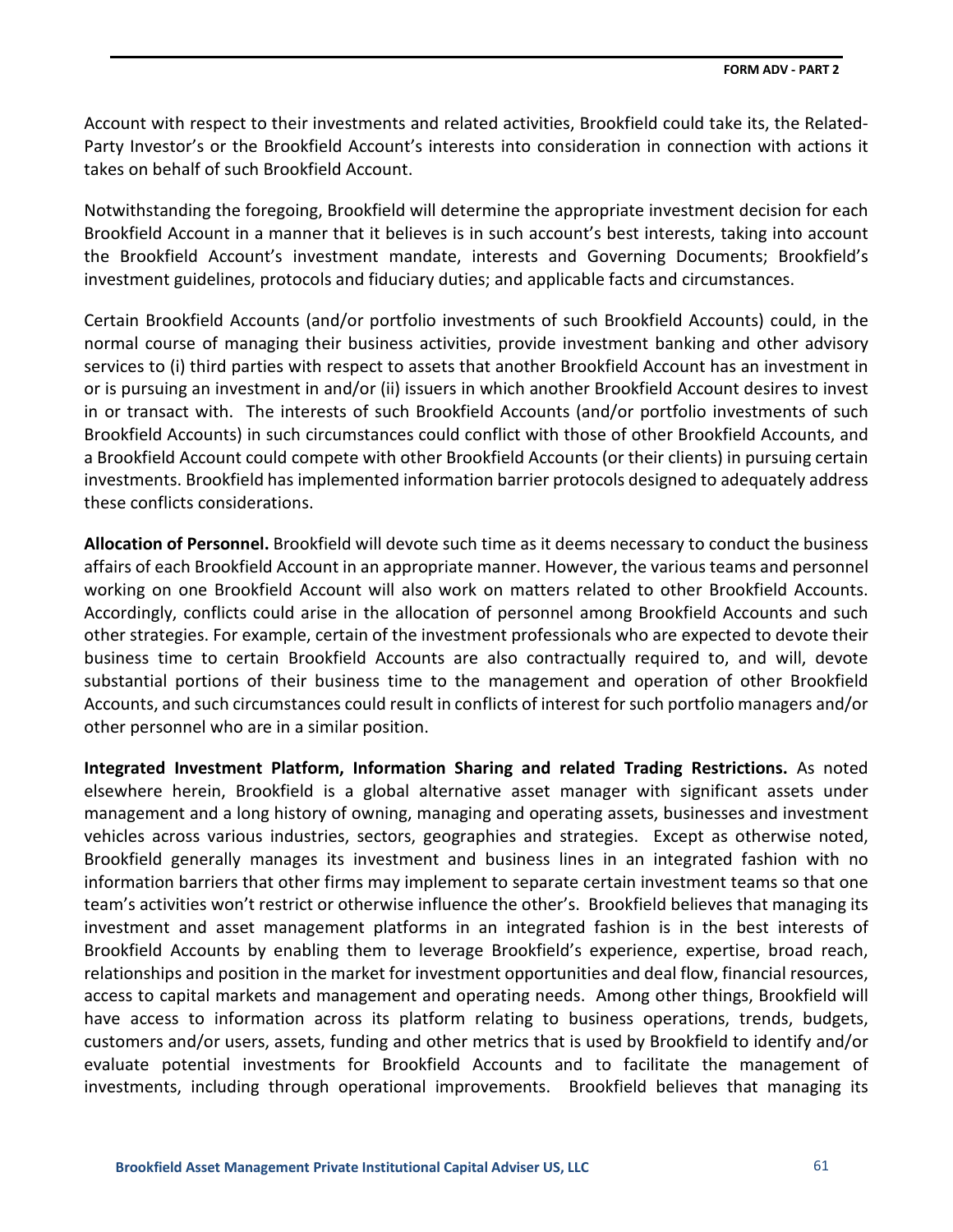broader investment and asset management platform in an integrated fashion, which includes sharing of information and data obtained through the platform, provides Brookfield Accounts with greater transaction sourcing, investment and asset management capabilities, and related synergies, including the ability to better anticipate macroeconomic and other trends, and make more informed decisions for Brookfield Accounts.

At the same time, this level of integration results in certain regulatory, legal, contractual and other considerations that, under certain circumstances, restrict certain activities that would not otherwise arise if Brookfield managed its platform in a different fashion (e.g., in a walled environment) and that Brookfield is required to manage in the ordinary course. For example, from time to time, Brookfield's ability to buy or sell certain securities on behalf of Brookfield Accounts will be restricted by applicable securities laws, regulatory requirements, information held by Brookfield, contractual obligations applicable to Brookfield, and potential reputational risks relating to Brookfield and Brookfield Accounts, as well as Brookfield's internal policies designed to comply with these and similar requirements. As a result, from time to time, Brookfield will not engage in transactions or other activities for, or enforce certain rights in favor of, Brookfield Accounts due to Brookfield's activities, regulatory requirements, policies, and reputational risk assessments.

Brookfield will possess material, non-public information about companies that will limit Brookfield Accounts' ability to buy and sell securities related to those companies (or, potentially, other companies) during certain times. For example, Brookfield makes control investments in various companies and assets across its platform and its personnel take seats on boards of directors of, or have board of directors observer rights with respect to, portfolio investments in which Brookfield invests (including on behalf of Brookfield Accounts). In addition, Brookfield often obtains confidential information relating to investment opportunities that it considers across its platform. As a result, Brookfield will be limited and/or restricted in its ability to trade in securities of companies about which it has material non-public information, even if the information was not obtained for the benefit of the Brookfield Account that is restricted from making the investment. This will adversely affect Brookfield Accounts' ability to make and/or dispose of certain investments during certain times.

Furthermore, Brookfield, Brookfield businesses that are separated by information barriers (e.g., PSG and Oaktree (each as defined below)) and their accounts, and Brookfield Accounts are deemed to be affiliates for purposes of certain laws and regulations. As such, it is anticipated that, from time to time, Brookfield, Brookfield businesses that are separated by information barriers and their accounts, and Brookfield Accounts will have positions (which in some cases will be significant) in one or more of the same issuers. As such, Brookfield needs to aggregate such investment holdings for certain securities laws purposes (including trading restrictions under Rule 144 under the Securities Act, complying with reporting obligations under Section 13 of the Exchange Act and the reporting and short-swing profit disgorgement obligations under Section 16 of the Exchange Act) and other regulatory purposes (including: (i) public utility companies and public utility holding companies; (ii) bank holding companies; (iii) owners of broadcast licenses, airlines, railroads, water carriers and trucking concerns; (iv) casinos and gaming businesses; and (v) public service companies (such as those providing gas, electric or telephone services)). Consequently, activities by Brookfield, Brookfield businesses that are separated by information barriers, and/or certain Brookfield Accounts could result in earlier public disclosure of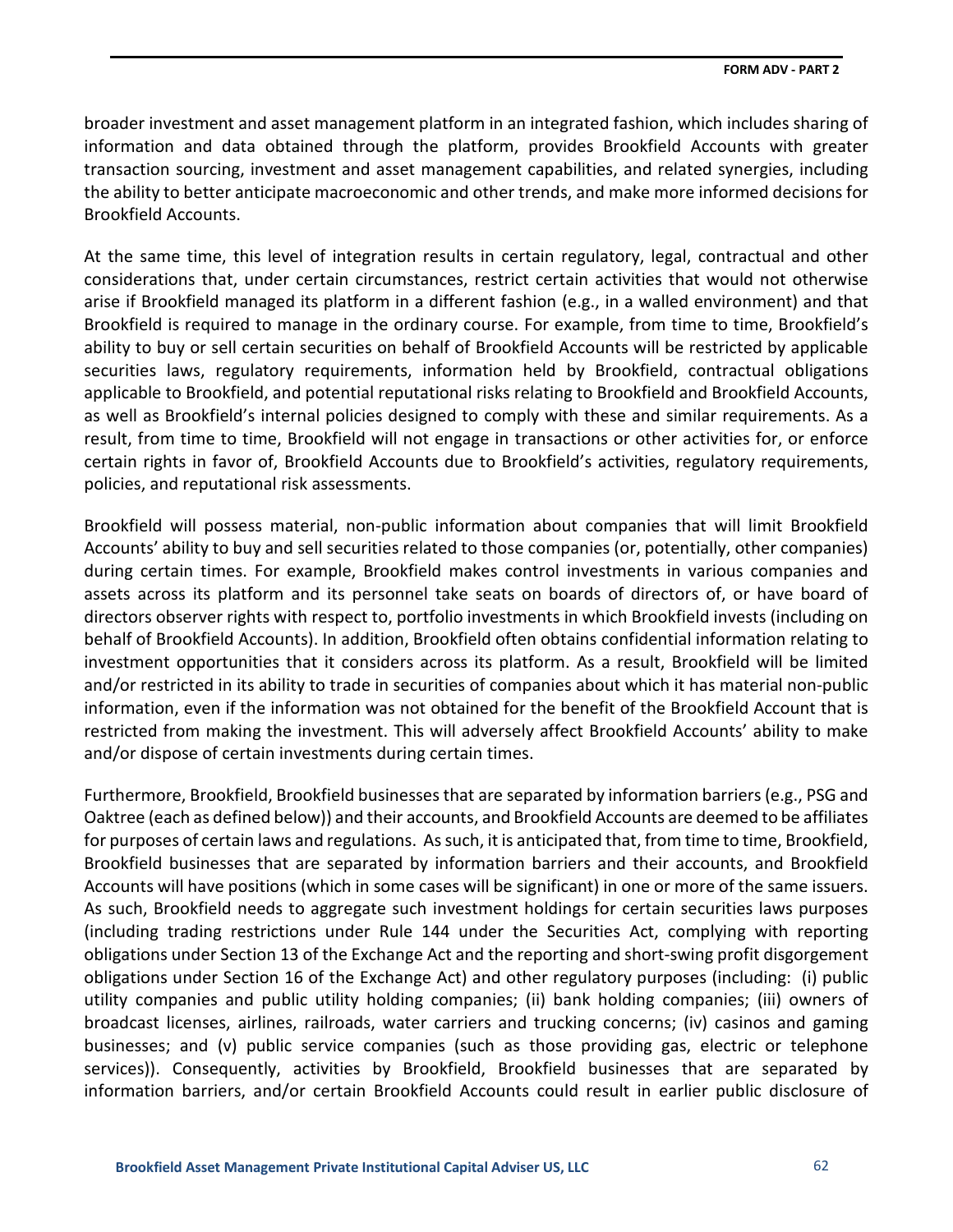investments by other Brookfield Accounts, restrictions on transactions by other Brookfield Accounts (including the ability to make or dispose of certain investments at certain times), adverse effects on the prices of investments made by other Brookfield Accounts, potential short-swing profit disgorgement, penalties and/or regulatory remedies, or otherwise create conflicts of interests for other Brookfield Accounts.

As a result of the foregoing, Brookfield could restrict, limit or reduce the amount of a Brookfield Account's investments under certain circumstances. In addition, certain of the investments made by Brookfield Accounts could become subject to legal and/or other restrictions on transfer following their acquisition. When faced with the foregoing limitations, Brookfield will generally avoid exceeding the threshold because exceeding the threshold could have an adverse impact on the ability of Brookfield to efficiently conduct its business activities. Brookfield could also reduce Brookfield Accounts' interest in, or restrict them from participating in, an investment opportunity that has limited availability or where Brookfield has determined to cap its aggregate investment in consideration of certain regulatory or other requirements so that other Brookfield Accounts that pursue similar investment strategies are able to acquire an interest in the investment opportunity. Brookfield could determine not to engage in certain transactions or activities which could be beneficial to Brookfield Accounts because engaging in such transactions or activities in compliance with applicable law would result in significant cost to, or administrative burden on, Brookfield or create the potential risk of trade or other errors.

In addition, certain potential conflicts considerations will arise for Brookfield in managing its investment and asset management platform in an integrated fashion. For example, in seeking to manage business activities efficiently across all Brookfield Accounts, Brookfield could determine, in its discretion, to apply certain restrictions during certain times to certain Brookfield Accounts, but not to others, taking into account the relevant facts and circumstances it deems appropriate. Moreover, while Brookfield will have or obtain information from across the platform (including all Brookfield Accounts and/or their portfolio investments, strategies, businesses and operations), Brookfield also will use such information for the benefit of its own business and investment activities as well as those of Brookfield Accounts.

Operating in an integrated environment is also expected to result in Brookfield, Brookfield Accounts and/or portfolio investments taking positions that are different from, and potentially adverse to, positions taken for other Brookfield Accounts or their portfolio investments, or result in Brookfield, Brookfield Account and/or portfolio investments benefiting from the business and investment activities of other Brookfield Accounts. Brookfield's ability to invest on behalf of a Brookfield Account or itself in a particular company could be enhanced by information obtained from the investment activities of other Brookfield Accounts. These integrated platform synergies are expected to provide material benefits to Brookfield, Brookfield Accounts, portfolio investments and Brookfield's affiliates and related parties, including those that are managed independently and their accounts, without compensation to the Brookfield Accounts whose information is being used, because Brookfield shares information regarding Brookfield Accounts and/or portfolio investments with its affiliates and related parties. For example, Brookfield shares investment research prepared in connection with investments by Brookfield Accounts with other members of Brookfield's platform and their accounts at no cost (in accordance with information barriers and related protocols). See "*Oaktree*" and "*Brookfield's Public Securities Group*" below.While Brookfield believes information sharing across its platform benefits Brookfield Accounts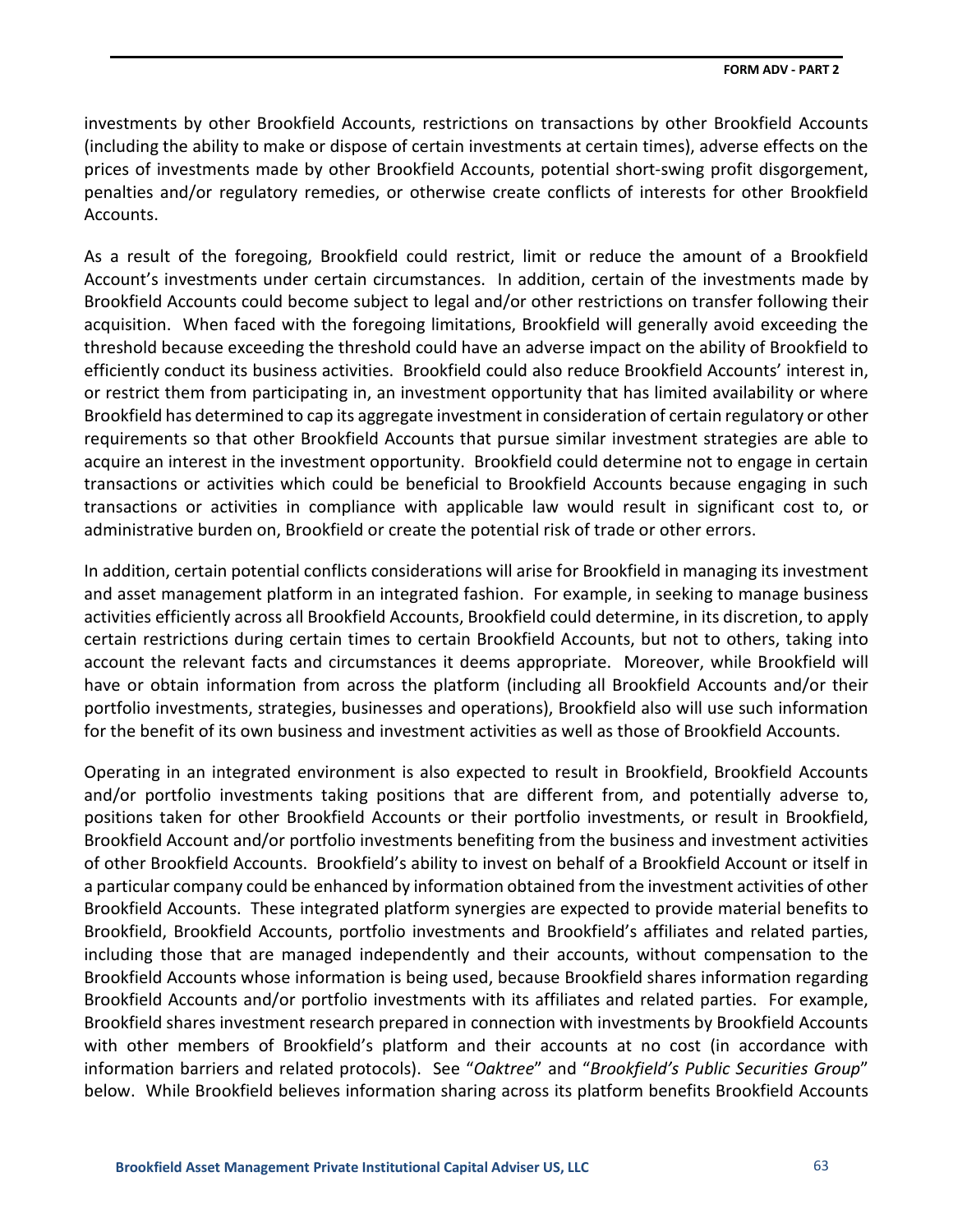overall by leveraging Brookfield's long operating history, broad reach and expertise across sectors and geographies, this practice gives rise to conflicts because Brookfield has an incentive to pursue and manage investments for a Brookfield Account that has data and information that can be utilized in a manner that benefits Brookfield, other Brookfield Accounts and/or their portfolio investments across the whole platform, including investments that Brookfield would not otherwise have made or investments on terms less favorable than Brookfield otherwise would have sought in the ordinary course.

While Brookfield will manage its investment and asset management platform in an integrated basis, there is no assurance that the investment professionals managing the investment activities of Brookfield Accounts will have access to and/or knowledge of all information that Brookfield is privy to at any given point in time. Conversely, operating in an integrated environment could provide Brookfield with access to and knowledge of information that Brookfield may have obtained in connection with an investment for another Brookfield Account, which could provide benefits to such other Brookfield Accounts that would not exist but for its position within Brookfield's platform. Brookfield will not be under any obligation or other duty to make all such information available for the benefit of Brookfield Accounts and/or any portfolio investments.

**Data Management.** To the extent it deems necessary or appropriate, in its sole discretion, Brookfield expects to provide data management services to Brookfield Accounts and their portfolio investments (collectively, "Data Holders"). Such services could include, among other things, assistance with obtaining, analyzing, curating, processing, packaging, organizing, mapping, holding, transforming, enhancing, marketing and selling data for monetization through licensing and/or sale arrangements with third parties and/or directly with Data Holders. To the extent provided, these services would be subject to the limitations discussed below and applicable contractual and/or legal obligations or limitations, including on the use of material non-public information. Moreover, where an arrangement is with a Brookfield Account or one of its portfolio investments, such Brookfield Account would directly or indirectly bear its appropriate share of related compensation. In addition, in Brookfield's sole discretion, data from one Data Holder may be pooled with data from other Data Holders, subject to applicable laws and regulations (including privacy laws and regulations), and any revenues arising from such pooled data sets would be allocated among Brookfield and the applicable Data Holders on a fair and equitable basis as determined by Brookfield in its sole discretion, with Brookfield able to make corrective allocations should it determine subsequently that such corrections were necessary or advisable.

Brookfield's compensation for any data management services could include a percentage of the revenues generated through any licensing and/or sale arrangements, fees, royalties and cost and expense reimbursement (including start-up costs and allocable overhead associated with personnel working on relevant matters (including salaries, benefits and other similar expenses)). This compensation will not offset management or other fees or otherwise be shared with the Data Holders, Brookfield Accounts, their portfolio investments or Investors. Brookfield may share the products from its data management services within Brookfield (including other Brookfield Accounts and/or their portfolio investments) at no charge and, in such cases, the Data Holders are not expected to receive any financial or other benefit from having provided their data to Brookfield. The provision of data management services will create incentives for Brookfield to pursue and make investments that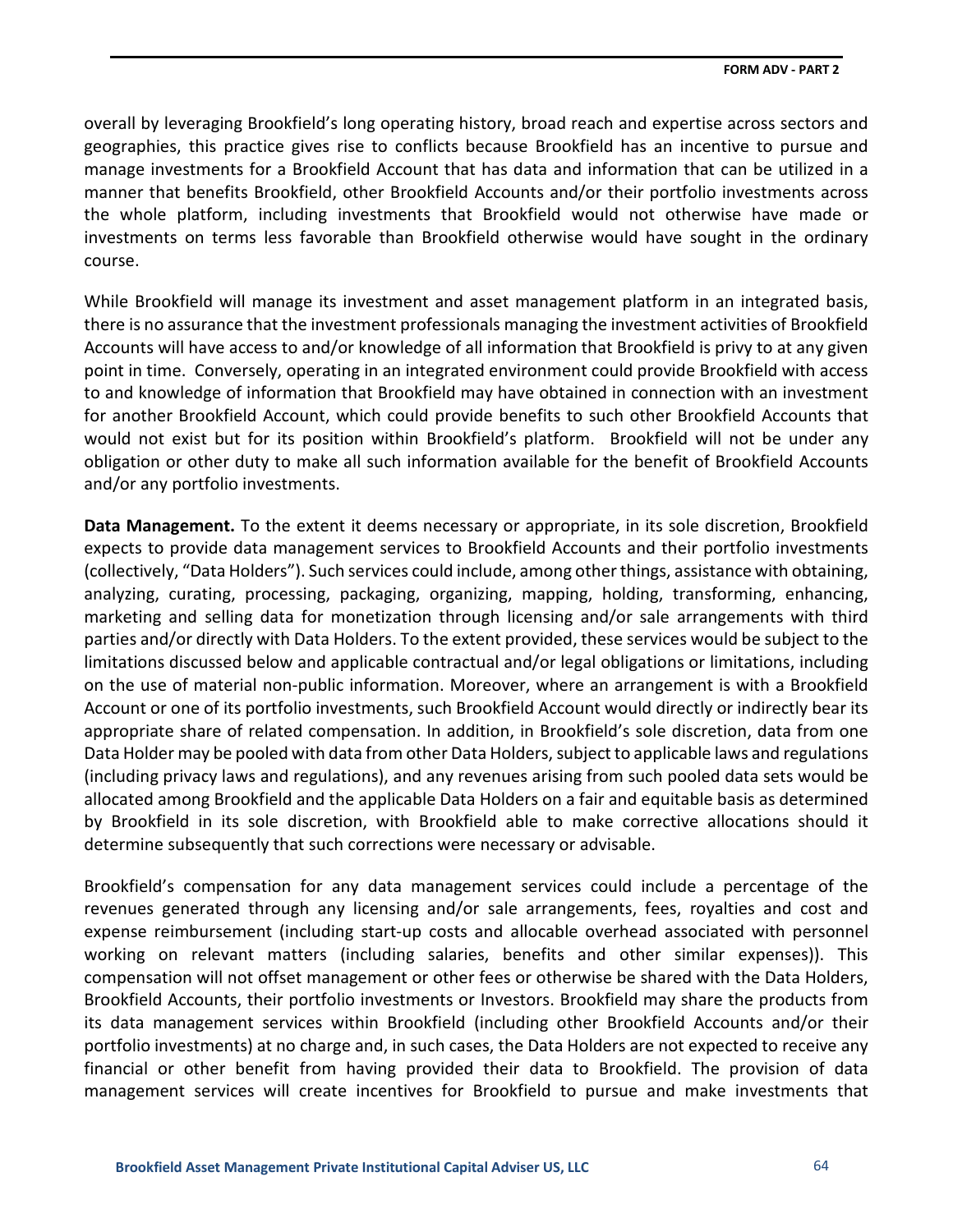generate a significant amount of data, including on behalf of Brookfield Accounts. While all investments will be within the relevant Brookfield Account's investment mandate and consistent with its Governing Documents, they could include investments that Brookfield might not otherwise have made or investments on terms less favorable than Brookfield otherwise would have sought to obtain had it not been providing data management services.

**Conflicts among Portfolio Investments and Brookfield Accounts**. There will be conflicts between Brookfield Accounts and/or their portfolio investments, on the one hand, and Brookfield, other Brookfield Accounts and/or one or more of their investments, on the other hand. For example, a portfolio investment of a Brookfield Account may be a competitor, customer, service provider or supplier of one or more portfolio investments of another Brookfield Account. In such circumstances, the other Brookfield Account and/or portfolio investment thereof are likely to take actions that have adverse consequences for such Brookfield Account and/or one of its portfolio investments, such as seeking to increase their market share to its detriment, withdrawing business from a portfolio investment in favor of a competitor that offers the same product or service at a more competitive price, or increasing prices of their products in their capacity as a supplier to a portfolio investment, or commencing litigation against a portfolio investment. In addition, in such circumstances, Brookfield may not pursue certain actions on behalf of a Brookfield Account or a portfolio investment, which could result in a benefit to another Brookfield Account (or vice versa).

**Investments with Related Parties.** In light of the extensive scope of Brookfield's activities, in certain circumstances a Brookfield Account invests in assets or companies in which Brookfield, the Related-Party Investor and/or other Brookfield Accounts (including a co-investment account) hold an equity or debt position or in which Brookfield, the Related-Party Investor or another Brookfield Account invests (either in equity or debt positions) subsequent to a Brookfield Account's investment. For example, from time to time Brookfield and/or a Brookfield Account will: (i) enter into a joint transaction with another Brookfield Account; (ii) in their discretion, invest alongside another Brookfield Account; (iii) be borrowers of certain portfolio investments or lenders in respect of another Brookfield Account; and/or (iv) invest in different levels of an issuer's capital structure. As a result of the various conflicts and related issues described herein, a Brookfield Account could sustain (direct or indirect) losses during periods in which Brookfield or other Brookfield Accounts achieve profits generally or with respect to particular investments, or could achieve lower profits or higher losses than would have been the case had the conflicts described herein not existed.

In situations in which Brookfield and/or a Brookfield Account holds an interest in an investment that differs from an interest in the same investment held by another Brookfield Account, conflicts of interest, including among others those described below, will arise.

Brookfield, the Related-Party Investor and/or Brookfield Accounts could dispose of their interests in applicable investments at different times and on different terms than other Brookfield Accounts, including in situations where Brookfield and/or a Brookfield Account facilitated an investment with a view to reselling their portion of such investment to third parties following the closing of the transaction (which could, in certain situations, result in Brookfield and/or a Brookfield Account receiving compensation for (or related to) such sale) or where Brookfield and/or a Brookfield Account seek to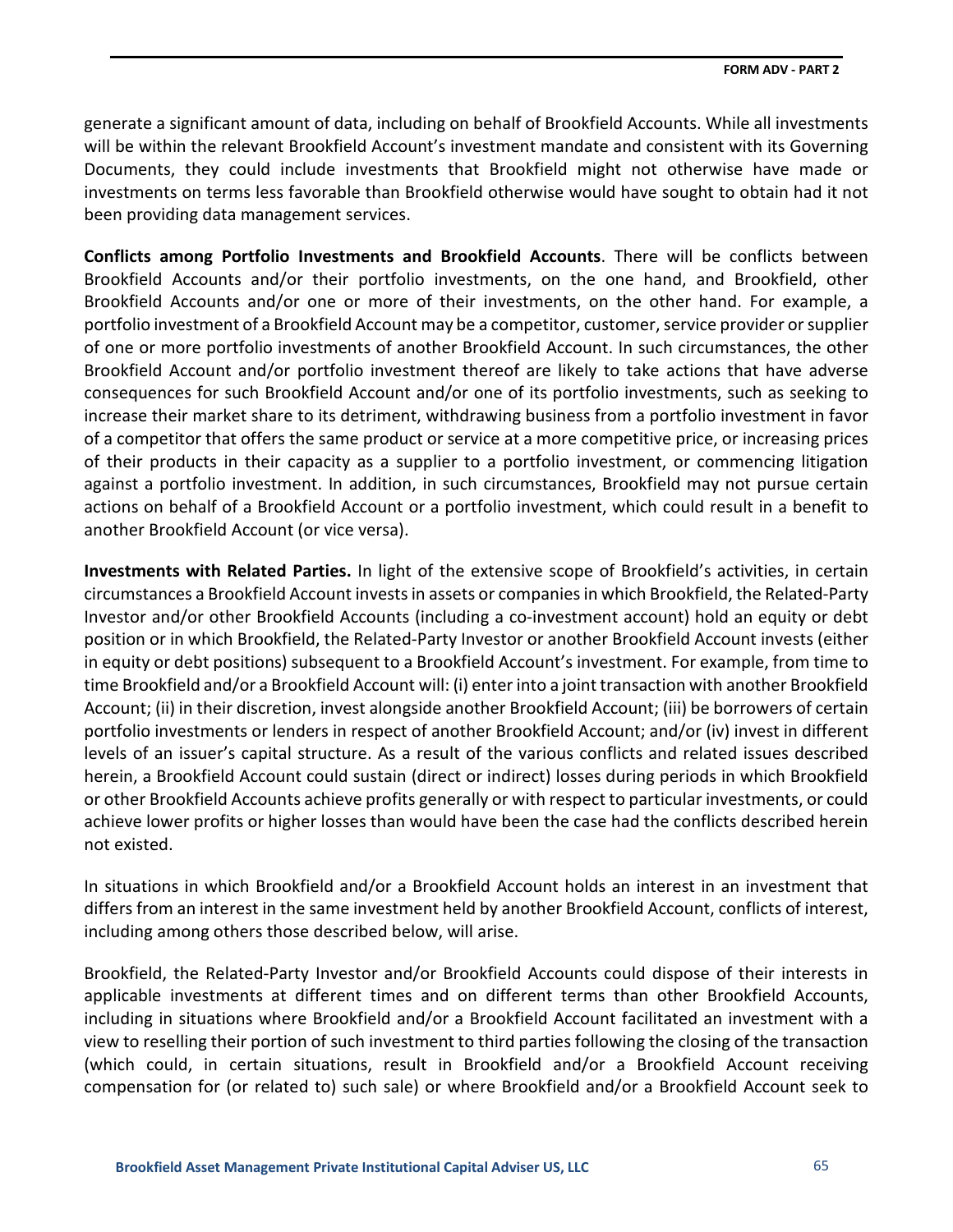reallocate capital to other opportunities, de-risk exposures, or otherwise manage their investments differently than other Brookfield Accounts, which could have an adverse effect on the value and/or liquidity of a Brookfield Account's position. In any such circumstances, Brookfield and/or a Brookfield Account will likely sell interests at different values, and possibly higher values, than other Brookfield Accounts are able to when disposing of the applicable investment. Where a Brookfield Account invests alongside Brookfield or another Brookfield Account, Brookfield may manage that Brookfield Account's investment differently than Brookfield manages that of the other Brookfield Account, but may be restrained from doing so because of circumstances relating to Brookfield and/or the other Brookfield Account.

Brookfield, the Related-Party Investor and Brookfield Accounts invest in a broad range of asset classes throughout the corporate capital structure, including debt positions (either junior or senior to other Brookfield Accounts' positions) and equity securities (either common or preferred). It is likely that Brookfield Accounts and/or their portfolio investments will hold an interest in one part of a company's capital structure while Brookfield, the Related-Party Investor and/or another Brookfield Account or its portfolio investment holds an interest in another or has invested on different terms. This would result in Brookfield, the Related-Party Investor and/or Brookfield Accounts holding interests that are more senior in priority to that of other Brookfield Accounts, which gives rise to conflicts. In situations where the company or asset experiences financial distress, bankruptcy or a similar situation, a Brookfield Account's interest could be subordinated to interests of Brookfield, the Related-Party Investor and/or other Brookfield Accounts with interests that are more senior in priority. The conflicts between such parties and a Brookfield Account will be more pronounced where the asset is near default on existing loans and Brookfield does not have the ability or otherwise decides not to make additional investments in the asset in order to sustain a Brookfield Account's position in the asset. In this case, Brookfield, the Related-Party Investor and/or Brookfield Accounts could, for a relatively small investment, obtain a stake in the asset or take over the management of (and risk relating to) such asset to the detriment of other Brookfield Accounts.

Moreover, from time to time, Brookfield and/or Brookfield Accounts could jointly acquire a portfolio of assets with a view to dividing up the assets in accordance with the relevant investment mandates. In this circumstance, Brookfield will determine the terms and conditions relating to the investment, including the purchase price associated with each asset, which price may not represent the price another Brookfield Account would have paid if it had acquired only the assets that such Brookfield Account ultimately retains. In certain circumstances, a Brookfield Account could have residual liability for assets that were allocated to Brookfield or another Brookfield Account, including potential tax liabilities. These types of transactions will not require consent from the applicable Brookfield Account's LPAC. Furthermore, from time to time, Brookfield and/or Brookfield Accounts will jointly enter into a binding agreement to acquire an investment. If Brookfield or one Brookfield Account is unable to consummate the investment, another Brookfield Account could be subject to additional liabilities, including the potential loss of any deposit or the obligation to fund the entire investment. Similarly, to the extent that indebtedness in connection with an investment is structured such that both Brookfield and/or a Brookfield Account are jointly responsible on a cross-collateralized, joint borrower, joint guarantor or similar basis for the repayment of the indebtedness, the failure of Brookfield and/or a Brookfield Account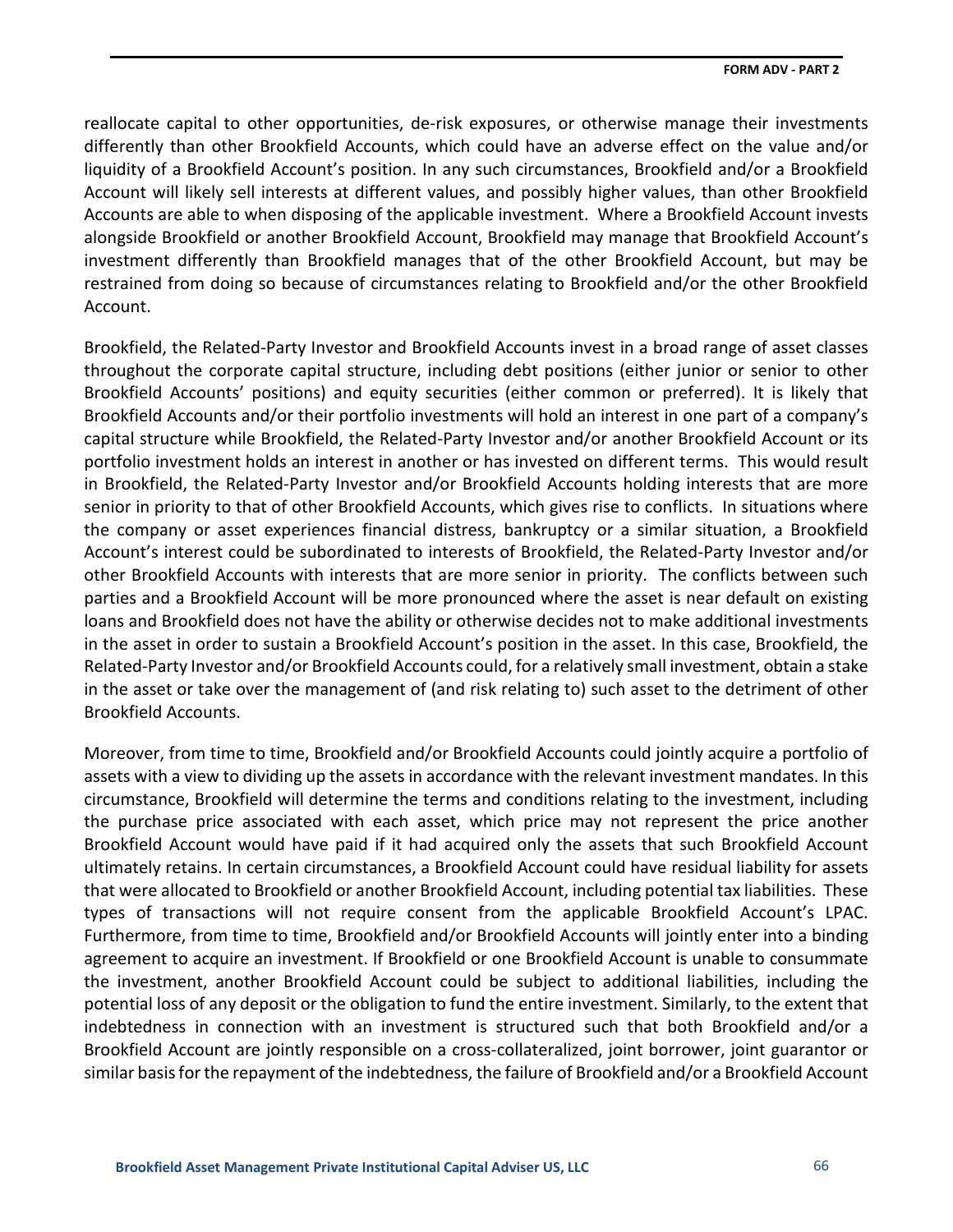to repay such indebtedness or meet other obligations could result in such Brookfield Account being required to fund more than its pro rata share of the indebtedness.

If Brookfield or a Brookfield Account participates as a lender in borrowings by another Brookfield Account, Brookfield's (or the other Brookfield Account's) interests may conflict with the interests of such Brookfield Account and/or the applicable portfolio investment. In this situation, such Brookfield Account's assets may be pledged to such Brookfield Account as security for the loan. In its capacity as a lender, Brookfield or the relevant Brookfield Account may act in its own interest, without regard for the interests of such Brookfield Account, its portfolio investments or Investors, which may materially and adversely affect such Brookfield Account, any subsidiary or investment entity and, in certain circumstances such as an event of default, ultimately may result in realization of such Brookfield Account's or portfolio investment's assets and a loss of an Investor's entire investment. In addition, if Brookfield is a party to a transaction or an agreement with a Brookfield Account or portfolio investment to provide services or financing to us or such investment or is a lender to a Brookfield Account or a portfolio investment, Brookfield will have the sole right to, through or on behalf of such Brookfield Account, either (i) take any action to implement the agreement, enforce any provisions thereof or any rights of such Brookfield Account thereunder, terminate the agreement pursuant to any right of termination provided in such agreement, give required notices or give or make any approval, consent, decision or waiver under such agreement or (ii) nominate a third party to approve any action or inaction to be taken with respect to any such related party transaction or agreement.

In situations in which Brookfield and/or a Brookfield Account holds an interest in an investment that differs from an interest in the same investment held by another Brookfield Account, conflicts of interest will arise in connection with, among other things, the following: (i) the nature, timing and terms of each account's investment, (ii) the allocation of control and other governance rights among the accounts, (iii) the strategic objectives or timing underlying each account's investments, (iv) differing disposition rights, views and/or needs for all or part of an investment, and/or (v) resolution of liabilities in connection with an investment among the accounts. These conflicts result from various factors, including, among other things, investments in different levels of the capital structure, different measurements of control, different risk profiles, different rights with respect to disposition alternatives, different investment objectives, strategies and horizons and different target rates of return as well as rights in connection with co-investors.

As noted above, from time to time Brookfield and/or a Brookfield Account, on the one hand, and another Brookfield Account (including co-investment accounts), on the other hand, will invest in different classes or types of securities of the same company (or other assets, instruments or obligations issued by such company) or otherwise on different terms thereby creating divergent interests. For example, if the company or asset invested in experiences financial distress, bankruptcy or a similar situation, the interest may be subordinated or otherwise adversely affected by virtue of Brookfield's or another Brookfield Account's involvement and actions relating to their investment to the extent their interest is more senior to, or has different contractual rights than, the interest of Brookfield and/or the Brookfield Account. In these situations, Brookfield will face conflicts in managing each side's investment with a view to maximizing its value and, in connection therewith, pursuing or enforcing rights or activities. At all times, Brookfield will seek to treat each account fairly, reasonably and consistent with its investment mandate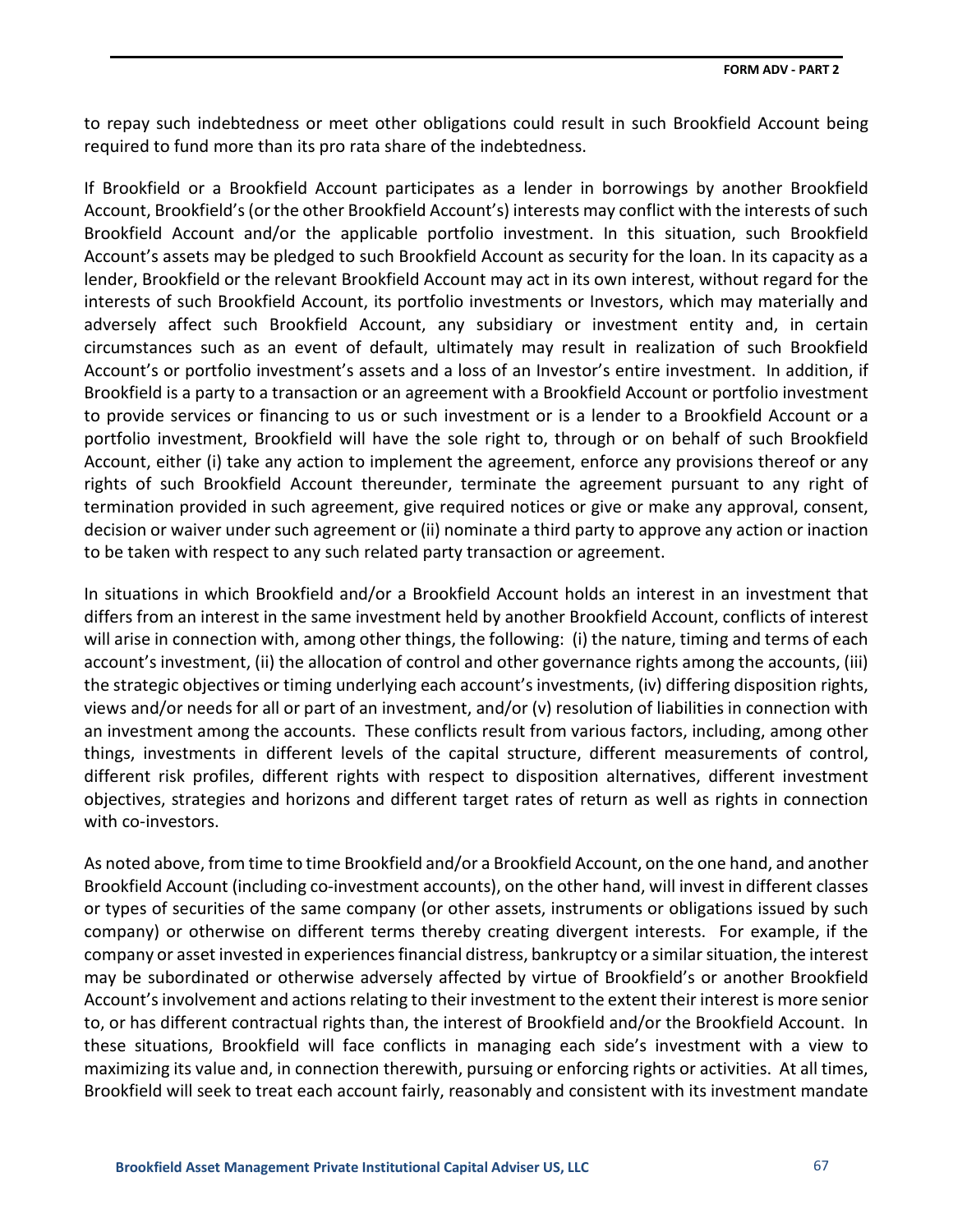in pursuing and managing these investments. However, these factors could result in the (direct and indirect) interests of Brookfield Accounts being managed differently under certain circumstances and investments realizing different returns (including, possibly lower returns) on their investment than Brookfield and/or other Brookfield Accounts on theirs.

In addition, Brookfield is expected to advise Brookfield Accounts with respect to different parts of the capital structure of an investment. As a result, Brookfield could pursue or enforce rights or activities, or refrain from pursuing or enforcing rights or activities, with respect to a particular investment in which multiple Brookfield Accounts have a position. Such Brookfield Accounts could be negatively affected by these activities, and transactions on behalf of such Brookfield Accounts could be executed at prices or terms that are less favorable than would otherwise have been the case. In addition, in the event that Brookfield and/or a Brookfield Account hold voting securities of an issuer in which another Brookfield Account (directly or indirectly) hold loans, bonds, or other credit-related securities, Brookfield or such Brookfield Account could have the right to vote on certain matters that could have an adverse effect on the positions held by such other Brookfield Account.

As a result of the various conflicts and related issues described above, a Brookfield Account could sustain (direct or indirect) losses during periods in which Brookfield or other Brookfield Accounts achieve profits generally or with respect to particular holdings, or could achieve lower profits or higher losses than would have been the case had the conflicts described above not existed.

In order to mitigate potential conflicts of interest in these situations, Brookfield could but will not be obligated to take actions on behalf of itself, the Related-Party Investor, and Brookfield Accounts, including among others one or more of the following as it determines in its sole discretion: (i) forbearance of rights, such as causing Brookfield, the Related-Party Investor, and/or Brookfield Accounts to remain passive in a situation in which it is otherwise entitled to vote, which could mean that Brookfield, the Related-Party Investor, and/or Brookfield Accounts, as applicable, defer to the decision or judgment of an independent, third-party investor in the same class of securities with respect to decisions regarding defaults, foreclosures, workouts, restructurings, and/or similar matters, including actions taken by a trustee or administrative or other agent of the investment, such as a release, waiver, forgiveness or reduction of any claim for principal or interest, extension of maturity date or due date of any payment of any principal or interest, release or substitution of any material collateral, release, waiver, termination or modification of any material provision of any guaranty or indemnity, subordination of any lien, and release, waiver or permission with respect to any covenants; (ii) causing Brookfield, the Related-Party Investor, and/or a Brookfield Account to hold only non-controlling interests in any such investment; (iii) referring the matter to one or more persons that is not affiliated with Brookfield, such as a third-party loan servicer, administrative agent or other agent to review and/or approve of an intended course of action; (iv) consulting with and/or seeking consent from the applicable Brookfield Account's LPAC (or similar bodies); (v) establishing ethical screens or information barriers (which can be temporary and of limited purpose) designed to separate Brookfield investment professionals to act independently on behalf of a Brookfield Account, on the one hand, and Brookfield, the Related-Party Investor and/or other Brookfield Accounts, on the other hand, in each case with support of separate legal counsel and other advisers; (vi) seeking to ensure that Brookfield, the Related-Party Investor, and/or Brookfield Accounts own interests in the same securities or financial instruments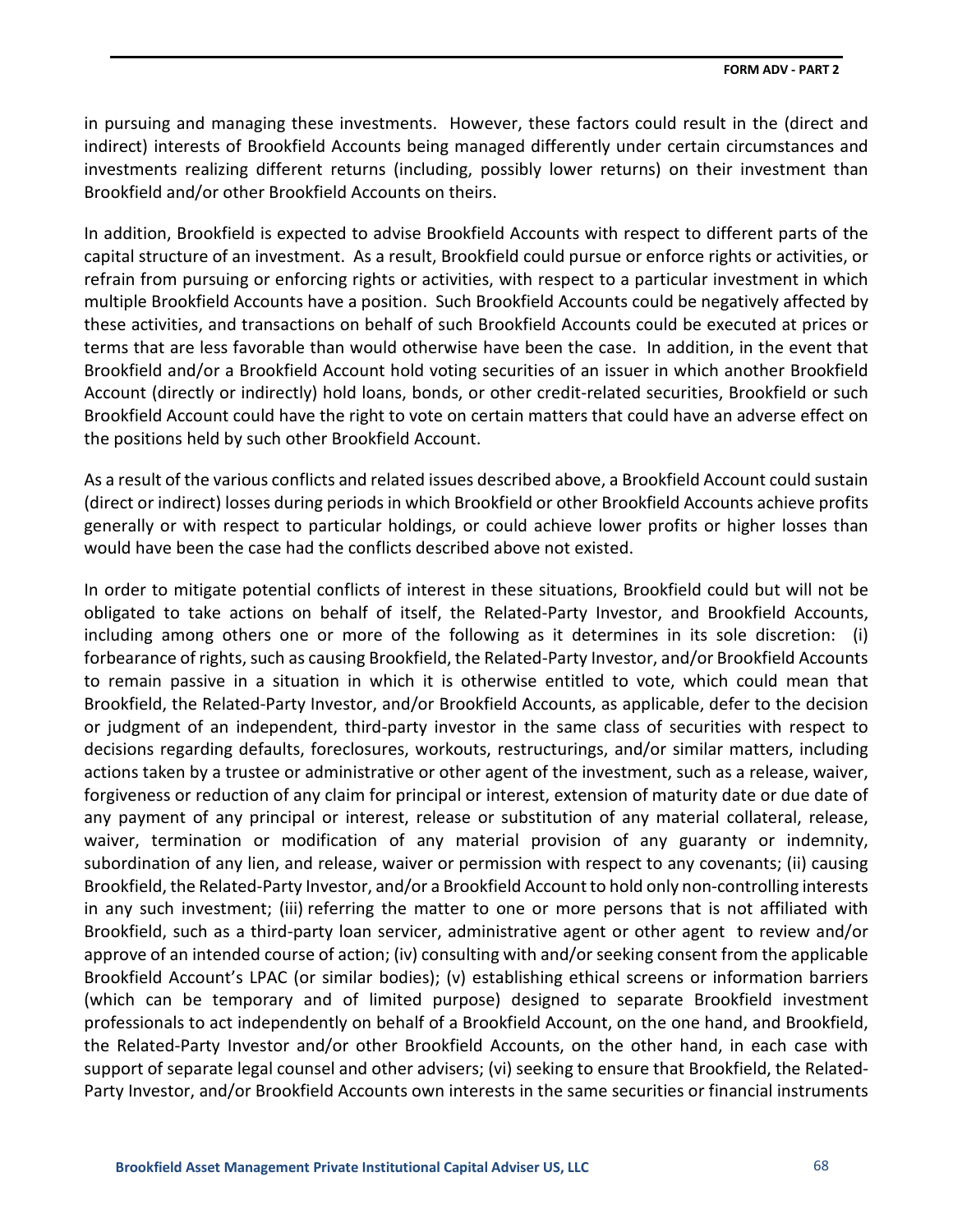and in the same proportions so as to preserve an alignment of interests; and/or (vii) causing Brookfield, the Related-Party Investor, and/or Brookfield Accounts to divest of an investment that it otherwise could have held on to, including without limitation causing a Brookfield Account to sell its position to Brookfield or another Brookfield Account (or vice versa).

At all times, Brookfield will endeavor to treat each Brookfield Account fairly, equitably and consistent with its investment mandate in pursuing and managing these investments. However, there can be no assurance that any action or measure pursued by Brookfield will be feasible or effective in any particular situation, or that its own interests won't influence its conduct, and it is possible that the outcome for any particular Brookfield Account will be less favorable than otherwise would have been the case if Brookfield did not face these conflicts of interest. That outcome may include realizing different returns (including, possibly lower returns) on certain Brookfield Accounts' investments than Brookfield, the Related-Party Investor and/or other Brookfield Accounts do on theirs. In addition, the actions and measures that Brookfield pursues are expected to vary based on the particular facts and circumstances of each situation and, as such, there will be some degree of variation and potentially inconsistency in the manner in which these situations are addressed.

**Investment Platforms.** A Brookfield Account, alone or co-investing alongside other Brookfield Accounts or third parties may create or acquire assets that will serve as a platform for investment in a particular sector, geographic area or other niche (such arrangements, "Investment Platforms"). In the case of such Investment Platforms, a Brookfield Account may rely on the existing management, board of directors and other shareholders of such companies, which may include representation of other financial investors with whom such Brookfield Account is not affiliated and whose interests may conflict with the interests of such Brookfield Account. In other cases, a Brookfield Account may recruit a management team to pursue a new Investment Platform expected to lead to the formation of a future Investment Platform. A Brookfield Account may also form a new portfolio investment and recruit a management team to build the Investment Platform through acquisitions and organic growth. Brookfield Accounts or the Investment Platform, as applicable, will bear the expenses of such management team, including any overhead expenses, employee compensation, diligence expenses or other related expenses in connection with backing the management team or building out the Investment Platform. Such expenses may be borne directly by a Brookfield Account (as broken-deal expenses, if applicable) or indirectly as a Brookfield Account bears the start-up and ongoing expenses of the newly formed Investment Platform. In certain cases, the services provided by such management team may overlap with the services provided by Brookfield to such Brookfield Account. The compensation of management of an Investment Platform may include interests in the profits of the Investment Platform, including profits realized in connection with the disposition of an asset, and co-investments alongside the relevant Brookfield Account. Although an Investment Platform may be controlled by a Brookfield Account, members of the management team will not be treated as employees of Brookfield for purposes of the Governing Documents, and none of the expenses, profit interests or other arrangements described above will offset management fees.

**Insurance and Reinsurance Capital.** Brookfield currently manages, and expects in the future to manage, one or more Brookfield Accounts that focus on investing insurance- and reinsurance-related capital ("Brookfield Insurance Accounts"). Among other things, Brookfield Insurance Accounts are expected to invest in securities of issuers affiliated with Brookfield Accounts, including securities issued by portfolio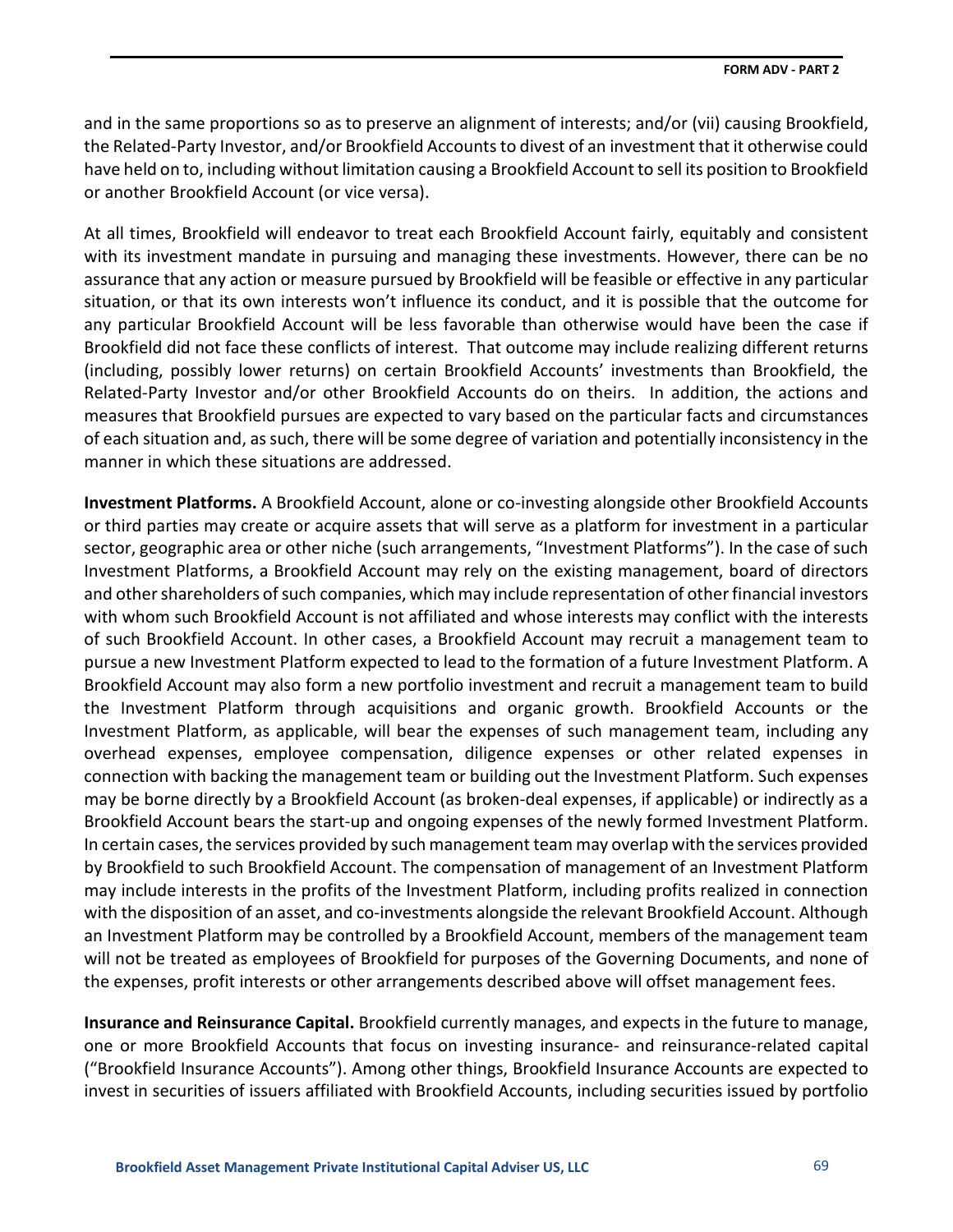investments such as investment grade, high-yield and other debt securities. For example, from time to time, Brookfield Insurance Accounts could invest in asset backed securities, commercial mortgage backed securities, and other debt securities and instruments issued (as part of a financing, refinancing or similar transaction) by other Brookfield Accounts and/or portfolio investments. Brookfield Insurance Accounts could also provide financing to parties that purchase investments from other Brookfield Accounts.

Brookfield Insurance Accounts' investments generally will be made on terms determined to be arm's length market terms (based on terms negotiated with third-party investors or terms that Brookfield otherwise determines to be consistent with arm's length market terms). However, Brookfield Insurance Accounts' investments in debt securities and/or instruments will result in Brookfield Insurance Accounts and other Brookfield Accounts being invested in different levels of an issuer's capital structure. These situations will give rise to conflicts of interests and potential adverse impacts on Brookfield Accounts, which are described in more detail (including as to the manner in which Brookfield will manage these situations) in "*Investments with Related Parties*" above.

Because Brookfield manages Brookfield Insurance Accounts, certain transactions (such as, for example, cross trades or other transactions involving a Brookfield Account, on the one hand, and a Brookfield Insurance Account, on the other hand) present conflicts of interest. No transaction involving a Brookfield Account or a portfolio investment, on the one hand, and a Brookfield Insurance Account, on the other hand, will require approval of Investors or the applicable Brookfield Account's LPAC (or similar bodies), unless otherwise determined by Brookfield in its sole discretion.

**Pricing.** Brookfield Accounts' investments in securities of affiliated issuers, including debt securities issued by portfolio investments, generally will be made on terms Brookfield determines to be arm's length market terms in its sole discretion. Brookfield has an interest in obtaining the lowest possible price for these securities on behalf of certain Brookfield Accounts, while Brookfield has an interest in obtaining the highest possible price on behalf of other Brookfield Accounts. This situation gives rise to conflicts of interest. Brookfield relies on opinions and guidance provided by underwriters, distributors and/or third-party advisors regarding whether the overall terms of the offering (including price) are consistent with arm's length market terms as well as natural market dynamics involved in pricing the offerings.

**Financing to Counterparties of Brookfield Accounts.** From time to time there will be situations in which Brookfield or a Brookfield Account will offer and/or commit to provide financing to one or more third parties that are expected to bid for and/or purchase an investment (in whole or in part) from a Brookfield Account. This type of financing could be provided through pre-arranged financing packages arranged and offered by Brookfield or a Brookfield Account to potential bidders in the relevant sales process or otherwise pursuant to bilateral negotiations between one or more bidders and Brookfield and/or the Brookfield Account. For example, where a Brookfield Account seeks to sell an investment (in whole or in part) to a third party in the normal course, Brookfield or a Brookfield Account could offer the third party debt financing to facilitate its bid and potential purchase of the investment.

This type of arrangement will only be offered in situations in which Brookfield believes it is neutral to or provides benefits to Brookfield Accounts by supporting third parties in their efforts to successfully bid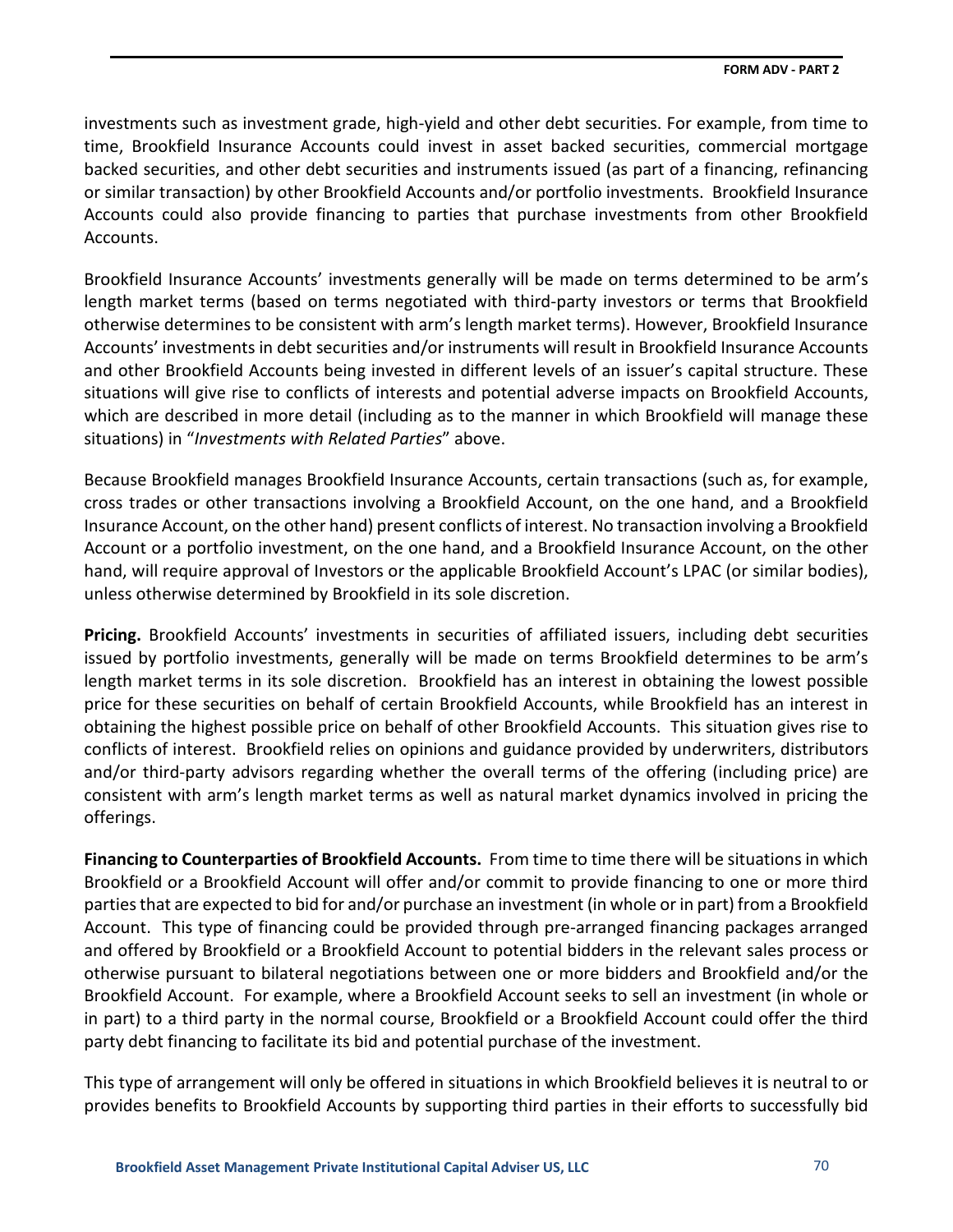for and/or acquire investments. However, acquisition financing arranged and offered by Brookfield and/or Brookfield Accounts also creates potential conflicts of interest. In particular, Brookfield's or the Brookfield Account's participation as a potential lender in the sales process could create an incentive to select a third-party bidder that uses financing arranged by Brookfield or a Brookfield Account to another Brookfield Account's potential detriment.

In order to mitigate potential conflicts of interest in these situations, Brookfield generally will seek to take one or more of the following actions, among others, as it determines in its sole discretion in satisfaction of its duties to each Brookfield Account: (i) offer investments for sale in the normal course via competitive and blind bidding processes designed to maximize the sales value for a Brookfield Account, (ii) engage one or more independent advisers, such as sell-side bankers, on behalf of a Brookfield Account to administer and facilitate a commercially fair and equitable sales process, (iii) consult with and/or seek approval of Investors or the applicable Brookfield Account's LPAC (or similar bodies) with respect to a recommended and/or intended course of action; (iv) establish ethical screens or information barriers (which can be temporary and of limited purpose) to separate the Brookfield investment professionals that act on behalf of the applicable Brookfield Account, on the one hand, from the Brookfield investment professionals that act on behalf of Brookfield and/or the other Brookfield Account arranging and offering the acquisition financing, on the other hand, and (v) such other actions that Brookfield deems necessary or appropriate taking into account the relevant facts and circumstances. However, there can be no assurance that any particular action will be feasible or effective in any particular situation, or that Brookfield's own interests won't influence its conduct, and it is possible that the outcome for a Brookfield Account will be less favorable than otherwise would have been the case if Brookfield did not face these conflicts of interest. In addition, the actions that Brookfield pursues are expected to vary based on the particular facts and circumstances of each situation and, as such, there will be some degree of variation and potential inconsistency in the manner in which these situations are addressed.

In addition, in certain situations Brookfield will accept a bid for an investment from a bidder that received acquisition financing from Brookfield or a Brookfield Account that is at a lower price than an offer that it received from a party that has independent financing sources. For example, although price is often the deciding factor in selecting whom to sell an investment to, other factors frequently influence the seller, including, among other things, closing conditions, lack of committed financing sources, regulatory or other consent requirements, and such other factors that increase the risk of the higher-priced bidder being able to complete or close the transaction under the circumstances. Brookfield could therefore cause a Brookfield Account to sell an asset to a third party that has received financing from Brookfield or another Brookfield Account, even when such third party has not offered the most attractive price.

In exercising its discretion hereunder, Brookfield will seek to ensure that Brookfield Accounts obtain the most favorable sale package (including sales price and certainty and speed of closing) on the basis of a commercially fair and equitable sales process. However, no sale of an investment (in whole or in part) involving acquisition financing provided by Brookfield or a Brookfield Account will require approval by Investors or the applicable Brookfield Account's LPAC (or similar bodies).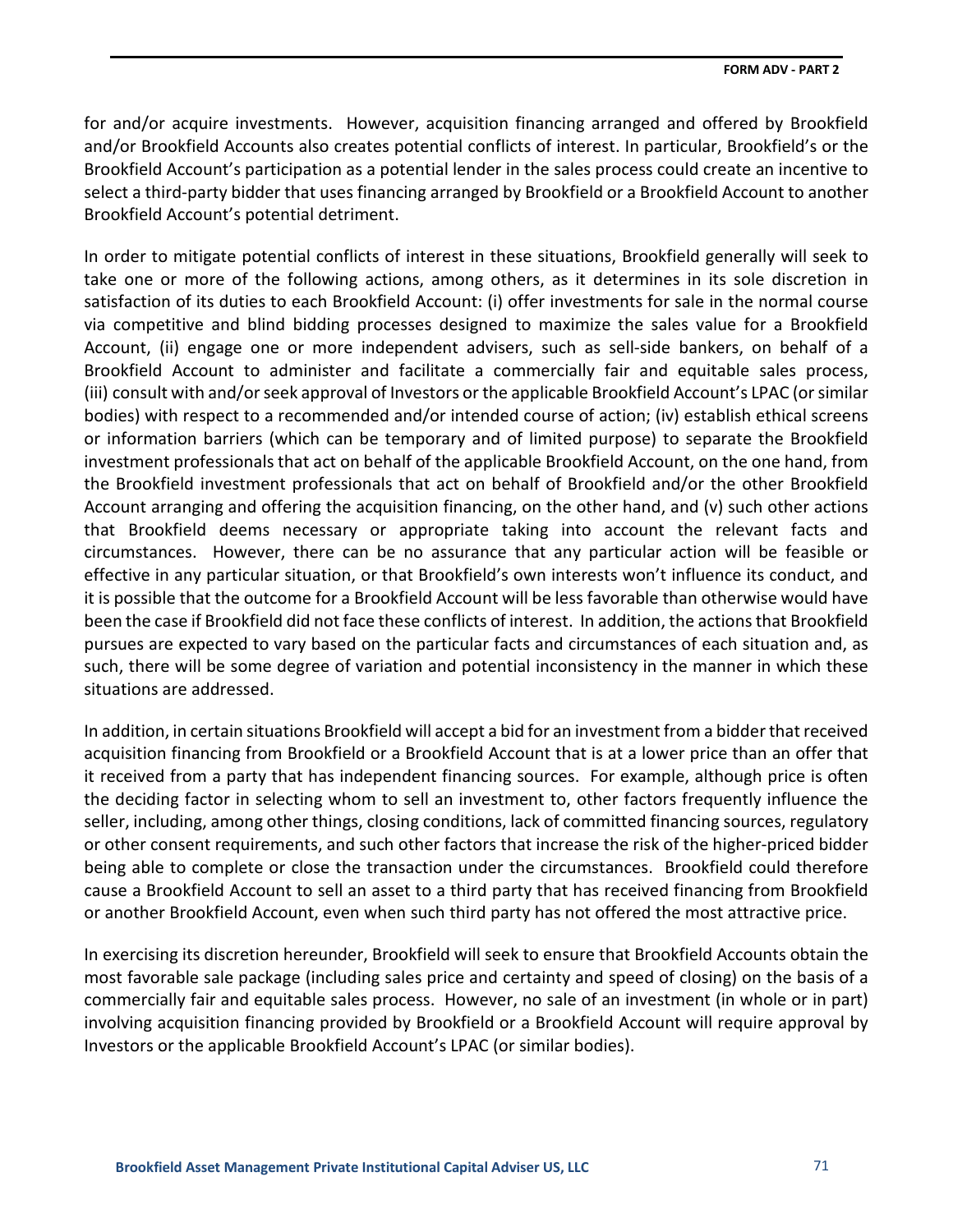**Linked Transactions/Arrangements.** Brookfield intends from time to time to contract with third parties for various linked business transactions and/or arrangements (e.g., agreements to supply power to a third party while at the same time agreeing to procure technology services from such third party) as a part of broader business or other similar relationships with such third parties. Such transactions and/or arrangements (and related benefits) generally will be for the benefit of Brookfield's broader business platform and will be allocated in accordance with Brookfield's allocation guidelines in a fair and reasonable manner. In connection with these transactions and/or arrangements, Brookfield will allocate certain transactions (e.g., power supply agreements) among various Brookfield Accounts and may in connection therewith commit certain Brookfield Accounts to purchase and/or backstop certain services or products provided by such third parties. In addition, Brookfield expects to receive discounts and other special economic benefits in respect of the services and/or products provided by the third parties, which will be allocated among Brookfield and various Brookfield Accounts in a fair and reasonable manner, including Brookfield and Brookfield Accounts that do not participate in providing goods and/or services to the third parties.

**Investments by Brookfield Personnel.** Brookfield personnel that participate in Brookfield's advisory business activities, including partners, officers and other employees of Brookfield ("Brookfield Personnel"), are permitted to buy and sell securities or other investments for their own or their family members' accounts (including through Brookfield Accounts), subject to the limitations described below. Positions are likely to be taken by such Brookfield Personnel that are the same, different from, or made at different times than positions taken directly or indirectly for Brookfield Accounts. To reduce the possibility of (i) potential conflicts between Brookfield's investment activities on behalf of Brookfield Accounts and those of Brookfield Personnel, and (ii) Brookfield Accounts' activities being materially adversely affected by Brookfield Personnel's personal trading activities, Brookfield has established policies and procedures relating to personal securities trading. To this end, Brookfield Personnel that participate in managing Brookfield Accounts' investment activities are generally restricted from engaging in personal trading activities, including in public securities (unless such activities are conducted through accounts over which Brookfield Personnel have no influence or control), and other personnel generally must pre-clear proposed personal trades. In addition, Brookfield's policies include prohibitions on insider trading, front running, trading in securities that are on Brookfield's securities watch list, trading in securities that are subject to a black-out period and other restrictions.

**Investments by the Related-Party Investor.** Certain Brookfield executives and former executives own a substantial majority of the Related-Party Investor, whose investment mandate is managed by Brookfield. The Related-Party Investor's investment mandate generally focuses on liquid securities and includes, among other things, equity, debt and other investments in Brookfield and third-party companies, which are made directly and through separate accounts managed by Brookfield, Oaktree and PSG. The Related-Party Investor's investments include, among other things, interests in companies that Brookfield Accounts have invested in, are invested in and/or will in the future invest in, including in certain cases investments made alongside Brookfield Accounts. There is no information barrier between the personnel managing the Related-Party Investor's activities and the rest of Brookfield (with the exception of Oaktree and PSG, which are walled off). Brookfield has adopted protocols designed to ensure that the Related-Party Investor's activities do not materially conflict with or adversely affect Brookfield's activities on behalf of Brookfield Accounts and to ensure that Brookfield Accounts' interests are, to the extent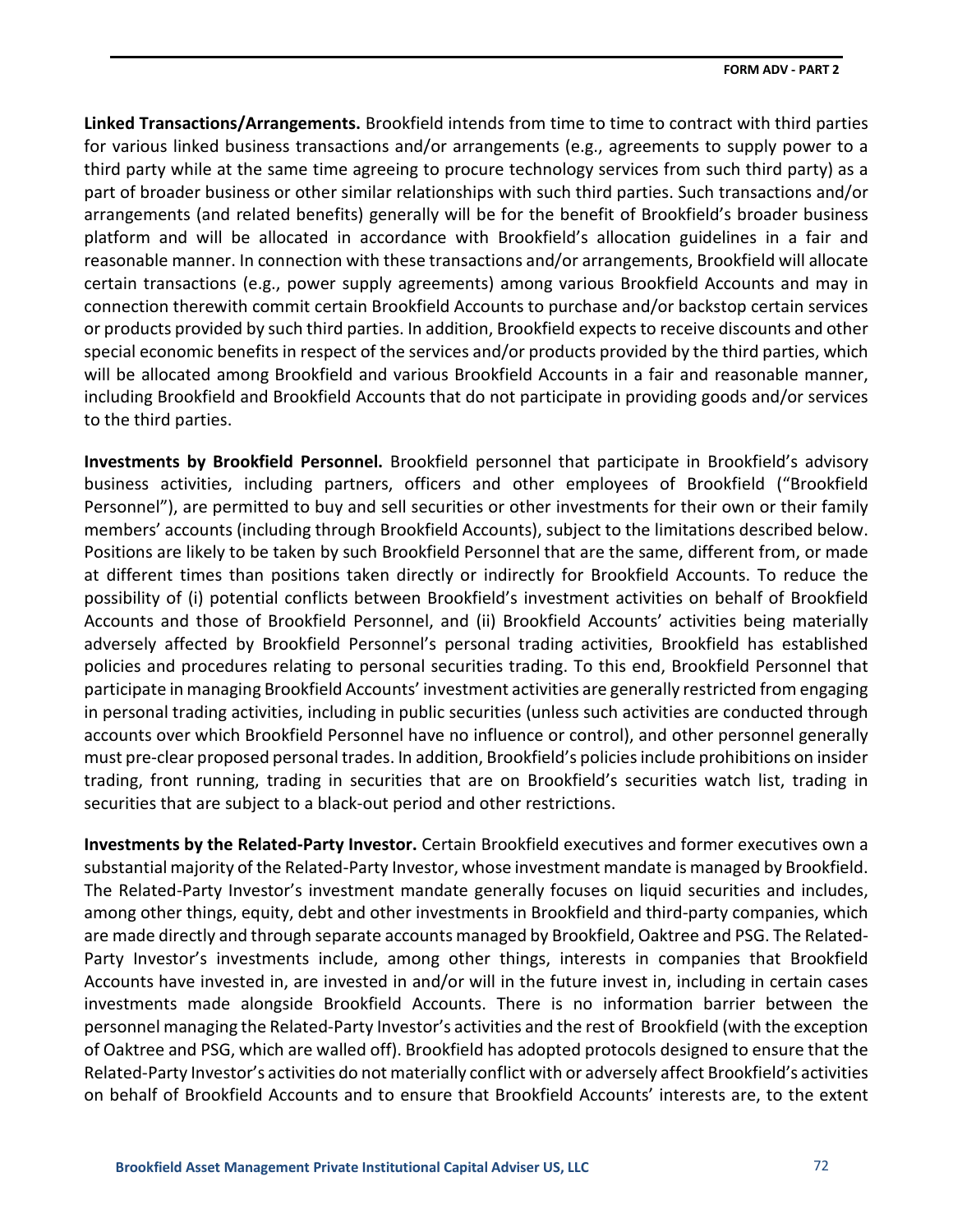feasible, prioritized relative to the Related-Party Investor's interests, including among others in connection with the allocation of investment opportunities and the timing of execution of investments.

**Brookfield's Public Securities Group.** Brookfield is an active participant, as agent and principal, in the global fixed income, currency, commodity, equities and other markets. Certain of Brookfield's investment activities are managed independently of, and carried out without any reference to, the management of Brookfield Accounts. For example, Brookfield invests, trades or makes a market in the equity, debt or other interests of certain companies without regard to the impact of such activities on Brookfield Accounts and their portfolio investments. In particular, Brookfield's Public Securities Group ("PSG") manages investment funds and accounts that invest in public debt and equity markets. There is currently an information barrier in place pursuant to which Brookfield and PSG manage their investment operations independently of each other and do not generally share information relating to investment activities. Consequently, Brookfield and PSG generally do not consult each other about, or have awareness of, investment decisions made by the other, and neither is subject to any internal approvals over its investment decisions by any person who would have knowledge of the investment decisions of the other. As a result, PSG will not share with Brookfield investment opportunities that could be suitable for Brookfield Accounts, and Brookfield Accounts will have no rights with respect to such opportunities. In addition, in certain circumstances, funds and/or accounts managed by PSG will hold an interest in Brookfield Accounts' investments (or potential investments). In such situations, PSG funds and/or accounts could benefit from the activities of Brookfield Accounts. In addition, as a result of different investment objectives and views, PSG is likely to manage its interests in a way that is different from Brookfield Accounts (including, for example, by investing in different portions of an issuer's capital structure, short selling securities, voting securities in a different manner, and/or selling its interests at different times than Brookfield Accounts).

The potential conflicts of interest described herein are magnified as a result of the information sharing barrier because Brookfield's investment teams will not be aware of, and will not have the ability to mitigate, ameliorate or avoid, such conflicts. Brookfield has discretion at any time, and without notice to Investors, to remove or modify such information barrier. In the event that the information barrier is removed or modified, Brookfield would be subject to certain protocols, obligations and restrictions in managing Brookfield Accounts, including, for example, conflicts-management protocols and certain potential investment-related limits and restrictions.

Breaches (including inadvertent breaches) of the information barrier and related internal controls by Brookfield and/or PSG could result in significant consequences to Brookfield (and PSG) as well as have a significant adverse impact on Brookfield Accounts, including (among others) potential regulatory investigations and claims for securities laws violations in connection with Brookfield's investment activities on behalf of Brookfield Accounts. These events could have adverse effects on Brookfield's reputation, result in the imposition of regulatory or financial sanctions, negatively impact Brookfield's ability to provide investment management services to Brookfield Accounts, all of which could result in negative financial impact to Brookfield Accounts' investment activities.

**Oaktree.** Brookfield holds a significant interest in Oaktree Capital Group, LLC (together with its affiliates, "Oaktree"). Oaktree is a global investment manager with significant assets under management,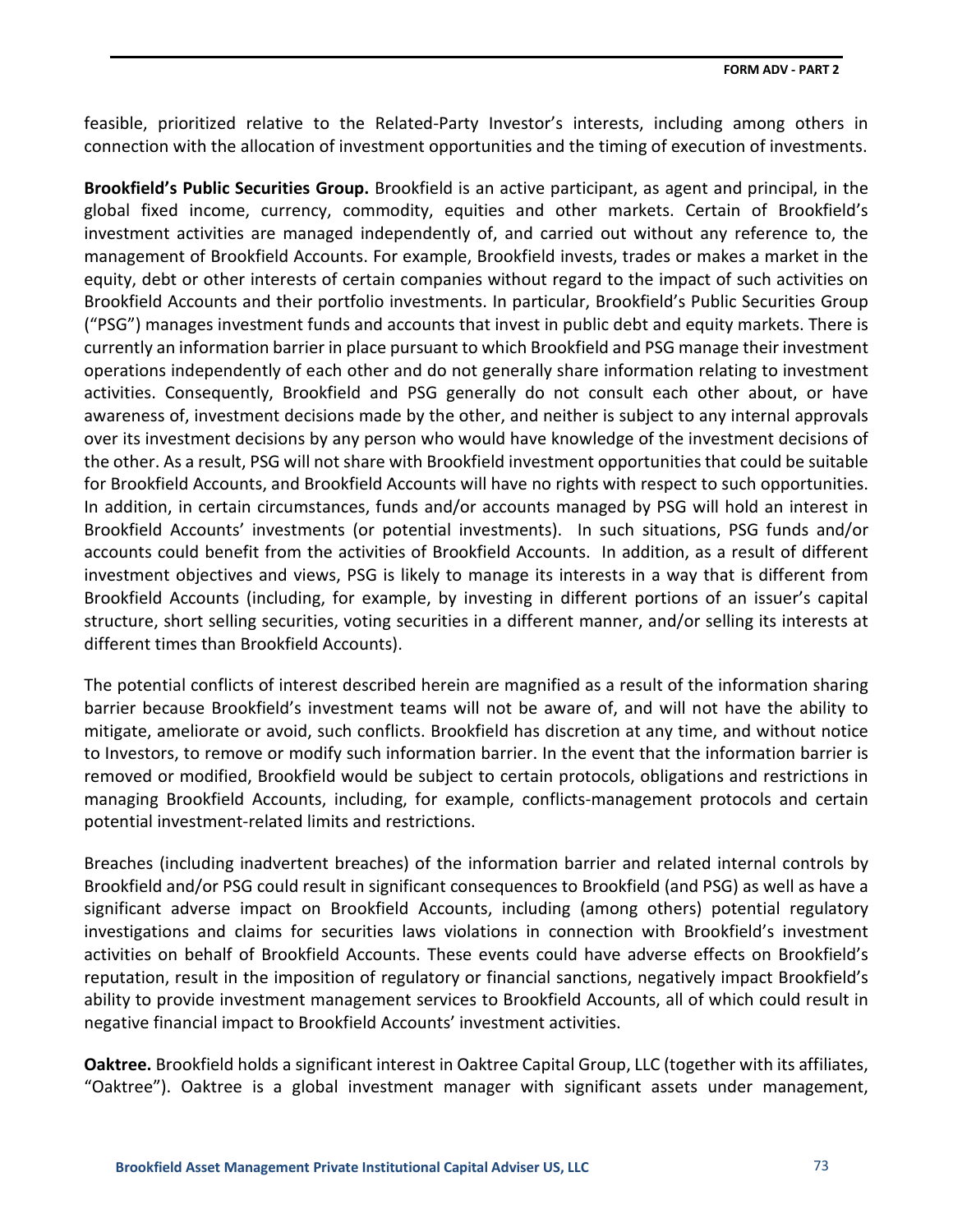emphasizing an opportunistic, value-oriented and risk-controlled approach to investments in credit, private equity, real assets and listed equities. Brookfield and Oaktree operate their respective investment businesses largely independently pursuant to an information barrier, with each remaining under its current brand and led by separate management and investment teams.

Brookfield expects that it, Brookfield Accounts and their portfolio investments will engage in activities and have business relationships that give rise to conflicts (and potential conflicts) of interest between them, on the one hand, and Oaktree, Oaktree-managed funds and accounts (collectively, "Oaktree Accounts") and their portfolio investments, on the other hand. For so long as Brookfield and Oaktree manage their investment operations independently of each other pursuant to an information barrier, Oaktree, Oaktree Accounts and their respective portfolio investments generally will not be treated as affiliates of Brookfield, Brookfield Accounts and their portfolio investments, and conflicts (and potential conflicts) considerations, including in connection with allocation of investment opportunities, investment and trading activities, and agreements, transactions and other arrangements entered into with Oaktree, Oaktree Accounts and their portfolio investments, generally will be managed as summarized herein.

There is (and in the future will continue to be) some degree of overlap in investment strategies and investments pursued by Brookfield Accounts and Oaktree Accounts. Nevertheless, Brookfield does not expect to coordinate or consult with Oaktree with respect to investment activities and/or decisions. This absence of coordination and consultation, and the information barrier described above, will in some respects serve to mitigate conflicts of interests between Brookfield Accounts, on the one hand, and Oaktree Accounts, on the other hand; however, these same factors also will give rise to certain conflicts and risks in connection with Brookfield's and Oaktree's investment activities, and make it more difficult to mitigate, ameliorate or avoid such situations. For example, because Brookfield and Oaktree are not expected to coordinate or consult with each other about investment activities and/or decisions, and neither Brookfield nor Oaktree is expected to be subject to any internal approvals over its investment activities and decisions by any person who would have knowledge and/or decision-making control of the investment decisions of the other, Oaktree Accounts will be entitled to pursue investment opportunities that are suitable for Brookfield Accounts, but which are not made available to those Brookfield Accounts. Brookfield Accounts, on the one hand, and Oaktree Accounts, on the other hand, are also expected to compete, from time to time, for the same investment opportunities. Such competition could, under certain circumstances, adversely impact the purchase price of Brookfield Accounts' (direct and/or indirect) investments. Oaktree will have no obligation to, and generally will not, share investment opportunities that could be suitable for Brookfield Accounts with Brookfield, and Brookfield Accounts will have no rights with respect to any such opportunities.

Oaktree will not be restricted from forming or establishing new Oaktree Accounts, such as additional funds or successor funds. Moreover, Brookfield expects to provide Oaktree, from time to time, with (i) access to marketing-related support, including, for example, strategy sessions, introductions to investor relationships and other marketing facilitation activities, and (ii) strategic oversight and business development support, including general market expertise and introductions to market participants such as portfolio investments, their management teams and other relationships. Certain such Oaktree Accounts could compete with or otherwise conduct their affairs without regard to whether or not they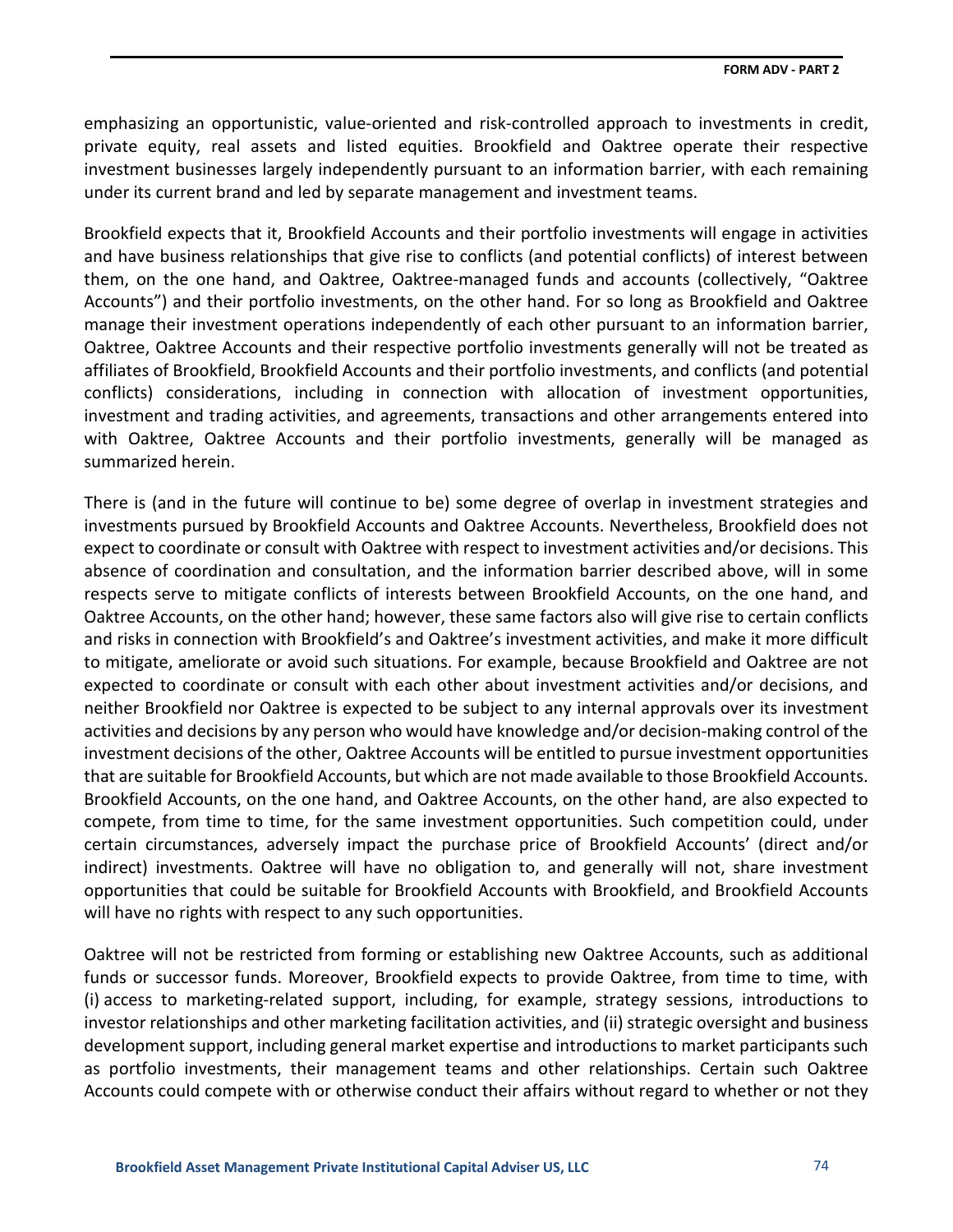adversely impact Brookfield Accounts. Oaktree could provide similar information, support and/or knowledge to Brookfield, and the conflicts (and potential conflicts) of interest described above will apply equally in those circumstances.

As noted, Oaktree Accounts will be permitted to make investments of the type that are suitable for Brookfield Accounts without the consent of Brookfield. From time to time, Brookfield Accounts, on the one hand, and Oaktree Accounts, on the other hand, are expected to purchase or sell an investment from each other, as well as jointly pursue one or more investments. In addition, from time to time, Oaktree Accounts are expected to hold an interest in an investment held by (or potential investment of) Brookfield Accounts, and/or subsequently purchase (or sell) an interest in an investment held by (or potential investment of) Brookfield Accounts, including in different parts of the capital structure. For example, a Brookfield Account may hold an equity position in a company while an Oaktree Account holds a debt position in the company. In such situations, Oaktree Accounts could benefit from Brookfield Accounts' (direct or indirect) activities. Conversely, Brookfield Accounts could be adversely impacted by Oaktree's activities. In addition, as a result of different investment objectives, views and/or interests in investments, it is expected that Oaktree will manage certain Oaktree Accounts' interests in a way that is different from the interests of Brookfield Accounts (including, for example, by investing in different portions of an issuer's capital structure, short selling securities, voting securities or exercising rights it holds in a different manner, and/or selling its interests at different times than Brookfield Accounts), which could adversely impact Brookfield Account' (direct and/or indirect) interests. Oaktree and Oaktree Accounts are also expected to take positions, give advice and provide recommendations that are different, and potentially contrary to those which are taken by, or given or provided to, Brookfield Accounts, and are expected to hold interests that potentially are adverse to those held by Brookfield Accounts (directly or indirectly). Brookfield Accounts, on the one hand, and Oaktree Accounts, on the other hand, will in certain cases have divergent interests, including the possibility that the interests of Brookfield Accounts are subordinated to Oaktree Accounts' interests or are otherwise adversely affected by Oaktree Accounts' involvement in and actions related to the investment. Oaktree will not have any obligation or other duty to make available for the benefit of Brookfield Accounts any information regarding its activities, strategies and/or views.

The potential conflicts of interest described herein are expected to be magnified as a result of the lack of investment information sharing and coordination between Brookfield and Oaktree. Brookfield's investment teams managing Brookfield Accounts' activities are not expected to be aware of, and will not have the ability to manage, mitigate, ameliorate or avoid, such conflicts. This will be the case even if they are aware of Oaktree's investment activities through public information.

Brookfield and Oaktree may decide, at any time and without notice to Brookfield Accounts or Investors, to remove or modify the information barrier between Brookfield and Oaktree. In the event that the information barrier is removed or modified, it would be expected that Brookfield and Oaktree will adopt certain protocols designed to address potential conflicts and other considerations relating to the management of their investment activities in a different or modified framework.

Breaches (including inadvertent breaches) of the information barrier and related internal controls by Brookfield and/or Oaktree could result in significant consequences to Brookfield (and Oaktree) as well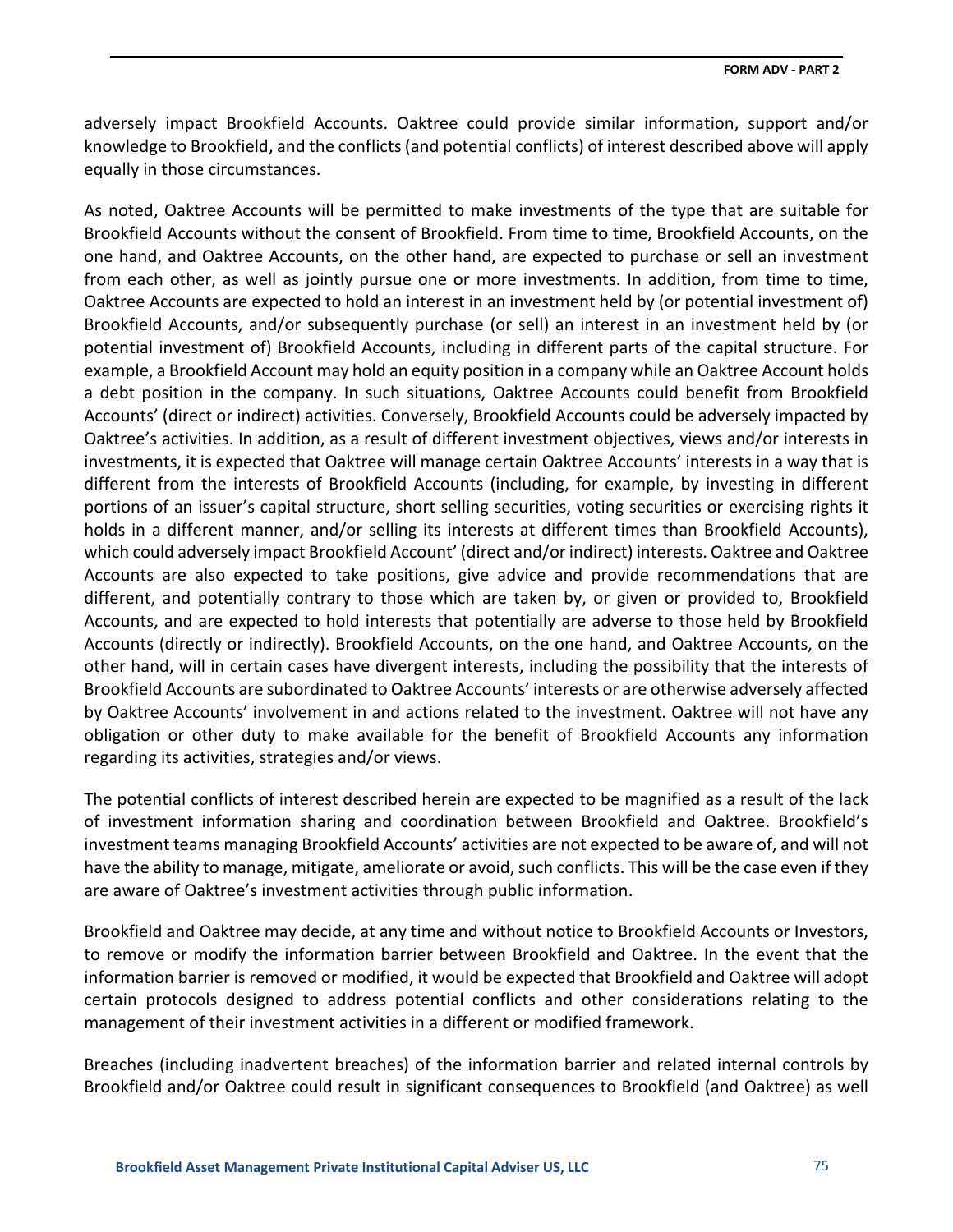as have a significant adverse impact on Brookfield Accounts, including (among others) potential regulatory investigations and claims for securities laws violations in connection with Brookfield's investment activities on behalf of Brookfield Accounts. These events could have adverse effects on Brookfield's reputation, result in the imposition of regulatory or financial sanctions, negatively impact Brookfield's ability to provide investment management services to Brookfield Accounts, all of which could result in negative financial impact to the investment activities of Brookfield Accounts.

To the extent that the information barrier is removed or otherwise ineffective and Brookfield has the ability to access analysis, models and/or information developed by Oaktree and its personnel, Brookfield will not be under any obligation or other duty to access such information or effect transactions for Brookfield Accounts in accordance with such analysis and models, and in fact may be restricted by securities laws from doing so. Brookfield may make investment decisions that differ from those it would have made if it had pursued such information, which may be disadvantageous to a Brookfield Account.

As noted in "*Transactions among Portfolio Investments*" below, portfolio investments are and will be counterparties in agreements, transactions and other arrangements with other Brookfield Accounts (including their portfolio investments) for the provision of goods and services, purchase and sale of assets and other matters that would otherwise be transacted with independent third parties. Similarly, portfolio investments of Brookfield Accounts are and will be counterparties in arrangements with Oaktree, Oaktree Accounts and/or their portfolio investments to the extent practicable pursuant to the information barrier. These arrangements will give rise to the same potential conflicts considerations (and be resolved in the same manner) as set out in "*Transactions among Portfolio Investments*" below.

This does not purport to be a complete list or explanation of all actual or potential conflicts that could arise as a result of Brookfield's investment in Oaktree, and additional conflicts not yet known by Brookfield or Oaktree could arise in the future and those conflicts will not necessarily be resolved in favor of Brookfield Accounts' interests. Because of the extensive scope of Brookfield's and Oaktree's activities and the complexities involved in managing certain aspects of their existing businesses, the policies and procedures to identify and resolve such conflicts of interest will continue to be developed over time.

**Cross Trades and Principal Trades.** From time to time, subject to and in accordance with applicable law and the terms of Brookfield's conflicts protocols, Brookfield expects (but is under no obligation) to effect cross trades and/or principal transactions pursuant to which Brookfield Accounts purchase investments from or sell investments to Brookfield and/or other Brookfield Accounts. Pursuant to applicable law and Brookfield's conflicts protocols, certain of these transactions will require approval of the independent directors or the advisory committee of the Brookfield Accounts, which approval will be deemed to constitute the approval of, and be binding upon, such Brookfield Accounts and their investors.

In light of the potential conflicts of interest and regulatory considerations relating to cross trades and/or principal transactions, including, among others, Brookfield's conflicting division of loyalties and responsibilities to the parties in these transactions, Brookfield has developed policies and procedures in order to guide the effecting of such transactions. However, there can be no assurance that such transactions will be effected, or that such transactions will be effected in the manner that is most favorable to a Brookfield Account as a party to any such transaction. For the avoidance of doubt,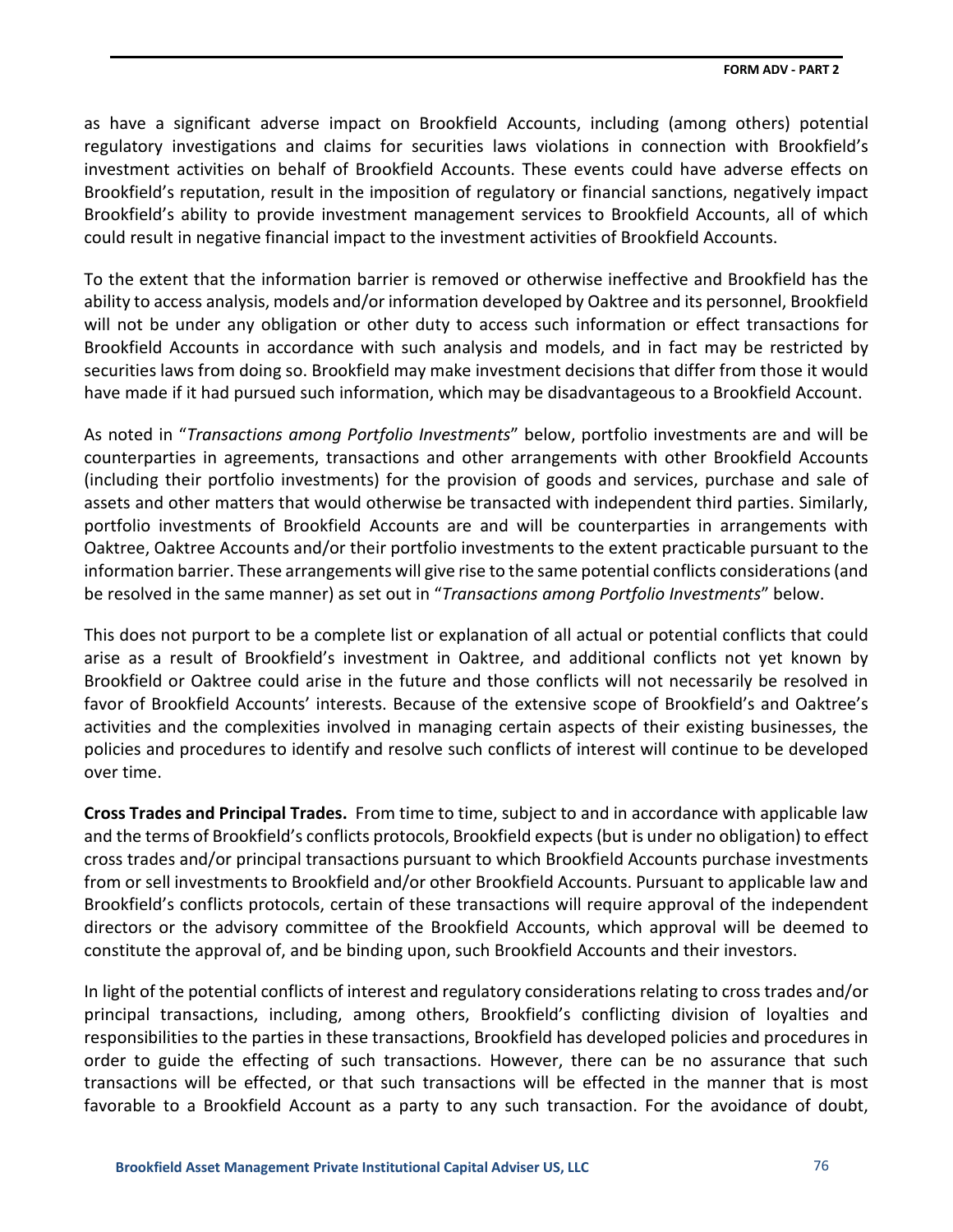transactions among portfolio investments of a Brookfield Account and portfolio investments of another Brookfield Account and/or Oaktree Account that get effected in the ordinary course will not be treated as cross trades or principal transactions and will not require approval of the independent directors or the advisory committee of such Brookfield Accounts, or any other consent. See "*Transactions among Portfolio Investments*" below.

**Warehousing Investments.** From time to time, Brookfield, an affiliate or a Brookfield Account (a "Warehousing Entity") will "warehouse" certain investments on behalf of another Brookfield Account. Under these arrangements, the Warehousing Entity will make an investment on behalf of another Brookfield Account and transfer it to such Brookfield Account at a later date at cost plus a pre-agreed interest rate after such Brookfield Account has raised sufficient capital, including financing to support the acquisition. In the event that the appropriate Brookfield Account does not raise sufficient capital and/or obtain sufficient financing to purchase the warehoused investment and Brookfield cannot find another buyer for the investment, the Warehousing Entity would be forced to retain the investment, the value of which may have increased or declined.

**Excess Funds Liquidity Arrangement with Related Parties.** Brookfield has an arrangement in place with Brookfield Accounts pursuant to which those Brookfield Accounts lend Brookfield excess funds from time to time and Brookfield lends excess funds to those Brookfield Accounts from time to time. This arrangement is intended to enhance the use of excess funds between those Brookfield Accounts and Brookfield when the lender has excess funds and the borrower has a business need for the capital (including, without limitation, to fund operating and/or investment activities and/or to pay down higher cost capital), and provides: (i) to the lender, a higher rate of return on the funds than it otherwise would be able to achieve in the market and (ii) to the borrower, a lower cost of funds than it otherwise would be able to obtain in the market.

Brookfield, in its capacity as the service provider, determines when it is appropriate for those Brookfield Accounts to lend excess funds to, or borrow excess funds from, Brookfield. Brookfield has similar arrangements with other affiliates for whom it serves in one or more capacities, including (among others) promoter, principal investor and investment manager. It is therefore possible that, from time to time and to the extent that Brookfield determines this to be in the best interests of the parties: (i) funds that are placed on deposit with Brookfield by those Brookfield Accounts will, in the discretion of Brookfield on a case-by-case basis, be lent to other affiliates of Brookfield and (ii) funds that are placed on deposit with Brookfield by other Brookfield affiliates will, in the discretion of Brookfield on a case-by-case basis, be lent to those Brookfield Accounts. Because the interest rates charged are reflective of the credit ratings of the applicable borrowers, any loans by Brookfield to its affiliates generally will be at higher interest rates than the rates then applicable to any balances deposited with Brookfield by those Brookfield Accounts or other Brookfield affiliates (as applicable). These differentials are approved according to protocols described below. Accordingly, Brookfield also benefits from these arrangements and will earn a profit as a result of the differential in lending rates.

Amounts those Brookfield Accounts lend to or borrow from Brookfield pursuant to this arrangement generally are repayable at any time upon either side's request, and Brookfield generally ensures that the borrower has sufficient available capital from another source in order meet potential repayment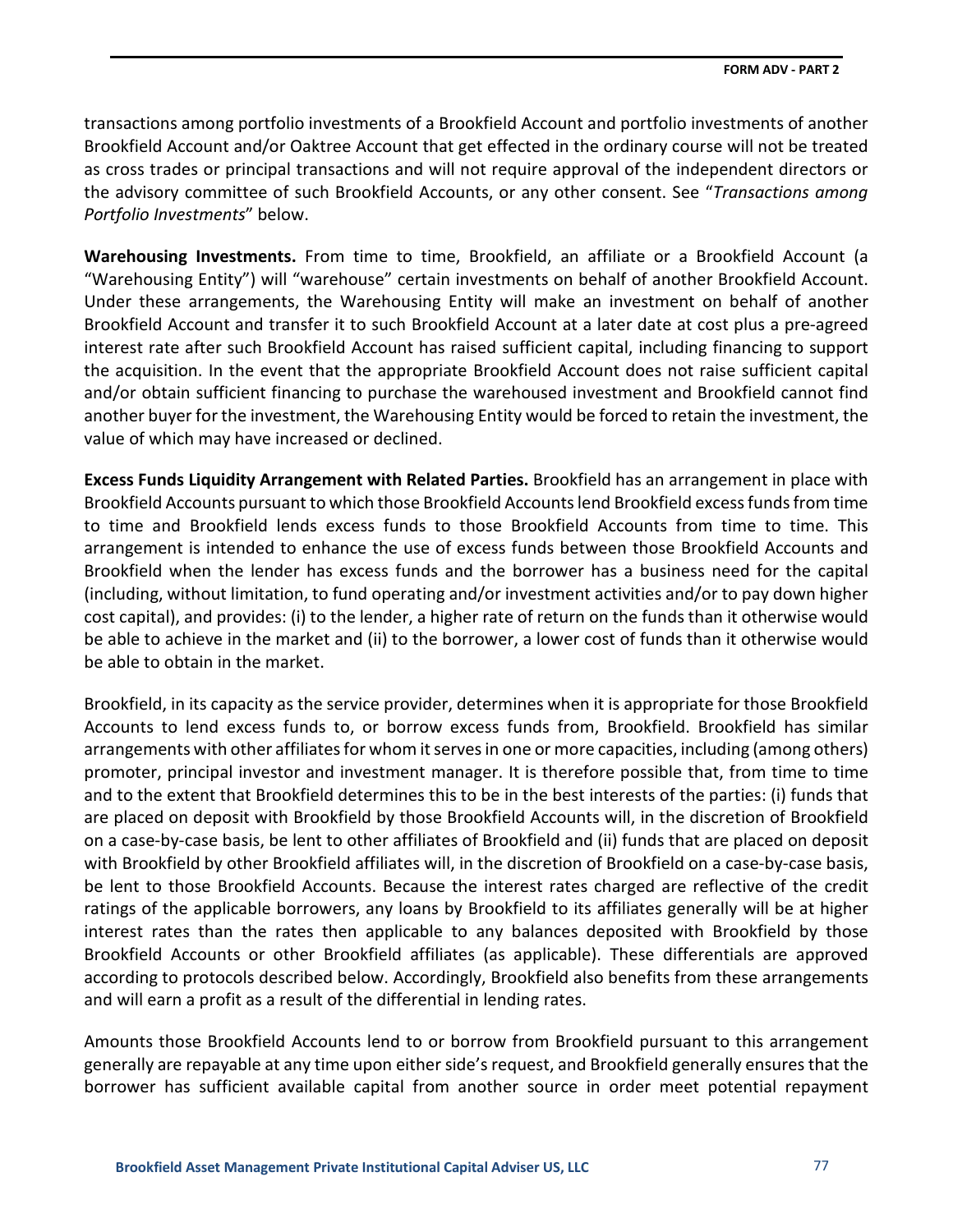demands. As noted above, Brookfield determines the interest rate to be applied to borrowed/loaned amounts taking into account each party's credit rating and the interest rate that would otherwise be available to it in similar transactions on an arms' length basis with unrelated parties.

Conflicts of interest arising for Brookfield under this arrangement will be approved in accordance with Brookfield's conflicts protocols for resolving potential conflicts of interest.

**Arrangements with Brookfield**. The relationship between Brookfield Accounts and Brookfield involves a number of arrangements pursuant to which Brookfield provides various services to other Brookfield Accounts, including access to financing arrangements and investment opportunities, and Brookfield Accounts support other Brookfield Accounts and their portfolio investments in various ways. Certain of these arrangements could contain terms that are less favorable than those which otherwise might have been negotiated between unrelated parties. However, Brookfield believes that these arrangements are in the best interests of the Brookfield Accounts.

Circumstances could arise in which these arrangements will need to be amended or new arrangements will need to be entered into, and conflicts of interest between Brookfield Accounts and Brookfield will arise in negotiating such new or amended arrangements. Any such negotiations will be subject to review and approval in accordance with Brookfield's conflicts protocols for resolving potential conflicts of interest.

Brookfield is generally entitled to share in the returns generated by its operations, which creates an incentive for it to assume greater risks when making decisions for Brookfield Accounts than it otherwise would in the absence of such arrangements. In addition, Brookfield's investment in and support of Brookfield Accounts and their portfolio investments provides Brookfield with certain ancillary benefits, such as satisfying Brookfield's commitment to invest in such accounts (which Brookfield would otherwise need to satisfy from different sources), assisting Brookfield in marketing Brookfield Accounts and facilitating more efficient management of their portfolio investments' operations.

**Limited Liability of Brookfield.** The liability of Brookfield and its officers and directors is limited under Brookfield Accounts' arrangements with them, and Brookfield Accounts have agreed to indemnify Brookfield and its officers and directors against claims, liabilities, losses, damages, costs or expenses which they may face in connection with those arrangements, which may lead them to assume greater risks when making decisions than they otherwise would if such decisions were being made solely for Brookfield's own account, or may give rise to legal claims for indemnification that are adverse to the interests of Investors.

## **DECISIONS MADE AND ACTIONS TAKEN THAT MAY RAISE POTENTIAL CONFLICTS OF INTEREST**

Due to the broad scope of Brookfield's activities and the scale of its advisory, asset management and related business, Brookfield is required to make decisions and take actions on behalf of a wide variety of private funds, clients, and affiliates. As discussed below, the diversity of Brookfield's platform is expected to provide benefits overall to each entity that is a part of it. However, from time to time,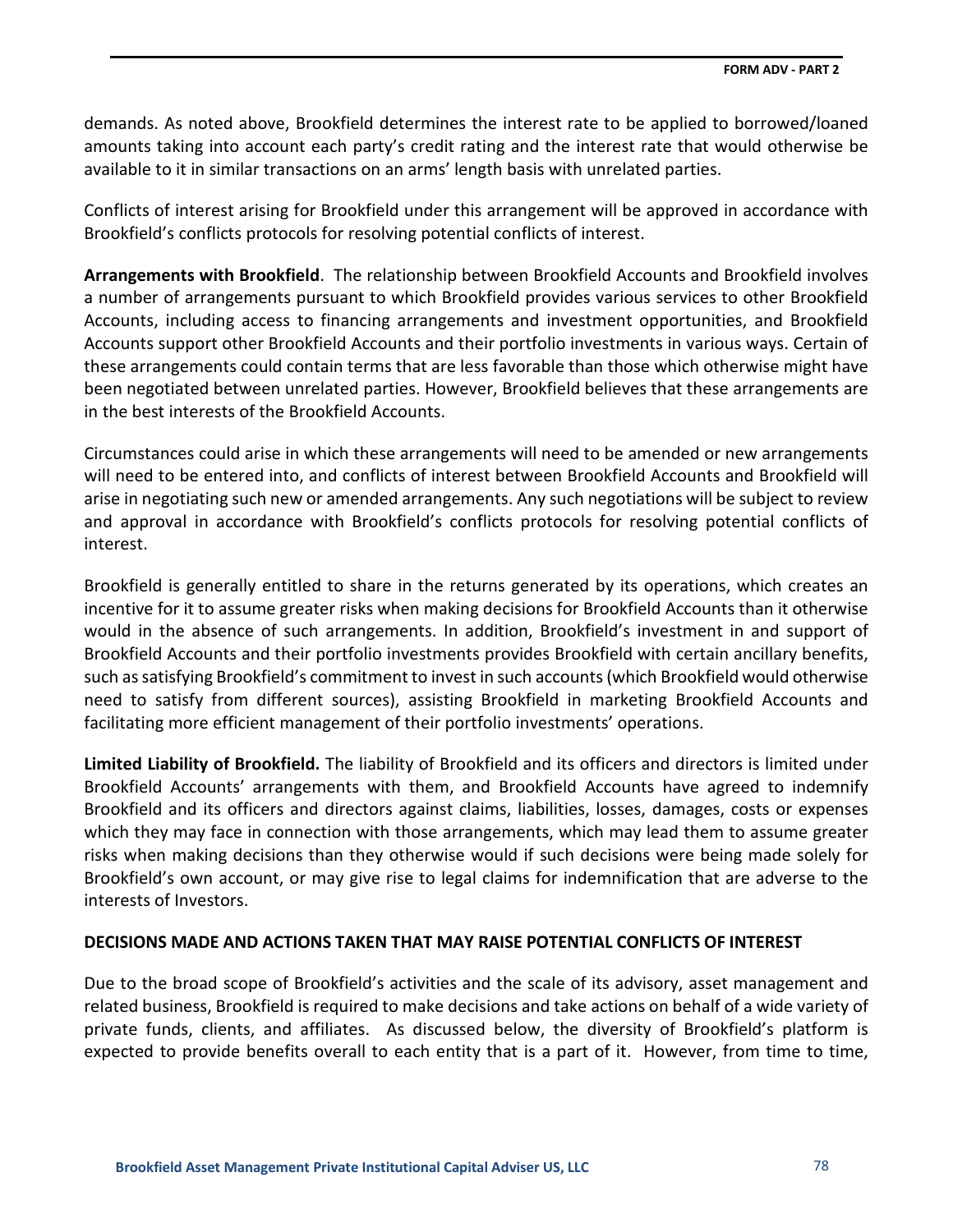Brookfield's decisions and actions will necessarily favor one client over another, including in a manner disadvantageous to Brookfield Accounts.

**Reputational Considerations.** Given the nature of its broader platform, Brookfield has an interest in preserving its reputation, including with respect to the statuses of certain members of the platform (including Brookfield Accounts) as publicly traded vehicles and, in certain circumstances, such reputational considerations may conflict with the interests of Brookfield Accounts. Brookfield will likely make decisions on behalf of a Brookfield Account for reputational reasons that it would not otherwise make absent such considerations. For example, Brookfield may limit transactions and activities on behalf of a Brookfield Account for reputational or other reasons, including where Brookfield provides (or may provide) advice or services to an entity involved in such activity or transaction, where another Brookfield Account is or may be engaged in the same or a related activity or transaction to that being considered on behalf of a Brookfield Account, where another Brookfield Account has an interest in an entity involved in such activity or transaction, or where such activity or transaction on behalf of or in respect of a Brookfield Account could affect Brookfield, other Brookfield Accounts or their activities.

**Brookfield Commitment.** Brookfield and/or its affiliates expect to satisfy its commitment to Brookfield Accounts by making a commitment to or alongside a Brookfield Account and/or directly into the portfolio investments (the "Brookfield Commitment"). For the avoidance of doubt, all or a substantial portion of the Brookfield Commitment may be satisfied (a) by any Brookfield affiliate, including publicly traded or privately-owned affiliates of Brookfield (potentially including Brookfield Annuity Company, a Brookfield insurance affiliate, and/or Oaktree), (b) by the Commitments of employees of Brookfield and their estate planning vehicles and charitable foundations and/or (c) by or through one or more other investment structures, instruments or transactions (including a vehicle, account, account segregation, portfolio, cell, participation, derivative or other contractual or legal arrangement) in which Brookfield (or an entity with securities convertible into Brookfield) has, directly or indirectly, economic exposure to the performance of the investments (a "Structuring Entity"). The Brookfield Commitment with respect to an Investment may also be satisfied by a Brookfield commitment to another Brookfield Account or Oaktree Account investing alongside a Brookfield Account in that portfolio investment. Notwithstanding that Oaktree may satisfy all or a substantial portion of the Brookfield Commitment, for so long as Brookfield and Oaktree manage their investment operations independently of each other pursuant to an information barrier, Oaktree generally will not be treated as an affiliate of Brookfield, a Brookfield Account or any investments for purposes of the Governing Documents (see "*Oaktree*" above). Furthermore, if Brookfield satisfies all or a portion of the Brookfield Commitment via another Brookfield Account or Oaktree Account, such investment of such Brookfield Account or Oaktree Account in such portfolio investment may be on different terms and conditions than those of another Brookfield Account.

Investments by Brookfield in or alongside a Brookfield Account will be on terms more favorable than those of other Investors and will constitute a substantial percentage of the overall commitments to Brookfield Accounts. Brookfield expects to waive the management fees and carried interest payable in respect of the Brookfield Commitment and other commitments made by certain Brookfield affiliates who invest in a Brookfield Account, which treatment will not be available to other Investors. In addition, on a case-by-case basis and with approval of the Conflicts Committee (as defined herein), Brookfield may seek to fund all or a portion of its commitment using publicly-traded securities of Brookfield and/or one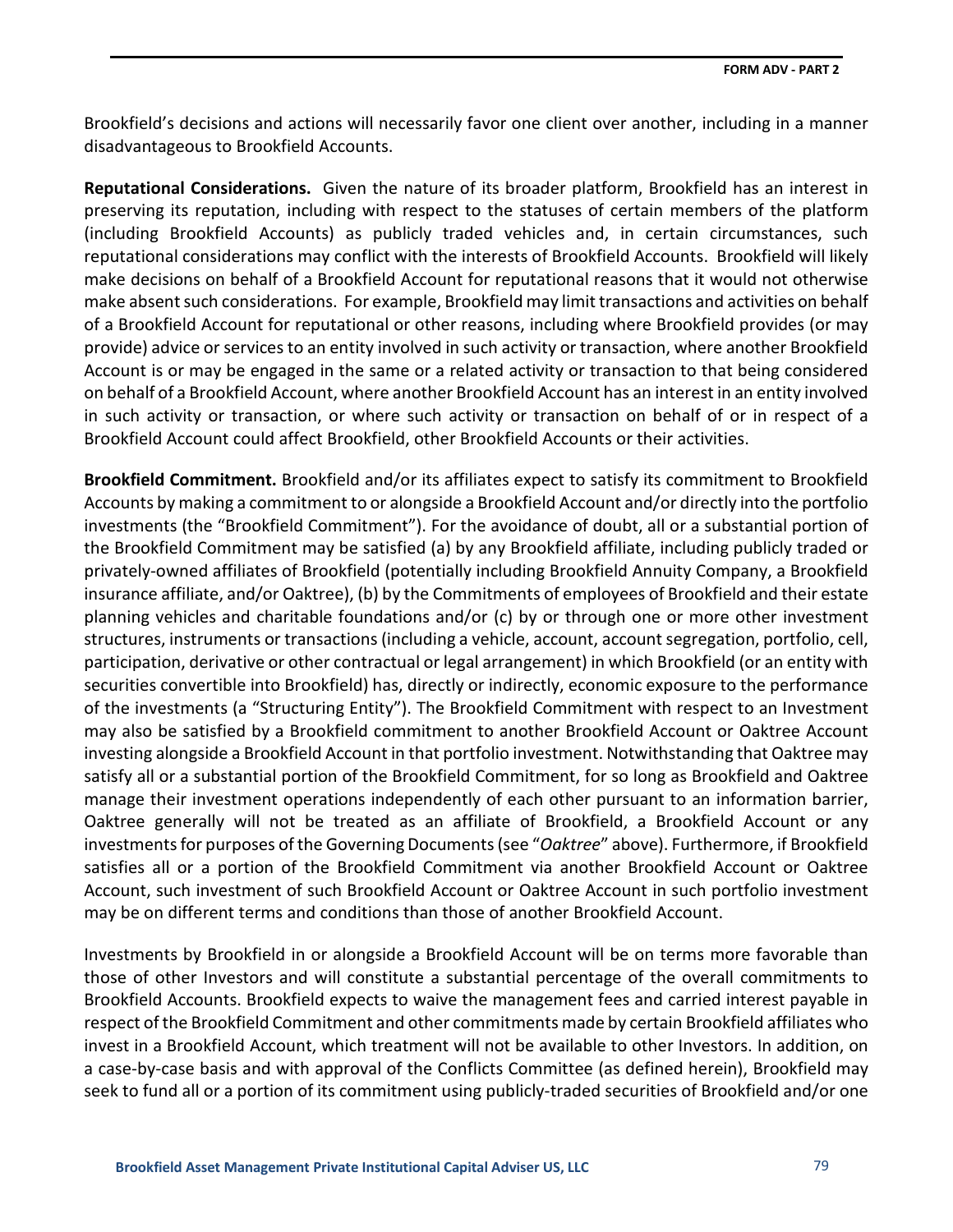of its affiliates, which would create conflicts of interest. In particular, the fact that the seller is receiving Brookfield stock as part of the consideration for an Investment may influence the purchase price and/or other terms of the transaction. If the seller applies a discount to the net asset value or market price of the stock, the seller could seek additional cash compensation from a Brookfield Account as part of the transaction and/or Brookfield may be required to allocate more stock to the investment than expected. Alternatively, if Brookfield disagrees with the discount applied by the seller, it may have an adverse impact on the negotiations, and therefore may reduce the likelihood that the transaction is ultimately consummated. In addition, the expenses associated with negotiating cash and stock transactions are typically higher than in the case of a pure cash deal. To the extent that Brookfield funds a portion of its Commitment using publicly-traded securities of Brookfield or one of its affiliates, such funding may be utilized in lieu of borrowings under any Credit Facility. In such an instance, other than in the event of a default under such Credit Facility, Brookfield may not be obligated to make capital contributions to repay any related borrowings (including interest thereon), although the other Investors will still remain responsible for such amounts, which may create a misalignment of interests and disparate returns.

In addition, because of the nature of the entity or entities expected to make the Brookfield Commitment, all or a substantial portion of the Brookfield Commitment is expected to be satisfied directly or indirectly by affiliates (and investment vehicles) and/or Structuring Entities that (a) are not responsible for the management of a Brookfield Account, (b) may be substantially beneficially owned by third parties who are not affiliated with Brookfield and (c) may have different objectives than a Brookfield Account. As a result, in certain circumstances such affiliates (and investment vehicles) and Structuring Entities may not have a complete alignment of interest with other Investors. Furthermore, in the event that any such affiliates and/or Structuring Entities that are satisfying the Brookfield Commitment have capital constraints in the future, it could influence investment decisions made by Brookfield in respect of a Brookfield Account. To the extent that the Brookfield Commitment is made by employees of Brookfield (or their estate planning vehicles and charitable foundations), there is no guarantee that such employees are involved in the management of a Brookfield Account or that such employees will remain with Brookfield through the term of such Brookfield Account.

Further, the investment of the Brookfield Commitment may give rise to additional reporting and related requirements for certain portfolio investments, including due to (a) the fact that the entity or entities satisfying the Brookfield Commitment may be publicly-traded or may otherwise have third party investors or counterparties, (b) the consolidation of such portfolio investments' financial statements with those of a Brookfield Account for its own accounting purposes and (c) ensuring a proper financial accounting control environment. The applicable portfolio investments will bear all costs incurred in connection with satisfying such reporting requirements. In addition, Brookfield reserves the right to have a portion of its commitment transferred to, or satisfied by an investment vehicle managed or advised by PSG (which may or may not be an affiliate of Brookfield at such time).

Brookfield, any of its affiliates and/or any Structuring Entity may borrow funds (i) in order to fund or otherwise satisfy the Brookfield Commitment or (ii) for working capital needs or for other purposes related to Brookfield's businesses. A Structuring Entity may also be capitalized through a reinsurance arrangement. In connection therewith, Brookfield and/or any of its affiliates may pledge their interests in a Brookfield Account or their economic entitlements related thereto to a lender as collateral, or such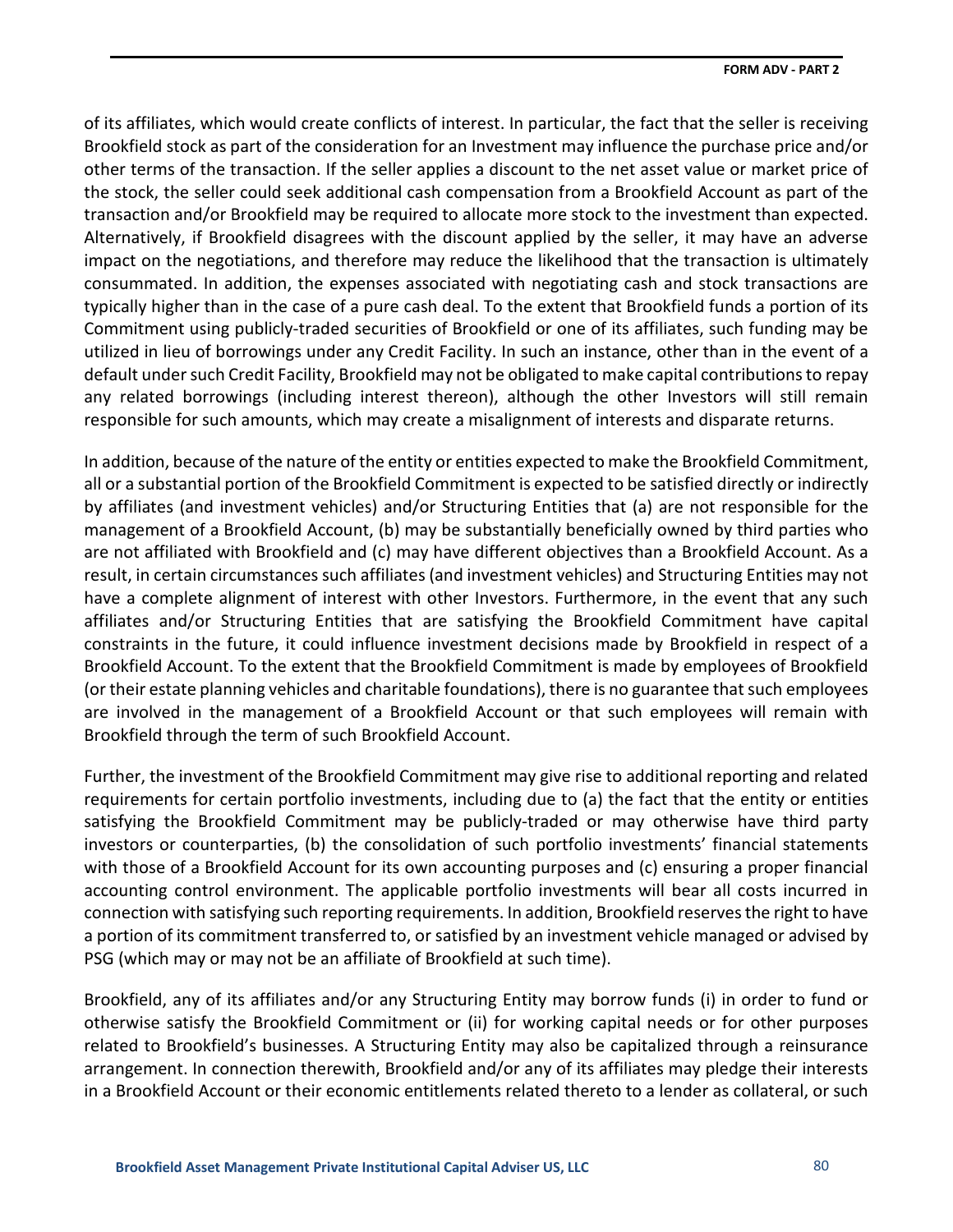Structuring Entity's reinsurance arrangement may provide the cedent insurer with the right to recapture its assets under certain conditions. Investors will not have the ability to participate in any such arrangements, and the rates, terms and conditions of any such borrowing or other arrangements may be more favorable than the rates, terms and conditions of any credit facility entered into by a Brookfield Account or available to any other Investor. Brookfield may, in certain circumstances, be incentivized to prematurely harvest investments to service its own debt or other obligations. In addition, in the event of a default, a lender or cedent insurer will engage in customary remedies as provided in the applicable credit or reinsurance documents, including the right to foreclose on or otherwise recapture any posted collateral, which may include Brookfield's interests in a Brookfield Account and/or portfolio investments. Any foreclosure or recapture on such collateral would be expected to reduce the alignment of interest between Brookfield and Investors. To the extent that any borrowing, reinsurance or other transactions result in a transfer of the Brookfield Commitment, only the consent of Brookfield will be required to effect such transaction, and Brookfield would expect to grant such consent.

Brookfield is permitted to, and may, restructure the Brookfield Commitment at any point during a Brookfield Account's term, including by entering into derivative, financing, securitization or other structures, instruments or transactions. In addition, Brookfield may pledge or otherwise use as credit support all or any portion of its interests in a Brookfield Account, portfolio investments or its future distributions or proceeds from a Brookfield Account, in each case, to or in favor of any person, in the same manner that it may do so for other of its other assets. Brookfield expects to grant its consent to any such restructuring of the Brookfield Commitment. The potential transactions described in this paragraph, or similar type of transactions, if effectuated, could, depending on the manner in which such transactions are structured, alter the alignment of interest between Brookfield and Investors.

**Allocation of Expenses**. In the normal course of managing its business activities, Brookfield allocates costs and expenses among itself, Brookfield Accounts and portfolio investments of Brookfield Accounts as appropriate and in accordance with internal policies. Examples of expenses allocated across Brookfield Accounts (and expected to be allocated in part to Brookfield Accounts) include investor reporting systems and software, technology services, accounting, group insurance policies, portfolio and investment tracking and monitoring systems, trade order management system and legal, tax, compliance, operations and other similar expenses that relate to Brookfield Accounts (including the expenses of both internal and external legal, tax and compliance personnel). Expenses are allocated by Brookfield in its good faith judgment, which is inherently subjective, among Brookfield Accounts that benefit from such expenses. Certain costs and expenses, such as costs and expenses relating to support services performed for the benefit of a Brookfield Account by Brookfield personnel and/or third-party service providers, may be aggregated together with similar costs and expenses applicable to another Brookfield Account and split among such Brookfield Accounts in a manner determined by Brookfield, in its sole discretion, to be fair and reasonable (which may include, among other possible methodologies, allocating based on the relative sizes of the relevant Brookfield Accounts). In these cases, such aggregation will result in Brookfield Accounts bearing a portion of costs and expenses that relate to services performed for the benefit of other Brookfield Accounts. Any such allocation could result in a Brookfield Account bearing a higher portion of such costs and expenses than it would under a different allocation methodology.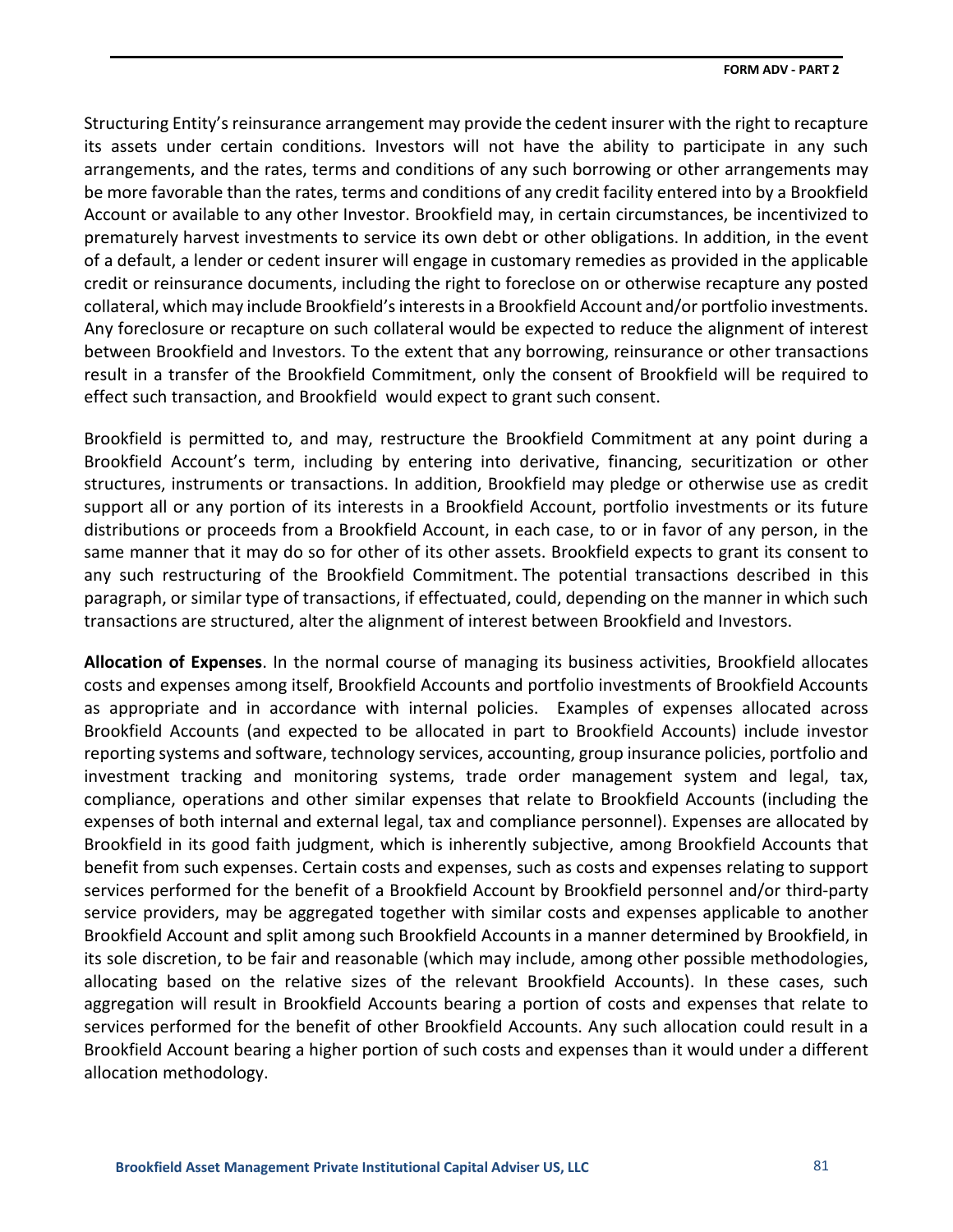Certain expenses are suitable for only certain Brookfield Accounts and, in such cases, are allocated to such vehicle. In other situations, expenses are allocated to a Brookfield Account despite the fact that such expenses may not directly relate to such Brookfield Accounts, may also benefit other Brookfield Accounts in the future and/or ultimately not benefit such Brookfield Account at all, including for example expenses relating to a specific legal, regulatory, tax, commercial or other issue, structure and/or negotiation (which may include services by Brookfield personnel and/or third-party service providers). Brookfield will allocate such expenses among Brookfield Accounts based on factors it deems reasonable in its discretion, regardless of the extent to which other Brookfield Accounts ultimately benefit from such issue, structure and/or negotiation. Expenses incurred in connection with an issue, structure or negotiation not directly related to a Brookfield Account may nonetheless be allocated to the Brookfield Account, even if incurred prior to the existence of the Brookfield Account. Similarly, expenses that are expected to be borne by a particular investor or a third party may be allocated to a Brookfield Account to the extent such costs and expenses are not ultimately charged to or paid by such investor or third party, including, for example, costs and expenses related to a transfer of an interest in a Brookfield Account or bespoke reporting or other similar arrangements.

In addition, where a potential investment is pursued on behalf of one or more Brookfield Accounts, the Brookfield Accounts that ultimately make the investment (or, in the case of a potential investment that is not consummated, the Brookfield Accounts that Brookfield determines, in its discretion, ultimately would have made the investment) will generally bear the expenses related to such investment (including broken deal costs, in the case of an investment that is not consummated). Examples of broken-deal expenses include (i) research costs, (ii) fees and expenses of legal, financial, accounting, consulting or other advisers (including Brookfield) in connection with conducting due diligence or otherwise pursuing a particular non-consummated transaction, (iii) fees and expenses in connection with arranging financing for a particular non-consummated transaction, (iv) travel costs, (v) deposits or down payments that are forfeited in connection with, or amounts paid as a penalty for, a particular non-consummated transaction and (vi) other expenses incurred in connection with activities related to a particular nonconsummated transaction.

Brookfield will make expense allocation decisions in its discretion and may modify or change its allocation methodologies and policies from time to time to the extent it determines such modifications or changes are necessary or advisable, which could result in a Brookfield Account bearing less (or more) expenses than otherwise would have been the case without such modifications.

New types of operating expenses could arise in the ordinary course and Brookfield will allocate such expenses to Brookfield Accounts as appropriate. In addition, although organizational expenses of Brookfield Accounts are generally subject to a cap, certain operating expenses, which are not subject to a cap, include costs related to organizational matters, such as costs and expenses relating to distributing and implementing elections pursuant to any "most favored nations" clauses in investor side letters, and fees, costs and expenses of anti-money laundering and/or "know your customer" compliance, tax diligence expenses and costs and expenses of ongoing related procedures.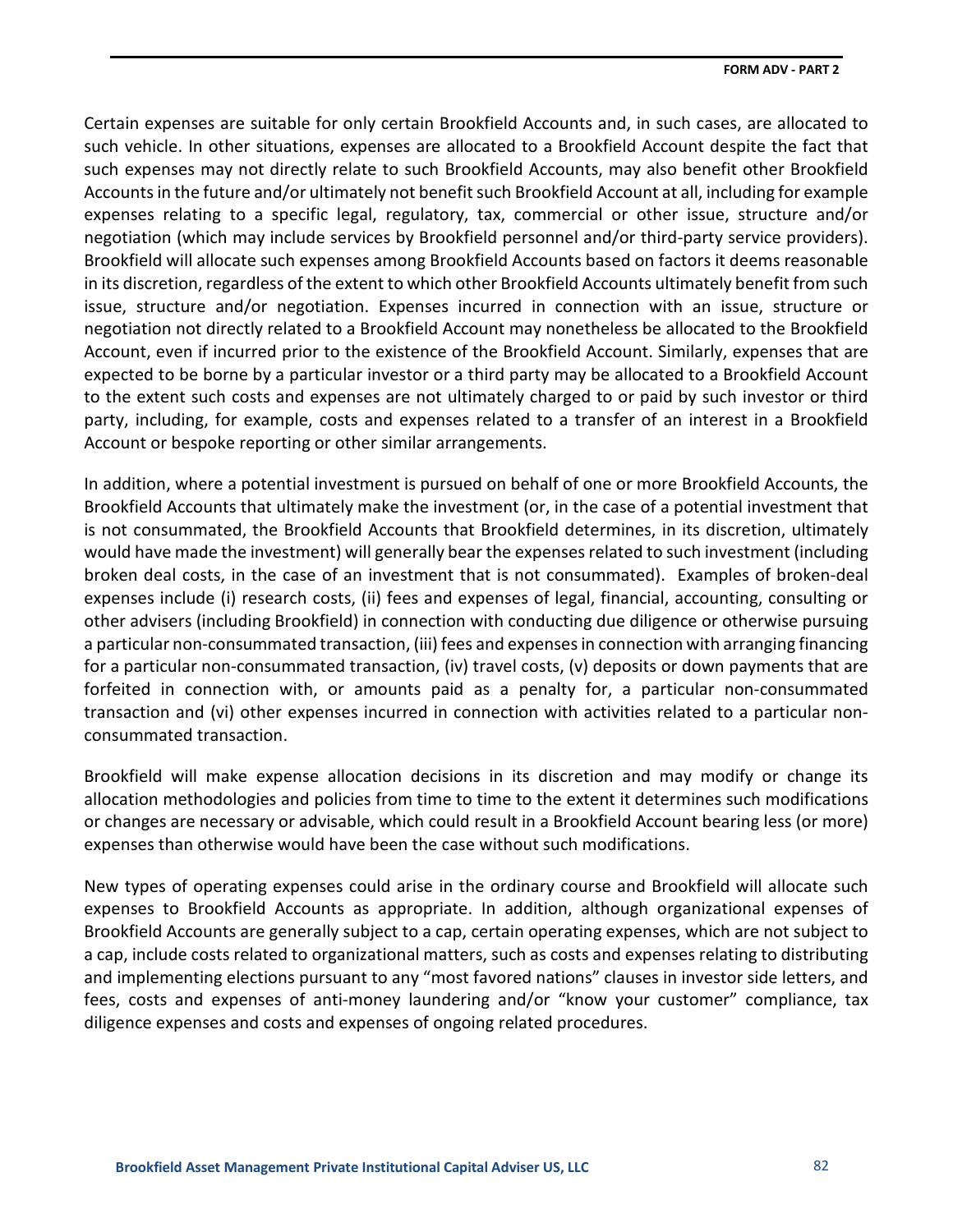Brookfield has engaged a compliance consulting firm and may engage similar firms to provide services in connection with investor relations operations, including the review of diligence and marketing materials. The expenses relating to these services are allocated to Brookfield Accounts.

**Affiliated and Related-Party Services and Transactions.** Where it deems appropriate and relevant, Brookfield intends to perform or provide (or cause a Brookfield Account to perform or provide) a variety of different services or products to Brookfield Accounts and their portfolio investments that would otherwise be provided by independent third parties, including among others lending and loan special servicing, development oversight, development management, investment banking (including participation by Brookfield-affiliated broker-dealers in the underwriting syndicates for securities issuances by Brookfield Accounts or the portfolio investments of Brookfield Accounts), advisory, consulting, entitlement, acting as alternative investment fund manager or other similar type of manager in jurisdictions where such services are beneficial, the placement and provision of various insurance policies and coverage, including risk retention and/or insurance captives, development, construction and design (including oversight thereof), real estate and property management (and oversight thereof), leasing, power marketing, operational, legal, financial, compliance, tax, back office, environmental, social and governance related services, brokerage, corporate secretarial, accounting, human resources, bank account management, supply or procurement of power and energy, transaction support, fund administration, accounting and reporting (including coordinating onboarding, due diligence, reporting and other administrative services with third-party administrators and placement agents) and other financial operations services, hedging and other treasury services and capital markets services, services relating to the use of entities that maintain a permanent residence in certain jurisdictions, data management services and other services or products (such services, collectively, "Affiliate Services").

To the extent that Brookfield or a Brookfield Account provides Affiliate Services to a Brookfield Account, another Brookfield Account and/or any portfolio investment, Brookfield or the Brookfield Account (as applicable) will receive fees (which could include incentive compensation): (i) at rates approved by the Brookfield Account that receives the services pursuant to an Affiliate Services rate schedule (the "Rate Schedule"); (ii) at rates for the relevant services that Brookfield reasonably believes are consistent with arm's length market rates at the time of entering into the Affiliate Services engagement (the "Affiliate Service Rate");(iii) at cost (including an allocable share of internal costs) plus an applicable administrative fee of 15%; or (iv) at any other rates with the approval of Investors or the applicable Brookfield Account's LPAC (or similar bodies).

For the avoidance of doubt, where Brookfield (or a Brookfield Account, as applicable) is engaged to provide Affiliate Services in connection with a portfolio investment of another Brookfield Account, the amount charged or allocated (whether such Affiliate Services are provided in accordance with the Rate Schedule, at the Affiliate Service Rate, cost plus an administrative fee, or otherwise) may include (i) a management promote, incentive fee and/or other performance-based compensation for certain employees and the cost of such performance-based compensation will be paid by the applicable portfolio investment, and (ii) a pass-through of costs, including (a) compensation for personnel (including salary and incentive compensation), expenses (including human resources, rent and office services, talent acquisition, professional development, travel, professional fees), and other benefits, as reasonably allocated, and (b) information technology hardware, computing power or storage, software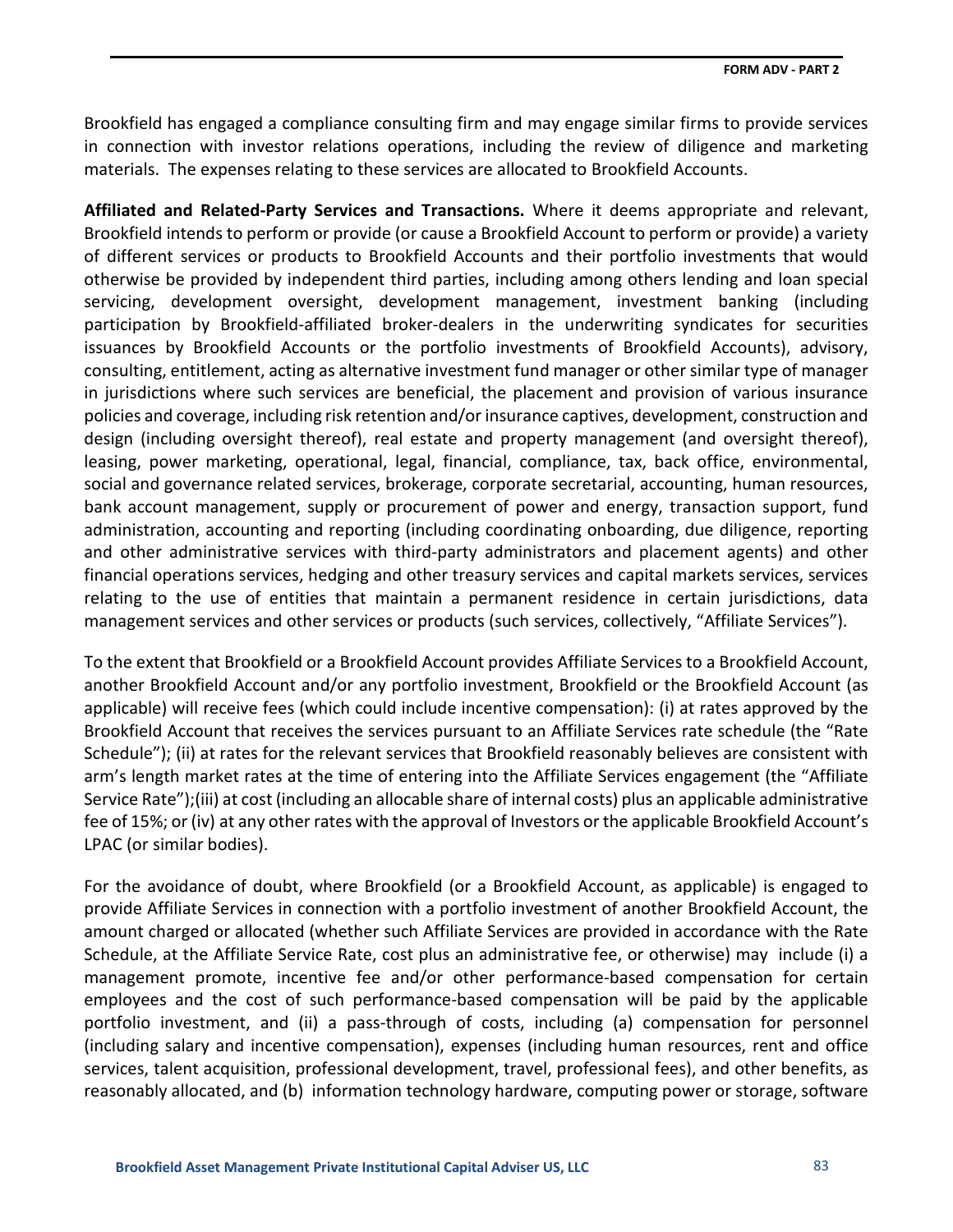licenses and related ancillary and information technology personnel costs) incurred in providing the service, in addition to any fees charged for the service (and the passed-through costs may be substantial relative to the fees charged for the service and will, in certain cases, be based on estimates made by Brookfield in its sole discretion in good faith). In certain situations, personnel will provide an Affiliate Service to multiple assets (including assets not owned by Brookfield Accounts) or multiple Brookfield Accounts, in which case only a portion of the applicable costs would be passed through to the applicable Brookfield Account.

Brookfield expects (but will not be obligated) to utilize a number of different methodologies (that it determines, in its sole discretion, to be fair and reasonable) to determine the portion of pass-through and other costs to be allocated to one or more Brookfield Accounts and/or their investments in respect of Affiliate Services, including those provided by Brookfield and/or another Brookfield Account. The methodologies utilized for allocating costs will include one or more of the following methodologies as well as other methodologies deemed fair and reasonable by Brookfield over time: (i) the amount of time spent by employees providing such services (including on the basis of estimates and at a blended rate); (ii) the relative size or generation of the assets, portfolio investments and/or potential investments receiving such service; and (iii) the estimated level of effort required to provide a service relative to other services provided by the same employees (for example, the allocation of costs for employees providing financial reporting services could be allocated based on the estimated level of effort required for audited financial statements versus unaudited financials).

At all times, Brookfield (on behalf of the service provider) will endeavor to make these determinations fairly, reasonably and in an impartial manner. However, there can be no assurance that any determination will accurately reflect the actual value of Affiliate Services provided (including by a Brookfield Account) in any particular situation, or that its own interests will not influence its determinations, or that a different methodology would not have also been fair and reasonable and that such other methodology would not yield a different result. Moreover, it is possible that a Brookfield Account will bear a larger portion of costs than it otherwise would have if Brookfield did not face the conflicts of interest discussed herein. In addition, the methodologies that Brookfield utilizes are expected to vary based on the particular facts and circumstances of each situation and, as such, there will be some degree of variation in the manner in which situations are addressed.

Where Affiliate Services are in place prior to a Brookfield Account's ownership of an investment and cannot be amended without the consent of an unaffiliated third party, the Brookfield Account will inherit the pre-existing fee rates for such Affiliate Services until (i) such time at which third-party consent is no longer required or (ii) a Brookfield Account seeks consent to amend such rates. Accordingly, while a Brookfield Account may seek consent of the unaffiliated third party to amend any pre-existing fee rates, Brookfield will be incentivized to seek to amend the pre-existing fee arrangement in certain circumstances and dis-incentivized to do so in others. For example, Brookfield will be incentivized to seek consent to amend the rate in circumstances where the amended fee would be higher than the preexisting rate, and conversely may choose not to (and will not be required to) seek consent to amend any pre-existing fee rates if the amended rate would be lower than the pre-existing rate.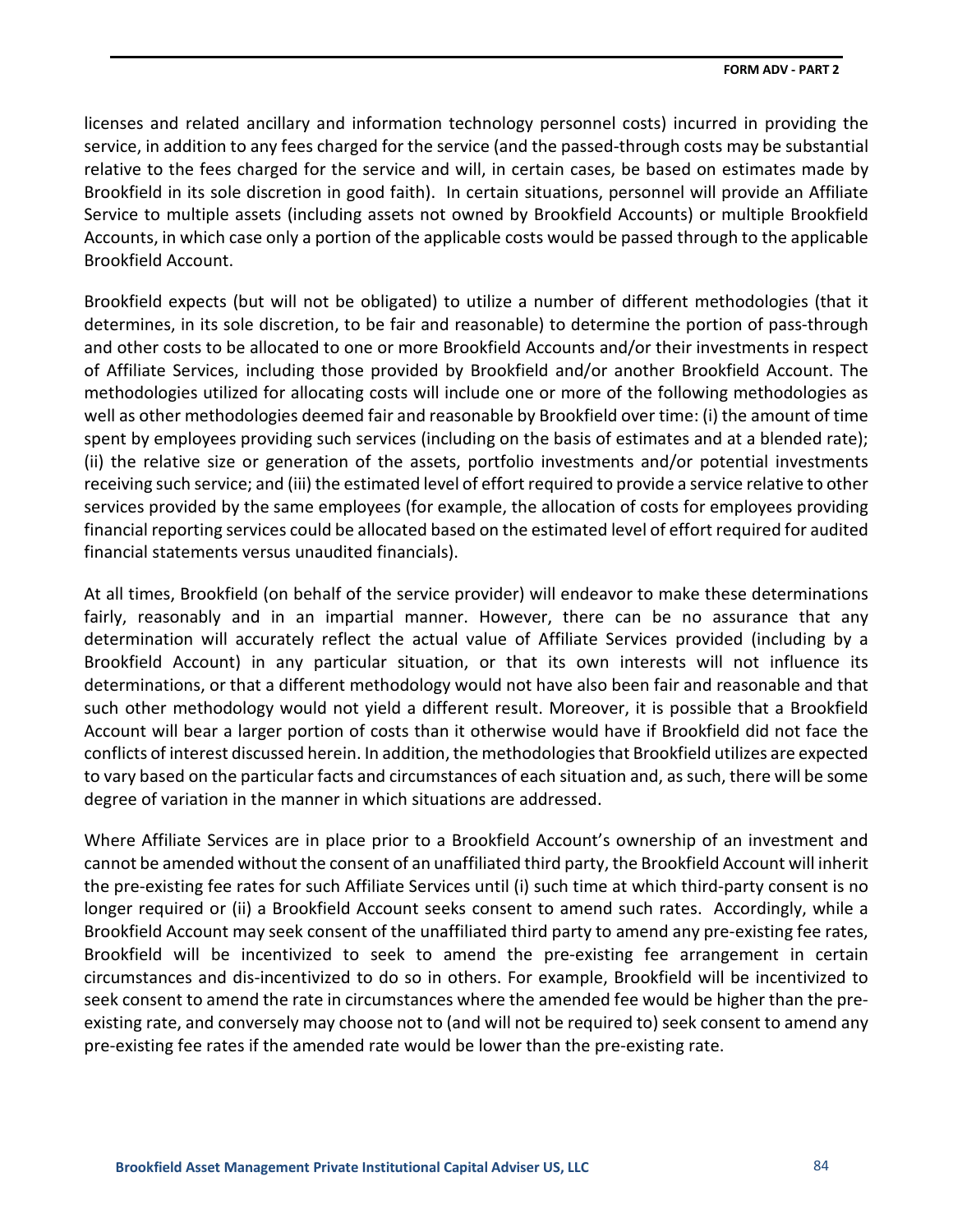Compensation for Affiliate Services payable to Brookfield will not be shared with Brookfield Accounts or Investors (or offset against management fees) and may be substantial. The fee potential, both current and future, inherent in a particular transaction could be an incentive for Brookfield to seek to refer or recommend a transaction to a Brookfield Account. Furthermore, providing services or products to Brookfield Accounts and/or portfolio investments will enhance Brookfield's relationships with various parties, facilitate additional business development and enable Brookfield to obtain additional business and generate additional revenue.

The foregoing requirements and limitations will not apply to transactions for services or products between portfolio investments, other Brookfield Accounts, Oaktree and Oaktree Accounts, which are described in further detail below (though Brookfield could nonetheless determine, in its sole discretion, to use a Rate Schedule, Affiliate Service Rates, cost plus an administrative fee or otherwise in these situations).

If an Affiliate Service is charged at the Affiliate Service Rate, Brookfield will determine the Affiliate Service Rate for each Affiliate Service in good faith at the time of engagement. The determination of the Affiliate Service Rate will be based on one or more factors, including, among other things: (i) the rate that one or more comparable service providers (which may or may not be a competitor of Brookfield or a Brookfield Account) charge third-parties for similar services (at the time of determination), (ii) market knowledge (which may be based on inquiries with one or more market participants), (iii) the rate charged by Brookfield (or a Brookfield Account) to a third-party for similar services (or the methodology used to set such rates), (iv) advice of one or more third-party agents or consultants, (v) commodity or other rate forecasting, (vi) rates required to meet certain regulatory requirements or qualify for particular governmental programs, (vii) in the case of services which Brookfield provides as part of a syndicate, such as investment banking or brokerage services, the rate that is determined by a third party member of the syndicate, or (viii) other subjective and/or objective metrics deemed relevant by Brookfield in its sole discretion. To the extent Brookfield retains the services of a third-party consultant or agent to assist in determining an Affiliate Service Rate, the fees and cost of such third-party consultant/agent will be an expense borne by Brookfield Accounts.

While Brookfield will determine in good faith each Affiliate Service Rate at the time of the relevant engagement as set out above, there will likely be variances in the marketplace for similar services based on an array of factors that affect providers and rates for services, including, but not limited to, loss leader pricing strategies or other marketing and competitive practices, integration efficiencies, geographic market differences, and the quality of the services provided. There can be no assurances that the Affiliate Service Rate charged by Brookfield for any Affiliate Service will not be greater (or lower) than the rate charged by certain similarly situated service providers for similar services in any given circumstance. In addition, the Affiliate Service Rate charged for any Affiliate Service at any given time following the relevant engagement may not match a then-current market rate because the market rate for the service may have increased or decreased over time.

For the avoidance of doubt, fees and an allocable share of costs may be charged for Affiliate Services (whether in accordance with a Rate Schedule, Affiliate Service Rates, costs plus an administrative fee, or otherwise) in advance based on estimated budgets (including estimates regarding costs), expected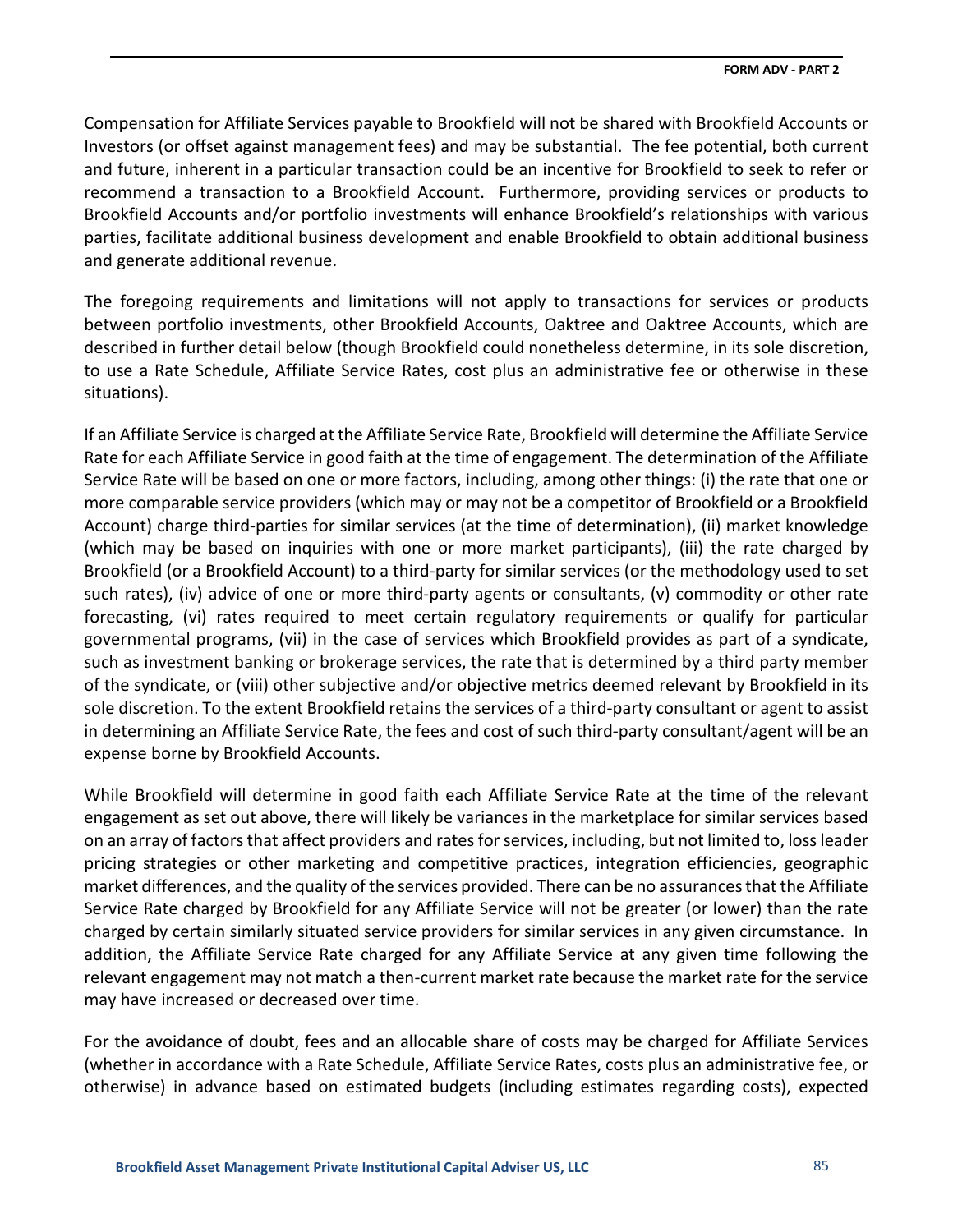services, estimated relative sizes of the assets and/or businesses, and/or estimated time periods, and to the extent determined by Brookfield to be required or warranted will be subject to true-up once the relevant Affiliate Services are complete or periodically throughout the services period for any material adiustments.

In addition, Brookfield and its personnel from time to time receive certain intangible and/or other benefits and/or perquisites arising or resulting from their activities on behalf of Brookfield Accounts which do not reduce management fees and are not otherwise shared with Brookfield Accounts, Investors and/or portfolio investments. Such benefits will inure exclusively to Brookfield and/or its personnel receiving them, even if they are significant or difficult to value and even though the cost of the underlying service is borne as an expense by Brookfield Accounts and/or portfolio investments. For example, expenses incurred in connection with airline travel or hotel stays typically result in "miles" or "points" or credit in loyalty/status programs and such benefits and/or amounts will, whether or not *de minimis* or difficult to value, inure exclusively to Brookfield and/or such personnel (and not Investors, Brookfield Accounts and/or portfolio investments) even though the cost of the underlying service is borne by Brookfield Accounts and/or portfolio investments. Similarly, the volume of work that service providers receive from Brookfield, which include those from Brookfield Accounts and portfolio investments, results in discounts for such services that Brookfield will benefit from, while Brookfield Accounts and/or portfolio investments will not be able to benefit from certain discounts that apply to Brookfield. Brookfield also makes available certain discount programs to its employees as a result of Brookfield's relationship with portfolio investments and their relationships (*e.g.*, "friends and family" discounts that are not available to Investors). The size of these discounts on products and services provided by portfolio investments (and, potentially, customers or suppliers of such portfolio investments) could be significant. The potential to receive such discounts could provide an incentive for Brookfield to cause a Brookfield Account and/or a portfolio investment to enter into transactions that would or would not have otherwise been entered into in the absence of these arrangements and benefits. Financial benefits that Brookfield and its personnel derive from such transactions will generally not be shared with Brookfield Accounts, Investors and/or portfolio investments. Brookfield may also offer referral bonuses to its employees who refer customers to assets owned by Brookfield Accounts. Finally, Brookfield personnel expect to develop industry knowledge and technical expertise from their activities on behalf of Brookfield Accounts, the benefits of which will inure exclusively to Brookfield and its personnel and which will not reduce management fees or expenses.

Brookfield may take its own interests into account in considering and making determinations regarding the matters outlined above.

From time to time, Brookfield may terminate any Affiliate Services arrangement or contracts related thereto, including those with Brookfield Accounts, which may include early termination prior to the expiration of any such arrangement or contract. In such instances, Brookfield will seek to act in the best interests of the Brookfield Accounts, taking into account the applicable facts and circumstances at such time, including the approach Brookfield would expect to take in similar circumstances with a third party.

**Transactions among Portfolio Investments.** In addition to any Affiliate Services provided by Brookfield or its affiliates (as described above), Brookfield Accounts' portfolio investments will in the ordinary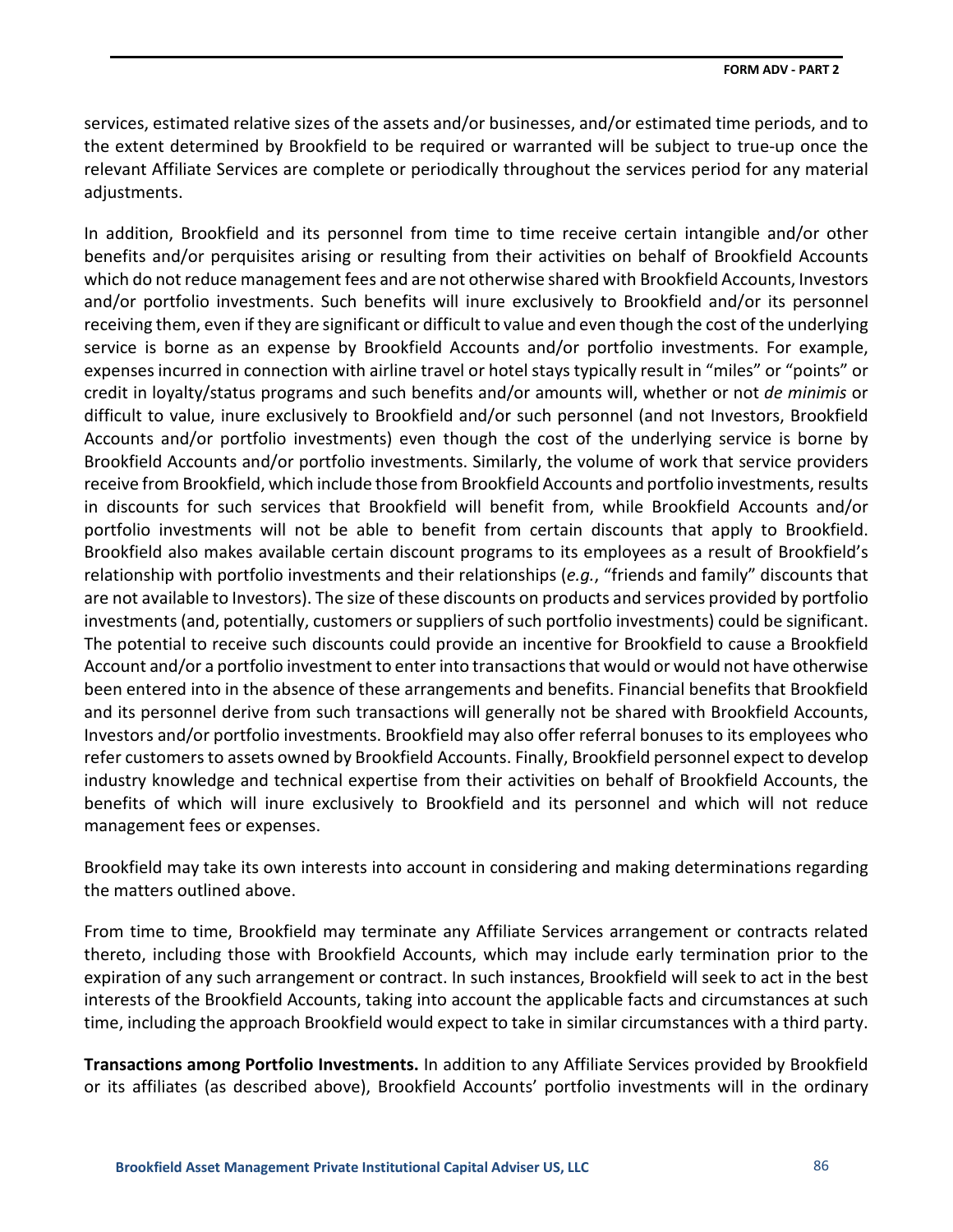course of business provide services or goods to, receive services or goods from, lease space to or from, or participate in agreements, transactions or other arrangements with (including the purchase and sale of assets and other matters that would otherwise be transacted with independent third parties), portfolio investments owned by other Brookfield Accounts and/or Oaktree Accounts. Some of these agreements, transactions and other arrangements would not have been entered into but for the affiliation or relationship with Brookfield and, in certain cases, are expected to replace agreements, transactions and/or arrangements with third parties. These agreements, transactions and other arrangements will involve payment and/or receipt of fees, expenses and other amounts and/or other benefits to or from the portfolio investments of such other Brookfield Accounts and/or Oaktree Accounts (including, in certain cases, performance-based compensation). In certain cases, Brookfield's investment thesis with respect to an investment will include attempting to create value by actively facilitating relationships between the investment and portfolio investments or assets owned by other Brookfield Accounts and/or Oaktree Accounts. In these and other cases, these agreements, transactions and other arrangements will be entered into either with active participation by Brookfield (and/or Oaktree) or the portfolio investments' management teams independent of Brookfield. While such arrangements and/or transactions and the fees or compensation involved have the potential for inherent conflicts of interest, Brookfield believes that the access to Brookfield (including portfolio investments of Brookfield Accounts and Oaktree Accounts) enhances the capabilities of Brookfield Accounts and is an integral part of Brookfield Accounts' operations.

Portfolio investments of Brookfield Accounts and Oaktree Accounts generally are not Brookfield's and Brookfield Accounts' affiliates for purposes of the applicable Governing Documents. As a result, the restrictions and conditions contained therein that relate specifically to Brookfield and/or Brookfield Accounts' affiliates do not apply to arrangements and/or transactions among portfolio investments of Brookfield Accounts and/or Oaktree Accounts, even if a Brookfield Account has a significant economic interest in a portfolio investment and/or Brookfield ultimately controls it. For example, in the event that a portfolio investment of one Brookfield Account enters into a transaction with a portfolio investment of another Brookfield Account (or an Oaktree Account), such transaction generally would not trigger potential cross trade, principal transaction and/or other affiliate transaction considerations.

In all cases in which Brookfield actively participates in such agreements, transactions or other arrangements, Brookfield will seek to ensure that the agreements, transactions or other arrangements are in the best interests of the applicable Brookfield Account's portfolio investments, with terms to be determined in good faith as fair, reasonable and equitable under the circumstances. However, there can be no assurance that the terms of any such agreement, transaction or other arrangement will be executed on an arm's length basis, be as favorable to the applicable portfolio investment as otherwise would be the case if the counterparty were not related to Brookfield, or be the same as those that other Brookfield Accounts' portfolio investments receive from the applicable counterparty. In some circumstances, Brookfield Accounts' portfolio investments may receive better terms from a portfolio investment of another Brookfield Account or an Oaktree Account than from an independent counterparty. In other cases, these terms may be worse.

All such agreements, transactions or other arrangements described in this section are expected to be entered into in the ordinary course without obtaining consent of Investors or the applicable Brookfield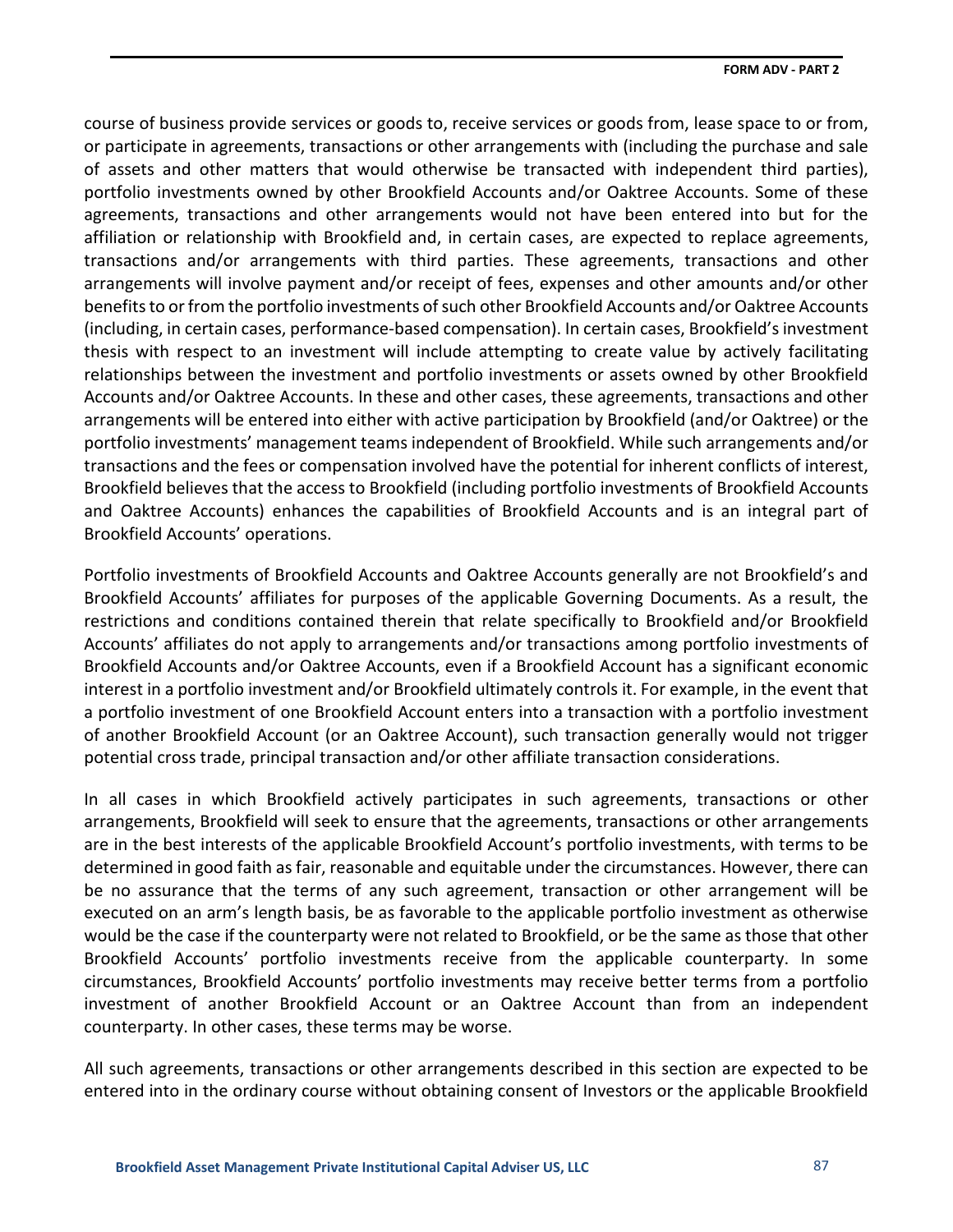Account's LPAC (or similar bodies) or of investors in other Brookfield Accounts and such arrangements will not impact the management fee payable to Brookfield or any fee for Affiliate Services payable to Brookfield or a Brookfield Account (*i.e.*, the portfolio investments will be free to transact in the ordinary course of their businesses without limitations, including by charging their ordinary rates for the relevant services or products).

Furthermore, Brookfield, PSG, Oaktree, Brookfield Accounts, Oaktree Accounts and/or their portfolio investments from time to time make equity or other investments in companies or businesses that provide services to or otherwise contract with other Brookfield Accounts and/or their portfolio investments. In particular, Brookfield has in the past entered into, and expects to continue to enter into, relationships with companies in the technology, real assets services and other sectors and industries in which Brookfield has broad expertise and knowledge, whereby Brookfield or a Brookfield Account acquires an equity or other interest in such companies that may, in turn, transact with other Brookfield Accounts and/or their portfolio investments. For example, Brookfield and Brookfield Accounts invest in companies that develop and offer products that are expected to be of relevance to other Brookfield Accounts and portfolio investments (as well as to third-party companies operating in similar sectors and industries). In connection with such relationships, Brookfield expects to refer, introduce or otherwise facilitate transactions between such companies and Brookfield Accounts and their portfolio investments, which would result in benefits to Brookfield or such Brookfield Accounts, including via increased profitability of the relevant company, as well as financial incentives and/or milestones which benefit Brookfield or a Brookfield Account (including through increased equity allotments), which are likely in some cases to be significant. Such financial incentives that inure to or benefit Brookfield and Brookfield Accounts pose an incentive for Brookfield to cause other Brookfield Accounts and/or portfolio investments to enter into such transactions that may or may not have otherwise been entered into. Financial incentives derived from such transactions will generally not be shared with Brookfield Accounts or Investors. Furthermore, such transactions are likely to contribute to the development of expertise, reputational benefits and/or the development of new products or services by Brookfield (or Oaktree, Brookfield Accounts, Oaktree Accounts, and portfolio investments), which Brookfield will seek to capitalize on to generate additional benefits that are likely to inure solely to Brookfield (or Oaktree, Brookfield Accounts, Oaktree Accounts, and portfolio investments) and not to other Brookfield Accounts or Investors.

Brookfield (or the portfolio investments' management teams, as applicable) will seek to ensure that each transaction or other arrangement that Brookfield Accounts and/or portfolio investments enter into with these companies satisfies a legitimate business need and is in the best interests of the applicable Brookfield Account and/or the applicable portfolio investment, with terms to be determined in good faith as fair, reasonable and equitable under the circumstances based on the applicable Brookfield Accounts' and/or portfolio investments' normal course process for evaluating potential business transactions and counterparties. In making these determinations, Brookfield or the management teams of the portfolio investments will take into account such factors that they deem relevant, which will include the potential benefits and synergies of transacting with a Brookfield related party. Brookfield may take its own interests (or the interests of other Brookfield Accounts or businesses) into account in considering and making determinations regarding these matters. In certain cases, these transactions will be entered into with active participation by Brookfield and in other cases by the portfolio investments'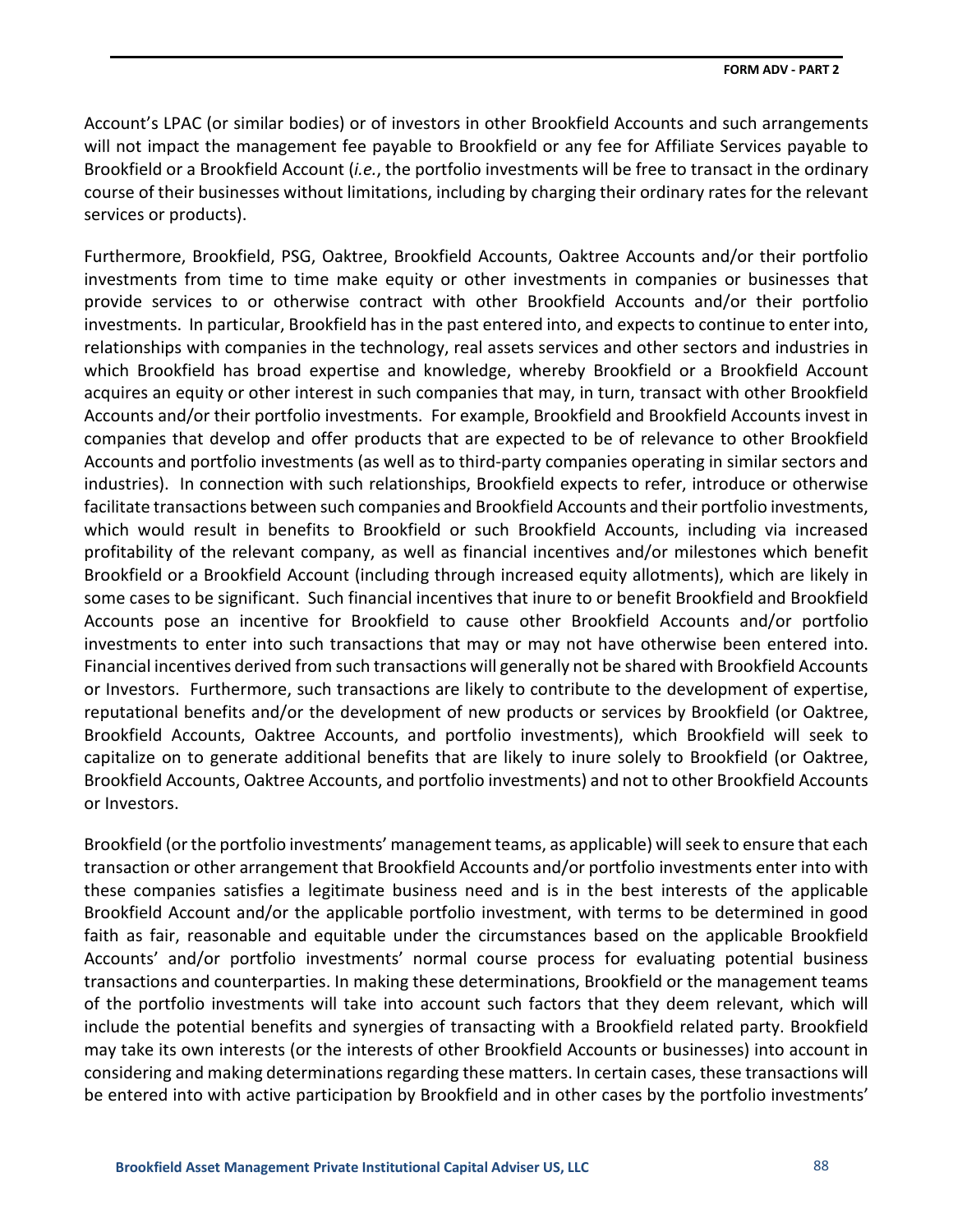management teams independently of Brookfield. Moreover, any fees or other financial incentives paid to the relevant company will not offset or otherwise reduce the management fee or other compensation paid to Brookfield, will not otherwise be shared with Brookfield Accounts or Investors and will not be subject to the Affiliate Service Rates.

There can be no assurance that the terms of any such transaction or other arrangement will be executed on an arm's length basis, be as favorable to the relevant Brookfield Account and/or portfolio investment as otherwise would be the case if the counterparty were not related to Brookfield, be benchmarked in any particular manner, or be the same as those that other Brookfield Accounts' or investments receive from the applicable counterparty. In some circumstances, Brookfield Accounts and portfolio investments may receive better terms (including economic terms) than they would from an independent counterparty. In other cases, these terms may be worse.

While these agreements, transactions and/or arrangements raise potential conflicts of interest, Brookfield believes that access to other Brookfield Accounts and their portfolio investments, as well as to Brookfield related parties and companies in which Brookfield has an interest enhances Brookfield Accounts' and portfolio investments' capabilities, is an integral part of Brookfield's operations and will provide benefits to Brookfield Accounts and portfolio investments that would not exist but for their respective affiliations with Brookfield.

**Insurance**. Brookfield has caused Brookfield Accounts to purchase and/or bear premiums, fees, costs and expenses relating to insurance coverage (including, among others, with respect to Brookfield affiliates' placement, administration, brokerage and/or provision of such insurance coverage) for their benefit, which provides insurance coverage to, among others, Brookfield, officers and directors, and other parties for their activities relating to Brookfield Accounts, as well as to portfolio investments. Among other policies, this insurance coverage includes directors and officers liability insurance, errors and omissions insurance coverages, and terrorism, property, title, liability, fire and other insurance coverages for (or in respect of) Brookfield Accounts and their portfolio investments.

Insurance policies purchased by or on behalf of Brookfield Accounts (and which cover Brookfield, officers and directors, and other parties) could provide coverage for situations where a Brookfield Account would not generally provide indemnification, including situations involving culpable conduct by Brookfield and its personnel. Nonetheless, Brookfield Accounts' share of the fees and expenses in respect of insurance coverage will not be reduced to account for these types of situations.

Brookfield, other Brookfield Accounts and their portfolio investments also obtain insurance coverage and utilize Brookfield affiliates for placement, administration, brokerage and/or provision of insurance coverage. Where possible, Brookfield Accounts generally leverage Brookfield's scale by participating in shared, or umbrella, insurance policies that cover a broad group of entities (including Brookfield, other Brookfield Accounts and their portfolio investments) under a single policy.

The total cost of any shared or umbrella insurance policy is allocated among all participants covered by the policy in a fair and equitable manner taking into consideration applicable facts and circumstances, including the value of each covered account's asset value and/or the risk that the account poses to the insurance provider. While Brookfield takes into account certain objective criteria in determining how to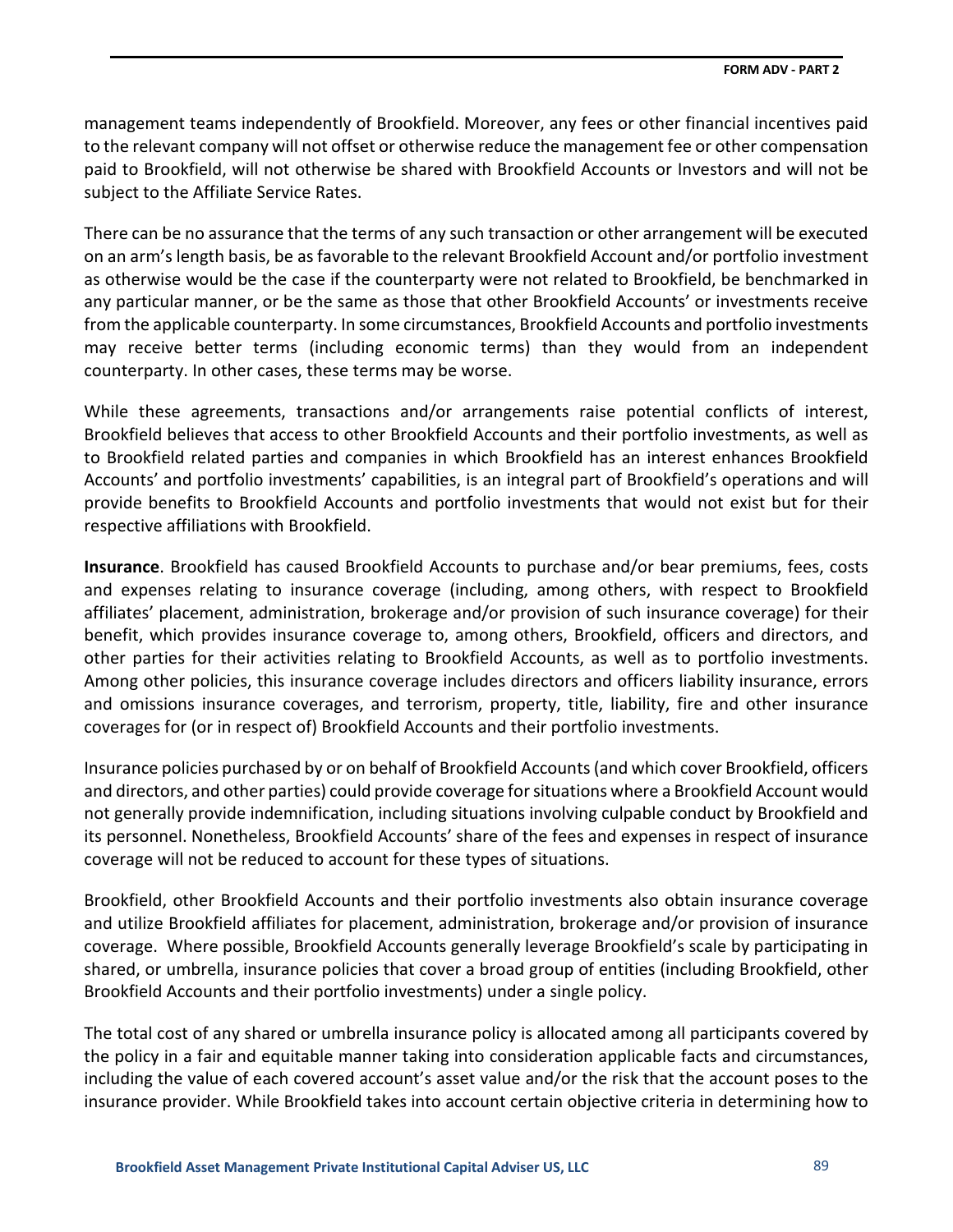allocate the cost of umbrella insurance coverage among covered accounts, the assessment of the risk that each account poses to the insurance provider is more subjective in nature. In addition, Brookfield's participation in umbrella policies gives risk to conflicts in determining the proper allocation of the costs of such policies.

While shared insurance policies may be cost effective, claims made by any entity covered thereunder (including Brookfield) could result in increased costs to a Brookfield Account. In addition, such policies may have an overall cap on coverage. To the extent an insurable event results in claims in excess of such cap, a Brookfield Account may not receive as much in insurance proceeds as it would have received if separate insurance policies had been purchased for each party. In addition, Brookfield may face a conflict of interest in properly allocating insurance proceeds across all claimants, which could result in a Brookfield Account receiving less in insurance proceeds than if separate insurance policies had been purchased for each insured party individually. Similarly, insurable events may occur sequentially in time while subject to a single overall cap. To the extent insurance proceeds for one such event are applied towards a cap and a Brookfield Account experiences an insurable loss after such event, that Brookfield Account's receipts from such insurance policy may be diminished or that Brookfield Account may not receive any insurance proceeds. A shared insurance policy may also make it less likely that Brookfield will make a claim against such policy on behalf of a Brookfield Account.

A Brookfield Account may need to determine whether or not to initiate litigation (including potentially litigation adverse to Brookfield where it is the broker or provider of the insurance) in order to collect from an insurance provider, which may be lengthy and expensive and which ultimately may not result in a financial award. The potential for Brookfield to be a counterparty in any litigation or other proceedings regarding insurance claims also creates a potential conflict of interest. Furthermore, in providing insurance, Brookfield may seek reinsurance for all or a portion of the coverage, which could result in Brookfield earning and retaining fees and/or a portion of the premiums associated with such insurance while not retaining all or a commensurate portion of the risk insured.

Brookfield will seek to allocate the costs of such insurance and proceeds from claims in respect of such insurance policies and resolve any conflicts of interest, as applicable, in a manner it determines to be fair. In that regard, Brookfield may, if it determines it to be necessary, consult with one or more third parties in allocating such costs and proceeds and resolving such conflicts.

**Transfers and Secondment of Employees.** From time to time, in order to create efficiencies and optimize performance, employees of Brookfield, Brookfield Accounts, and/or portfolio investments will be hired or retained by, or seconded to, other portfolio investments, other Brookfield Accounts and/or Brookfield. In such situations, all or a portion of the compensation and overhead expenses relating to such employees (including salaries, benefits, and incentive compensation, among other things) will directly or indirectly be borne by the entities to which the employees are transferred or seconded. Any such arrangement may be on a permanent or temporary basis, or on a full-time or part-time basis, in order to fill positions or provide services that would otherwise be filled or provided by third parties hired or retained by the relevant entities. To the extent any Brookfield employees are hired or retained by, or seconded to, a portfolio investment, the portfolio investment may pay such persons directors' fees, salaries, consultant fees, other cash compensation, stock options or other compensation and incentives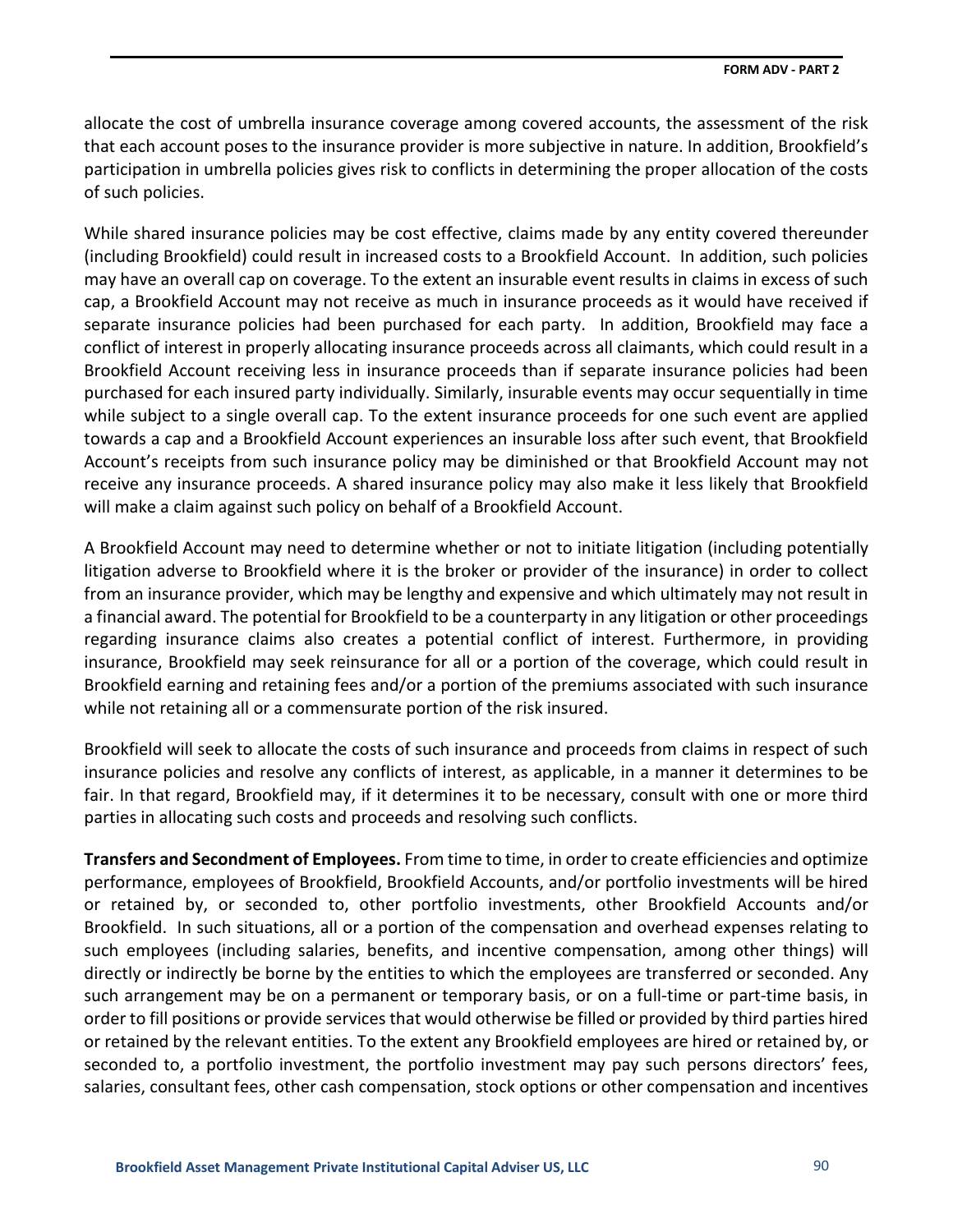and may reimburse such persons for any travel costs or other out-of-pocket expenses incurred in connection with the provision of their services. Brookfield may also advance compensation to seconded Brookfield employees and be subsequently reimbursed by the applicable portfolio investment. Any compensation customarily paid directly by Brookfield to such persons will typically be reduced to reflect amounts paid directly or indirectly by a portfolio investment even though the management fee and carried interest borne by a Brookfield Account will not be reduced, and amounts paid to such persons by a portfolio investment will not be offset against management fees or any carried interest distributions otherwise payable to Brookfield. Additionally, the method for determining how (i) certain compensation arrangements are structured and valued (particularly with respect to the structure of various forms of incentive compensation that vest over time and whose value upon payment is based on estimates) and (ii) overhead expenses are allocated, in each case require certain judgments and assumptions, and as a result the relevant entities (including Brookfield Accounts) may bear higher costs than they would have had such expenses been valued, allocated or charged differently.

Brookfield could benefit from arrangements where Brookfield employees are hired or retained by, or seconded to, one or more portfolio investments or a Brookfield affiliate on behalf of such portfolio investment (for example, in the case where a portfolio investment makes a fixed payment to Brookfield to compensate Brookfield for a portion of an employee's incentive compensation, but such employee does not ultimately collect such incentive compensation). Additionally, there could be a circumstance where an employee of Brookfield or a portfolio investment of a Brookfield Account could become an employee of a portfolio investment (or vice versa) and, in connection therewith, be entitled to receive from the company it is transferring to unvested incentive compensation received from the company it is transferring from. While such incentive compensation would be subject to forfeiture under other circumstances, given the prior employment by a Brookfield related company, such incentive compensation may continue to vest as if such employee continued to be an employee of the company from which it is transferring. The arrangements described herein will take place in accordance with parameters Brookfield's internal policies, but will not be subject to approval by Investors, and such amounts will not be considered fees received by Brookfield or its affiliates that offset or otherwise reduce the management or any other fee or compensation due to Brookfield. Portfolio investments of Brookfield accounts are drawn from a number of highly specialized industries, and Brookfield also expects to benefit from the industry knowledge and technical expertise gained by Brookfield employees who are hired or retained by, or seconded to, investments or a Brookfield affiliate on behalf of such investment. Brookfield does not expect to provide any compensation or offset of fees or expenses to such investments or Brookfield affiliates in exchange for the development of such knowledge or expertise by Brookfield employees.

Brookfield has adopted policies to facilitate the transfer and secondment of employees in order to ensure that such activities are carried out in accordance with applicable regulatory requirements and to address applicable conflicts considerations, including seeking to ensure that each transfer and/or secondment satisfies a legitimate business need and is in the best interests of the relevant Brookfield Account and/or portfolio investment.

Brookfield may take its own interests into account in considering and making determinations regarding the matters outlined in this section as well as in "*Transactions among Portfolio Investments*" and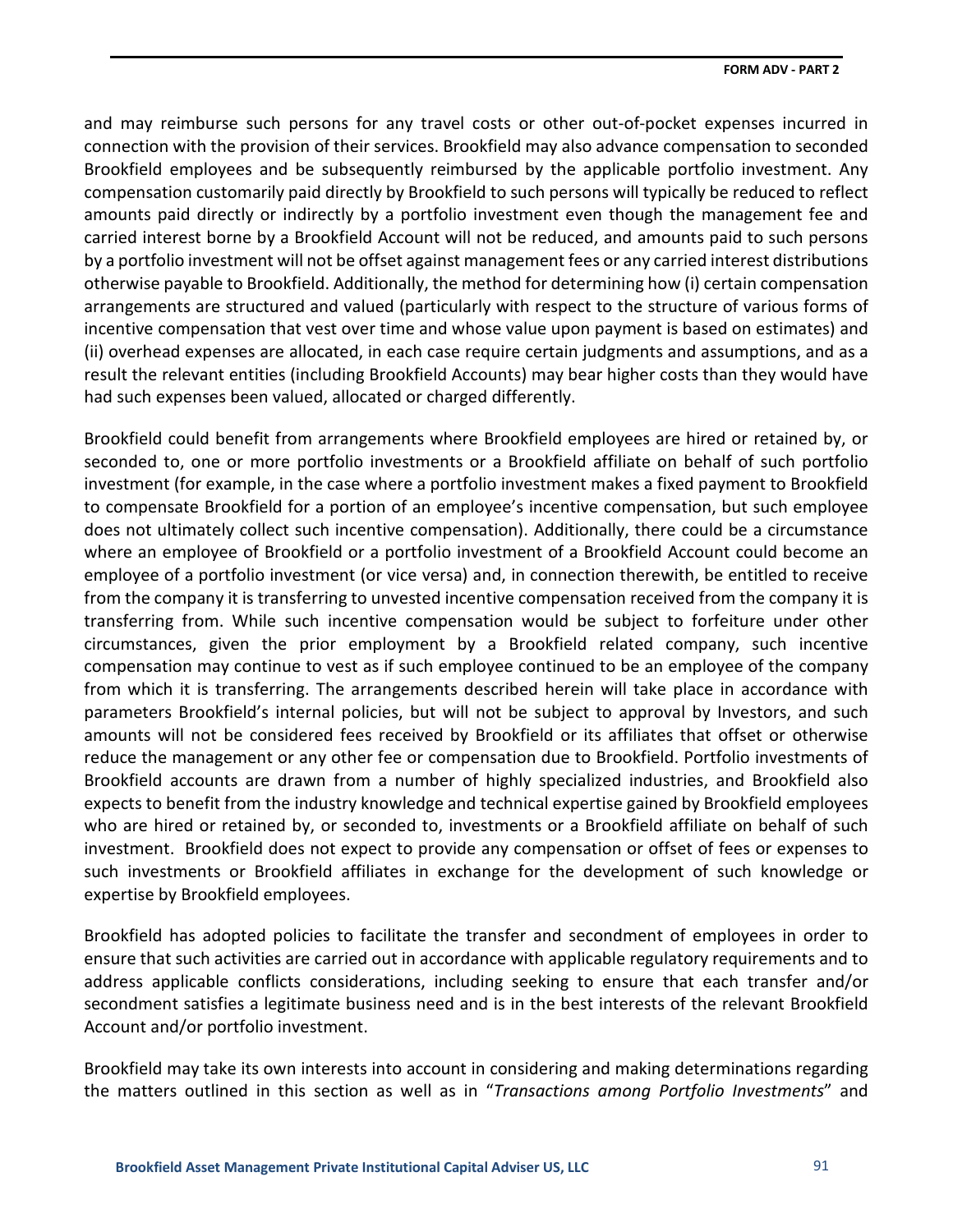"*Affiliated and Related-Party Services and Transactions*" above. Additionally, the aggregate economic benefit to Brookfield or its affiliates as a result of the transactions outlined herein and therein could influence investment allocation decisions made by Brookfield in certain circumstances (i.e., if the financial incentives as a result of such transactions are greater if the investment opportunity is allocated to one Brookfield Account rather than another). However, as noted elsewhere herein, Brookfield believes that Brookfield Account' access to Brookfield's broader asset management platform enhances Brookfield Accounts' and portfolio investments' capabilities, is an integral part of Brookfield Accounts' operations and will provide benefits to Brookfield Accounts and portfolio investments that would not exist but for their respective affiliations with Brookfield.

**Shared Resources.** In certain circumstances, in order to create efficiencies and optimize performance, Brookfield will cause one or more portfolio investments of Brookfield Accounts to share operational, legal, financial, back-office or other resources with Brookfield and/or portfolio investments of other Brookfield Accounts. In connection therewith, the costs and expenses related to such services will be allocated among the relevant entities on a basis that Brookfield determines in good faith is fair and equitable, but which will be inherently subjective, and there can be no assurance that a Brookfield Account will not bear a disproportionate amount of any costs, including Brookfield's internal costs.

**Advisors.** Brookfield from time to time engages or retains strategic advisors, senior advisors, operating partners, executive advisors, consultants and/or other professionals who are not employees or affiliates of Brookfield, but which include former Brookfield employees as well as current and former officers of Brookfield portfolio investments (collectively, "Consultants"). Consultants generally have established industry expertise and are expected to advise on a range of investment-related activities, including by providing services that may be similar in nature to those provided by Brookfield's investment teams, such as sourcing, consideration and pursuit of investment opportunities, strategies to achieve investment objectives, development and implementation of business plans, and recruiting for portfolio investments, and to serve on boards of portfolio investments. Additionally, Brookfield's decision to perform certain services in-house for a Brookfield Account at a particular point in time will not preclude a later decision to outsource such services, or any additional services, in whole or in part, to any Consultants, and Brookfield has no obligation to inform a Brookfield Account of such a change. Brookfield believes that these arrangements benefit its investment activities. However, they also give rise to certain conflicts of interest considerations.

Consultants are expected, from time to time, to receive payments from, or allocations of performancebased compensation with respect to, Brookfield, Brookfield Accounts and their respective portfolio investments. In such circumstances, payments from, or allocations or performance-based compensation with respect to, Brookfield Accounts and/or portfolio investments generally will be treated as expenses of the applicable entity and will not, even if they have the effect of reducing retainers or minimum amounts otherwise payable by Brookfield, be subject to management fee offset provisions. Additionally, while Brookfield believes such compensation arrangements will be reasonable and generally at market rates for the relevant services provided, exclusive arrangements or other factors may result in such compensation arrangements not always being comparable to costs, fees and/or expenses charged by other third parties. In addition to any compensation arrangements, a Brookfield Account may also generally bear its share of any travel costs or other out-of-pocket expenses incurred by Consultants in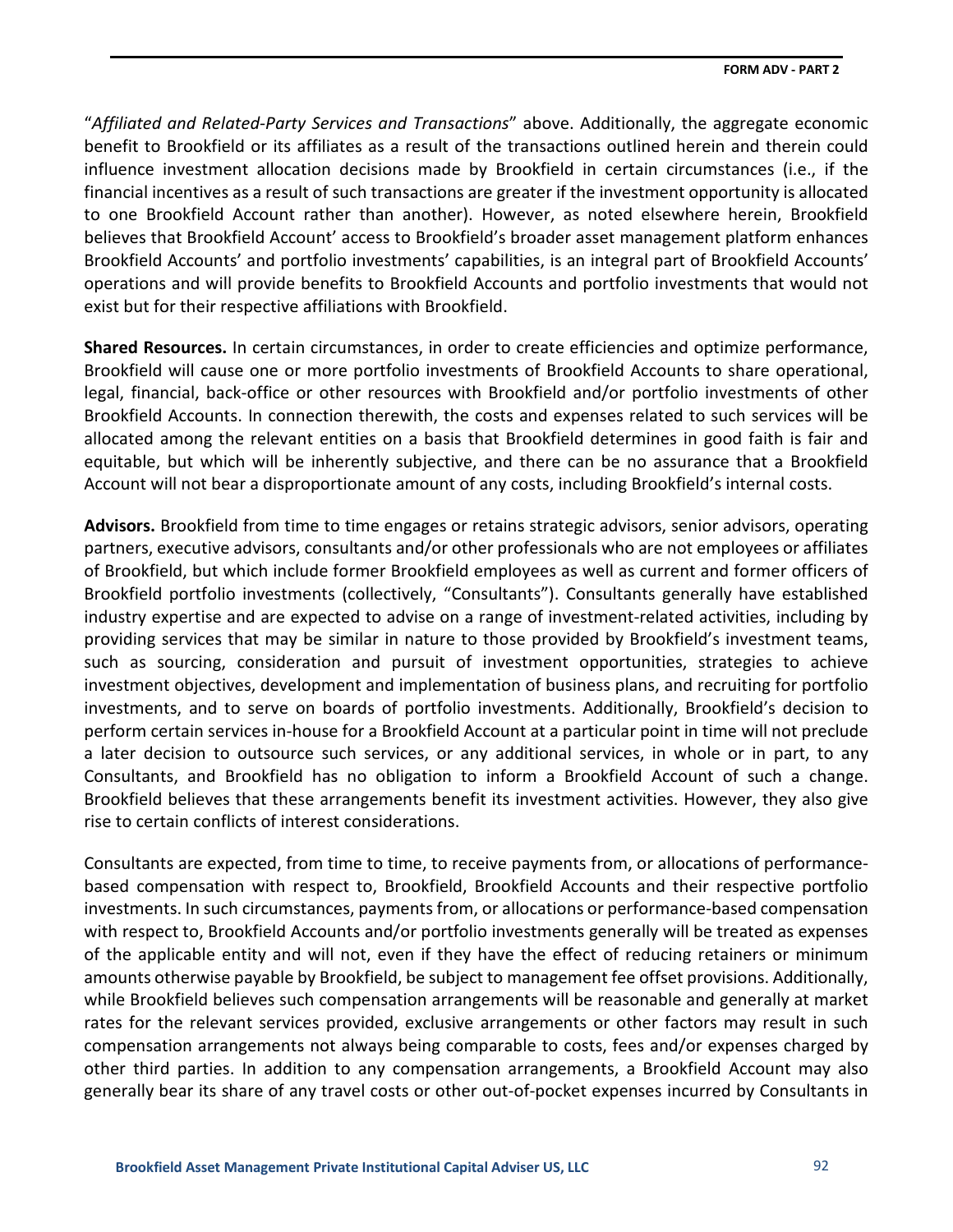connection with the provision of their services. Accounting, network, communications, administration and other support benefits, including office space, may be provided by Brookfield or a Brookfield Account to Consultants without charge, and any costs associated with such support may be borne by such Brookfield Account.

Brookfield expects from time to time to offer Consultants the ability to co-invest alongside Brookfield Accounts, including in those investments in which they are involved (and for which they may be entitled to receive performance-based compensation, which will reduce Brookfield Accounts' returns), or otherwise participate in equity plans for management of a portfolio investment.

In certain cases, these persons are likely to have certain attributes of Brookfield "employees" (e.g., they have dedicated offices at Brookfield, receive access to Brookfield information, systems and meetings for Brookfield personnel, work on Brookfield matters as their primary or sole business activity, have Brookfield related email addresses, business cards and titles, and/or participate in certain benefit arrangements typically reserved for Brookfield employees) even though they are not considered Brookfield employees, affiliates or personnel. In this scenario, a Consultant would be subject to Brookfield's compliance policies and procedures. Where applicable, Brookfield allocates to Brookfield Accounts, the applicable other Brookfield Account and/or portfolio investments the costs of such personnel or the fees paid to such personnel in connection with the applicable services. In these cases, payments or allocations to Consultants will not be subject to management fee offset provisions and can be expected to increase the overall costs and expenses borne indirectly by Investors. There can be no assurance that any of the Consultants will continue to serve in such roles and/or continue their arrangements with Brookfield and/or any Brookfield Accounts or portfolio investments.

**Support Services.** In addition to the responsibilities enumerated in the Governing Documents, from time to time Brookfield performs certain asset management and support services that were or could have previously been undertaken by a portfolio investment's management team, including accounting; reporting and analytics; administrative services; physical and digital security, life and physical safety, and other technical specialties; information technology services and innovation; cash flow modeling and forecasting; arranging, negotiating and managing financing and derivative arrangements; accounting, legal, compliance and tax services relating to investment holding structures below a Brookfield Account and the Investments and other services. These services will be in addition to the services otherwise charged to a Brookfield Account as Affiliate Services.

In addition, Brookfield expects to perform certain support services to Brookfield Accounts that could otherwise be outsourced to third parties, including transaction support; client reporting; portfolio-level cash flow modeling and forecasting; assisting with underwriting and due diligence analytics; managing workouts and foreclosures; arranging, negotiating and managing partnership- or Brookfield Accountlevel financing and derivative arrangements; data generation, analysis, collection and management; accounting, legal, compliance and tax services relating to such Brookfield Account and/or its Investors and portfolio investments; market research and appraisal and valuation services. These services will be in addition to the services outlined in Governing Documents.

Historically, certain of these support services may have been performed by Brookfield (without being charged to Brookfield Accounts or portfolio investments) or its operating partners, servicers, brokers or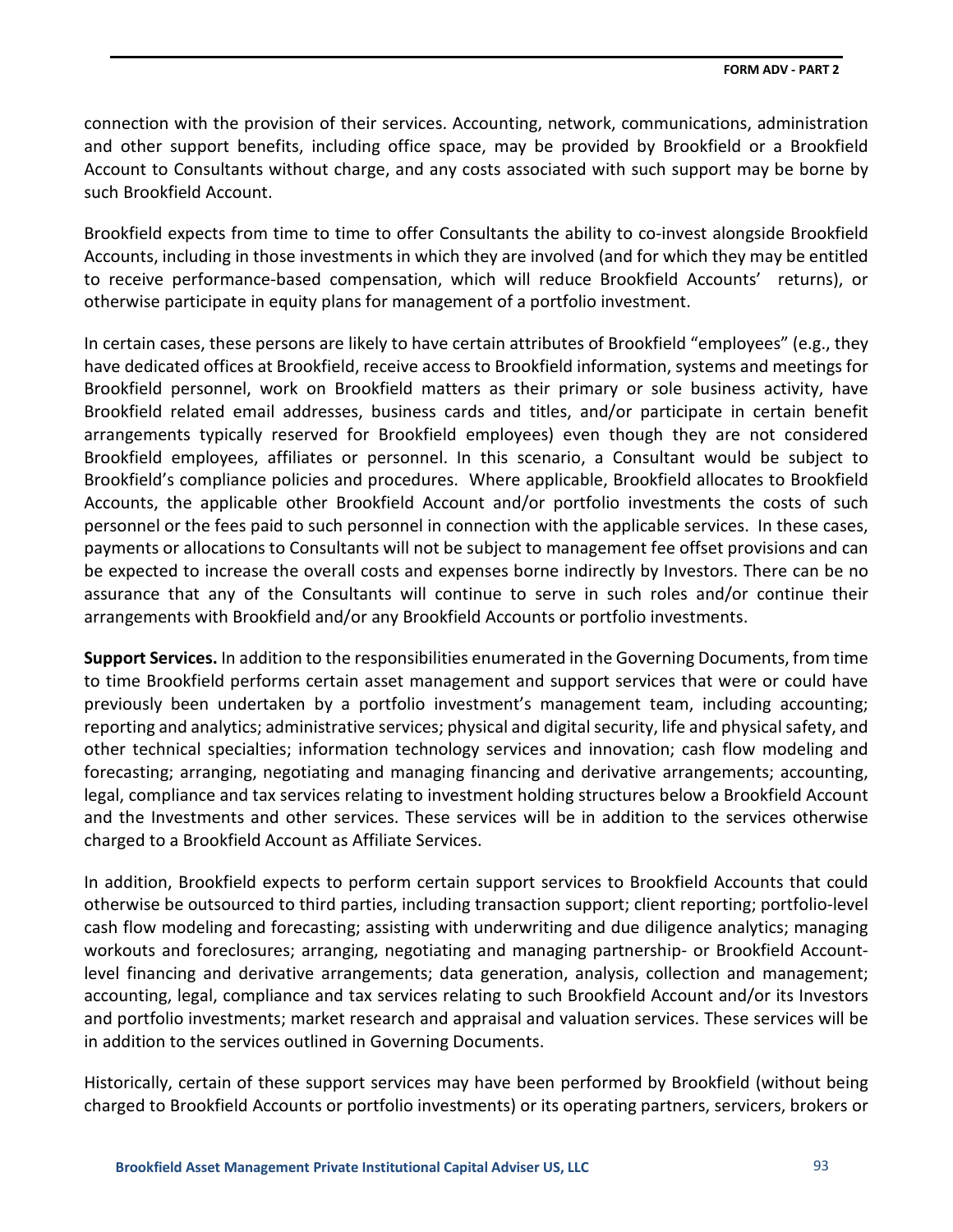other third-party vendors. Brookfield believes that providing these support services internally results in increased focus and attention that may not be available from a third party and helps to align interests and offer customized services to a degree that may not be possible with a third-party provider. Additionally, internal support services personnel allow Brookfield investment professionals to improve their efficiency and to focus their efforts on tasks that have a greater impact on creating value within a Brookfield Account's portfolio.

As such, when these support and other services described above are provided, a Brookfield Account will reimburse Brookfield for its costs and expenses incurred in providing these support services, (including an allocable share of internal costs) plus an administrative fee, in accordance with clause (iii) of the second paragraph under "*Affiliated and Related-Party Services and Transactions*" above. As described above, such internal costs will include an allocable portion of the compensation (including incentive compensation), expenses (including IT costs, human resources support, rent and office services, talent acquisition, professional development, travel, and professional fees) and other benefits associated with the Brookfield employees providing these services, in accordance with Brookfield's internal allocation practices. Additionally, Brookfield expects that certain employees will be eligible to earn commissions, incentive fees or other similar fees in connection with their work on certain portfolio investments and that these payments will be borne, directly or indirectly, by Brookfield Accounts. None of these reimbursements and fees will reduce the management fees paid by a Brookfield Account. See "*Affiliated and Related-Party Services and Transactions*" above for a discussion regarding the allocation of costs among one or more Brookfield Accounts.

While Brookfield believes that the cost of the expense reimbursements associated with these support services is reasonable, the extensive and specialized nature of the services may result in such costs not being comparable to those charged for similar services (to the extent available) by other third parties. Brookfield will be under no obligation to evaluate alternative providers or to compare pricing for these support services. While Brookfield believes that this enhances the services Brookfield can offer to Brookfield Accounts and portfolio investments in a cost-efficient manner, the relationship presents conflicts of interest. Brookfield will set the compensation for the employees who provide these support services and will determine other significant expenditures that will affect the expense reimbursement provided by Brookfield Accounts and portfolio investments.

The types of support services that Brookfield provides to certain portfolio investments and to Brookfield Accounts will not remain fixed and should be expected to change over time as determined by Brookfield in its sole discretion, and Brookfield expects that a Brookfield Account's overall share of expense reimbursements for support services will vary over time based on the particular scope of services provided to it. However, in no case will Brookfield senior investment professionals or Brookfield employees who engage in a senior management or senior supervisory role with respect to these support services be subject to expense reimbursement by such Brookfield Account or its portfolio investments in accordance with these provisions.

Brookfield expects (but will not be obligated) to utilize a number of different methodologies (that it determines, in its sole discretion, to be fair and reasonable) to determine the portion of pass-through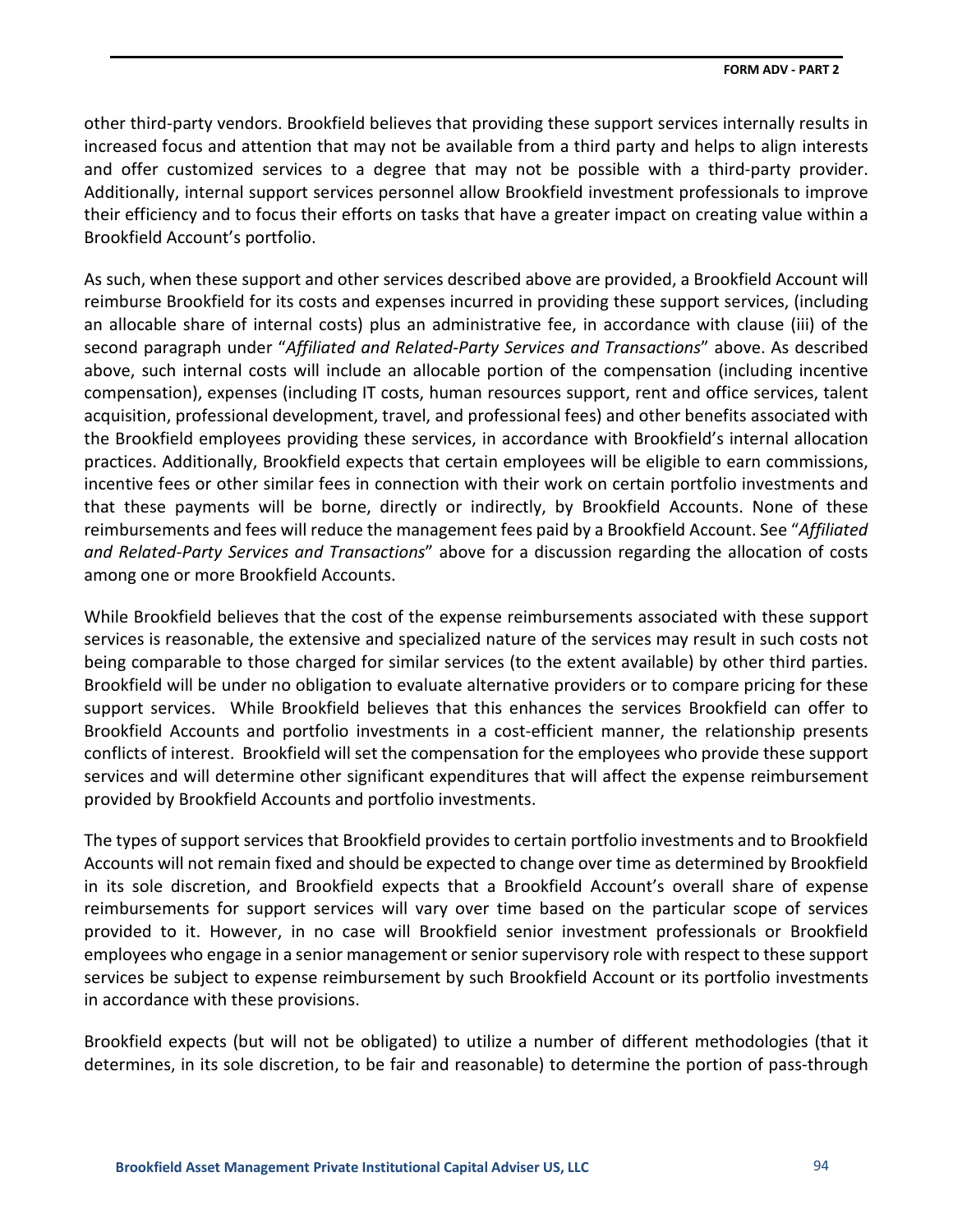and other costs to be allocated to a Brookfield Account in respect of support services as described in "*Affiliated and Related-Party Services and Transactions*" above.

At all times, Brookfield will endeavor to make these determinations fairly, reasonably and in an impartial manner. However, there can be no assurance that any determination will accurately reflect the actual value of the support services received in any particular situation, that Brookfield's own interests won't influence its determinations, or that a different methodology would not have also been fair and reasonable and that such other methodology would not yield a different result. The pass through and other costs described above will not be shared with a Brookfield Account or offset management fees. Pass through or other costs may be charged for support services in advance based on estimated budgets (including estimates regarding costs, expected services, estimated relative sizes of the assets and/or businesses, and/or estimated time frames) and to the extent determined by Brookfield to be required or warranted will be subject to true-up once the relevant Affiliate Services are complete or periodically throughout the services period for any material adjustments.

**Travel Expenses.** Brookfield Accounts generally reimburse Brookfield for out-of-pocket travel expenses, including air travel (generally business class), car services, meals and hotels (generally business or luxury class accommodations), incurred in identifying, evaluating, sourcing, researching, structuring, negotiating, acquiring, making, holding, developing, operating, managing, selling or potentially selling, restructuring or otherwise disposing of proposed or actual investments of Brookfield Accounts(including fees for attendance of industry conferences, the primary purpose of which is sourcing investments), in connection with the formation, marketing, offering and management of Brookfield Accounts.

**Service Providers.** In managing business activities, Brookfield, Brookfield Accounts and portfolio investments utilize and rely on various independent service providers, including attorneys, accountants, fund administrators, consultants, advisors, deal sourcers, lenders, brokers, and outside directors. Brookfield relies on these service providers' independence from Brookfield for various purposes, including (among other things) audits of Brookfield Accounts and/or portfolio investments as well as transaction related services, benchmarking analyses, fairness and similar opinions of value, and/or verification of arm's length terms, in each case designed to facilitate resolution of conflicts of interest considerations relating to transactions between Brookfield Accounts and/or portfolio investments with Brookfield and/or other Brookfield Accounts and/or portfolio investments.

Brookfield, Brookfield Accounts and portfolio investments have various business relationships and engage in various activities with these service providers and/or their affiliates, which give rise to conflicts of interest considerations relating to the selection of the service providers. For example, service providers and/or their personnel could: (a) be investors in Brookfield, Brookfield Accounts and/or portfolio investments, (b) provide services to multiple Brookfield business lines, Brookfield Accounts and/or portfolio investments, (c) be engaged to provide various different types of services to Brookfield, Brookfield Accounts and portfolio investments, (d) provide certain services, such as introductions to prospective investors and/or counterparties, to Brookfield, Brookfield Accounts and portfolio investments at favorable rates or no additional cost, (e) be counterparties to transactions with Brookfield, Brookfield Accounts and/or portfolio investments. In addition, certain service providers (particularly large global service providers, such as law firms, accounting firms and financial institutions)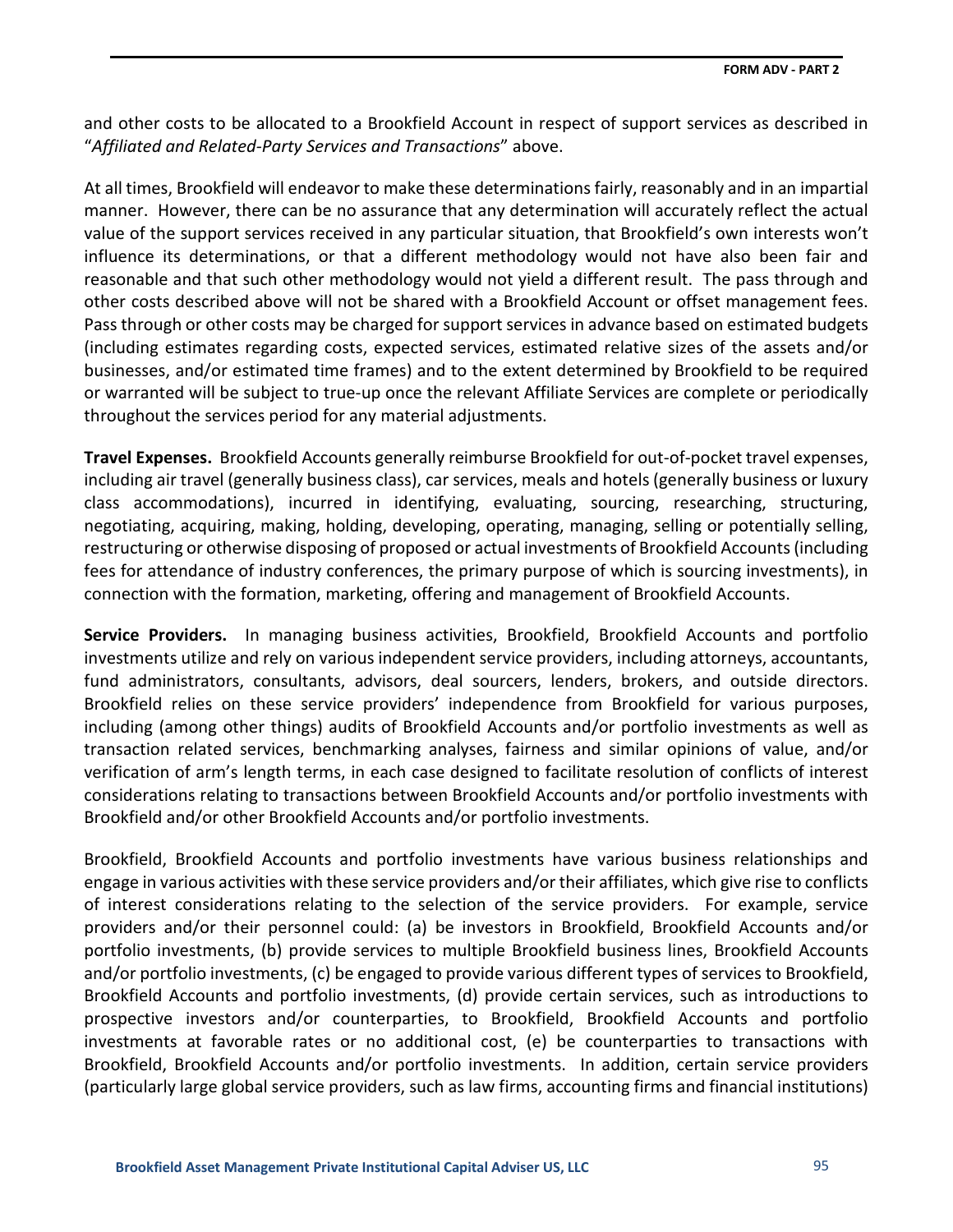employ family members of personnel of Brookfield, Brookfield Accounts and/or portfolio investments. Moreover, in the regular course of business, personnel of Brookfield, Brookfield Accounts and/or portfolio investments give (or receive) gifts and entertainment to (or from) personnel of service providers.

Notwithstanding these relationships and/or activities with services providers, Brookfield has policies and procedures designed to address these conflicts of interest considerations and to ensure that its personnel select service providers for Brookfield, Brookfield Accounts and portfolio investments that they believe are appropriate for and in the best interests of Brookfield, Brookfield Accounts and/or portfolio investments (as the case may be) in accordance with Brookfield's legal and regulatory obligations, provided that (for the avoidance of doubt) Brookfield often will not seek out the lowest-cost option when engaging such service providers as other factors or considerations typically prevail over cost.

Brookfield, Brookfield Accounts and portfolio investments often engage common providers of goods and/or services. These common providers sometimes provide bulk discounts or other fee discount arrangements, which could be based on an expectation of a certain amount of aggregate engagements by Brookfield, Brookfield Accounts and portfolio investments over a period of time. Brookfield generally extends these fee discount arrangements to Brookfield, Brookfield Accounts and portfolio investments in a fair and equitable manner. In certain cases, a service provider (e.g., a law firm) will provide a bulk discount on fees that is applicable only prospectively (within an annual period) once a certain aggregate spending threshold has been met during the relevant annual period. The Brookfield parties that engage the service provider after the aggregate spending threshold has been met will get the benefit of the discount and, as a result, pay lower rates for their engagements than the rates paid by Brookfield parties that engaged the same provider prior to the discount being triggered.

The engagement of common providers for Brookfield Accounts and their portfolio investments and the related fee discount arrangements give rise to conflicts of interest considerations. For example, as a result of these arrangements, Brookfield will face conflicts of interest in determining which providers to engage on behalf of Brookfield Accounts and portfolio investments and when to engage such providers, including an incentive to engage certain providers for Brookfield Accounts and portfolio investments because it will result in the maintenance or enhancement of a discounted fee arrangement that benefits Brookfield, other Brookfield Accounts and portfolio investments. Notwithstanding these conflicts considerations, Brookfield makes these determinations in a manner that it believes is appropriate for and in the best interests of Brookfield Accounts and/or portfolio investments taking into account all applicable facts and circumstances.

In the normal course, common providers (e.g., law firms) will staff engagements based on the particular needs of the engagement and charge such staff's then-applicable rates, subject to any negotiated discounts. While these rates will be the same as the rates such providers would charge Brookfield for the same engagement, Brookfield generally engages providers for different needs than Brookfield Accounts and portfolio investments, and the total fees charged for different engagements are expected to vary. As a result of the foregoing, the overall rates paid by Brookfield Accounts and portfolio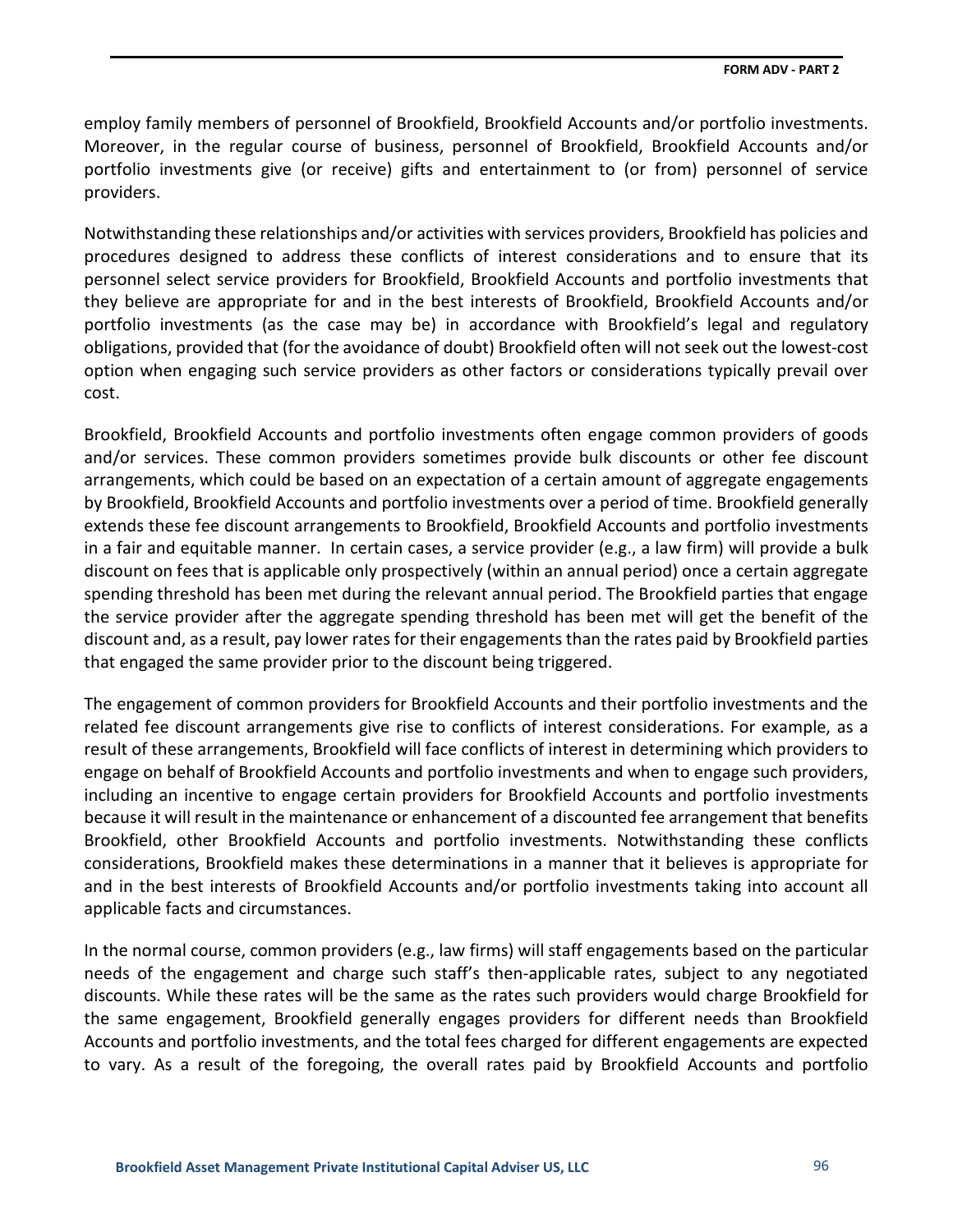investments over a period of time to a common provider could be higher (or lower) than the overall rates paid to the same provider by Brookfield, other Brookfield Accounts and their portfolio investments.

These relationships, activities and discounts described herein are part of normal course business operations and are not considered additional fees received by Brookfield that would offset or otherwise reduce the fees (including management fees) owed by Brookfield Accounts and/or portfolio investments to Brookfield.

**Use of Brookfield Arrangements.** Brookfield Accounts may seek to use a swap, currency conversion, hedging arrangement, line of credit or other financing that Brookfield has in place for its own benefit or the benefit of other Brookfield Accounts. In these cases, Brookfield will pass through the terms of such arrangement to the applicable Brookfield Account as if that Brookfield Account had entered into the transaction itself. However, in such cases, the relevant Brookfield Accounts will be exposed to Brookfield's credit risk since they will not have direct contractual privity with the counterparty. Further, it is possible that a Brookfield Account may have been able to obtain more favorable terms for itself if it had entered into the arrangement directly with the counterparty.

**Utilization of Credit Facilities.** Brookfield maintains substantial flexibility in choosing when and how Brookfield Accounts utilize borrowings under credit facilities. Brookfield generally seeks to utilize long-term financing for Brookfield Accounts in certain circumstances, including (i) to make certain investments, (ii) to make margin payments as necessary under currency hedging arrangements or other derivative transactions, (iii) to fund management fees otherwise payable to Brookfield, and (iv) when Brookfield otherwise determines that it is in the best interests of the Brookfield Account.

In addition, Brookfield Accounts may provide for the repayment of indebtedness and/or the satisfaction of guarantees on behalf of co-investment vehicles in connection with investments made by such vehicles. Certain Brookfield Accounts may also use other Brookfield Accounts' credit facilities to issue letter of credits in connection with investments that are expected to be, or have been allocated to coinvestment vehicles, and the co-investors would be expected to bear their share of any expenses incurred in connection with such letters of credit. However, in each scenario above, certain investors in such vehicles will benefit from such provision for repayment of indebtedness and/or the satisfaction of guarantees even though those investors do not provide the same level of credit support as the relevant other Brookfield Account. In the event any such co-investment vehicle does not satisfy its share of any payment in respect of any such borrowing, the relevant Brookfield Account will be contractually obligated to satisfy its share even if such Brookfield Account does not have recourse against such coinvestment vehicle. In addition, a Brookfield Account may provide a guarantee in connection with a potential or existing investment.

**Other Activities of Brookfield and its Personnel.** Brookfield and its personnel, including those that play key roles in managing Brookfield Accounts' investment and other affairs, for example, through serving on an investment committee, spend a portion of their time on matters other than or only tangentially related to Brookfield Accounts. Their time is also spent on managing investment and other affairs of Brookfield, the Related-Party Investor and other Brookfield Accounts. Among others, the same professionals that are involved in sourcing and executing investments for Brookfield Accounts are responsible for sourcing and executing investments for Brookfield, the Related-Party Investor and other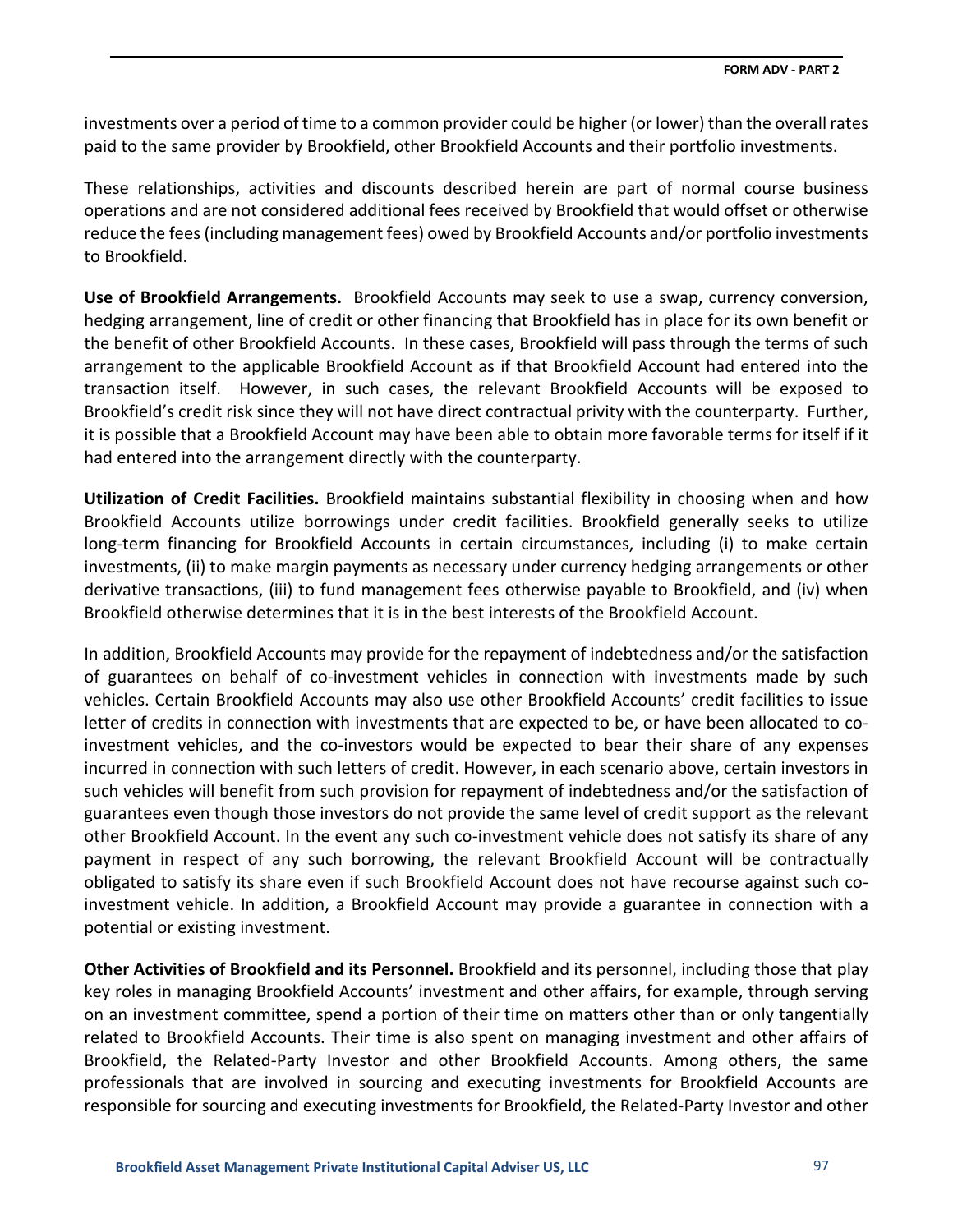Brookfield Accounts, and have other responsibilities within Brookfield's broader asset management business. As a result, Brookfield's and its personnel's other responsibilities are expected to conflict with their responsibilities to Brookfield Accounts. These potential conflicts will be exacerbated in situations where the employees have a greater economic interest (including via incentive compensation or other remuneration) in connection with certain responsibilities or certain accounts relative to other responsibilities and accounts, or where there are differences in proprietary investments in certain Brookfield Accounts relative to others.

**Determinations of Value.** Brookfield will value the assets (and liabilities) of Brookfield Accounts in good faith in accordance with guidelines prepared in accordance with International Financial Reporting Standards ("IFRS") or U.S. Generally Accepted Accounting Principles ("GAAP") and internal policies, subject to review by independent accountants. Valuations are subject to determinations, judgments, projections and opinions, and others (including unitholders, analysts, investors and other third parties) may disagree with such valuations. Accordingly, the carrying value of an investment may not reflect the price at which the investment could be sold in the market, and the difference between carrying value and the ultimate sales price could be material.

Brookfield may engage qualified valuation professionals to assist in this determination; however, it is not always required to do so. Given the significant uncertainty and volatility in the current financial markets due to COVID-19, valuation of assets, especially distressed assets or assets impacted by dislocation, may be difficult. There may be a relative scarcity of market comparables on which to base the value of a Brookfield Account's assets. Additionally, the ultimate extent of the economic impact of COVID-19 will depend on future developments, which are highly uncertain and cannot be predicted at this time. See "*Public Health Risk*" above. As such, any such valuations may be speculative.

The valuation of investments will affect Brookfield's entitlement to carried interest or other incentive-based compensation from Brookfield Accounts and/or the ability of Brookfield to fundraise for additional Brookfield Accounts. As a result, in light of business and related dynamics, Brookfield may be incentivized to value the assets of Brookfield Accounts at higher values that would otherwise be the case. However, as noted above, Brookfield will value Brookfield Accounts' assets in good faith in accordance with guidelines prepared in accordance with IFRS or GAAP as well as internal policies, subject to review by Brookfield Accounts' independent accountants.

**Diverse Interests.** In certain circumstances, the various types of investors in Brookfield Accounts, including Brookfield, have conflicting investment, tax and other interests with respect to their interests. The conflicting interests of particular investors may relate to or arise from, among other things, the nature of investments made by Brookfield Accounts, the structuring of the acquisition, ownership and disposition of investments, the timing of disposition of investments, the transfer or disposition by an investor of its investment, and the manner in which one or more investments are reported for tax purposes. As a consequence, conflicts of interest arise in connection with Brookfield's decisions regarding these matters, which may be adverse to investors in Brookfield Accounts (or to Brookfield in connection with its investments in Brookfield Accounts), or may be more beneficial to certain Investors (including Brookfield) over others.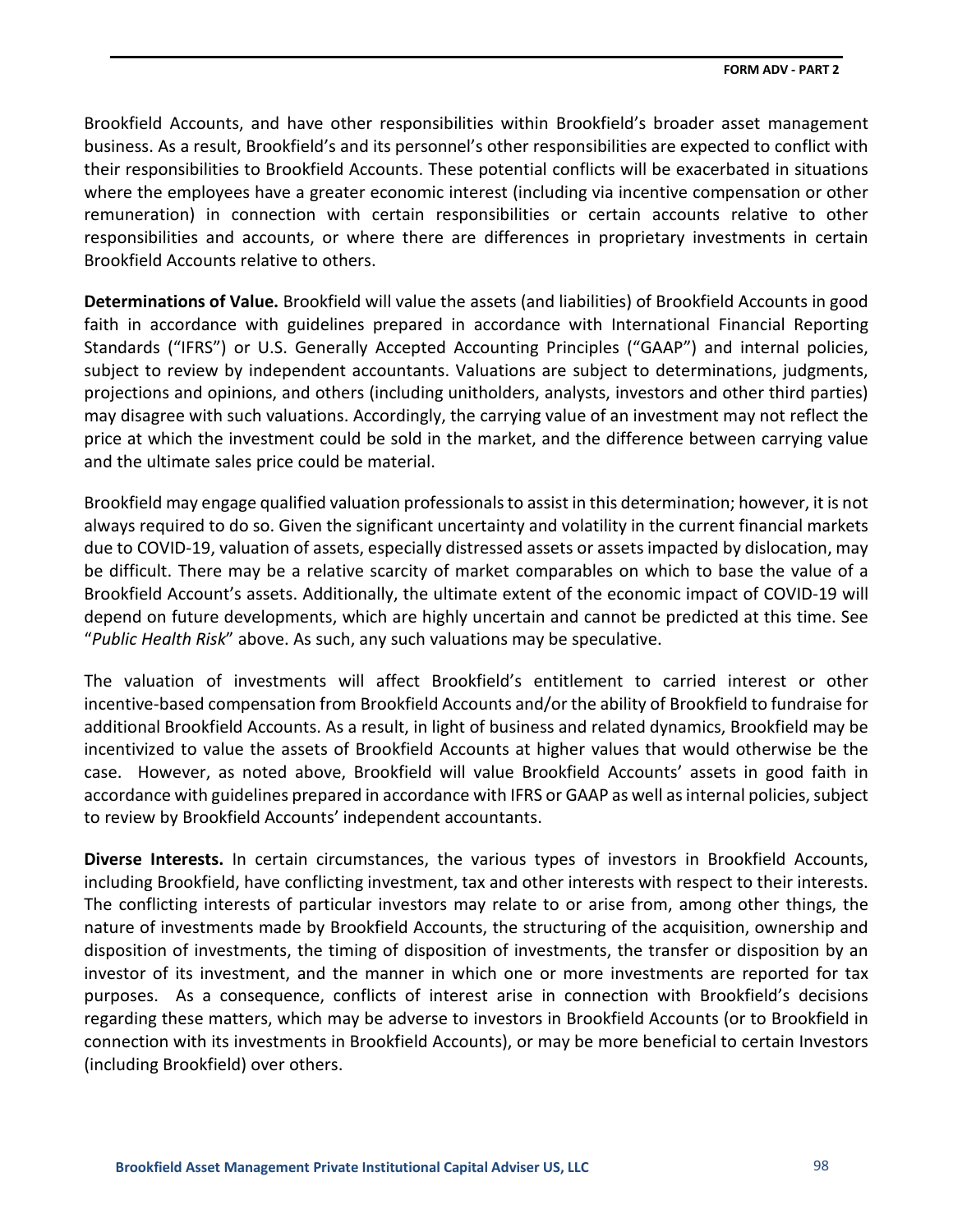In making investment decisions for a Brookfield Account, Brookfield will consider the investment and tax objectives of a Brookfield Account as a whole, not the investment, tax or other objectives of any Investor individually. However, conflicts may arise if certain investors have objectives that conflict with those of a Brookfield Account. In addition, Brookfield may face certain tax risks based on positions taken by Brookfield Accounts, including as a withholding agent. In connection therewith, Brookfield may take certain actions, including withholding amounts to cover actual or potential tax liabilities, that it may not have taken in the absence of such tax risks.

Further, in connection with Brookfield's investment activities, Brookfield Accounts (or portfolio investments) may make contributions to support ballot initiatives, referendums or other legal, regulatory, tax or policy changes that Brookfield believes will ultimately benefit such Brookfield Accounts or portfolio investments. However, there is no guarantee that any particular Investor will agree with any such action or would independently choose to financially support such an endeavor. Further, any such changes may have long-term benefits to Brookfield and/or other Brookfield Accounts. In some cases, such benefits may be greater than the benefits to Brookfield Accounts that make such contributions, even though Brookfield or other Brookfield Accounts did not contribute to such initiative or reimburse a Brookfield Account or the relevant portfolio investment for the contributions.

**Side Letters.** From time to time, Brookfield enters into agreements with one or more Investors which have the effect of establishing rights under, or, subject to applicable law, altering or supplementing the terms of the Governing Documents or such Investor's subscription agreement, including with respect to (a) excuse from particular investments; (b) additional or different reporting or notice obligations of a Brookfield Account; (c) transfer to affiliates and other parties; (d) co-investment opportunities; (e) withdrawal rights under certain limited circumstances; (f) consent rights to certain amendments to the Governing Documents; (g) limits on indemnification obligations; (h) special economic terms; (i) "most favored nations" rights (subject to certain exceptions); (j) the right to cease making capital contributions under certain limited circumstances; or (k) any other matters described therein (such agreements, "Side Letters"). As a result of such Side Letters, certain Investors may receive additional benefits (including expanded informational rights, preferential economic terms, preferential co-investment rights, excuse rights with respect to certain investments or "most favored nations" rights (subject to certain exceptions)) which other Investors will not receive or have the ability to review. Although any rights or terms established in a Side Letter with an Investor are intended to govern solely with respect to such Investor, such rights or benefits may, by altering the terms of the Governing Documents or requiring the consent of an Investor for certain investments and other actions, materially impact Brookfield Accounts and other Investors. For example, if Brookfield enters into a Side Letter entitling an Investor to opt out of a particular investment or withdraw from the Brookfield Account, any election to opt out or withdraw by such Investor may increase the *pro rata* interest of the Investor in that particular investment or all future investments, which may have an adverse effect on the investment results of such other Investors. However, an election to be excused from an investment or withdrawn by an Investor would not increase the commitments to a Brookfield Account of any of the other Investors, though it may increase other Investor's exposure to investments after a withdrawal. Brookfield may not be required to notify any or all Investors of any such Side Letters or other agreements or any of the rights or terms or provisions contained in those letters, and may not be required to offer such additional or different rights or terms to any or all Investors.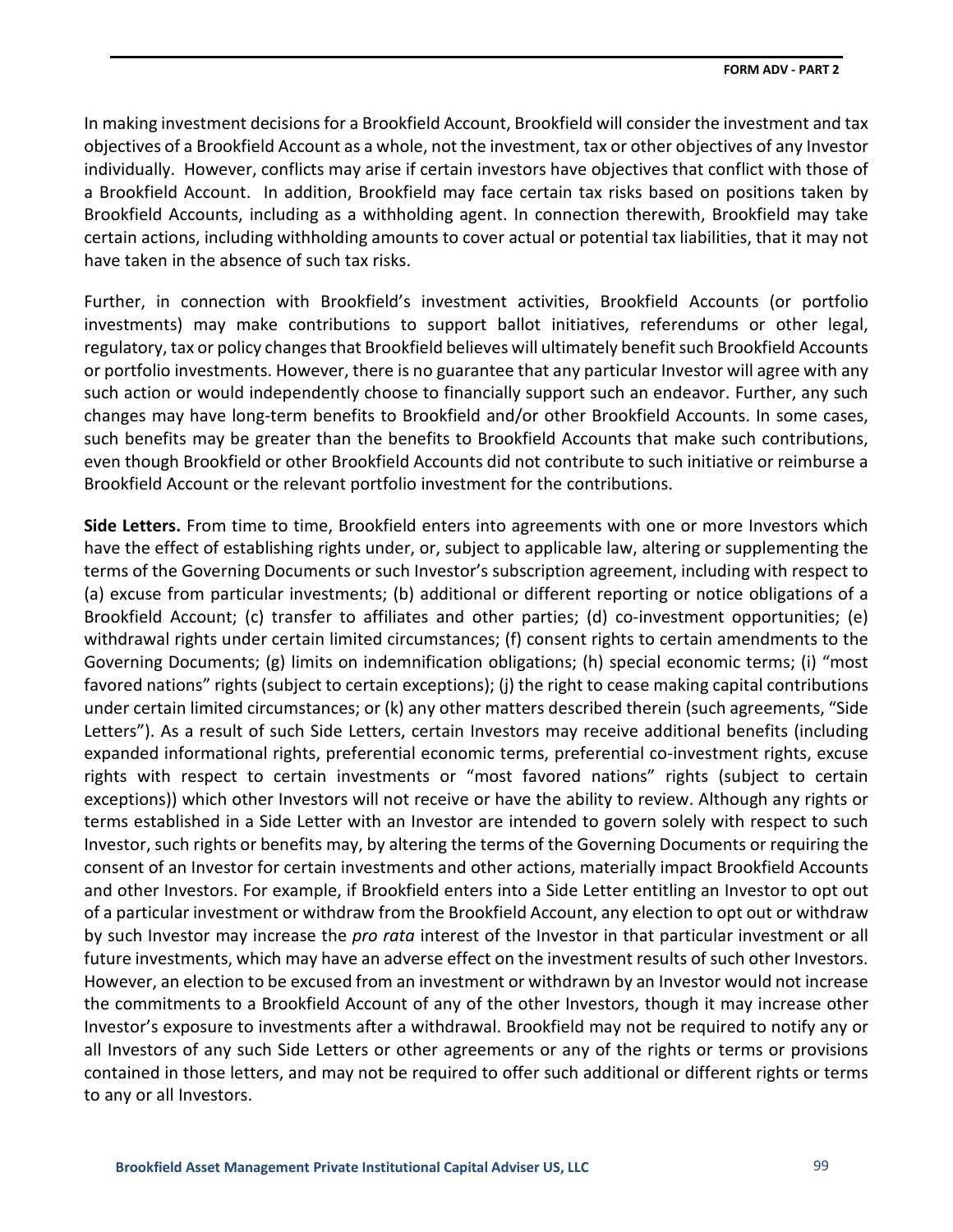In addition, Brookfield may enter into agreements with one or more Investors involving an Investor's broader relationship with Brookfield, which may include one or more strategies in addition to a Brookfield Account's strategy and/or certain co-investments alongside a Brookfield Account. Such an agreement may contain terms and conditions applicable to an Investor that would not apply to that Investor's investment solely in the Brookfield Account. Such an agreement may involve an Investor agreeing to make a commitment to multiple Brookfield Accounts and/or receiving access to certain coinvestment opportunities alongside a Brookfield Account, and may include Brookfield granting certain preferential terms to Investors, including blended fee and carried interest rates that are lower than those applicable to a Brookfield Account when applied to the entire strategic partnership. Other Investors will generally not receive disclosure of the terms of such agreements or the right to benefit from them. Certain of such strategic partnerships may involve an arrangement or an account (each, a "Program Account") pursuant to which an investor makes a commitment to invest in or alongside a Brookfield Account as well participate in other Brookfield Accounts, strategies or co-investments to be made alongside a Brookfield Account. Any such Program Account may generally be treated as a parallel fund of a Brookfield Account for purposes of the applicable Brookfield Account's Governing Documents. Brookfield may grant certain preferential terms to investors in Program Account, including fee and carried interest rates (on a blended basis or otherwise) that are lower than those applicable to a Brookfield Account.

Brookfield may enter into Side Letters with any Investor in its discretion at any time. Each Brookfield Account will generally bear the expenses of administering Side Letters and other Investor-specific requests.

**Conflicts with Issuers of Investments.** As part of Brookfield's management and oversight of investments, Brookfield appoints its personnel as directors and officers of portfolio investments. In that capacity, these personnel are required to make decisions that Brookfield believes are in the best interests of the portfolio investments, whose interests generally are aligned with Brookfield Accounts as shareholders in the company. However, in certain circumstances, such as bankruptcy or near insolvency of a portfolio investment, decisions and actions that may be in the best interest of the portfolio investment may not be in the best interests of Brookfield Accounts. Accordingly, in these situations, there may be a conflict of interest between Brookfield personnel's duties as officers of Brookfield and their duties as directors or officer of the portfolio investment. Similar conflicts considerations will arise in connection with Brookfield employees that are transferred and/or seconded to provide services to portfolio investments in the normal course. See "*Transfers and Secondment of Employees*" above.

## **OTHER CONFLICTS**

**Management Fee and Carried Interest.** The management fee and carried interest payable by a Brookfield Account to Brookfield will not be used solely to compensate Brookfield employees. For example, management fees and/or carried interest are expected to be retained by Brookfield for the benefit of its public shareholders. Additionally, Brookfield may pledge, make a collateral assignment of, or otherwise use as credit support all or any portion of its right to receive management fees and/or carried interest, including in connection with any transaction involving the financing of Brookfield's commitment to a Brookfield Account. The payment of management fees and distributions of carried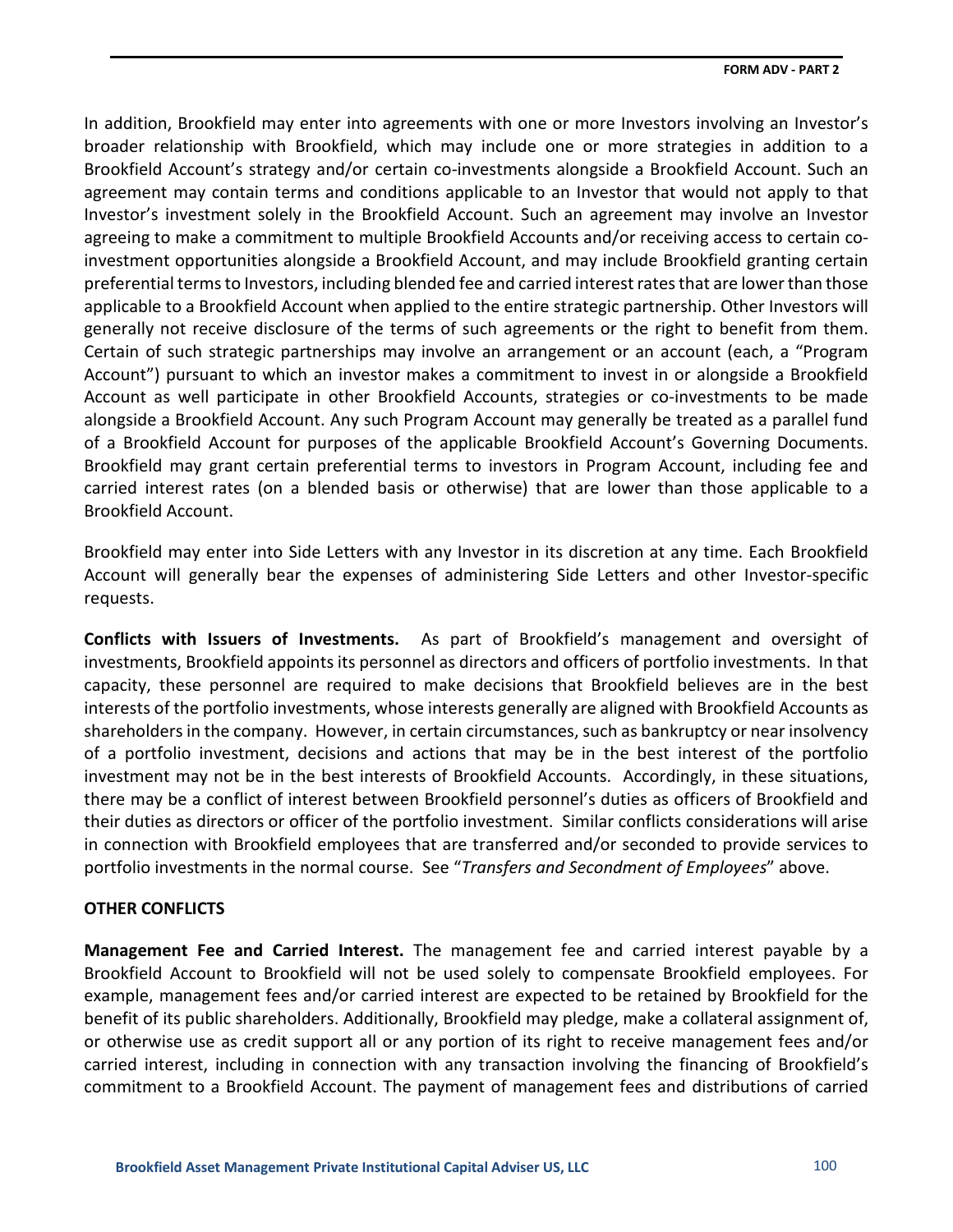interest to persons other than the team responsible for managing Brookfield Accounts reduces the alignment of interest between Brookfield and Investors.

Brookfield's entitlement to carried interest from Brookfield Accounts could incentivize Brookfield to make investments on behalf of Brookfield Accounts that are riskier or more speculative than it would otherwise make in the absence of such performance-based compensation. In addition, Brookfield is generally taxed at preferable tax rates applicable to long-term capital gains on its performance-based compensation with respect to investments that have been held by a Brookfield Account for more than three years. These and similar laws applicable to the tax treatment of performance-based compensation could incentivize Brookfield to hold investments longer than it otherwise would.

**Calculation Errors.** Brookfield could, from time to time, make errors in determining amounts due to Brookfield and/or Brookfield Accounts from other Brookfield Accounts (including amounts owed in respect of management fees, performance-based compensation, and Affiliate Services). When such an error that disadvantaged a Brookfield Account is discovered, Brookfield will make the applicable Brookfield Account whole for such excess payment or distribution based on the particular situation, which may involve a return of distributions or fees or a waiver of future distributions or fees, in each case in an amount necessary to reimburse Brookfield Accounts for such over-payment. In such cases, Brookfield will determine whether to pay interest to a Brookfield Account based on the facts and circumstances of the error, and generally does not expect to pay interest when the amounts in question are determined by Brookfield to be immaterial and/or when the error is corrected promptly. When an error that advantages a Brookfield Account is discovered, Brookfield will correct such underpayment by causing a Brookfield Account to make additional payments or distributions, as applicable; however, a Brookfield Account will not be charged interest in connection with any such underpayment.

**Structuring of Investments and Subsidiaries**. Brookfield is typically the largest investor in Brookfield Accounts and is entitled to receive management fees and other compensation from them. As a result, Brookfield will take its interests into account structuring Brookfield Accounts' investments and other operations, while also taking into account the interests of Brookfield Accounts as a whole.

**Restrictions on Brookfield Accounts' Activities.** Brookfield is subject to certain protocols, obligations and restrictions in managing Brookfield Account, including conflicts-management protocols, aggregated regulatory reporting obligations and other regulatory restrictions such as real estate investment trust affiliate rules and regulations (which also apply with respect to certain Brookfield businesses that are separated by an information barrier, including PSG and Oaktree (in each case, as defined and described above)) and certain-investment-related restrictions, which could in certain situations have an adverse effect on Brookfield Accounts.

**Transactions with Investors.** In light of the breadth of Brookfield's operations and its significant institutional investor base, including investors that pursue investment programs and operations similar to Brookfield's, Brookfield and Brookfield Accounts from time to time engage in transactions with prospective and actual Investors, including sales of assets to (and purchases of assets from) such investors as well as joint ventures, strategic partnerships and other arrangements. Such transactions may be entered into prior to, in connection with or after an Investor's investment in Brookfield Accounts or a Brookfield Account. While Brookfield always seeks to act in its and Brookfield Accounts' best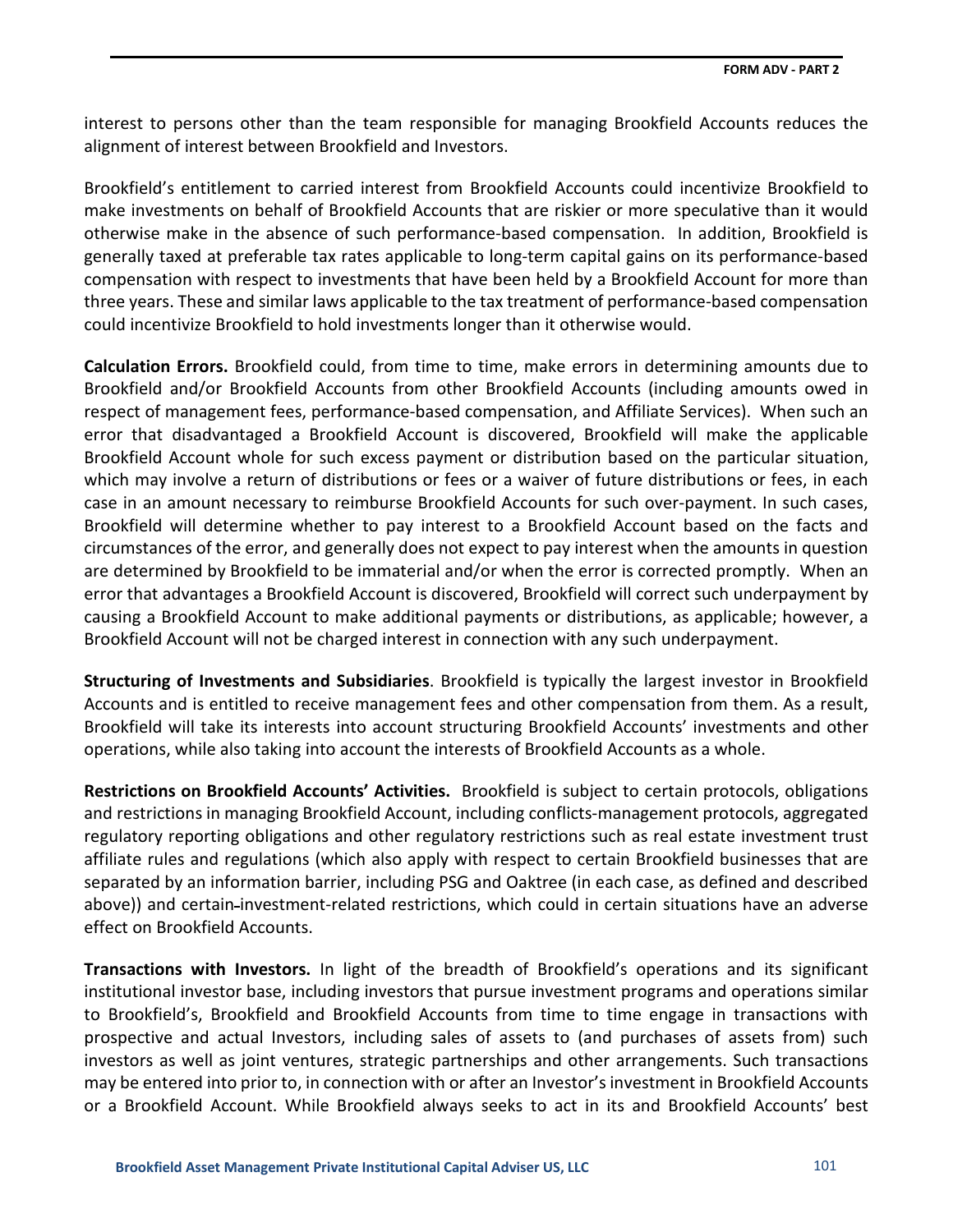interests, these transactions could result in significant benefits to such investors (as well as to Brookfield and Brookfield Accounts).

**Possible Future Activities.** Brookfield expects to expand the range of services that it provides over time. Except as provided herein, Brookfield will not be restricted in the scope of its business or in the performance of any services (whether now offered or undertaken in the future) even if such activities could give rise to conflicts of interest, and whether or not such conflicts are described herein. Brookfield has, and will continue to develop, relationships with a significant number of companies, financial sponsors and their senior managers, including relationships with companies that may hold or may have held investments similar to those that have been (or are intended to be) made by Brookfield Accounts as well as companies that compete with Brookfield Accounts' direct and indirect investments. These companies may themselves represent appropriate investment opportunities for Brookfield Accounts or may compete with them for investment opportunities and other business activities.

## **RESOLUTION OF CONFLICTS**

**Resolution of Conflicts Generally.** As noted above, Brookfield acts in good faith to resolve all potential conflicts in a manner that it believes is fair and equitable and in the best interests of Brookfield Accounts taking into account the facts and circumstances known to it at the time. However, there can be no assurance that any recommendation or determination made by Brookfield will be most beneficial or favorable to any particular Brookfield Account, or would not have been different if additional information were available to Brookfield. Potential conflicts of interest generally will be resolved in accordance with the principles summarized herein and in accordance with Brookfield's conflicts protocol. The conflicts protocol was put in place in recognition of the benefit to Brookfield Accounts of their relationship with Brookfield and its intent to seek to maximize the benefits from this relationship. The protocol generally provides for potential conflicts to be resolved on the basis of transparency and, in certain circumstances, third-party validation and approvals. Addressing conflicts of interest is difficult and complex, and it is not possible to predict all of the types of conflicts that may arise. Accordingly, the protocol focuses on addressing the principal activities that are expected to give rise to potential or actual conflicts of interest, including Brookfield's investment activities, Brookfield's investments in Brookfield Accounts, transactions between Brookfield and Brookfield Accounts, and engagements of Brookfield by Brookfield Accounts, including engagements for operational services entered into between underlying operating entities. Conflicts may not be resolved in a manner that is favorable to a Brookfield Account.

**Limited Partner Advisory Committee.** Brookfield may in certain situations choose to seek the approval of the members of an LPAC of a Brookfield Account using established guidelines with respect to potential conflict of interest situations and LPAC approval may be required to resolve certain conflicts and other matters. Any such approval by a LPAC will be binding upon the Brookfield Account and its Investors, including certain matters that are required to be approved by a Brookfield Account under the Advisers Act. In addition, if a LPAC gives such approval or Brookfield acts pursuant to standards or procedures approved by the LPAC with respect to such conflict of interest or other matter, then Brookfield will not have any liability to the Brookfield Account or any of its Investors for actions in respect of such matter taken in good faith by Brookfield, including actions in the pursuit of its own interests. The members of the LPAC of a Brookfield Account may have direct or indirect interests in the activities of Brookfield or in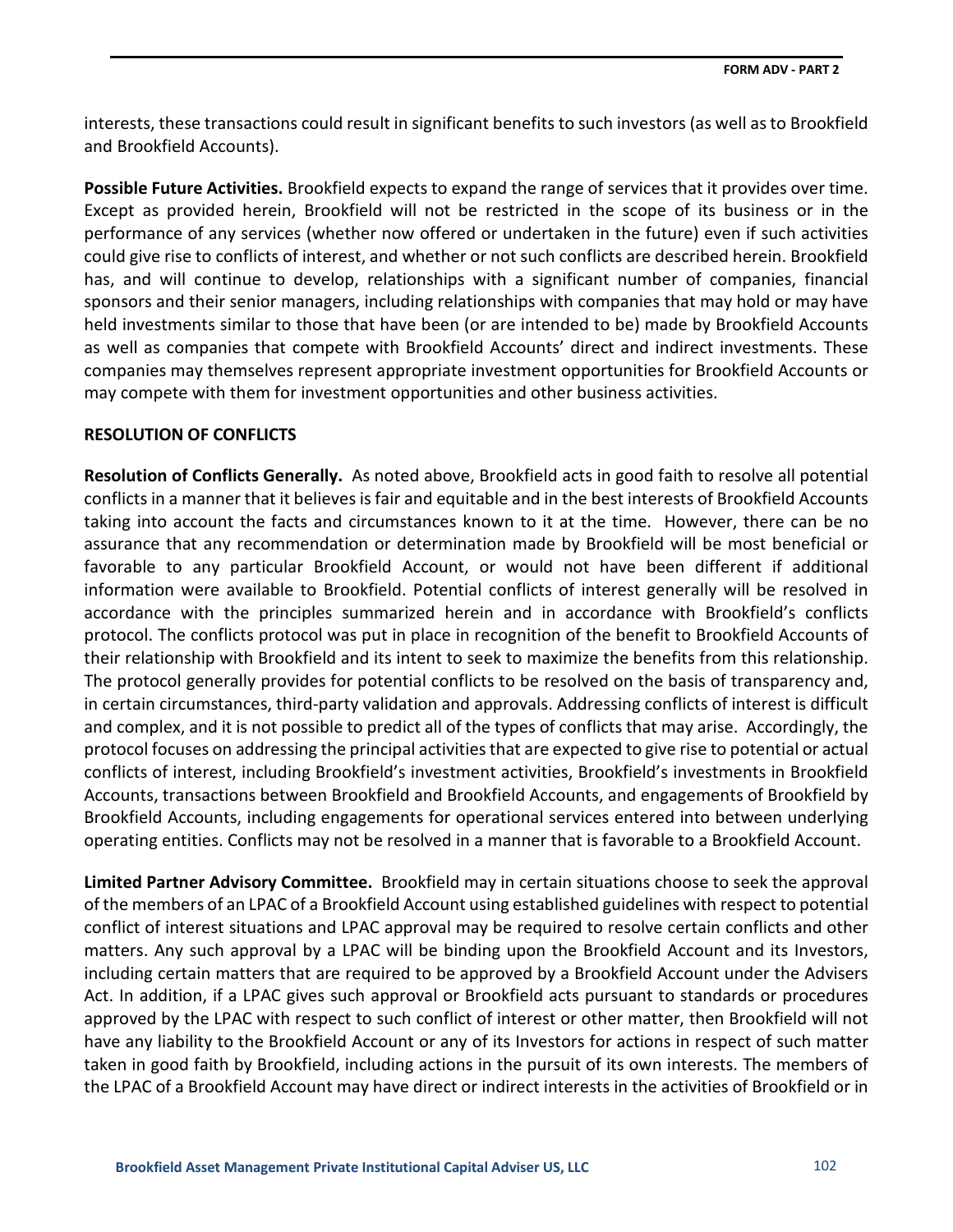investments and instruments, in some cases similar to those in which the Brookfield Account seeks to invest. Although the LPAC is intended to act as the representative of the investors of the Brookfield Account, LPAC members are under no obligation to act in the best interests of the Brookfield Account as a whole, may not have the same interests as all investors and may act in their best interests over such Brookfield Account's interests. Furthermore, the LPAC cannot be expected to be expert in the investment strategy of a Brookfield Account, and certain of its determinations may, in fact, adversely affect the performance of such Brookfield Account. This may result in potential conflicts of interest. In addition, LPAC members may receive information regarding the proposed investment activities of the Brookfield Account that is not generally available to the public or other Investors. There will be no obligation on the part of any LPAC member to make available for use by the Brookfield Account any information or strategies known to or developed by it and, in certain cases, they may be prohibited from doing so.

**Brookfield Conflicts Committee.** Brookfield has formed a conflicts committee (the "Conflicts Committee") that reviews Brookfield's resolution of potential and actual conflicts situations that arise in the normal course of managing Brookfield's business activities. Brookfield's Conflicts Committee is intended to provide review and analysis, and ensure appropriate resolution, of these conflicts considerations. However, there can be no assurance that Brookfield will timely identify and present potential conflicts of interest to its Conflicts Committee. In addition, the Conflicts Committee is comprised of senior management of Brookfield and, as a result: (i) such representatives are themselves subject to conflicts of interest considerations and (ii) there can be no assurance that any determinations made by the Conflicts Committee will be favorable to Brookfield Account. The Conflicts Committee will act in good faith to resolve potential conflicts of interest in a manner that is fair and balanced, taking into account the facts and circumstances known to it at the time. However, there is no guarantee that the Conflicts Committee will make the decision that is most beneficial to any particular Brookfield Account or that the conflicts committee would not have reached a different decision if additional information were available to it.

The foregoing list of potential and actual conflicts of interest is not a complete enumeration or explanation of the conflicts attendant to an investment in any Brookfield Account. Additional conflicts may exist, including those that are not presently known to Brookfield or are deemed immaterial. In addition, as Brookfield's activities and the investment programs of Brookfield Accounts change over time, an investment in any Brookfield Account may be subject to additional and different actual and potential conflicts of interest. Prospective investors should consult with their own advisers regarding the possible implications on their investment in any Brookfield Account of the conflicts of interest described herein.

As noted above, activities and transactions that give rise to potential conflicts of interests between Brookfield Accounts, on the one hand, and Brookfield and other Brookfield Accounts, on the other hand, generally will be resolved in accordance with the principles summarized herein and Brookfield's conflicts management policies and guidelines. Addressing conflicts of interest is complex, and it is not possible to predict all of the types of conflicts that may arise over time. Accordingly, the policy focuses on addressing the principal activities that give rise to potential and/or actual conflicts of interests. Conflicts may not be resolved in a manner that is favorable to a Brookfield Account.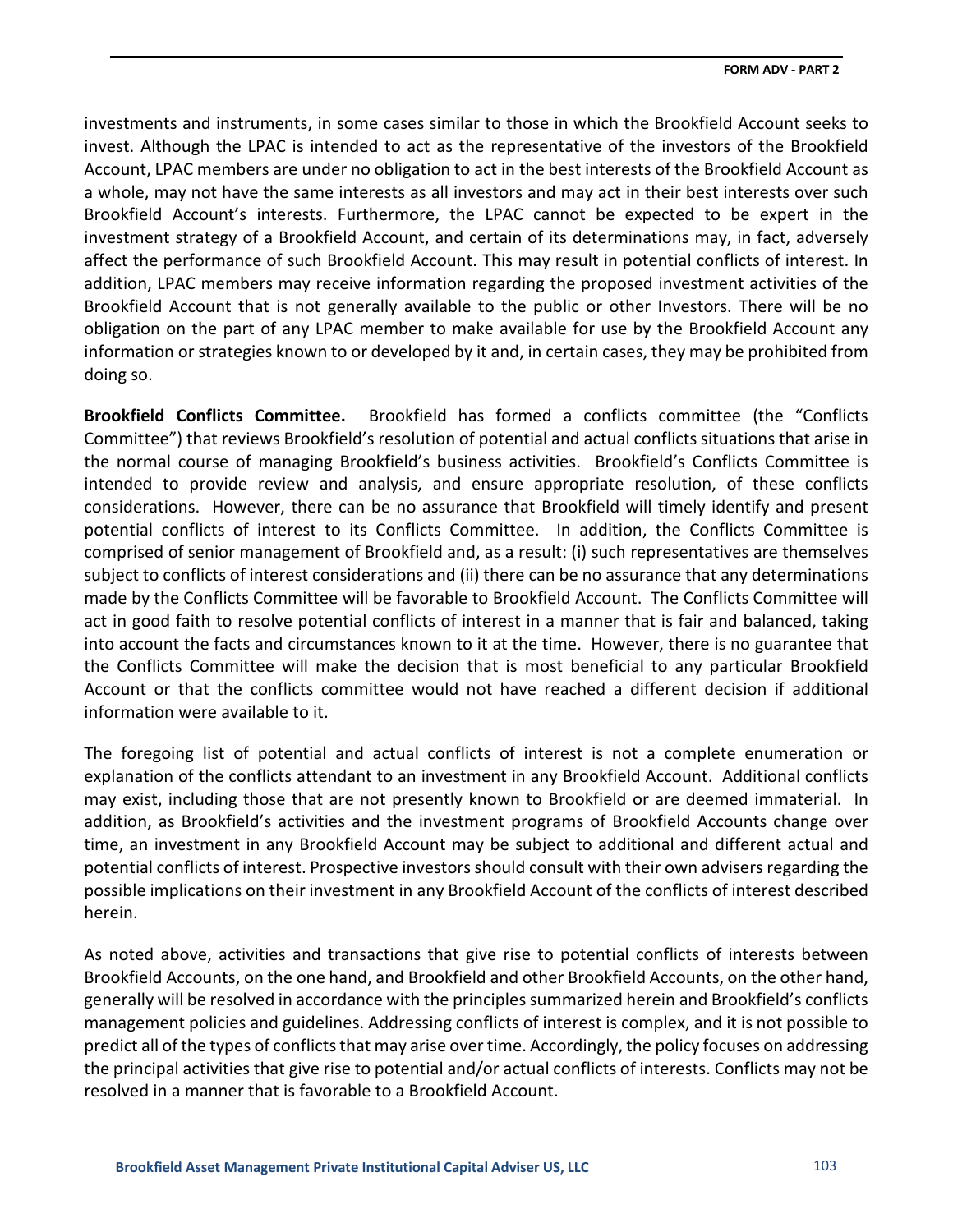## **ITEM 11 – CODE OF ETHICS, PARTICIPATION OR INTEREST IN CLIENT TRANSACTIONS AND PERSONAL TRADING**

Brookfield has adopted a code of business conduct and ethics (the "Code of Ethics") for its supervised persons, which sets out itsstandards, principles, commitments, policies, procedures, and guidelines. The Code of Ethics includes, among other things, provisions relating to duties to stakeholders, the confidentiality of client information, the creation of a positive work environment, employee personal conduct policies, the giving and/or receiving of gifts and entertainment, a prohibition on insider trading, personal securities trading procedures, and guidelines for reporting potential violations of the Code of Ethics. All supervised persons of Brookfield must acknowledge the terms of the Code of Ethics upon commencement of employment with Brookfield and annually thereafter.

Under the Code of Ethics, Brookfield's supervised persons are expected to, among other things:

- Always observe their fiduciary duties to investment management clients;
- Not take personal opportunities that are discovered through the use of property or information of the company or through their role with Brookfield;
- Protect the confidentiality of "non-public information" concerning the company, customers, clients, investments and others;
- Maintain a respectful work environment free from discrimination, violence and harassment;
- Not trade in the company's securities or any other company's securities if they possess material "non-public information" or during a blackout period;
- Know and comply with applicable laws, rules, regulations and policies; and
- Report potential violations of the Code of Ethics.

Clients or prospective clients may request a copy of the firm's Code of Ethics by contacting [ronald.fisher](mailto:%20ronald.fisher-dayn@brookfield.com.)[dayn@brookfield.com.](mailto:%20ronald.fisher-dayn@brookfield.com.)

From time to time, subject to and in accordance with applicable law and the terms of Brookfield's conflicts policy, Brookfield expects (but is under no obligation) to effect cross trades and/or principal transactions pursuant to which Brookfield Accounts purchase investments from or sell investments to Brookfield and/or other Brookfield Accounts. Pursuant to applicable law and Brookfield's conflicts policy, certain of these transactions will require approval of the applicable Brookfield Account's Investors (or LPAC or similar bodies), which approval will be deemed to constitute the approval of, and be binding upon, Brookfield Account and all Investors (in the case of approval of the LPAC or similar bodies).

In light of the potential conflicts of interest and regulatory considerations relating to cross trades and/or principal transactions, including among others Brookfield's conflicting division of loyalties and responsibilities to the parties in these transactions, Brookfield has developed policies and procedures in order to guide the effecting of such transactions. However, there can be no assurance that such transactions will be effected, or that such transactions will be affected in the manner that is most favorable to Brookfield Accounts as a party to any such transaction. For the avoidance of doubt, transactions among portfolio investments of Brookfield Accounts and portfolio investments of other Brookfield Accounts and/or Oaktree Accounts that get effected in the ordinary course will not be treated as cross trades or principal transactions and will not require approval of the applicable Brookfield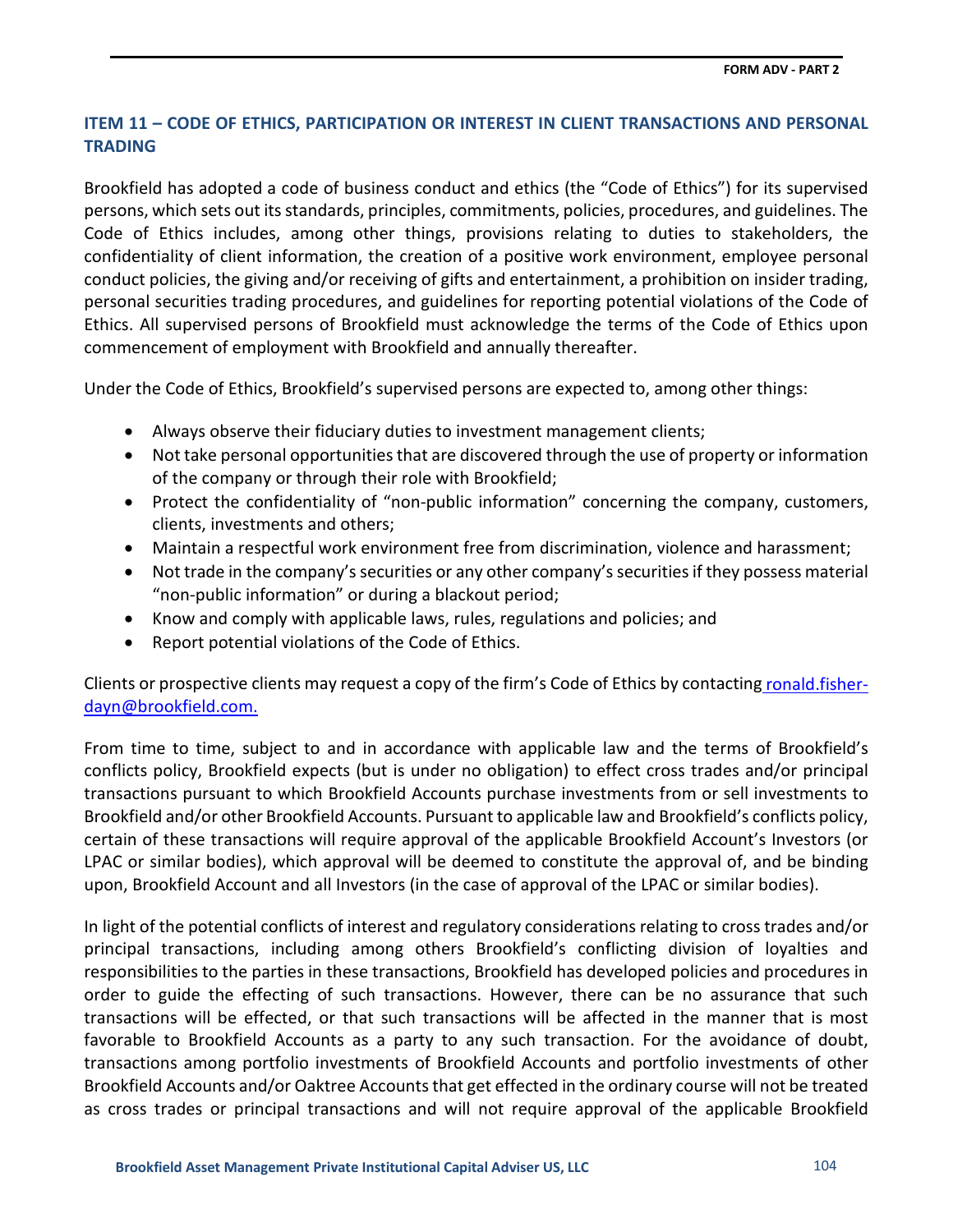Account's Investors (or LPAC or similar bodies) or the Conflicts Committee. See "*Transactions among Portfolio Investments*" in Item 10 above.

### **ITEM 12 – BROKERAGE PRACTICES**

Brookfield generally has discretionary authority to determine, without obtaining specific client consent, the investments (including in securities) and the amount thereof to be bought or sold for a Brookfield Account, subject to the conditions and restrictions contained in a Brookfield Account's Governing Documents.

Brookfield Accounts generally do not conduct frequent transactions in publicly-traded securities requiring the use of a broker. In determining the brokers through whom, and commission rates and other transaction costs at which, securities transactions for the Brookfield Accounts are to be executed, Brookfield seeks to negotiate a combination of the most favorable commission and the best price obtainable, taking into account execution capability and trading expertise consistent with the effective execution of the transaction.

Brookfield enters into "soft dollars" arrangements from time to time when executing on transactions for Brookfield Accounts, but will do so only where Brookfield reasonably believes that the services benefit the Brookfield Accounts, and that the amount of commission was reasonable in relation to the value of the brokerage and research services provided. Brookfield analyzes its use of client brokerage commissions quarterly to determine whether its use of soft dollar falls within the safe harbor provided by Section 28(e) of the Securities Exchange Act of 1934. Brookfield currently has soft dollar contracts open with one broker. The resources currently funded by these soft dollar relationships are primarily data/pricing feeds (i.e. Interactive Data Pricing and Reference Data, Inc., Factset, Bloomberg) and connectivity. Benefits received are used for the benefit of Brookfield clients generally. The receipt of such benefits creates a potential conflict of interest. To the extent that Brookfield uses client commission dollars to obtain research or brokerage services, it will not have to pay for those products and services itself, and Brookfield has an incentive to select or recommend a broker-dealer based on its interest in receiving the benefits, rather than on Brookfield Accounts' interest in receiving most favorable execution.

During 2021, Brookfield paid certain permitted costs via a soft dollar program with one US-based broker. These costs primarily comprised market data feeds and proprietary third-party research.

Brookfield does not consider, in selecting broker-dealers, whether the broker-dealer has referred clients to Brookfield and does not permit a Brookfield Account to direct brokerage to particular broker-dealers.

In the event that orders for the same security for more than one client are placed with the same broker, Brookfield may aggregate or "bunch" such orders across client accounts (including accounts advised by certain affiliates), although it will have no obligation to do so. If orders are aggregated, they will be allocated across the client accounts so that no account will be treated less favorably than another over time. While in some cases the aggregation of orders could have a detrimental effect upon the price or value of a security for a particular account, or upon the ability to complete an entire order, in other cases coordination and the ability to participate in volume transactions may be beneficial to the account.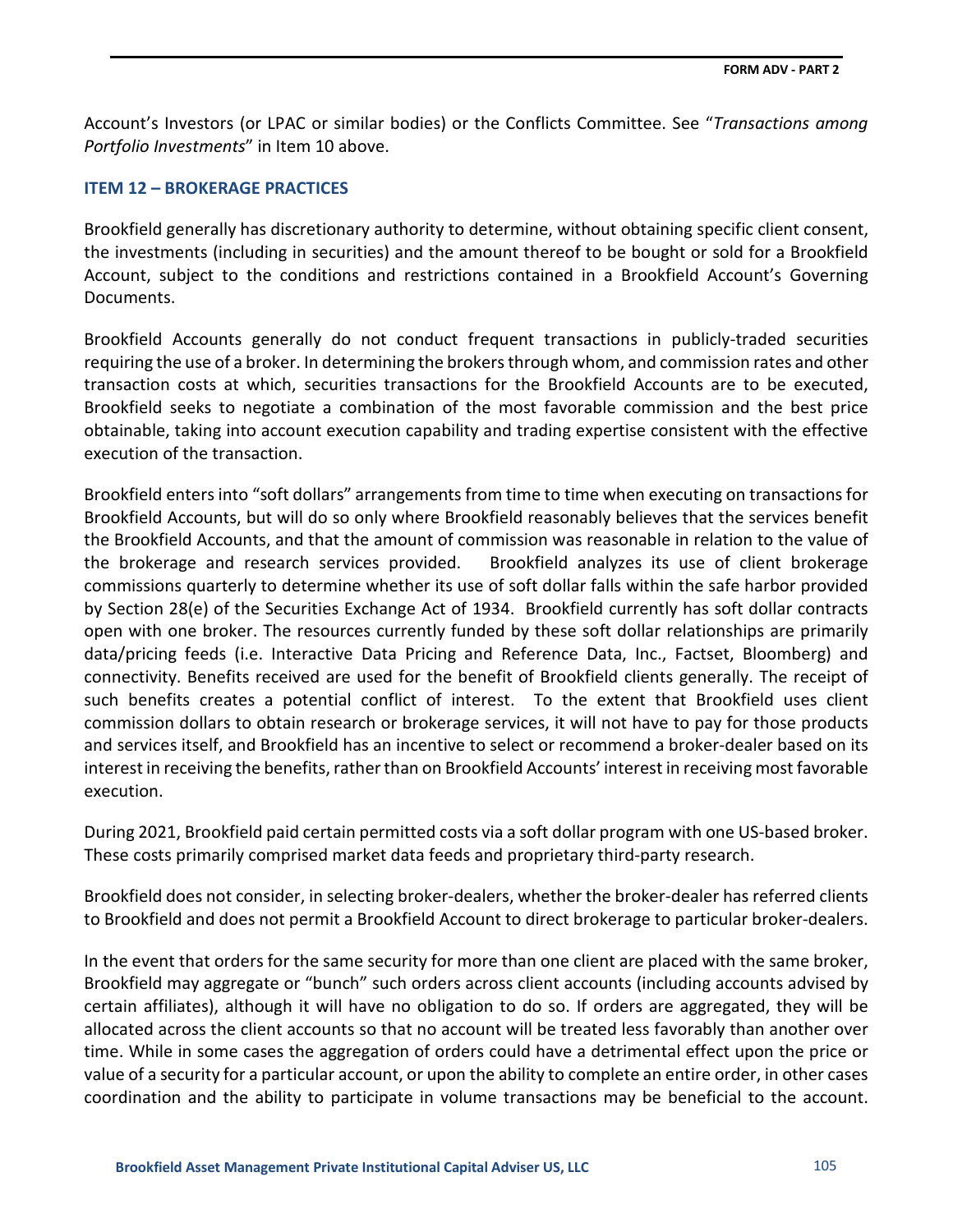Brookfield may in its discretion choose not to aggregate orders, for example, where portfolio management decisions for clients are made separately or where aggregation could result in less favorable execution for a particular client.

# **ITEM 13 – REVIEW OF ACCOUNTS**

The Brookfield Accounts' investment positions and accounts are monitored on a current basis, and a complete list of the accounts and positions is more formally reviewed as necessary. Such reviews are generally conducted by one or more members of a Brookfield Account's Investment Committee. Brookfield Accounts are audited on a yearly basis by a firm of independent public accountants.

Certain events may require an account review other than the periodic reviews. Such events include a transfer or withdrawal of an Investor interest in a Brookfield Account or a material change in the business of a portfolio investment.

Brookfield makes available the books and records of a Brookfield Account to its Investors as provided in its Governing Documents. In addition, Brookfield provides the following written reports to each Investor of a Brookfield Account:

- within a period ending no later than 120th day after the end of the fiscal year an annual report with audited financial statements of the Brookfield Account including an overview of the investment activities of the Brookfield Account during the fiscal year covered by the annual report; and
- within a period generally ending no later than the 60th day after the end of each of the first three fiscal quarters of each fiscal year, (i) an overview of the Brookfield Account's investments, (ii) a statement showing the distributions to each Investor during the applicable fiscal quarter, (iii) a reconciliation of changes in the capital accounts of Investors during the immediately preceding fiscal quarter and (iv) a description of any material event regarding the business of the Brookfield Account or dispositions of investments during the quarter covered by the report.

# **ITEM 14 – CLIENT REFERRALS AND OTHER COMPENSATION**

Brookfield does not have any arrangements pursuant to which someone other than a Brookfield Account provides an economic benefit to Brookfield for providing investment advisory services to such Brookfield Account. See Items 5, 6 and 10 above for compensation that may be earned by Brookfield in connection with certain transactions, and Item 10 above for other services that may be provided by Brookfield in connection with a Brookfield Account's investments for which it may be compensated. As described in Item 5 above, certain supervised persons of Brookfield may obtain commitments from prospective investors to Brookfield Accounts while acting in that capacity.

# **ITEM 15 – CUSTODY**

Brookfield may be deemed to have custody, as defined under Rule 206(4)-2 under the Advisers Act, of funds or securities of the Brookfield Accounts. With respect to its private fund clients, Brookfield relies